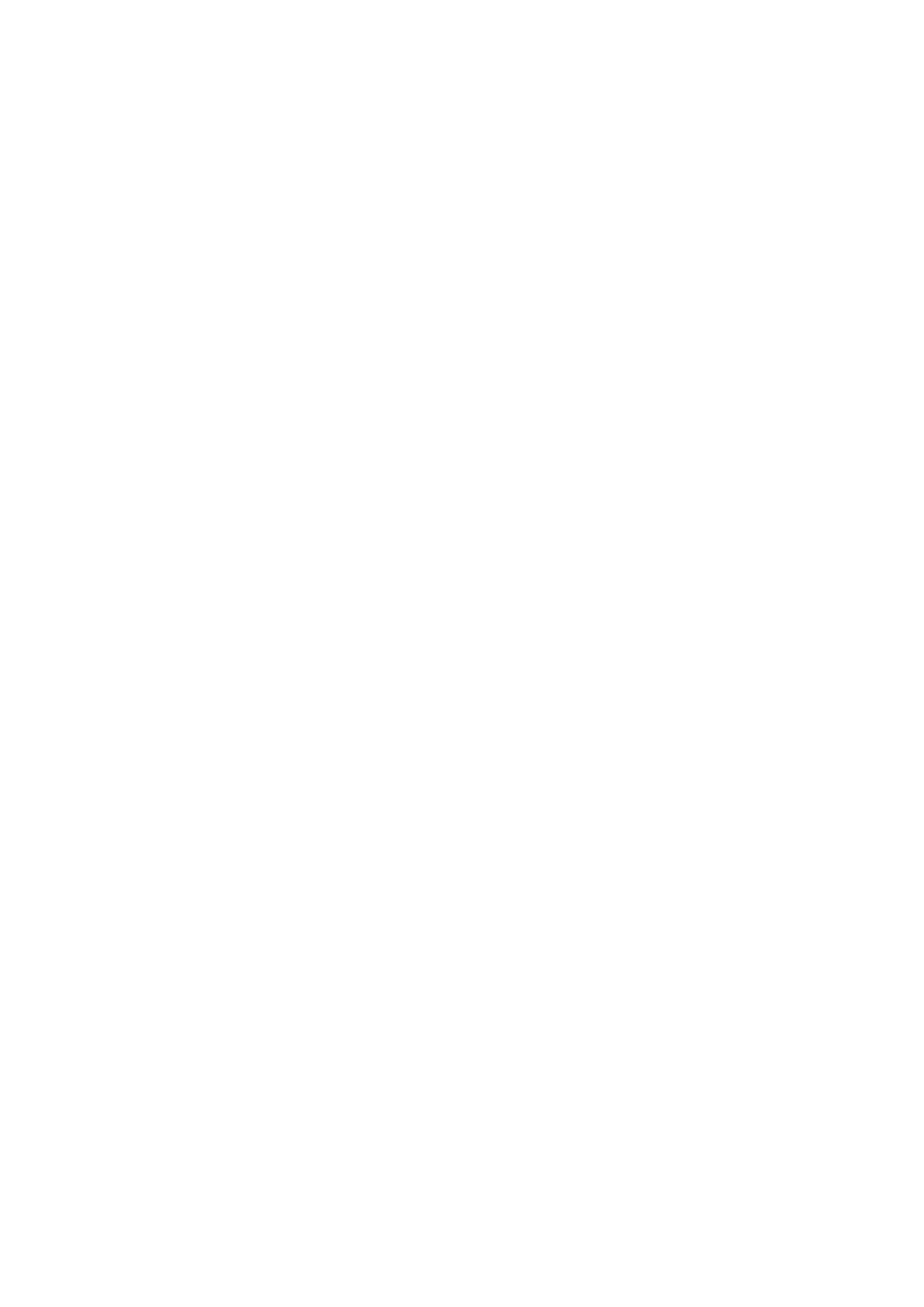# **Social impacts of the Forest Stewardship Council certification**

# An assessment in the Congo basin

Paolo Omar Cerutti Center for International Forestry Research (CIFOR)

Guillaume Lescuyer Center for International Forestry Research (CIFOR) Centre de coopération internationale en recherche agronomique pour le développement (CIRAD)

Raphael Tsanga Center for International Forestry Research (CIFOR)

Sam Nziengui Kassa Center for International Forestry Research (CIFOR)

Prisca Roseline Mapangou Aventures Sans Frontières (ASF)

Edouard Essiane Mendoula Center for International Forestry Research (CIFOR)

Aimé Patrick Missamba-Lola Centre de Recherche sur la Durabilité et la Productivité des Plantations Industrielles (CRDPI)

Robert Nasi Center for International Forestry Research (CIFOR)

Paule Pamela Tabi Eckebil Center for International Forestry Research (CIFOR)

Régis Yembe Yembe

Centre de Recherche sur la Durabilité et la Productivité des Plantations Industrielles (CRDPI)

Center for International Forestry Research (CIFOR)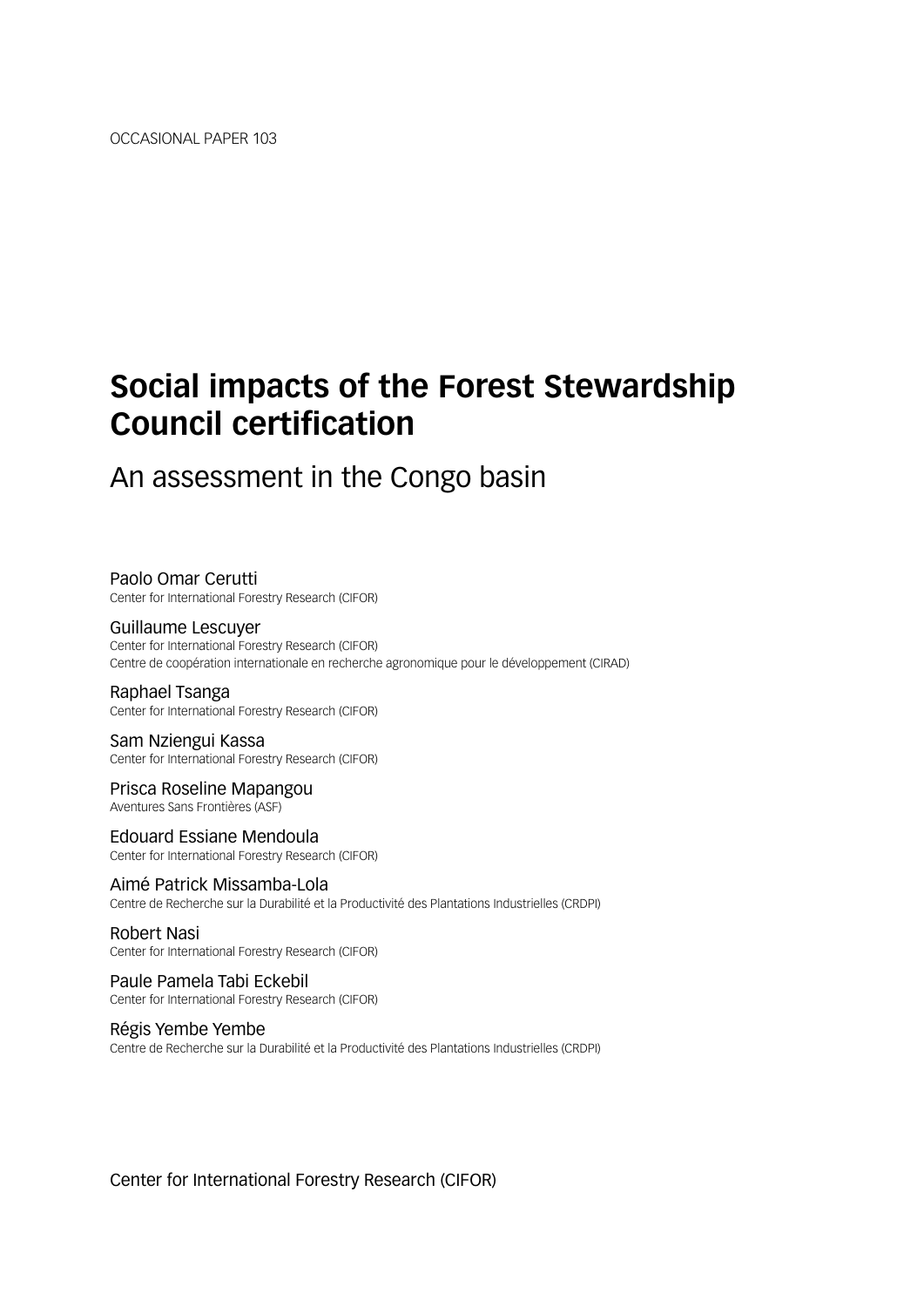Occasional Paper 103

© 2014 Center for International Forestry Research

Content in this publication is licensed under a Creative Commons Attribution-NonCommercial-NoDerivs 3.0 Unported License [http://creativecommons.org/licenses/by-nc-nd/3.0/](http://http://creativecommons.org/licenses/by-nc-nd/3.0/)

ISBN 978-602-1504-30-7

Cerutti P.O, Lescuyer G, Tsanga R, Kassa S.N, Mapangou P.R, Mendoula, E.E, Missamba-Lola, A.P, Nasi R, Eckebil P.P.T and Yembe R.Y. 2014. *Social impacts of the Forest Stewardship Council certification: An assessment in the Congo basin*. Occasional Paper 103. CIFOR, Bogor, Indonesia.

Photo by Edouard Essiane Mendoula Workers in a certified FMU going home after work.

The authors declare that we have no competing or conflicting interests.

CIFOR Jl. CIFOR, Situ Gede Bogor Barat 16115 Indonesia

T +62 (251) 8622-622 F +62 (251) 8622-100 E cifor@cgiar.org

## **cifor.org**

We would like to thank all donors who supported this research through their contributions to the CGIAR Fund. For a list of Fund donors please see: https://www.cgiarfund.org/FundDonors

Any views expressed in this book are those of the authors. They do not necessarily represent the views of CIFOR, the editors, the authors' institutions, the financial sponsors or the reviewers.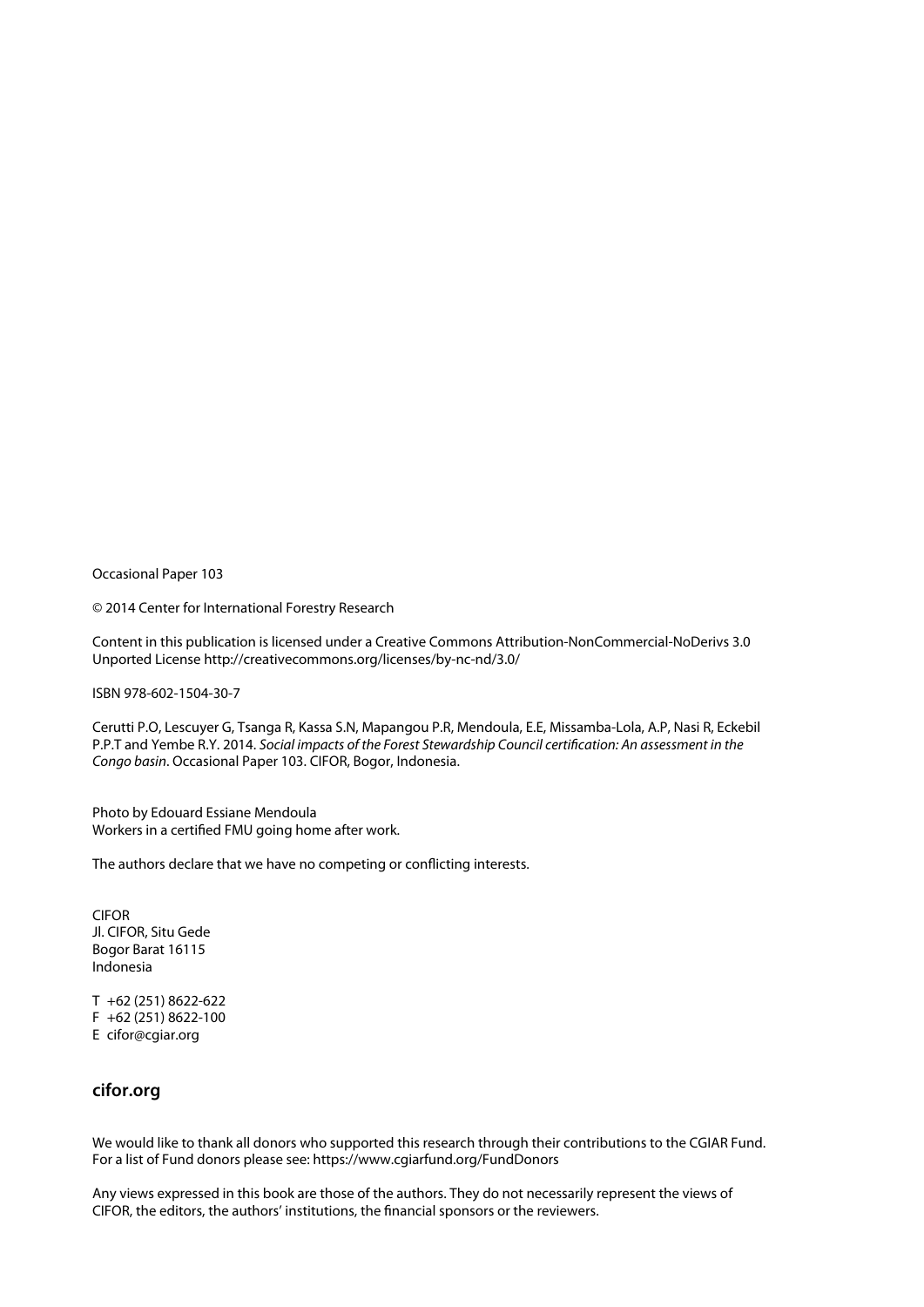# **Table of contents**

|                 | Acknowledgments                                                                                                                                                                                | $\mathbf{v}$                     |
|-----------------|------------------------------------------------------------------------------------------------------------------------------------------------------------------------------------------------|----------------------------------|
|                 | <b>Executive summary</b>                                                                                                                                                                       | vi                               |
| Résumé exécutif |                                                                                                                                                                                                | ix                               |
| 1               | Introduction                                                                                                                                                                                   | 1                                |
| 2               | The forestry sector in selected countries<br>2.1 Cameroon<br>2.2 Republic of the Congo<br>2.3 Gabon                                                                                            | 4<br>5<br>6<br>$\overline{7}$    |
| 3               | Methods<br>3.1 Selection of FMUs and villages<br>3.2 Surveys<br>3.3 Analysis of data                                                                                                           | 9<br>10<br>11<br>13              |
| 4               | <b>Results</b><br>4.1 Working and living conditions<br>4.2 Institutions and benefit-sharing mechanisms<br>4.3 Customary uses                                                                   | 15<br>15<br>22<br>29             |
| 5               | Discussion and recommendations<br>5.1 Working and living conditions<br>5.2 Institutions<br>5.3 Benefit-sharing mechanisms<br>5.4 Customary rights<br>5.5 Is certification making a difference? | 35<br>35<br>39<br>43<br>46<br>47 |
| 6               | Conclusion                                                                                                                                                                                     | 51                               |
| 7               | References                                                                                                                                                                                     | 53                               |
| 8               | Appendix: Detailed list of measured variables                                                                                                                                                  | 57                               |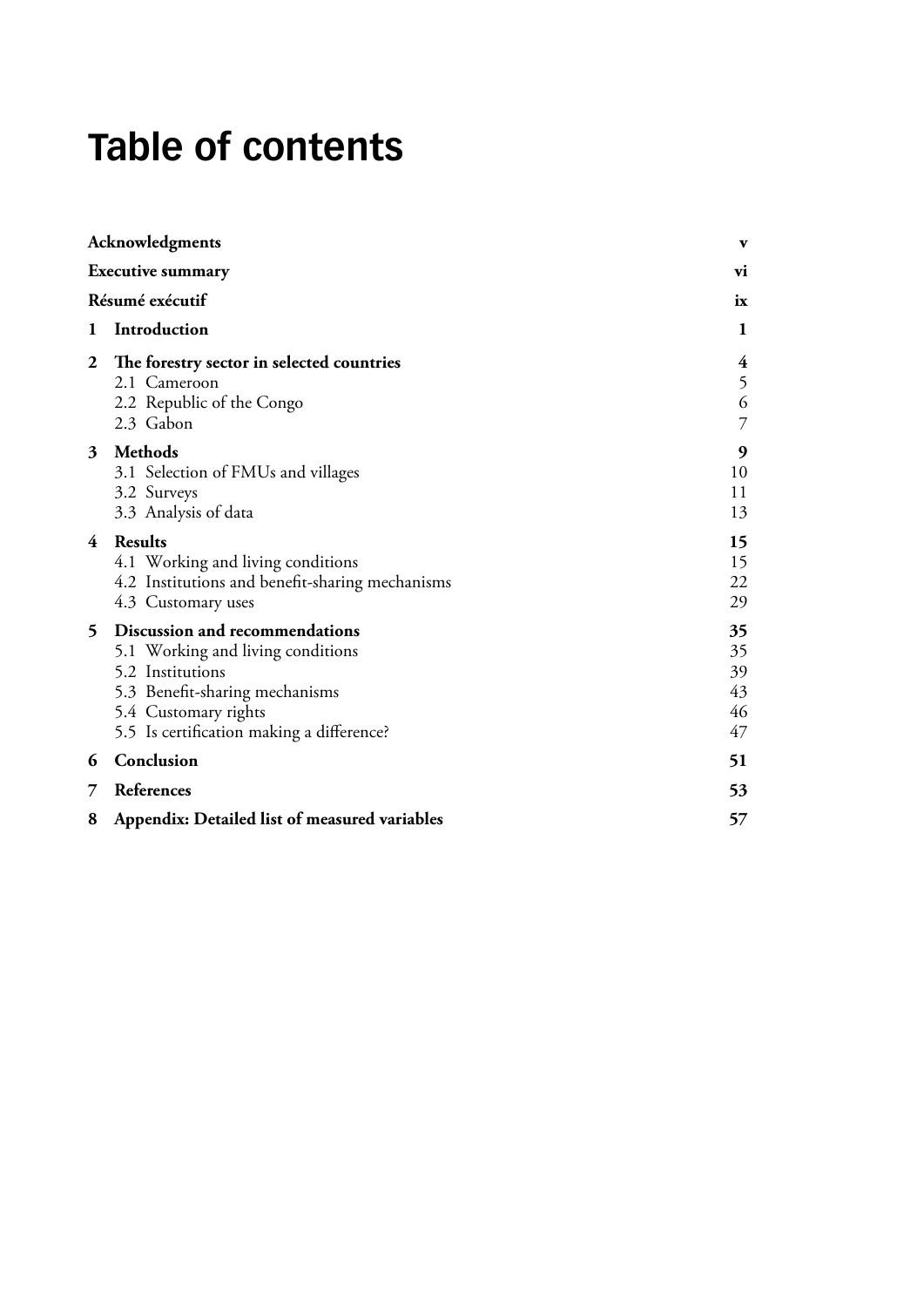# **List of tables and figures**

# **[Tables](#page-19-0)**

|                 | FSC-certificates in Cameroon.                      | 6  |
|-----------------|----------------------------------------------------|----|
| 2               | FSC-certificates in the Republic of the Congo.     |    |
| $\mathcal{Z}$   | FSC-certificates in Gabon.                         | 8  |
|                 | 4 Variables used in pairing FMUs.                  | 10 |
|                 | 5 Types of surveys.                                | 12 |
| 6               | Themes and variables.                              | 13 |
| $7\overline{ }$ | Results of the study.                              | 36 |
| 8               | Working and living conditions in sampled FMUs.     | 37 |
| 9               | Institutions in sampled villages.                  | 40 |
|                 | 10 Benefit-sharing mechanisms in sampled villages. | 44 |

# **[Figures](#page-30-0)**

|          | Safety equipment and procedures to verify its effective use.                           | 17 |
|----------|----------------------------------------------------------------------------------------|----|
| 2        | Health- and life-insurance coverage, health facilities, and injury-related procedures. | 18 |
| 3        | Composition of workforce.                                                              | 19 |
| 4        | Rules for house occupancy and waste treatment.                                         | 20 |
| 5        | Active associative bodies and rules for workplace conflict resolution.                 | 21 |
| $\sigma$ | Length of contact between villages and companies.                                      | 24 |
| 7        | Governance of active institutions.                                                     | 25 |
| 8        | Private benefit-sharing and redistribution schemes.                                    | 27 |
| 9        | FMUs and shifting cultivation.                                                         | 31 |
|          | 10 FMUs and hunting.                                                                   | 32 |
|          | 11 FMUs and gathering of non-timber forest products.                                   | 33 |
|          | 12 Variables related to working and living conditions.                                 | 37 |
|          | 13 Variables related to institutions.                                                  | 40 |
|          | 14 Variables related to benefit sharing.                                               | 43 |
|          |                                                                                        |    |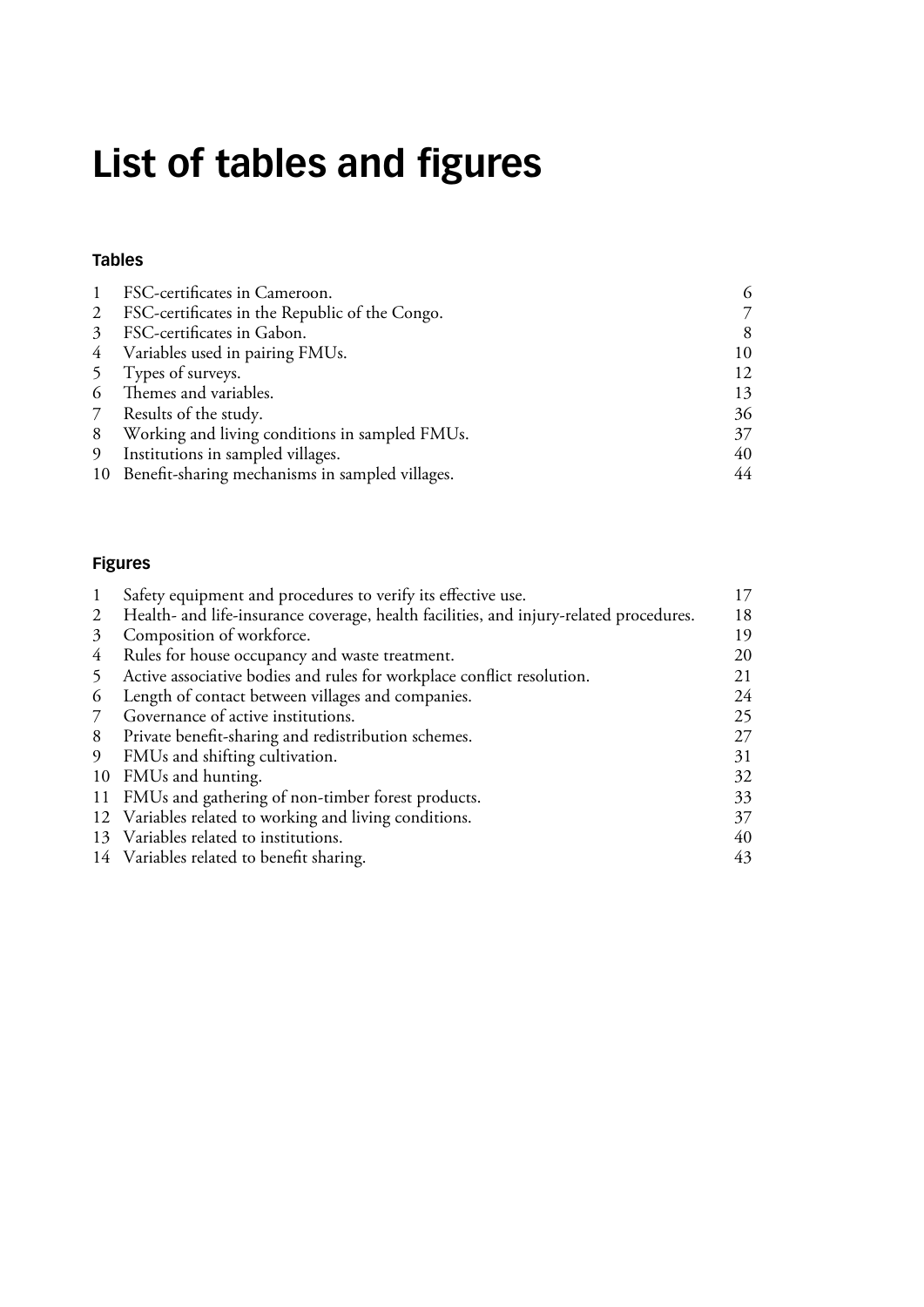# <span id="page-6-0"></span>**Acknowledgments**

This document presents research funded by the World Wide Fund for Nature (WWF), the Center for International Forestry Research (CIFOR) and the CGIAR Research Program on Forests, Trees and Agroforestry through a project titled Social Impacts of the FSC Certification in the Congo Basin: Effectiveness of Negotiated Arrangements and Platforms of Dialogue between Logging Companies and the Local Population. The views expressed in this document do not in any way reflect the official position of WWF, CIFOR or CGIAR. This document was prepared with the essential assistance of many people: Those who contributed their precious time and knowledge (interviewees in cities and villages in Cameroon, Gabon and the Republic of the Congo, and managers and workers of the logging companies that kindly agreed to participate in the

study); those who provided helpful comments on the initial proposal (Jean Bakouma, Jochen Krimphoff and Daniel Tiveau); and those who carefully reviewed earlier versions of this report (Carol Colfer, Marion Karmann, Alain Karsenty, Maggis Renström, Claudia Romero, Jaap van der Waarde, Ingrid Visseren-Hamakers and Andrew Wardell). During the survey, the cooperation of the public forestry services and with a large number of resource people in both cities and rural areas allowed the research to progress smoothly. Preliminary results were presented at the Central African Forests and Institutions program (University of Michigan) workshop on Central African Forests in Paris on 20–21 September 2013. We are grateful to the workshop's participants for their useful contributions.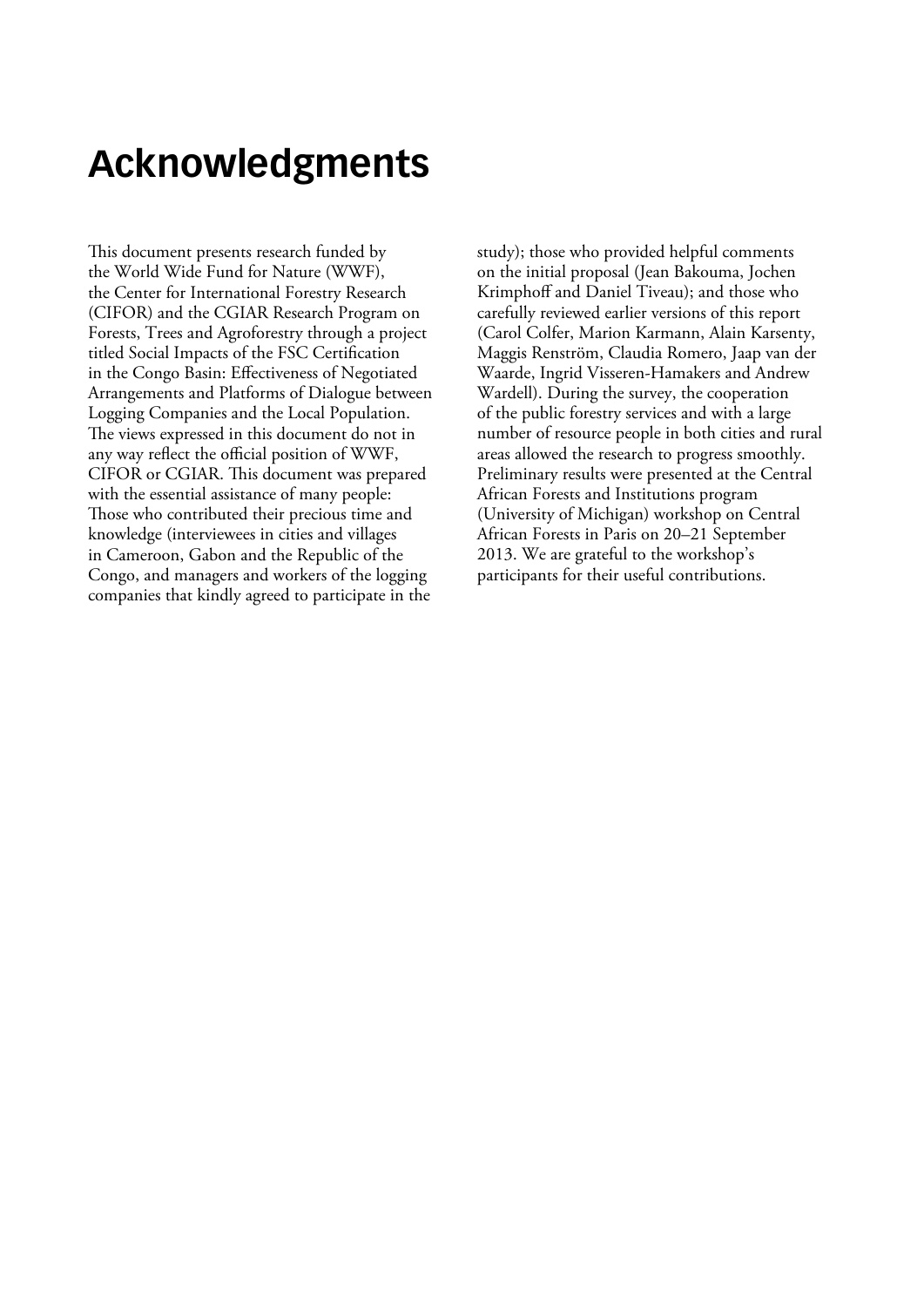# <span id="page-7-0"></span>**Executive summary**

Since the first half of the 1990s, forest certification has been promoted as a means to tackle global deforestation and forest degradation. Among the existing initiatives, the voluntary, marketbased, third-party certification system offered by the Forest Stewardship Council (FSC) is the most prominent in terms of global share for the certification of responsible forest management in the tropics. FSC certification has been promoted by environmental and social groups, and more recently also by businesses and governments. The FSC scheme assesses companies and forest management units (FMUs) against a set of principles, criteria and indicators by checking that management is environmentally appropriate, socially beneficial and economically viable.

Although the FSC standard has a strong social component that seeks to improve relationships between logging companies and local populations and contribute significantly to local development, social impacts are under-researched, and the existing literature shows conflicting results. In particular, in the Congo basin, the focus of this occasional paper, there is a limited number of assessments of the social impacts of forest certification and its expected impact on the local population and their customary rights. Such rights are also guaranteed, with some restrictions, by existing statutory provisions in all Congo basin countries. More robust evaluations have not yet been possible because of the very recent history of FSC certification in the region: The first currently valid certificate in the region was only granted at the end of 2005.

As of 2013, however, the Congo basin had the largest area of certified natural tropical forest in the world, with about 5.3 million ha. This is still a relatively small proportion (ca. 7–13%) of all FMUs in the region. We believe it is time, before certification expands further, to assess whether the social impacts in certified FMUs show any sign of improvement compared to noncertified ones. This comparison is also timely because (1) the legal frameworks of the study countries have many similarities to the social requirements

of FSC certification, thus allowing an indirect assessment of the legal frameworks' social impacts, and (2) some tropical producer countries recently proposed recognizing FSC-certified timber as compliant with the requirements of the EU's Forest Law Enforcement, Governance and Trade (FLEGT) Action Plan. Once the Action Plan is fully operational in those countries, the FSCcertified timber produced there could be exported as legal timber.

This occasional paper assesses whether the implementation of FSC certification in FMUs in three Congo basin countries has had positive additional impacts on (1) the working and living conditions of logging companies' employees and their families, (2) the effectiveness and legitimacy of the institutions set up to regulate relationships between logging companies and neighbouring communities, and (3) the local populations' rights to and customary uses of forests.

More specifically, this research tries to answer the following questions:

- 1. How do working conditions (including occupational health and safety) differ between certified and noncertified FMUs?
- 2. How do the living conditions of workers and their families differ between certified and noncertified FMUs?
- 3. How do institutions set up by companies in certified and noncertified FMUs differ and for what reasons? What specific functions are attributed to institutions, and with what results on legitimacy and effectiveness?
- 4. Are existing institutions legitimate, effective and equitable means for local residents to discuss, through locally designated or elected representatives, their expectations of the logging companies?
- 5. Are the institutions socially legitimate and able to regulate forest uses, so as to prevent or minimize conflicts that may occur among different users of the same forested space?

To answer these questions, a review was undertaken of the mechanisms adopted by logging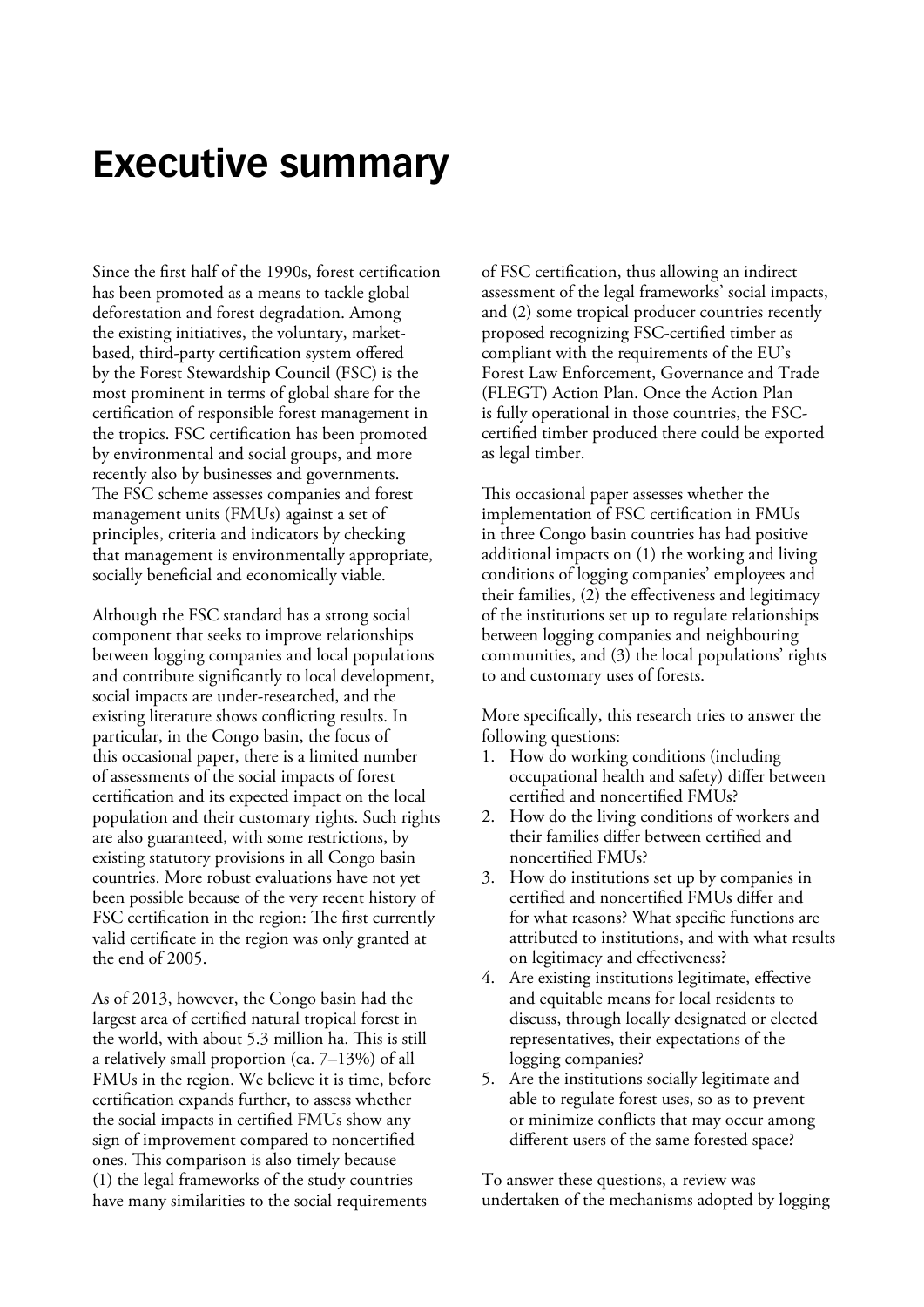companies in nine certified and nine noncertified FMUs (three in each category in Cameroon, Gabon and the Republic of the Congo) to regulate working conditions in sawmills and forestry operations, and to sustain relationships with villages neighbouring their FMUs.

Both quantitative and qualitative results suggest that significant differences exist between the certified and noncertified FMUs that were the focus of this study. There also exist differences within groups, in some variables more than in others, often with large differences between the best and worst performers. Key findings include the following:

- 1. The presence of a certified FMU is consistently associated with better working and living conditions as measured by the 17 variables assessed. Major differences exist in the presence and effective implementation of clear written procedures that regulate working conditions in sawmills and during forestry operations and living conditions in the *bases vie*, where the company provides accommodations and services for workers and their families. Results indicate that the quality of life has improved in *bases vie* around certified FMUs since certification was granted. Essential services such as water supply and medical facilities are guaranteed; workers expressed more satisfaction about prices and products available at the local minimarkets than those in noncertified FMUs; and basic services such as housing, electricity, and waste management contribute to improved living conditions.
- 2. Active local institutions, in which discussions between the local population and the company on a number of issues can occur on a regular basis, are arguably the most distinctive feature of certified FMUs. All measured variables show higher positive values than in noncertified FMUs. Some of these institutions also exist, albeit with lower qualitative standards, in noncertified FMUs that are seeking certification. Their legitimacy, effectiveness and degree of employee satisfaction are testimony to one clear positive change that certification can bring about. As to the governance of such institutions, written procedures to manage them, transparent election of members, the inclusion of members external to the community, and the periodic renewal of members occur more often in certified than

noncertified FMUs. Also, all companies with certified FMUs have mechanisms in place for compensation to the rural population when harvesting operations cause losses to them.

- 3. There is a consistent association between FSC certification and the existence of benefitsharing mechanisms in addition to, and with a more equitable redistribution than, those mandated by existing legal frameworks. In a few cases, companies with noncertified FMUs also established such schemes, but those run by companies with certified FMUs are generally better organized and managed. Given the long-term negative performance of public benefit-sharing schemes, private schemes are very much welcomed by the local population because they often contribute directly to local economies. In certified FMUs, redistribution occurs regularly to all neighbouring villages (unlike in noncertified FMUs, where companies adopt a more localized approach). The certified FMU approach allows more open, dynamic and regular contact to occur between company staff and the local population.
- 4. The presence of an FMU, certified or not, is not associated with significant change in local agriculture, hunting and non-timber forest product (NTFP) collection. Some of these practices are, however, illegal. In particular, inside an FMU, practicing shifting cultivation (except in fields that already existed at the time the FMU was established) and hunting and NTFP collection with nontraditional means and for commercial purposes are banned by all three study countries. While the level of reported activities is similar in certified and noncertified FMUs, people living around certified FMUs see themselves as constrained by new regulations more than people living around noncertified FMUs. This is because companies with certified FMUs introduce procedures and rules to enforce the law and hire personnel to enforce them. In contrast, given the general weakness of state law enforcement, companies with noncertified FMUs are under much less pressure to enforce the law, especially on matters that are not directly related to timber harvesting. They can thus adopt a position of greater tolerance for local customs, even illegal ones. Paradoxically, on this issue, there is a greater chance of social peace being maintained in noncertified FMUs.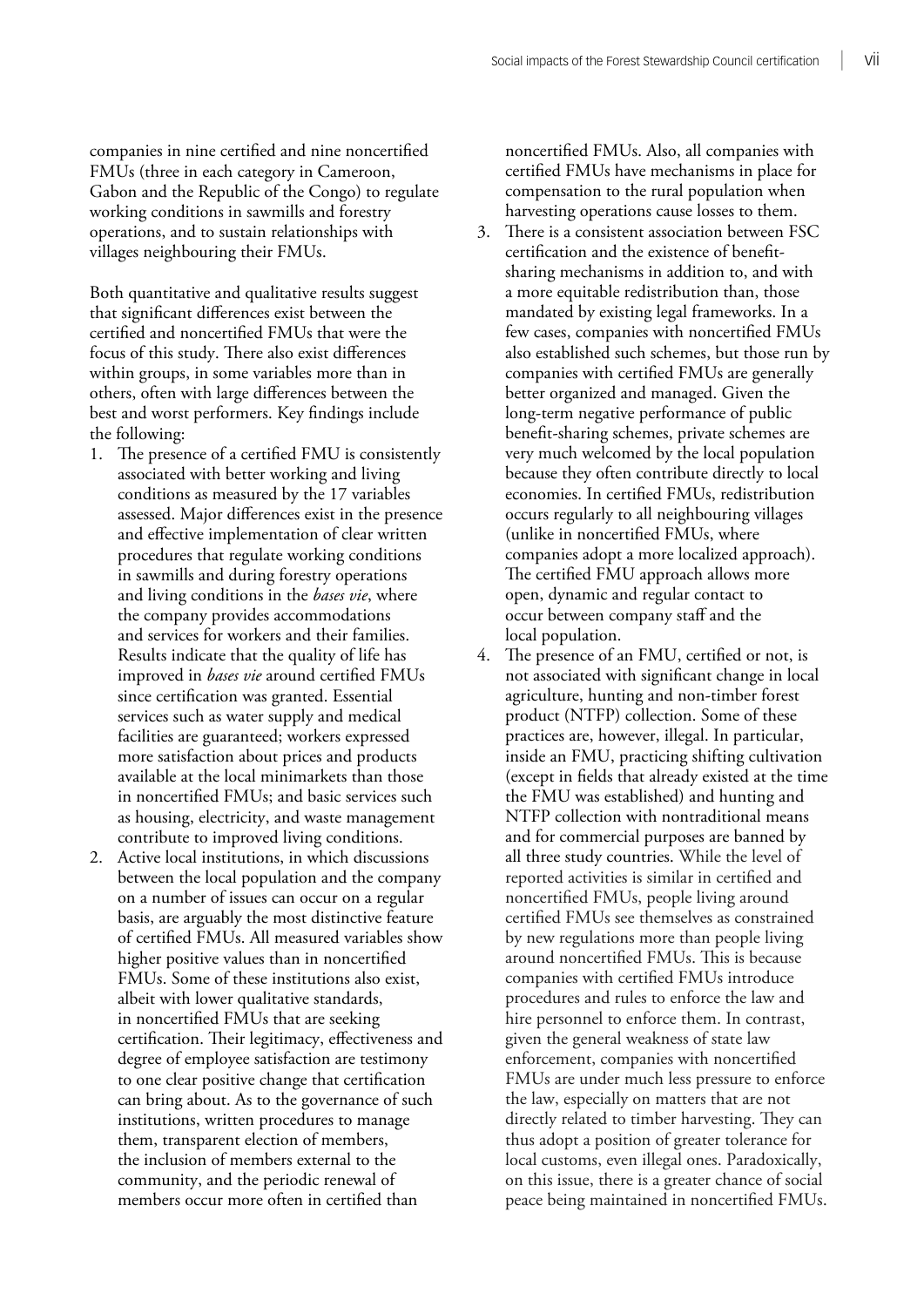Overall, results indicate that it was only after companies decided to adopt certification that several practical social improvements occurred. We suggest that positive social outcomes materialized in certified FMUs, more than in noncertified ones, because companies were required by certification to set and respect a calendar of implementation visà-vis multiple criteria, which were then regularly checked in annual evaluations. Regular assessments that push companies to constantly improve on social standards are still lacking in the national legal frameworks and the forestry departments mandated to enforce them. The latter are vastly under-resourced (in both human and financial terms) and largely lack the training needed to verify the companies' social performances.

Positive social outcomes also materialized because certification pushes companies to maintain a permanent channel of communication with the local population, in order to avoid unexpected disruptions or social conflicts that might not only interfere with normal operations but also increase a company's reputational risk. The existence of such channels and the permanent dialogue fostered by active local institutions are arguably the most striking characteristics of certified FMUs. Of course, the existence of institutions in itself does not make all conflicts disappear, but the permanent dialogue established between logging companies, the local populations, and, often, external parties (e.g. state officials and local and international NGOs) marks a clear break with the way logging activities were conducted in the past.

Measured positive changes do not yet mean positive long-term impacts on the livelihoods of all people living in and around certified FMUs. Yet the social variables measured by this study seem to indicate that progress toward sustainable forest management has been driven more by certification than by current laws. Sometimes improvements meant correcting negative governance externalities, such as nonexistent or weak law enforcement. Sometimes they meant that companies with certified FMUs went the 'extra mile' (i.e. they adopted measures well beyond what is requested by

the law) that customers in very demanding markets would expect them to go. At still other times, improvements meant that companies with certified FMUs had to take on the role of an absent state to avoid situations that could harm their certified status — something that we argue may have positive social impacts but risks reinforcing an old role, that of a state within the state, that logging companies should be abandoning, not embracing.

Measured differences draw a clear comparison of the social performance of companies and FMUs with and without certification. This is the most relevant contribution of this study to current discussions of the impacts of certification on the world's forests and people living in and from those forests. The complex historical and political–economic reality in which certification has developed in the Congo basin might well make issues of attribution and causality difficult to clarify. Yet results help establish that a clear difference currently exists between certified and noncertified timber: The former is sourced in FMUs where not only legally mandated social standards are implemented, but also voluntary standards that are superior and more effective.

There should of course be no complacency from the FSC or logging companies with certified FMUs in comparing themselves with currently less well-managed or less well-resourced FMUs, as the entire logic of FSC certification is to assess the more responsible forest managers against ever-evolving standards, irrespective of the quality of national legislation. But one should also not forget that companies with certified FMUs in the study countries are competing less against a theoretical global logging company than against their neighbours, who produce the same species and sell on similar markets, albeit with much lower investments, especially in improving their social performance. In this very competitive and uneven playing field, and with the scarce price premiums that seem to have been obtained so far, the evidence presented indicates that certification in the Congo basin has been able to push companies toward remarkable social progress.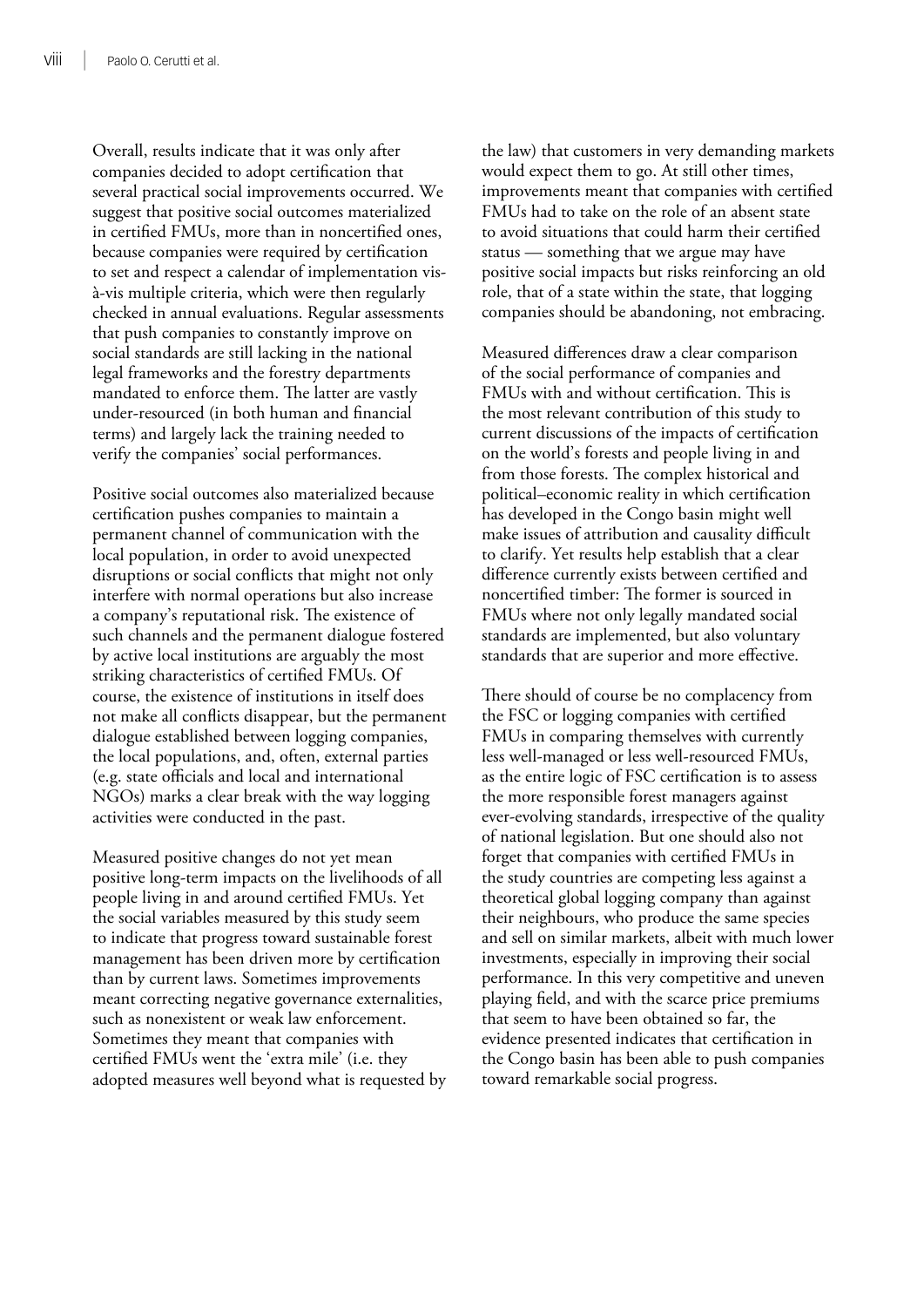# <span id="page-10-0"></span>**Résumé exécutif**

Depuis la première moitié des années 1990, la certification forestière a été promue comme un moyen de lutter contre la déforestation et la dégradation des forêts. Parmi les initiatives existantes, celle offerte par le Forest Stewardship Council (FSC) est la plus importante en termes de surfaces couvertes pour la certification de la gestion responsable des forêts dans les tropiques. La certification FSC a été promue par les groupes environnementaux et sociaux, et, plus récemment, par les entreprises et les gouvernements. Le régime FSC évalue les entreprises et les unités forestières d'aménagement (UFA) selon des principes, critères et indicateurs en vérifiant que l'aménagement est écologiquement approprié, socialement bénéfique et économiquement viable.

Bien que la norme FSC ait une forte composante sociale qui vise à améliorer les relations entre les sociétés forestières et les populations locales et contribuer de manière significative au développement local, les impacts sociaux ont été peu documentés, et la littérature existante montre des résultats contradictoires. En particulier, dans le bassin du Congo - sur lequel se focalise ce document occasionnel - il y a un nombre limité d'évaluations de l'impact social de la certification forestière et de son impact attendu sur la population locale et leurs droits coutumiers. Ces droits sont garantis par les lois en vigueur dans tous les pays du bassin du Congo, qui imposent toutefois aussi certaines restrictions. Des évaluations approfondies n'ont pas encore été possibles en raison de l'histoire récente de la certification FSC dans la région : le premier certificat en cours de validité dans la région n'a été accordé qu'à la fin de 2005.

Cependant, en 2013, le bassin du Congo avait la plus grande surface de forêt tropicale naturelle certifiée dans le monde, avec environ 5,3 millions d'hectares. Cela représente encore une proportion relativement faible (environ 7-13%) de l'ensemble des UFA de la sous-région. Nous croyons qu'il est temps, avant que les surfaces certifiées augmentent davantage, d'évaluer si les impacts sociaux dans les UFA certifiées sont aujourd'hui meilleurs que

ceux constatés dans les UFA non certifiés. Cette comparaison est également opportune parce que (1) les cadres légaux des pays concernés par l'étude ont de nombreuses similitudes avec les exigences sociales de la certification FSC, permettant ainsi une évaluation indirecte des impacts sociaux des lois existantes, et (2) certains pays producteurs de bois tropicaux ont récemment proposé de reconnaître le bois certifié FSC comme conforme aux exigences du plan d'action Forest Law Enforcement, Governance and Trade (FLEGT) de l'UE. Une fois ce plan d'action opérationnel dans ces pays, le bois certifié FSC pourrait être exporté sous la forme de bois d'origine légale.

Ce document occasionnel évalue si la mise en œuvre de la certification FSC dans les UFA dans trois pays du bassin du Congo a eu des effets positifs supplémentaires sur (1) les conditions de travail et de vie des salariés des entreprises forestières et de leurs familles, (2) l'efficacité et la légitimité des institutions mises en place pour réguler les relations entre les sociétés forestières et les communautés avoisinantes, et (3) les droits des populations locales et leurs usages coutumiers des forêts. Plus précisément, cette recherche tente de répondre aux questions suivantes:

- 1. Comment les conditions de travail (y compris la santé et la sécurité au travail) diffèrent entre les UFA certifiées et non certifiées ?
- 2. Comment les conditions de vie des travailleurs et de leurs familles diffèrent entre UFA certifiées et non certifiées ?
- 3. Comment les institutions mises en place par les entreprises avec UFA certifiées et non certifiées différent et pour quelles raisons ? Quelles sont les fonctions spécifiques attribuées aux institutions, et avec quels résultats sur leur légitimité et efficacité ?
- 4. Est-ce que les institutions existantes, à travers des représentants nommés ou élus, sont des moyens légitimes, efficaces et équitables pour permettre aux résidents locaux de discuter les attentes qu'ils ont par rapport aux entreprises forestières ?
- 5. Est-ce que les institutions sont socialement légitimes et capables de réguler les usages de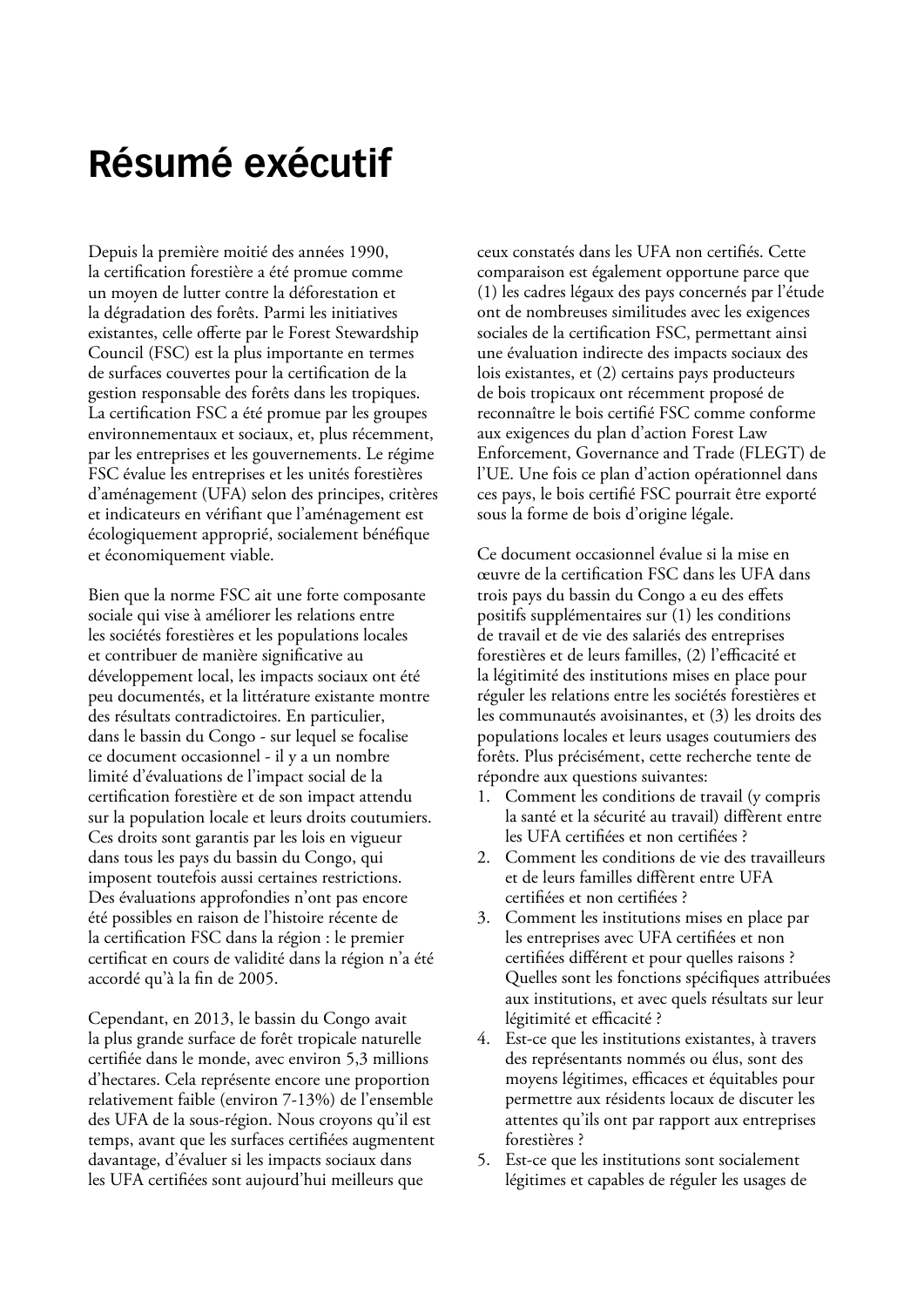la forêt, afin de prévenir ou de minimiser les conflits qui peuvent survenir entre les différents utilisateurs d'un même espace boisé ?

Pour répondre à ces questions, un examen des mécanismes adoptés par les sociétés forestières a été entrepris dans neuf UFA certifiées et neuf UFA non certifiées (trois dans chaque catégorie au Cameroun, au Gabon et en République du Congo) pour réglementer les conditions de travail dans les scieries et les opérations forestières, et pour entretenir des relations avec les villages riverains des UFA.

Les résultats quantitatifs et qualitatifs suggèrent que des différences importantes existent entre les UFA certifiées et non certifiées. Il existe également des différences au sein des deux groupes pour certaines variables plus que pour d'autres, souvent avec de grandes différences entre les meilleurs et les pires résultats. Les principales conclusions sont les suivantes:

- 1. La présence d'une UFA certifiée est presque régulièrement associée à de meilleures conditions de travail et de vie selon les 17 variables évaluées. Les résultats indiquent que la qualité de vie s'est améliorée dans les bases vie autour des UFA certifiées depuis que la certification a été accordée. Des services essentiels tels que l'approvisionnement en eau et les installations médicales sont garantis ; les travailleurs ont exprimé plus de satisfaction sur les prix et les produits disponibles dans les économats par rapport à ceux dans les UFA non certifiées. Des services de base tels que le logement, l'électricité et la gestion des déchets contribuent à des conditions de vie améliorées.
- 2. Les institutions locales actives, où des discussions entre la population locale et la société peuvent se tenir sur une base régulière, sont sans doute la caractéristique la plus distinctive des UFA certifiées : pour toutes les variables mesurées, les impacts sont meilleurs que dans les UFA non certifiées. Certaines de ces institutions existent également dans les UFA non certifiées qui vont vers la certification, mais avec des normes qualitatives encore inférieures. Leur légitimité, l'efficacité et le degré de satisfaction des employés sont le témoignage de l'un des changements positifs clair que la certification peut apporter.

Quant à la gouvernance de ces institutions, les procédures écrites pour les gérer, l'élection transparente entre les membres, l'inclusion de membres extérieurs à la communauté et le renouvellement périodique des membres sont constatés plus souvent dans les UFA certifiées que dans les non certifiées. En outre, toutes les entreprises avec UFA certifiées ont des mécanismes de compensation au profit de la population rurale lorsque l'exploitation entraîne des nuisances pour eux.

- 3. La présence de la certification FSC et fortement associée a l'existence de mécanismes de partage des bénéfices. Ces mécanismes ont une redistribution plus performante que ceux qui sont mandatés par les cadres juridiques existants. Dans quelques cas, les entreprises avec UFA non certifiées ont également établi de tels régimes, mais ils s'avèrent moins bien organisés et gérés. Compte tenu des défaillances des systèmes publics de partage des bénéfices, les régimes privés sont très bien accueillis par la population locale, car ils contribuent souvent directement à l'économie locale. Dans les UFA certifiées, la redistribution se produit régulièrement dans tous les villages riverains (contrairement aux UFA non certifiées). L'approche utilisée dans les UFA certifiées permet un contact plus ouvert, dynamique et régulier entre le personnel de l'entreprise et la population locale.
- 4. La présence d'une UFA, certifiée ou pas, n'est pas associée à des changements importants dans l'exercice de l'agriculture, de la chasse et de la collecte des produits forestiers non ligneux (PFNL). Certaines de ces pratiques sont cependant illégales. En particulier, à l'intérieur d'une UFA, la pratique de la culture sur brulis (sauf, dans une certaine mesure, dans les champs qui existaient déjà au moment de l'UFA a été attribuée), de la chasse et de la collecte des PFNL avec des moyens non traditionnels et à des fins commerciales sont interdits par les lois des trois pays de l'étude. Alors que le niveau d'activité est similaire dans les UFA certifiées et non certifiées, les populations vivant dans les UFA certifiées se considèrent comme davantage contraintes par les nouvelles réglementations que celles qui vivent autour des UFA non certifiées.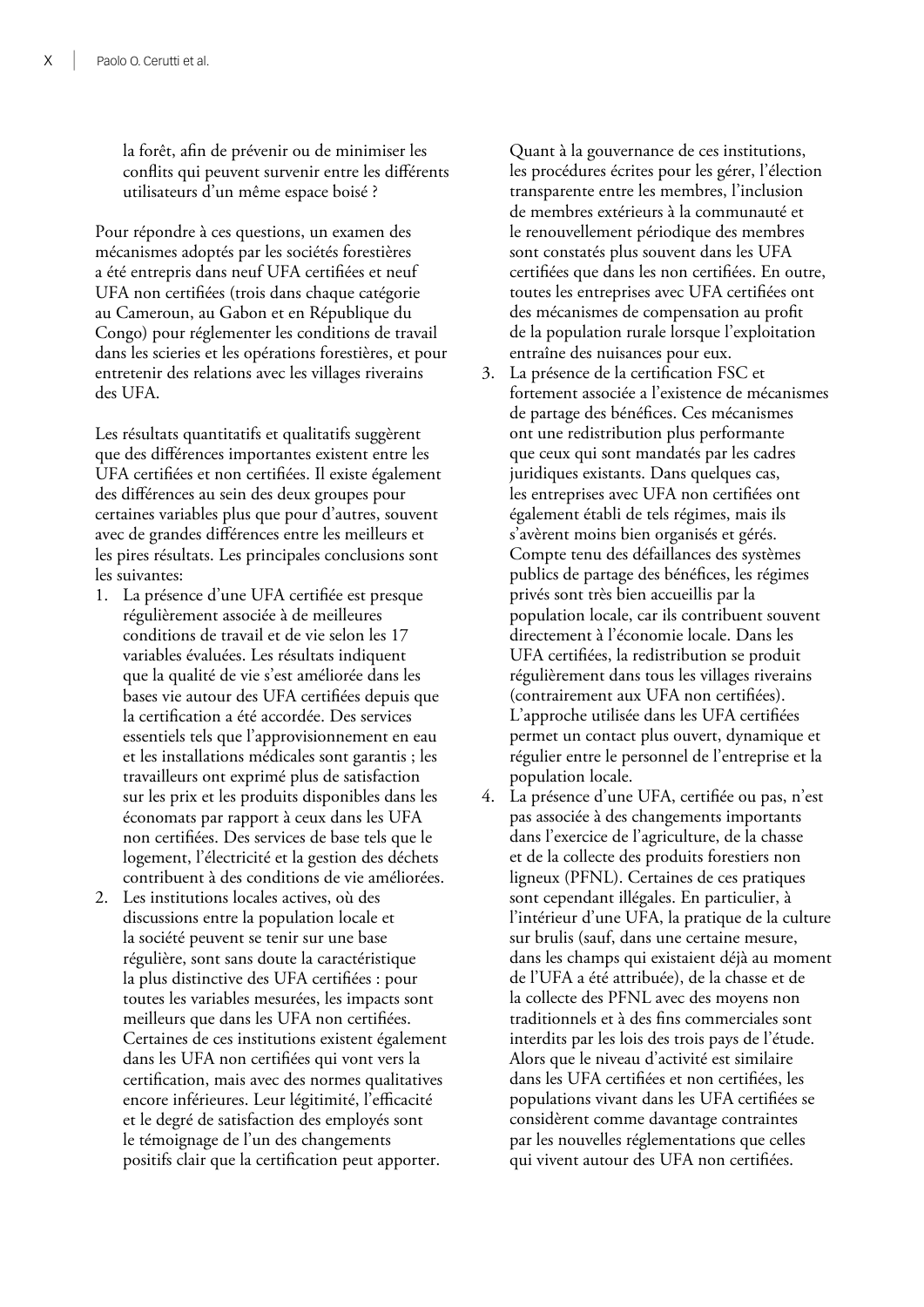En effet, les entreprises avec UFA certifiées introduisent des procédures et des règles pour appliquer la loi et embauchent du personnel pour les faire respecter. En revanche, compte tenu de la faiblesse générale de l'application des lois par l'Etat, les entreprises avec UFA non certifiées ont beaucoup moins de pression pour faire respecter la loi, en particulier pour des questions qui ne sont pas directement liés à l'exploitation du bois d'œuvre. Elles peuvent ainsi adopter une position de plus grande tolérance vis-à-vis des pratiques coutumières locales, même si elles vont à l'encontre de la loi. Paradoxalement, sur cette question, il y a une plus grande chance d'obtenir la paix sociale dans les UFA non certifiées.

Dans l'ensemble, les résultats indiquent que c'est seulement après que les compagnies ont décidé d'adopter la certification que plusieurs améliorations sociales pratiques ont eu lieu. Nous pensons que les résultats sociaux positifs obtenus dans les UFA certifiées, plus que dans les non certifiées, ont eu lieu parce que les entreprises ont dû fixer et respecter un calendrier de mise en œuvre des critères de la certification, qui ont ensuite été vérifiés par des évaluations annuelles. Ces vérifications régulières poussent les entreprises à améliorer constamment les normes sociales font encore défaut dans les cadres juridiques nationaux et dans les services forestiers mandatés pour les faire respecter. Ces derniers sont largement sousfinancés (en termes humains et financiers) et manquent de la formation nécessaire pour vérifier les performances sociales des entreprises.

Des résultats sociaux positifs résultent également du maintien par les entreprises certifiées d' un canal de communication permanent avec la population locale, afin d'éviter des perturbations inattendues ou des conflits sociaux qui pourraient non seulement interférer avec les opérations d'exploitation, mais aussi augmenter le risque de mauvaise réputation pour l'entreprise. Les efforts de dialogue avec les populations, notamment via des institutions locales actives, constituent sans doute une de caractéristiques les plus frappantes des UFA certifiées. Bien sûr, l'existence d'institutions ne signifie pas que tous les conflits disparaissent, mais le dialogue permanent établi entre les sociétés forestières, les populations locales et, souvent, les parties externes (par exemple les fonctionnaires de l'Etat et des ONG locales et internationales) marque une rupture nette avec la façon dont les activités d'exploitation forestière étaient menées dans le passé.

Les changements positifs mesurés ne signifient pas que des effets positifs à long terme se produisent sur les conditions de vie de toutes les personnes vivant dans et autour des UFA certifiées. Pourtant, les variables sociales mesurées par cette étude semblent indiquer que les progrès vers la gestion durable des forêts ont été produits plus par la certification que par les lois en vigueur. Dans certains cas, les améliorations apportées par la certification ont corrigé des défaillances de gouvernance, tels que l'application inexistante ou faible de la loi. Parfois, elles ont incité les entreprises à adopter des mesures dépassant les prescriptions légales, mais répondant aux attentes d'un marché très exigeant. D'autres fois encore, les améliorations ont signifié que les entreprises avec UFA certifiées ont dû pallier le rôle d'un Etat absent pour éviter des situations qui auraient pu nuire à leur certification. Cette démarche peut avoir des impacts sociaux positifs, mais elle risque aussi de conforter le sentiment que ces sociétés peuvent supporter efficacement certaines fonctions régaliennes, alors qu'elles devraient au contraire les abandonner.

Au total, les différences mesurées permettent une comparaison claire de la performance sociale des entreprises avec et sans UFA certifiées. La réalité historique et politico-économique complexe dans laquelle la certification a évolué dans le bassin du Congo rend les questions d'attribution et de causalité difficiles à cerner. Pourtant, les résultats permettent d'établir qu'une nette différence existe actuellement entre le bois certifié et non certifié : le premier trouve son origine dans des UFA où non seulement les normes sociales exigées par la loi sont mises en œuvre, mais aussi des normes volontaires qui sont de qualité supérieure et plus efficaces.

Il ne faut pas que le FSC et les sociétés certifiées soient complaisantes en se comparant à des UFA non certifiées, qui à l'heure actuelle sont moins bien gérées. En effet, toute la logique de la certification FSC est d'évaluer les gestionnaires forestiers plus responsables avec des normes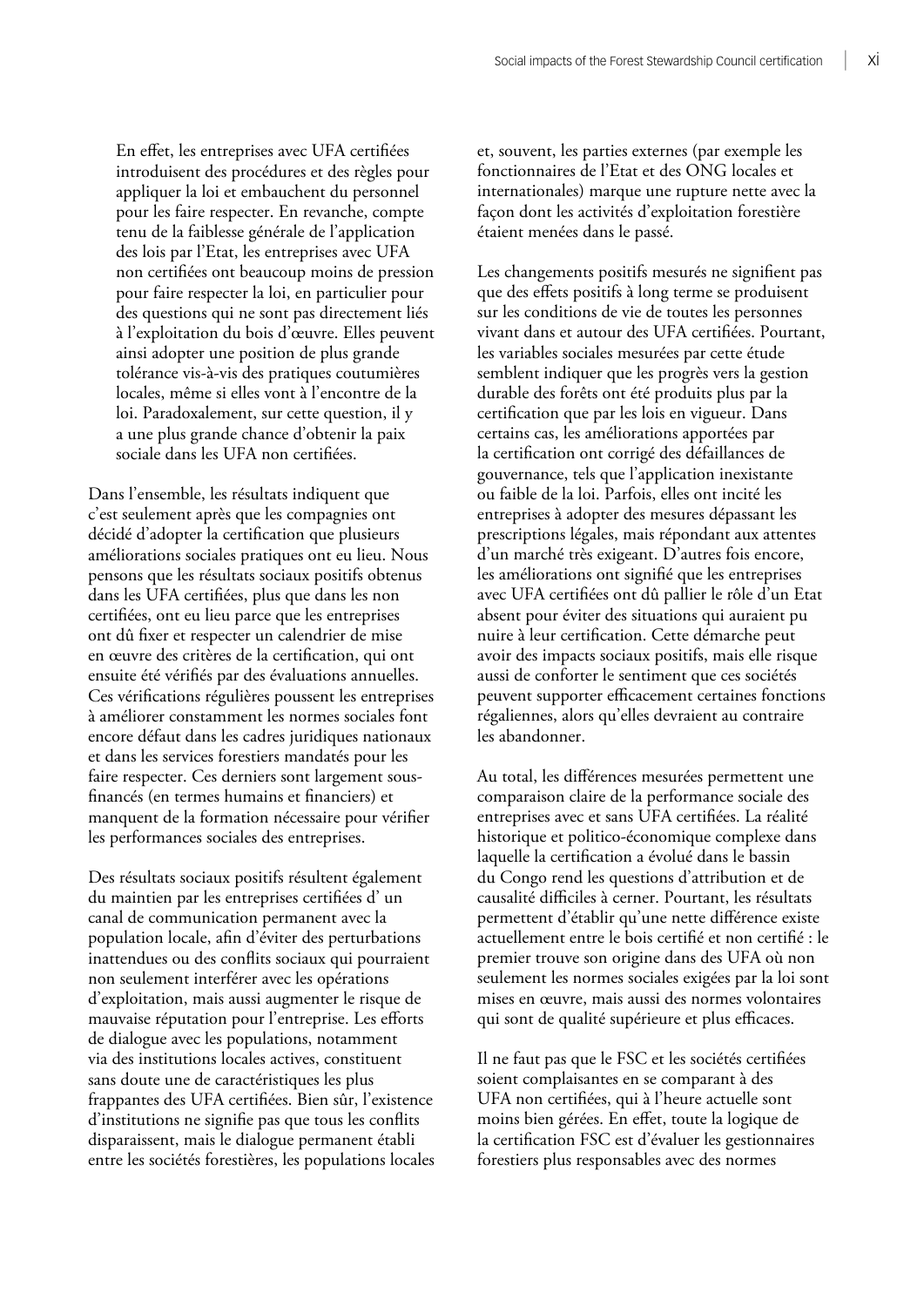toujours plus performantes, quelle que soit la qualité de la législation nationale. Mais il ne faut pas non plus oublier que les entreprises avec UFA certifiées dans les pays de l'étude sont chaque jour en concurrence avec des entreprises non-certifiées qui produisent les mêmes espèces et vendent sur des marchés similaires, mais avec des investissements beaucoup plus faibles, en particulier pour l'amélioration de leur performance sociale. Dans ce domaine très concurrentiel, et avec les primes limitées obtenus jusqu'ici, les résultats présentés indiquent que la certification dans le bassin du Congo a été en mesure de pousser les entreprises vers un progrès social significatif.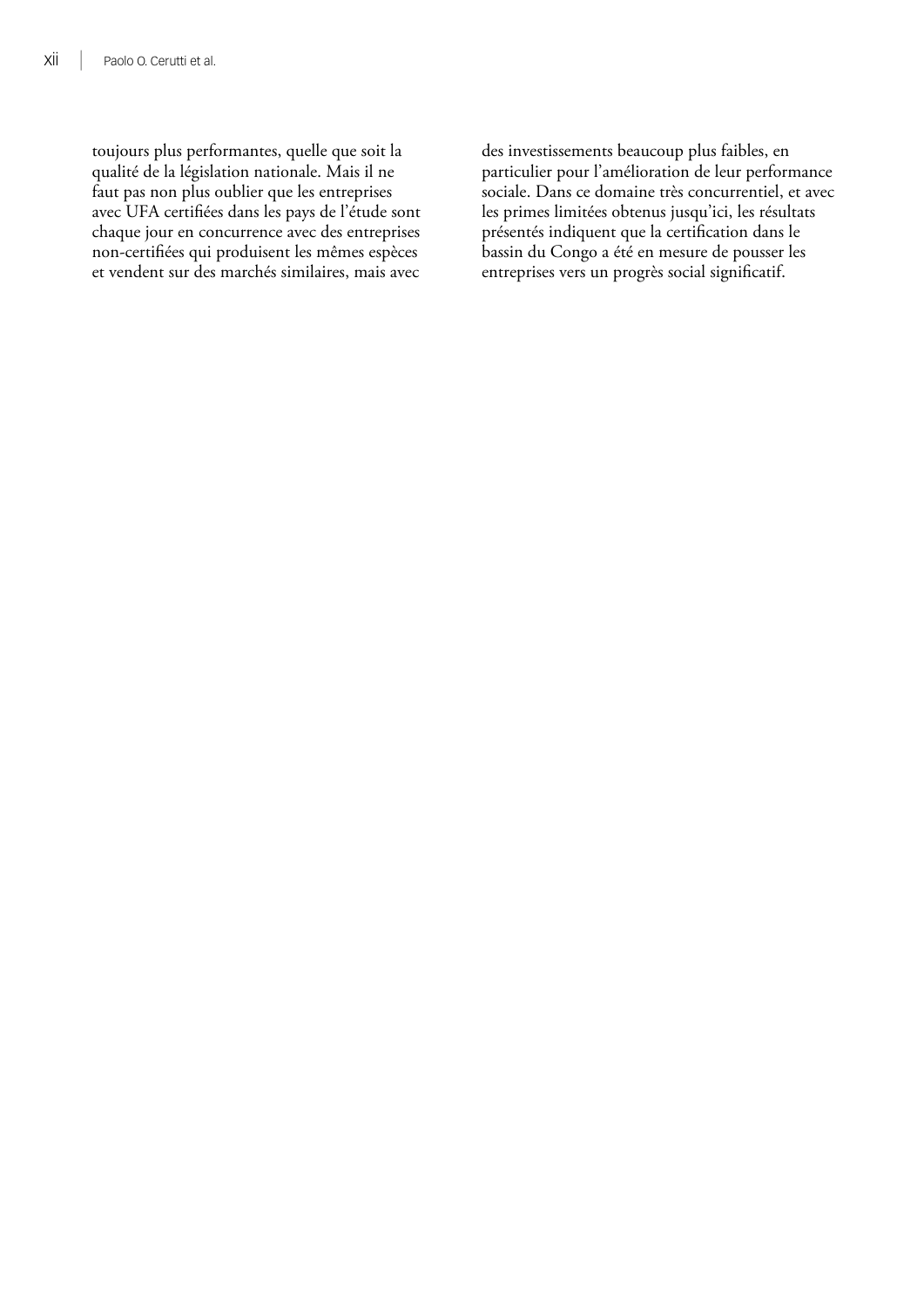# <span id="page-14-0"></span>**1 Introduction**

Since the first half of the 1990s, forest certification has been promoted as a means to tackle global deforestation and forest degradation. It emerged as a market-based response to the failure of intergovernmental processes to establish a global compact on forests (Romero et al. 2013). The underlying logic is that the market should be able to reward companies producing timber according to rigorous, comprehensive and independently audited standards (Steering Committee 2012). To some scholars, forest certification is one of the most important developments in forest governance in the last couple of decades and an alternative to the failure of traditional, largely public regulations to address social and environmental problems (Cashore et al. 2004; Agrawal et al. 2008).

Among existing initiatives, the voluntary, marketbased, third-party certification system (Marx and Cuypers 2010) offered by the Forest Stewardship Council (FSC) is the most prominent scheme for the certification of responsible forest management in the tropics. The FSC has been promoted by environmental and social groups, and more recently also by businesses and governments. The FSC scheme checks companies and forest management units  $(FMUs)^1$  against a set of principles, criteria and indicators to assess whether management is environmentally appropriate, socially beneficial and economically viable.

Many acknowledge the positive impacts that the FSC has had on international standard setting since the 1990s, particularly the increased legitimacy of third-party-audited products on the world's markets (e.g. Cashore et al. 2004;

Steering Committee 2012), and on public policies in general (Overdevest and Zeitlin 2012). Under such governance-oriented analytical frameworks, Cashore et al. (2004; 2005) have particularly contributed to the analysis of forest certification as a nonstate governance approach and an alternative to traditional public regulations, driven by international markets and consumers' choices. In parallel, several authors have also focused on the drivers and the motivations of logging companies to certify — with marketing advantages, environmental benefits, and improved public image often mentioned as the main reasons for seeking forest certification (Espach 2006; Rickenbach and Overdevest 2006; Chen et al. 2010).

As for impacts on the world's forests, much scattered evidence suggests that localized positive impacts exist in or around certified FMUs (e.g. Durst et al. 2006; Espach 2006; Schulte-Herbrüggen and Davies 2006; Auld et al. 2008; van Kuijk et al. 2009; Cerutti et al. 2011; Damette and Delacote 2011; Nasi et al. 2012), although there still is insufficient empirical evidence to generate lessons learned at the global scale (e.g. Blackman and Rivera 2011; Romero et al. 2013; Visseren-Hamakers and Pattberg 2013). In particular, although the FSC standard has a strong social component that seeks to improve relationships between logging companies and local populations and contribute to local development, social impacts are under-researched, and what research exists has yielded conflicting results.

For instance, outside the forestry domain, De Lima et al. (2008) assessed the impact of FSC on agro-extractive communities in Brazil and found no significant difference between certified producers and a control group. Similarly, Bass et al. (2001) analysed the outcomes and impacts of

<sup>1</sup> Forest management units are forests managed for timber purposes by legally recognized industrial entities as concessionaires. One company might be responsible for multiple FMUs in different countries (Romero et al. 2013)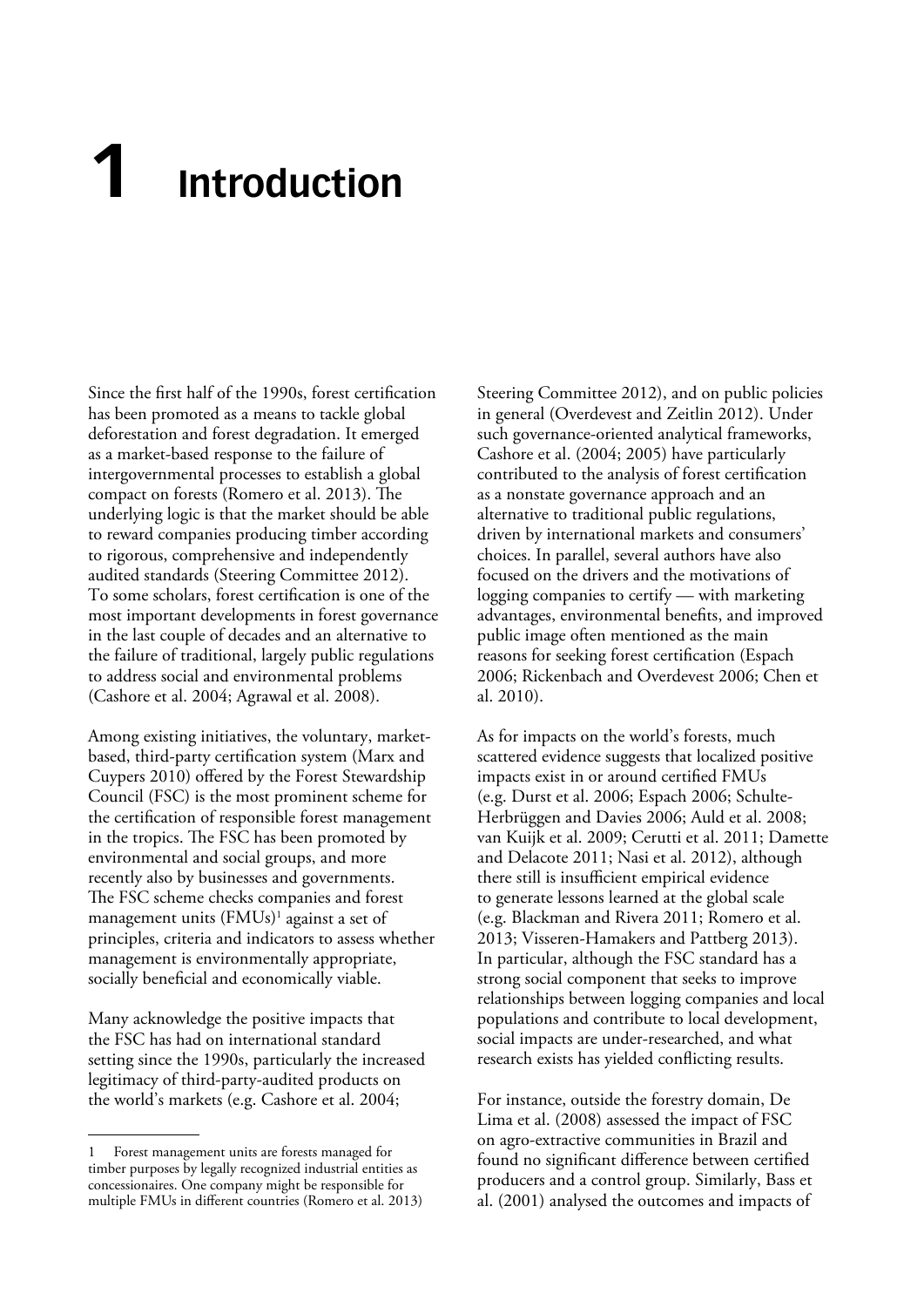forest certification on stakeholders in five countries (Bolivia, Honduras, Mexico, Papua New Guinea and Zambia) and acknowledged the difficulty of isolating the effects of forest certification from those of external processes like new policies and existing legislation.

Chan and Pound (2009) reviewed 58 studies on forests and agriculture to assess the effect of certification on poverty reduction. Although the long-term impacts remain uncertain, the authors found that certification had positive social effects by improving working conditions, facilitating democratic processes within producers' organizations and enhancing participation in decision-making. Similarly, the Rainforest Alliance (2012) and WWF (2010) found evidence of increased wages and improved safety conditions in certified concessions, while Simula et al. (2004), in a selection of case studies conducted in forest concessions and plantations in Brazil, Malaysia and Indonesia, found that land tenure had become clearer with certification through conflict resolution between companies and local populations.

In the Congo basin, the focus of this paper, there have been a limited number of assessments of the social impacts of forest certification and particularly its expected benefits for the local population (e.g. Martinet 2008; Lewis et al. 2010). More robust evaluations have not yet been possible because of the very recent history of FSC in the region. After a false start with the unfortunate experience of the firm Leroy Gabon in 1996,<sup>2</sup> the first currently valid certificate in the region was granted at the end of 2005. As of 2013, however, the Congo basin had the largest area of certified natural tropical forest in the world, with about 5.3 million ha (info.fsc.org).

The objective of this study was to (1) assess the social impacts of FSC-certified and noncertified management units in Cameroon, Gabon and the Republic of the Congo, (2) compare outcomes between the two groups, and (3) try to ascertain

whether differences in outcomes can be ascribed to the adoption and implementation of FSC certification. As criteria for comparison, it focused on social behaviours that the FSC is intended to influence, as documented in the *FSC Forest Stewardship Standard for the Congo Basin Region* (hereinafter the FSC Standard, Forest Stewardship Council 2012) — and particularly on the legitimacy and effectiveness of local institutions and benefit-sharing mechanisms.

Legitimacy refers in this context to the fairness of the information-gathering process. For a process to be legitimate, it needs to consider "appropriate values, interests, concerns, and specific circumstances from the perspective of different users" (Mollinga 2010, S-3). Effectiveness refers to the ability to influence the actions of logging companies to avoid or reduce potential conflicts with local populations (Auld et al. 2008), as well as to improve or at least maintain the quality of life of the concerned communities.

More specifically, this research tries to answer the following questions:

- 1. How do working conditions (including occupational health and safety) differ between certified and non-certified FMUs?
- 2. How do the living conditions of workers and their families differ between certified and noncertified FMUs?
- 3. How do institutions set up by companies in certified and non-certified FMUs differ and for what reasons? What specific functions are attributed to institutions, and with what results on legitimacy and effectiveness?
- 4. Are existing institutions legitimate, effective and equitable means for the local population to discuss, through locally designated or elected representatives, their expectations vis-à-vis logging companies?
- 5. Are institutions socially legitimate and able to regulate forest uses, so as to prevent or minimise conflicts that may occur among different users on the same forested space?

'Institutions' serves in this paper as a synonym for associations, committees and platforms set up to facilitate discussions between the local populations and logging companies and foster local development. We focus on institutions and benefit-sharing schemes not only because they represent one of the major corrective actions

<span id="page-15-0"></span><sup>2</sup> Leroy Gabon's certificate was suspended shortly after it was issued amidst complaints by national and international NGOs about non-compliance with the FSC standard, in particular poor stakeholder consultation, lack of a forest management plan, and the presence of a protected area aside the logging concession (Eba'a Atyi 2006).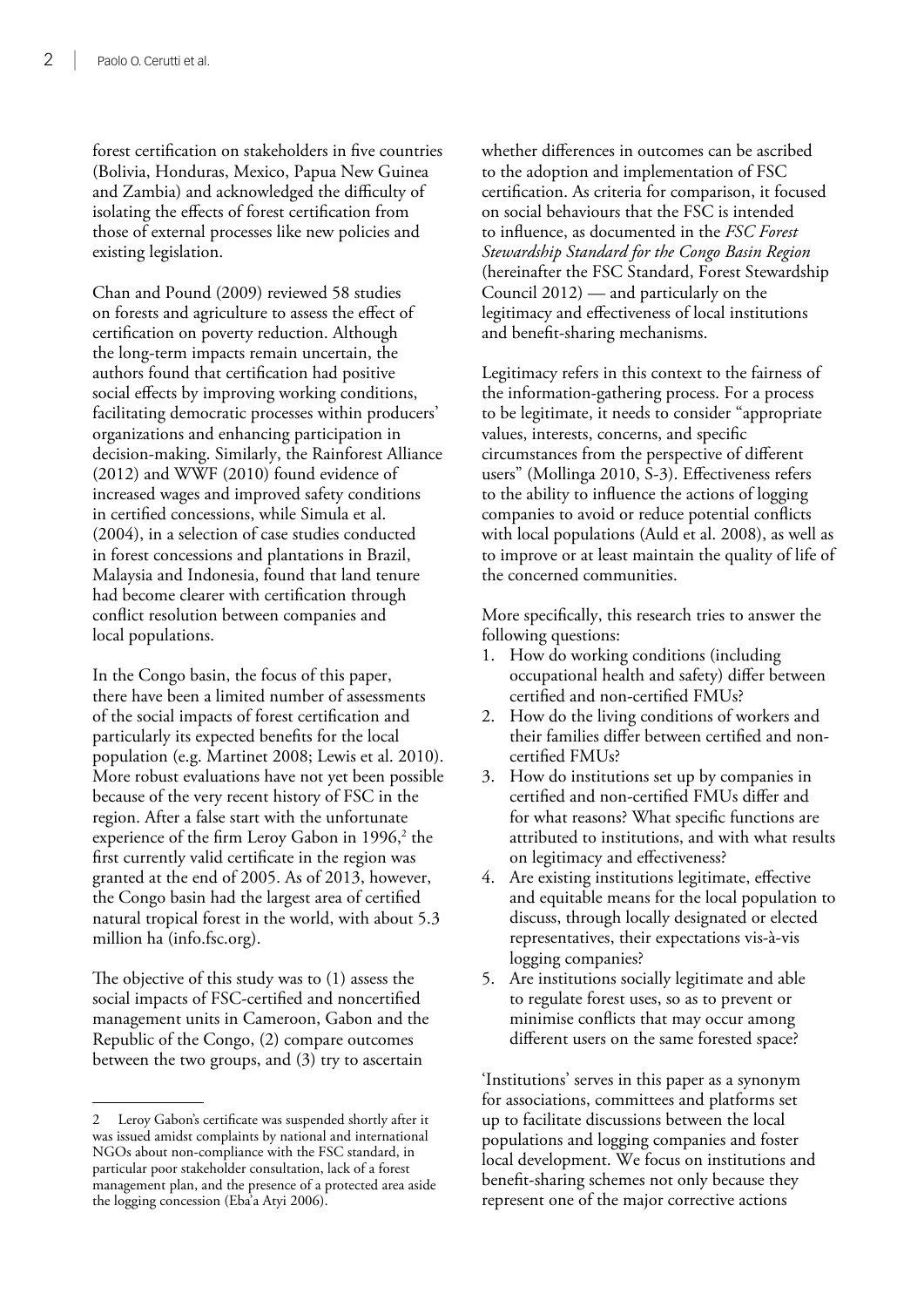required of logging companies by auditors (Newsom and Hewitt 2005), but also because they are mandated by all forest laws in the region. Indeed, they stem from the decentralization of natural resource management that has been underway since the late colonial period (1950s) in many countries, including those in the Congo basin, with the objective of empowering local people and marginalized groups (Karsenty 1997;

Larson and Ribot 2005; Colfer 2011). However, to date, in the Congo basin, the proliferation of local institutions has largely failed to achieve positive economic and social impacts (Assembe Mvondo 2005; Oyono and Efoua 2006), and we believe it is thus relevant to investigate whether differences might exist with the more recent institutions created through FSC certification.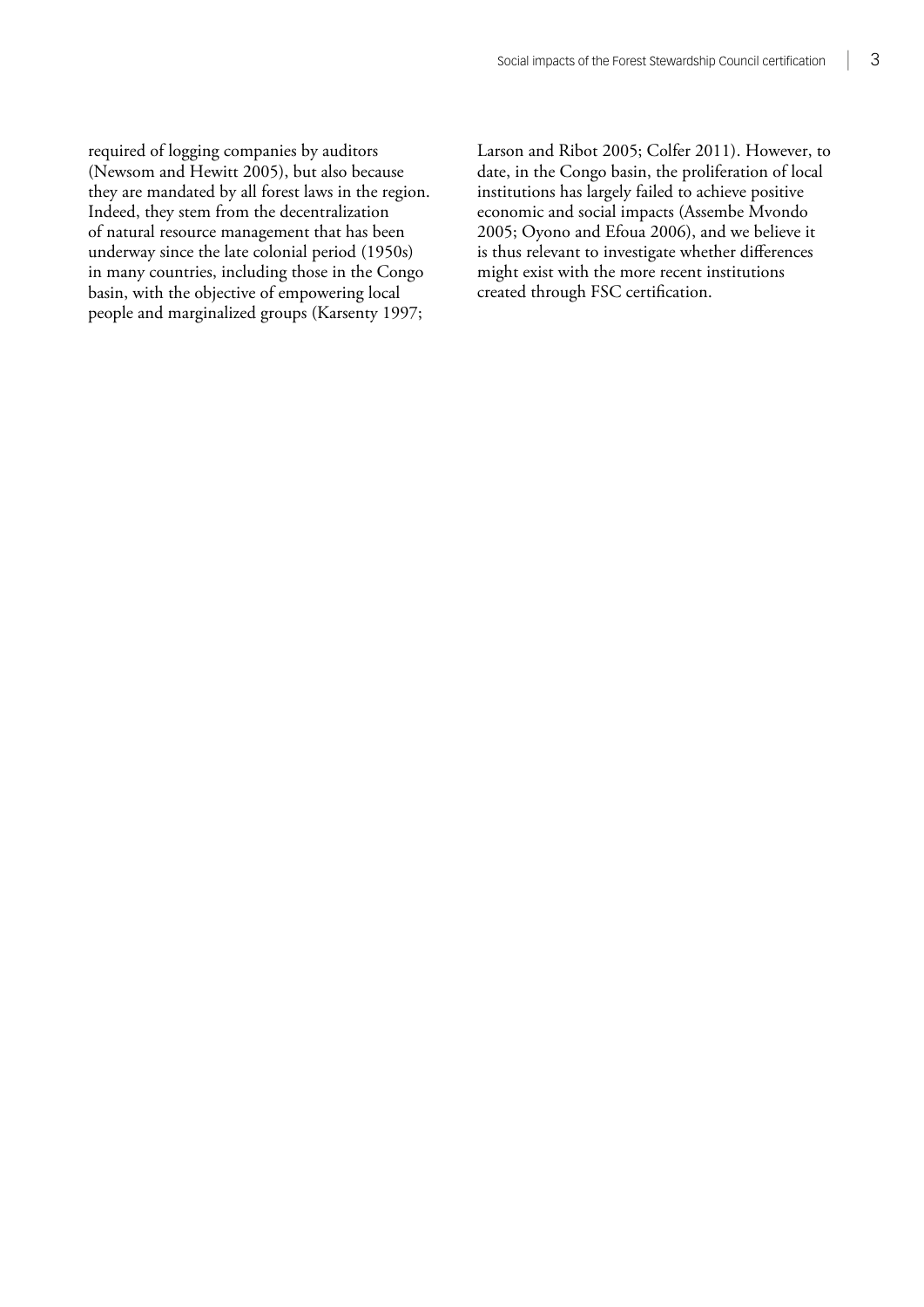# <span id="page-17-0"></span>**The forestry sector in selected countries 2**

Social criteria and benefit-sharing mechanisms implemented by logging companies in the selected countries, are shaped by both the local social context and existing laws, whose theoretical aims are not very different from those of the FSC. All current forest laws in the countries of the Congo basin were influenced by the 1992 Rio Declaration principles of sustainable forest management, as is the FSC; and all countries have ratified the major relevant international conventions (such as those on labour and human rights), which are also reflected in the FSC standards.

Yet differences remain in both implementation and control. For instance, Cameroon has the most mature law and the largest number of approved management plans in the region. The law requires logging companies to develop management plans after conducting extensive consultations with neighbouring populations. This is intended to increase the population's engagement in forest management and foster local development. For such consultations to take place on a regular basis, the law mandates the creation by the Ministry of Forests and Wildlife of local forest management committees. Yet, although many management plans have been approved, functional committees have not been established by Ministry officials around most FMUs, and the social element of most management plans remains very weak (Vandenhaute and Doucet 2006; Lescuyer et al. 2012).

Before companies in Cameroon, Congo and Gabon could obtain their first FSC certificates, between 2005 and 2008, auditors asked that they not only show evidence of fulfilling the FSC principle of respect of national laws, but also evidence that the letter of the law was being implemented and translated into effective outcomes. For instance, companies had to

show clear evidence of meeting another FSC principle, that frameworks for multi-stakeholder consultations were in place and operational.

Under these conditions, several legal and voluntary rules started to be combined during daily forestry operations. On social issues in particular, voluntary rules helped fulfil the legal ones. For instance, the implementation of negotiated agreements (e.g. on infrastructure improvements or local development projects) or benefit-sharing mechanisms (e.g. redistribution of forestry taxes), started to be monitored by multi-stakeholder platforms. These, lacking a determined engagement by Ministry officials, had to be created and regularly supported by logging companies and regularly monitored by certifying bodies. In some cases, dysfunctional public benefit-sharing schemes were coupled with private schemes, in which FSC-certified companies (and some noncertified ones) funded local development projects managed by the same multistakeholder platforms.

As public and private rules keep operating together and mixing on the ground, their boundaries become blurred and it is now often difficult to clearly demarcate legally mandated (public) from voluntarily established (private) institutions and benefit-sharing mechanisms. This trend is also fostered by a common characteristic of law-making in the Congo basin: the many years that may pass between the legal requirement to create an institution or mechanism and its actual creation through an implementing decree or regulation (see the discussion of Gabon below). Meanwhile, logging companies and decentralized state officials, often unaware of legal or regulatory reforms initiated at the national level, face increasing public expectations while the legal basis for implementation remains incomplete. In order to avoid local conflicts, they fill the gaps with private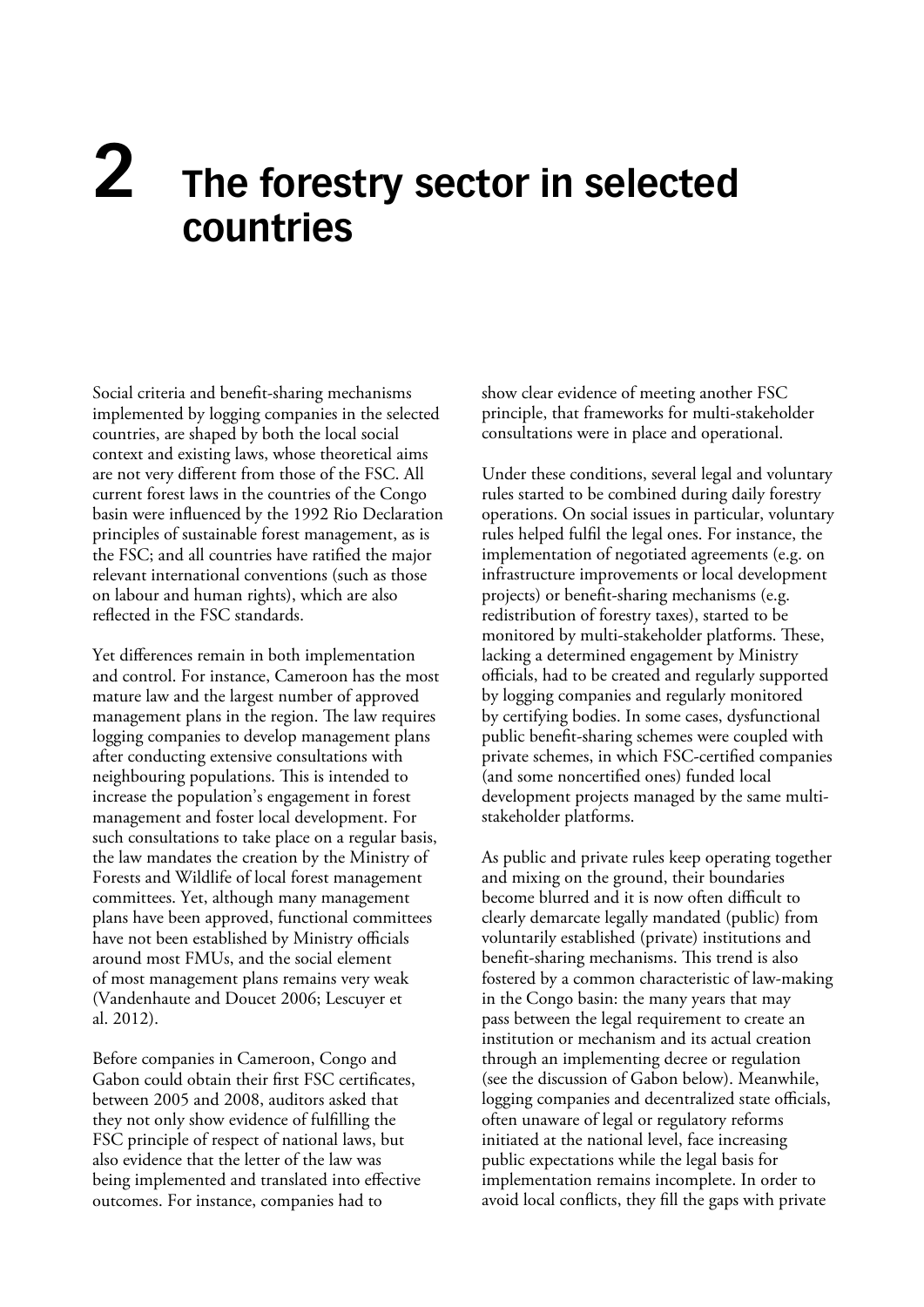<span id="page-18-0"></span>initiatives, which in turn often inform future legal prescriptions.

Public benefit-sharing schemes (taxes or fees mandated by law to be redistributed) annually redistribute about €10.5 million, or about 28% of the total amounts collected by the three countries as forestry taxes in 2010 ([www.observatoire](http://www.observatoire-comifac.net)[comifac.net](http://www.observatoire-comifac.net)).3 Money redistributed in Cameroon alone represents about 80% of that amount, or an average of about €20 per person per year (Cerutti et al. 2010). However, countries have different taxation and redistribution policies. For instance, Congolese law also imposes an area fee that has to be redistributed to decentralized departments for their development, which is not accounted for here because it does not directly concern concessions' neighbouring villages.

The next three sections provide a short introduction to each study country's forestry sector, summarizing what is required by law, the level of compliance, and what logging companies have voluntarily implemented. The latter question will be the focus of this document, but a preliminary understanding of the former might help in understanding existing blurred boundaries.

## **2.1 Cameroon**

The 1994 Forest Law and its 1995 implementing decree,4 followed by dozens of rules, regulations, orders and official procedures, regulate the forest sector in Cameroon. The 1994 law aimed at fostering sustainable forest management while improving the contribution of the forestry sector to the national economy. The sector represents about 4% of GDP (CIFOR and MINFOF 2013), provides about €62 million of annual revenues to the state's coffers and has been sustaining about 13,000 formal and 45,000 direct informal jobs (Cerutti and Lescuyer 2011).

Workers in the formal sector must be registered with the national social security fund (*Caisse Nationale de Prévoyance Sociale*). In case of an accident resulting in death, eligible survivors receive a pension and funeral expenses allowance paid by the national social security fund. The pension is paid monthly and is equal to 85% of the average monthly salary.

As of 2011, Cameroon had 7.1 million ha of forest allocated into 111 FMUs (averaging about 64,000 ha per FMU), 72 of them (about 5 million ha) operating under an approved management plan (Global Forest Watch and MINFOF 2012). An approved plan is one of the main conditions for the long-term allocation of FMUs to logging companies, for a period of 15 years, renewable once. Currently, five companies managing 14 FMUs are FSC certified, representing about 940,000 ha or an average of 67,000 ha per FMU (Table 1). Hence, about 65% of existing FMUs have an approved plan, while about 13% are FSC certified.

The management plan mandated by the law should be revised every five years; it provides silvicultural details (e.g. annual allowable cuts, rotation and regeneration rates) as well as demographic data on neighbouring villages and social infrastructures. The existing plans remain focused on timber production and are rather weak on production of other goods and on environmental and social issues (Vandenhaute and Doucet 2006; Cerutti et al. 2008).

The law guarantees customary rights inside FMUs even with a management plan in place. Hunting is allowed with traditional means and for personal consumption. Non-timber forest product (NTFP) collection and access rights are also guaranteed. Farmers can maintain fields that existed before the creation of the FMU, but are not authorized to open new ones.

In terms of social impacts and benefit-sharing mechanisms aimed at improving the livelihoods of people living in and around FMUs, three major schemes exist, one public and two private. On the public side is the forest area fee (*redevance forestière annuelle*, or RFA), paid annually by logging companies to the state. Half of this must be redistributed to the town councils neighbouring the FMU (40% of the total) and villages (10% of

<sup>3</sup> Forestry taxes are generally considered to include the area fee, stumpage fee and sawmill entry fee. The forestry sector also contributes revenue through many other taxes such as the export tax, Value Added Tax and social security.

<sup>4</sup> Law No. 94/01 of 20 January 1994 on the Regime of Forestry, Wildlife and Fisheries; Decree No 95/531/PM of 23 August 1995.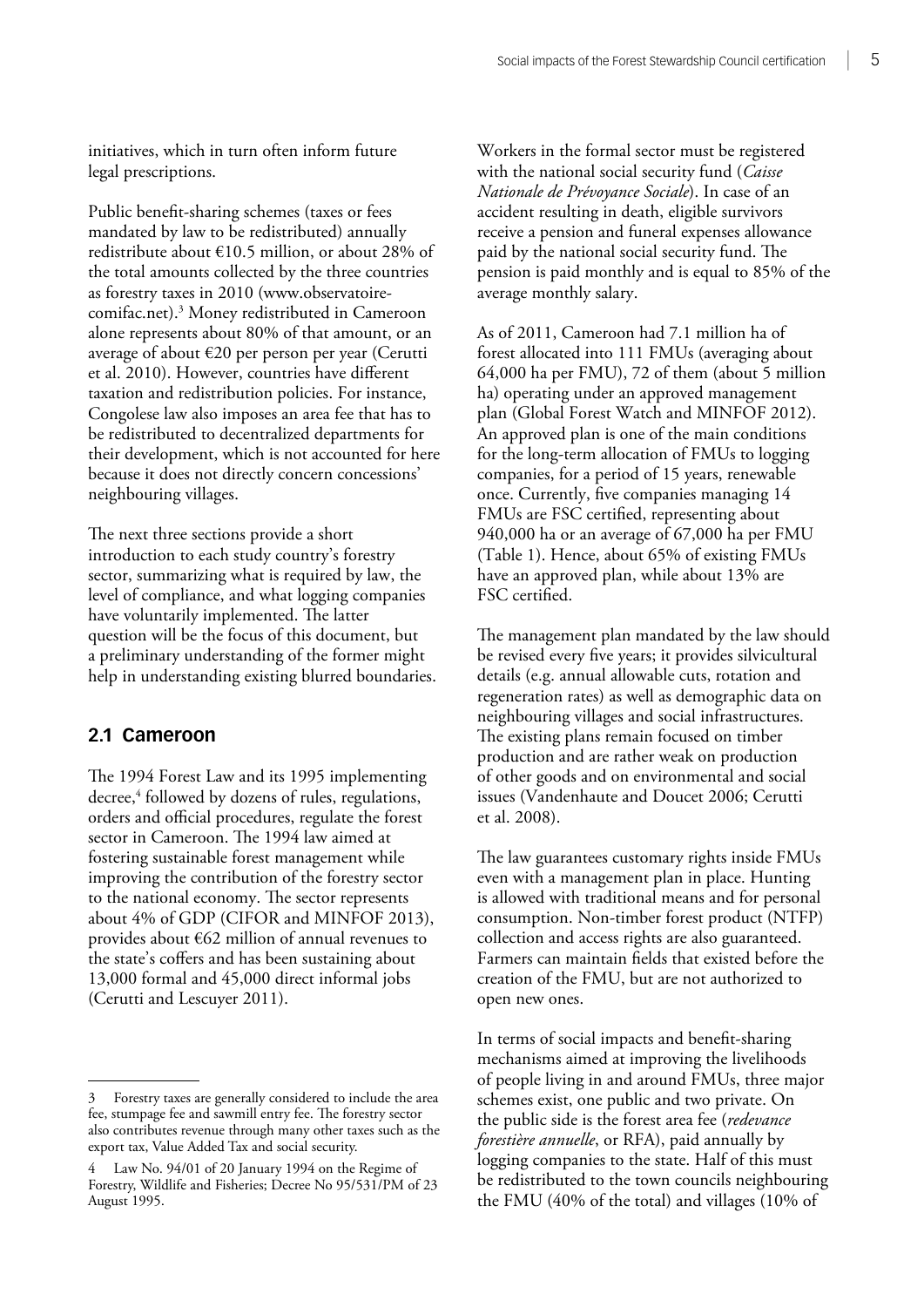| Company                               | <b>Management Unit</b>                            | Area (ha) | Year certified <sup>a</sup> |
|---------------------------------------|---------------------------------------------------|-----------|-----------------------------|
| Pallisco, Assene Nkou,<br>SODETRANCAM | 10-030, 10-041, 10-039, 10-044,<br>10-031, 10-042 | 344,605   | 2008                        |
| Wijma                                 | 09-024                                            | 55,078    | 2008                        |
| Wijma                                 | 09-021                                            | 41,965    | 2005                        |
| Wijma                                 | 09-022                                            | 61,301    | 2010                        |
| <b>CAFECO</b>                         | 11-005                                            | 80,800    | 2010                        |
| <b>SFIL</b>                           | 10-052                                            | 69,008    | 2010                        |
| Rougier                               | 10-056                                            | 73,660    | 2013                        |
| Rougier                               | 10-038                                            | 67,257    | 2013                        |
| Rougier                               | 10-054                                            | 144,750   | 2013                        |

### <span id="page-19-0"></span>**Table 1. FSC-certificates in Cameroon.**

a This refers to the first year in which a forest management certificate was awarded (i.e. there was no prior certification under a different name or by a different certifying body).

the total) to foster local development.<sup>5</sup> Since 2000, the RFA represents the largest forestry-related state revenue, with about €7–10 million redistributed each year to about 50 villages (Cerutti et al. 2010). The private schemes are (1) contractual agreements (*cahiers des charges*) with a list of monetary or inkind contributions by the logging companies to neighbouring villages (e.g. for school renovation, health centres and water supply systems), and (2) ad-hoc short- and long-term schemes (e.g. financial and technical support for local discussion platforms to facilitate relations between the company and the local populations).

Since 1999, the law also requires the setup of forest management committees (*comités paysans-forêts*) to foster the participation of local communities in

forest management. The committees' mission is to be a permanent interface between communities and companies, with the participation of the state administration and NGOs when necessary, to collect complaints and arbitrate conflicts, and to identify and manage development projects that could be funded through private or public schemes (Tsanga et al. 2014). Although the law calls for local Ministry of Forest and Wildlife staff to implement the forest management committees, in practice the committees almost only exist where logging companies are actively engaged in establishing and maintaining them.

# **2.2 Republic of the Congo**

Forests in the Republic of the Congo are regulated by the 2000 Law, mandating sustainable forest management of all production forests, and by a 2002 decree establishing the conditions for management and use of the resource.<sup>6</sup> The forestry sector contributes about 5.6% to GDP; it represents the second largest source of income after oil and provides about 7,400 formal and 3,000 informal jobs (de Wasseige et al. 2009; Lescuyer et al. 2011b).

Seven concessions (about 3.6 million ha) have an approved management plan, out of 52 allocated in total (about 11.9 million ha or an average per

<sup>5</sup> A recent decree further divided the council's 40% into 20% to the council and 20% to a central institution, (Fonds Spécial d'Equipement et d'Intervention Intercommunale, FEICOM), established to help all councils meet their development objectives. The decree also creates two institutions to manage the redistributed RFA. At the council level, the mayor and the municipal council make up the council committee, which may annually decide on the best use for the council's share of the RFA. The council committee has the legal obligation to use at least 80% of the total amount to fund local development. At the village level, community committees (comité riverain) are established to propose development projects (funded through their 10% of the RFA) that are annually proposed to the council committee for approval. The community committee has the legal obligation to use at least 90% of the total amount to fund local development and can use up to 10% to cover running costs. As these are public funds, monitoring and control pertain to competent state authorities.

<sup>6</sup> Law 16-2000 of 20 November 2000 and Decree 2002-437.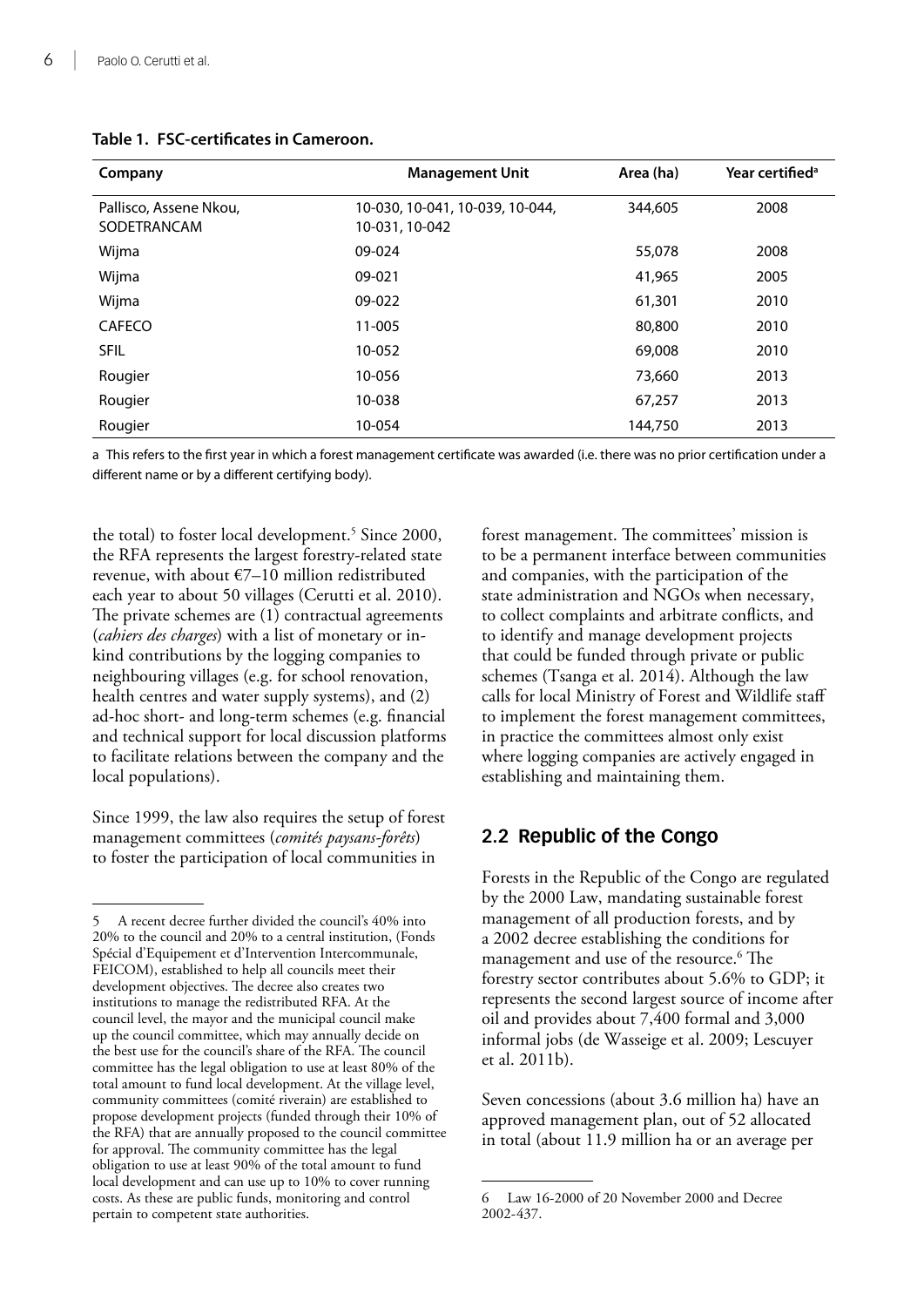| Company               | <b>Management unit</b> | Area (ha) | Year certified <sup>a</sup> |
|-----------------------|------------------------|-----------|-----------------------------|
| <b>CIB</b>            | Pokola                 | 452,200   | 2006                        |
| <b>CIB</b>            | Kabo                   | 296,000   | 2008                        |
| <b>CIB</b>            | Loundoungou            | 571,100   | 2011                        |
| IFO (Danzer) $\rm ^b$ | FMU Ngombé             | 1,159,643 | 2009                        |

<span id="page-20-0"></span>**Table 2. FSC-certificates in the Republic of the Congo.**

a This refers to the first year in which a forest management certificate was awarded (i.e. there was no prior certification under a different name or by a different certifying body).

concession of about 230,000 ha). As of April 2013, two companies managing four concessions were FSC certified, representing about 2.5 million ha [\(Table 2](#page-20-1)). Hence, about 13% of existing FMUs have an approved plan, while about 8% of them are FSC certified.

<span id="page-20-1"></span>Designing the management plan and managing concessions are both the responsibility of the forestry administration. In practice, however, given the limited resources of the latter, logging companies are given the responsibility of preparing and implementing the plans. Plans must include social and economic studies with the clear mandate to contribute to local development.

The law allows local populations in the FMUs to exercise some customary rights. People living around FMUs may collect forest products needed for building homes, energy, food, culture and medication. Hunting and fishing are also authorized, although the extent of such rights could be restricted by the management plan. Overall, use rights are free of charge and products can be harvested only for personal consumption.

There are three key benefit-sharing mechanisms aimed at improving the livelihoods of people living in and around concessions, two public (the area fee and the local development fund or *fond de développement local*) and one private (contracts or *cahiers des charges*). The forest area fee should in theory be split evenly between a centralized forest fund and the regions for their development. In practice, no implementing regulation has been issued and no funds have been distributed to the regions. The local development fund is mandated by the law to contribute to the development of Community Development Areas (*Série de Développement Communautaire*). It is set up by logging companies inside or around their FMUs with an approved management plan.

Implementing regulations state that a minimum of 85% of the fund must be used to fund projects of interest to the whole community, while up to 15% can be used to cover running costs of the institute managing the fund. The fund can be financed in three ways: by a fee (*redevance*) of about €0.3 per cubic meter of commercially valuable timber annually harvested by the logging company, by subsidies of the Departmental Council where the concession is located, and by donations from private or public individuals and institutions.

The local development fund has a steering committee that annually selects and approves projects to be funded. In accordance with implementing regulations, five groups are involved in the steering committee — local representatives of the government, departmental council, logging companies, NGOs and local communities — including at least three representatives of indigenous people and three women.

On the private side, social impacts are also expected through *cahiers des charges* negotiated by some companies with local populations, involving varying amounts and commitments.

# **2.3 Gabon**

The forest sector in Gabon is regulated by a 2001 law.7 The sector represents about 4.3% of GDP and about 5% of exports earnings, and it is the largest industrial employer after the state, with about 13,000 formal and at least 1,000 informal jobs (de Wasseige et al. 2009; Lescuyer et al. 2011a). Workers in the formal sector must be registered with the social security fund (*caisse nationale de sécurité sociale*) and, since March

Law 016/01 of 31 December 2001 (Code Forestier en République gabonaise).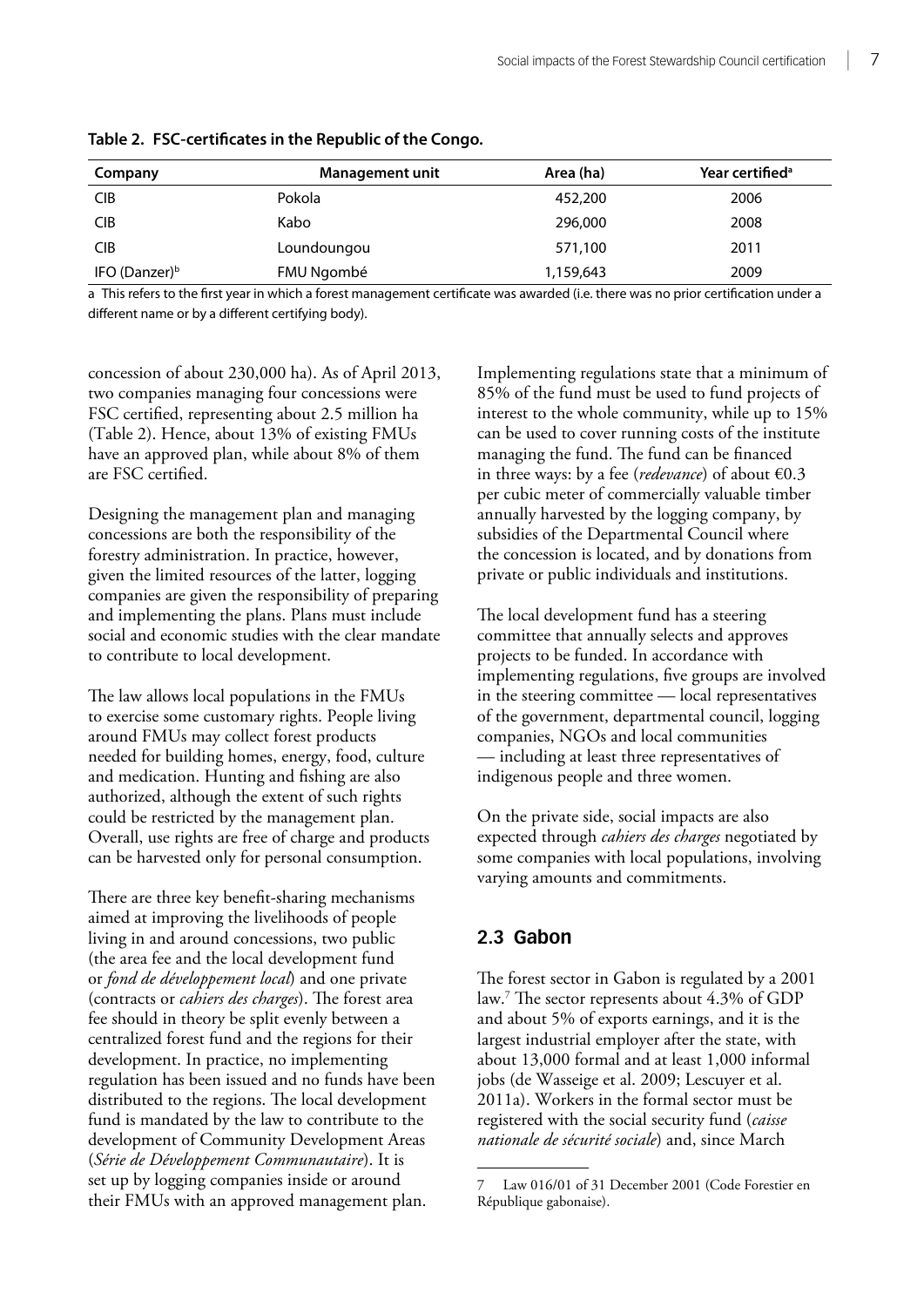| Company           | <b>Management unit</b> | Area (ha) | Year certified <sup>a</sup> |
|-------------------|------------------------|-----------|-----------------------------|
| <b>CBG</b>        | Manji/Rabi             | 352,100   | 2008                        |
| <b>CBG</b>        | UFA Kivoro             | 216,443   | 2008                        |
| Rougier Gabon     | Haut Abanga            | 288,626   | 2008                        |
| Rougier Gabon     | Ougouél vindo          | 282,030   | 2008                        |
| <b>CIFHO</b>      | Moyabi/Leke            | 117,606   | 2008                        |
| Precious Wood/CEB | CFAD CEB               | 581,490   | 2008                        |

#### <span id="page-21-0"></span>**Table 3. FSC-certificates in Gabon.**

a This refers to the first year in which a forest management certificate was awarded (i.e. there was no prior certification under a different name or by a different certifying body).

2013, also with the new health and social security fund (*caisse nationale d'assurance maladie et de garantie sociale*).

As of 2011, 26 concessions covering about 6.1 million ha had an approved management plan, while 31 concessions covering about 5.5 million ha (averaging about 180,000 ha per concession) did not yet have a plan, and 26 further concessions (about 6.1 million ha) were not attributed [\(www.](http://www.observatoire-comifac.net) [observatoire-comifac.net](http://www.observatoire-comifac.net)). As of April 2013, four companies managing six concessions were FSC certified, representing about 1.9 million ha or an average of 313,000 ha per concession [\(Table 3](#page-15-0)). About 31% of existing FMUs have an approved plan, while about 7% are FSC certified.

The law mandates that to receive an agreement to harvest an FMU, each company should prepare a management plan followed by an investment plan, to be reviewed every five years. The plan is completed by contractual clauses (*cahier de clauses contractuelles*) listing among other things the main species and the boundaries of the area where harvesting will take place.

Hunting with traditional means and for personal consumption, as well as NTFP gathering, is allowed inside concessions. Such activities, however, must be conducted only by the local population — outsiders are not allowed unless they build a home in the village and settle there.

As for social impacts and benefit-sharing mechanisms, the law mandates management plans to include socioeconomic studies in order to improve social and environmental conditions, and it requires logging companies to contribute to local development, notably through financial contributions. Yet there still exists no implementing regulation clarifying the amounts to be disbursed or the procedures for disbursement. Thus, companies are free to set up their own schemes, if any. Fieldwork conducted for this study indicated that the amount of the contribution is decided on a case-by-case basis, as negotiated between the company and the local population (and sometimes state officials) and determined in contractual agreements (*cahiers des charges*).

When redistribution occurs, either financial or in kind, generally a steering committee (*comité de suivi*) is set up to manage funds and/or project implementation. Also, several companies helped set up local institutions with the explicit aim to manage the financial contributions. In general, such institutions belong to single villages, so there are many of them, while steering committees tend to have a broader base, often representing more than one village. It is not unusual for a steering committee to include one or two members of each local institution, including women. In this case no indigenous people were identified in the study area.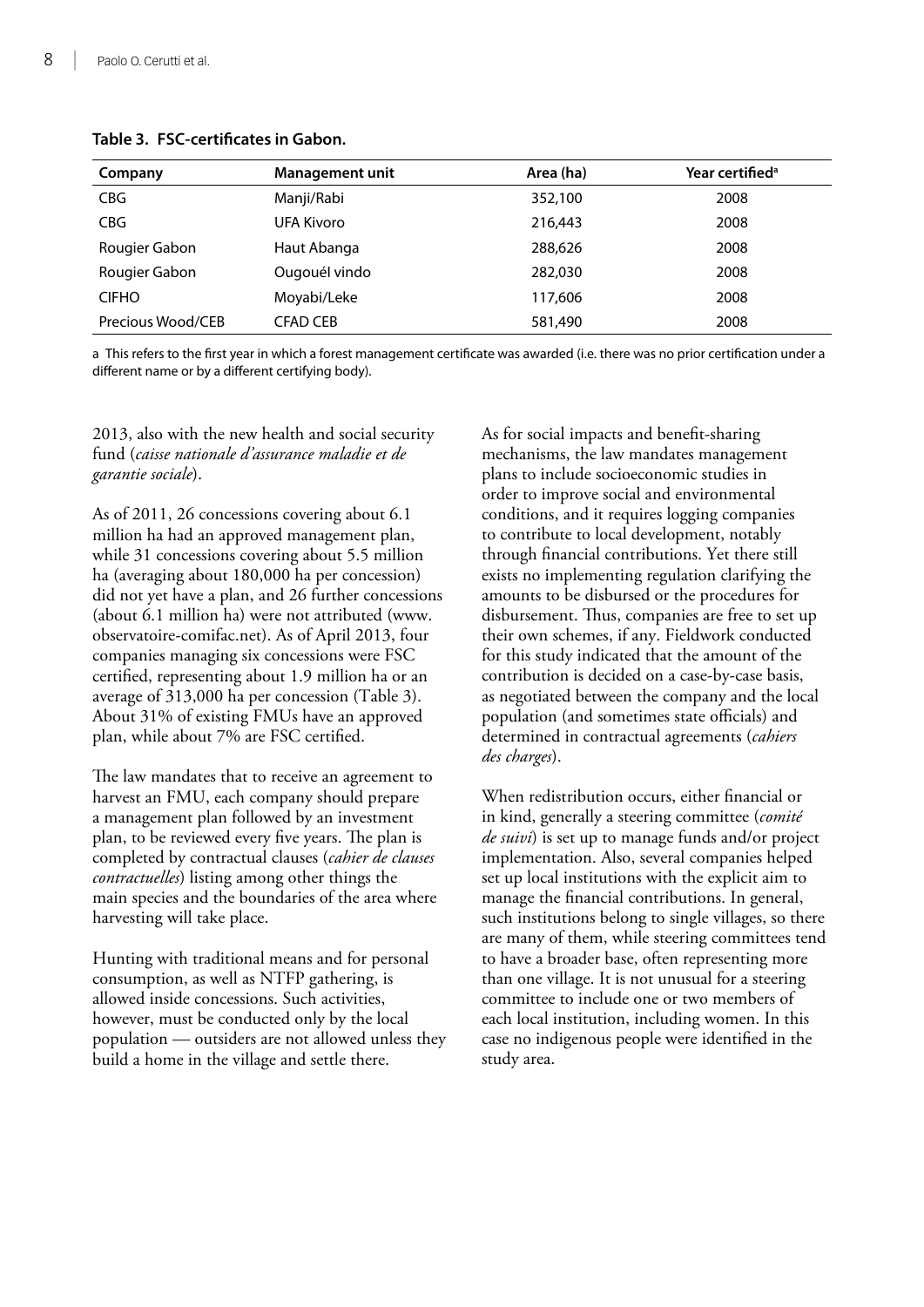# <span id="page-22-0"></span>**3 Methods**

The authors paired noncertified and certified FMUs based on their own knowledge, trying to ensure that the only difference between the two was the presence or absence of certification. Considering the small number of certified FMUs and budgetary and logistical constraints (Glew et al. 2012), we maximized similarity between the certified and noncertified groups by selecting proxy variables that helped reduce observable biases and systematic differences. This design is not rigorous enough to establish causality, as would be the case in an experimental or quasi-experimental design with large samples and a more rigorous construction of the counterfactual (Caliendo and Kopeinig 2008; Sekhon 2009; Rosenbaum 2010; Gertler et al. 2011). Indeed, although the study provides useful results that can help better explain the plausibility of causality, there might be variables — observable and unobservable — other than those considered here that could affect the probability of becoming certified. For that reason, a few plausible complementary explanations for the results obtained will thus be provided in the discussion section.

From the values promoted in the FSC Standard, variables were chosen that contribute to improved working and living conditions. Mechanisms to achieve this goal include directly improving the working conditions of employees (e.g. by providing a regular source of income and improved social services) and the economic well-being of the local population while also protecting the conservation of social values (principles 4, 5, 7–9). Other goals include securing recognition of the land rights and customary uses of the local population, particularly those of indigenous peoples (principles 2, 3).

For "forest management operations [to] maintain or enhance the long-term social and economic well-being of forest workers and local communities" (principle 4), one key requirement of the FSC Standard is the existence and functioning of a framework for consultation between the logging company and multiple stakeholders in the local population. Such a framework is formally required for conflict resolution (indicator 2.3.2 of the FSC Standard), but also as a general condition under which criterion 4.4 ("Consultation shall be maintained with people and groups . . . directly affected by management operations") can be fulfilled. As detailed in the previous section, such goals, albeit in somewhat different forms, are also mandated by the study countries' forest laws.

The three hypotheses tested here are that the presence of an FSC certificate has had a positive impact on (1) the working and living conditions of employees and their families, (2) the effectiveness and legitimacy of the institutions set up to regulate relationships between companies and neighbouring communities, and (3) the latter's rights and customary uses.

To test such hypotheses, a review was undertaken of the mechanisms adopted by logging companies in nine certified and nine noncertified FMUs (three in each category from Cameroon, Gabon and the Republic of the Congo) to regulate working conditions in sawmills and forestry operations, and to sustain relationships with villages neighbouring the FMUs. This task involved preliminary analysis of the documentation available from companies in certified and noncertified FMUs, in particular their management plans and socioeconomic studies as well as the planned social procedures and relevant written policies. The bulk of this literature shows the mechanisms adopted by forest managers to address social issues but does not provide definitive evidence of their implementation.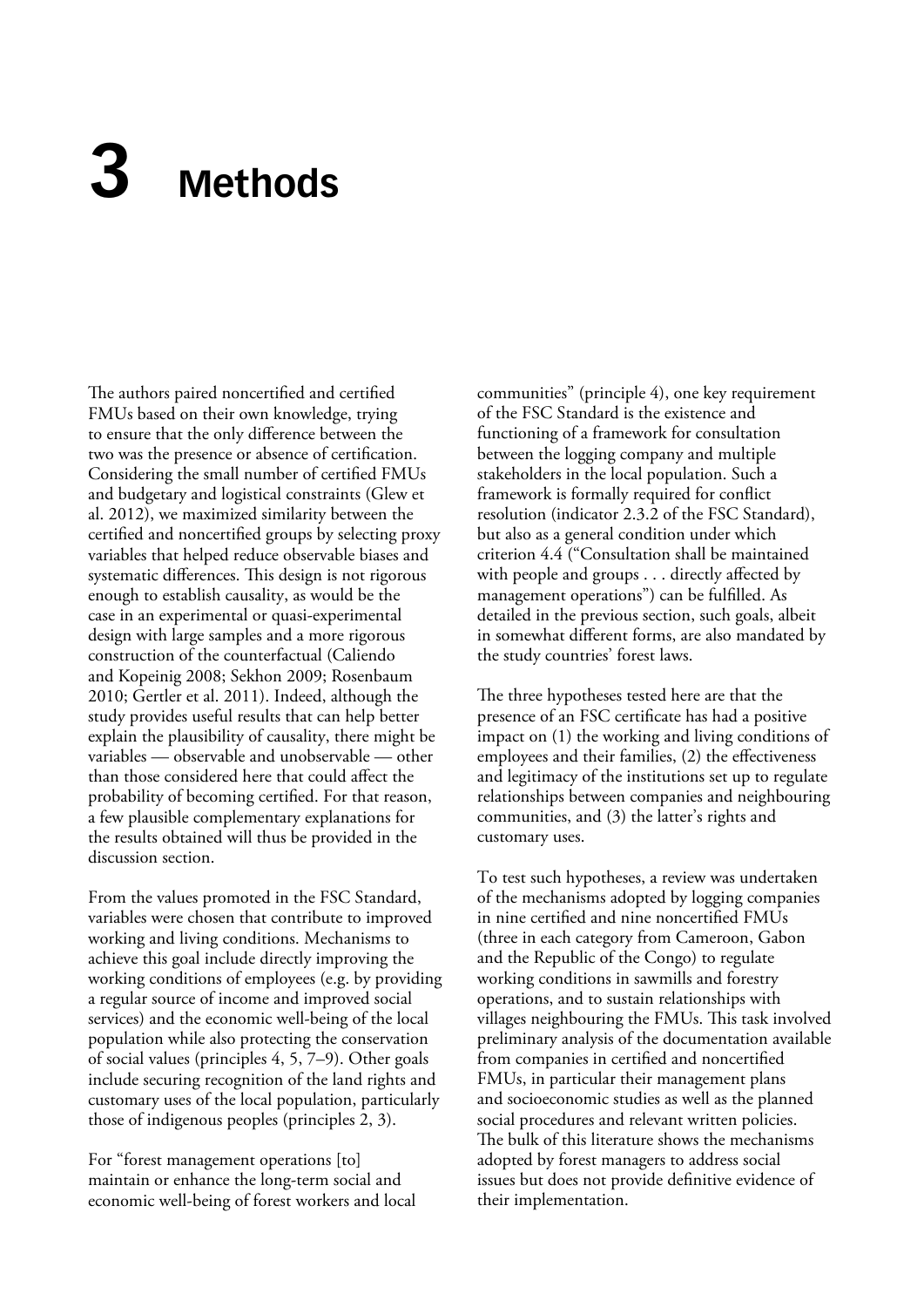| Variable                                                             | <b>Explanation</b>                                                                                                                                                                                                                                                                                                                                                                                                   |
|----------------------------------------------------------------------|----------------------------------------------------------------------------------------------------------------------------------------------------------------------------------------------------------------------------------------------------------------------------------------------------------------------------------------------------------------------------------------------------------------------|
| Alternative employment<br>opportunities in the area                  | Similar employment opportunities focused on forestry operations help ensure<br>that local economic impacts are largely based on those operations. FMUs close<br>to adjacent forestry operations by other companies, large mining or agro-<br>industrial sites could introduce biases (e.g. leakage) in local working conditions.                                                                                     |
| Dependence on cash crops<br>for livelihoods and access to<br>markets | Revenues generated through different cash crops and by easier access to local<br>or regional markets could introduce biases in the historical capacities of people<br>to organize themselves into cooperatives or conflict-prevention/resolution<br>institutions.                                                                                                                                                    |
| Ethnicity                                                            | This is a proxy for social structure. It is very important when it comes to<br>customary norms (including gender roles) that influence negotiations with<br>outsiders including logging companies.                                                                                                                                                                                                                   |
| Political/administrative<br>jurisdictions                            | Same district or other relevant administrative unit officer, especially those<br>employed by the Ministries of Forests and Environment, which are likely to shape<br>the behaviour of companies and citizens where operations occur.                                                                                                                                                                                 |
| Species harvested by logging<br>companies and markets<br>served      | By selecting FMUs that produce similar tree species or products and largely serve<br>similar markets, we tried to reduce biases introduced in the decisions taken by<br>companies about whether to adhere to certification. This remains a debatable<br>variable because it is also highly dependent on the market strategies of different<br>companies, which are considered confidential and may change over time. |
| Special zones                                                        | These include legally and voluntarily defined forest set-asides, buffer or<br>conservation zones, and special rules of exclusion or regulation of the use of<br>resources by the local population (also part of the social structure), to account<br>for potential differences in community perceptions of the effectiveness of<br>harvesting operations.                                                            |

### <span id="page-23-0"></span>**Table 4. Variables used in pairing FMUs.**

# **3.1 Selection of FMUs and villages**

In each country, three FMUs certified by FSC as of April 2013 (when this research started) were selected. We tried to minimize the use of multiple certified FMUs owned by the same company or group (although this could not be avoided in one country due to the small number of certified FMUs), to decrease the probability that similar results, especially in working conditions, would be due to shared management regimes. Certified FMUs were then matched to three neighbouring noncertified FMUs in each country, so that similar values of several proxy variables could be controlled [\(Table 4](#page-15-0)).

Further, to account for potentially different perceptions of the effectiveness of social structures or processes in the same FMU during different stages of the logging process, four villages neighbouring or inside each FMU were selected,<sup>8</sup>

8 In a country like the Congo, there are more chances to find villages inside an FMU due to the large area covered by the FMU and the presence of indigenous people in the area before its establishment.

in areas where forestry operations were currently ongoing, were planned for the coming year, or had been completed in the last year or two. In total, surveys were conducted in 69 villages.<sup>9</sup> Villages were selected after information about logging history had been received from the concerned companies. Where there was a choice of more than one village for each stage, villages were selected based on accessibility and distance.

We minimized biases introduced by interaction effects, for instance by not selecting villages that shared a border with nonsampled FMUs or where other activities, such as mining or large-scale agricultural projects, could have an impact on local livelihoods. The authors' lengthy experience in the region indicates, however, that such minimization has a limited effect, because information on specific matters, such as money redistributed by a given company to a given village, travels fast even in remote rural areas.

<sup>9</sup> Three villages were not reachable due to heavy storms and a lack of canoes and alternative tracks. They could not be replaced because no other village neighboring the concerned FMUs existed.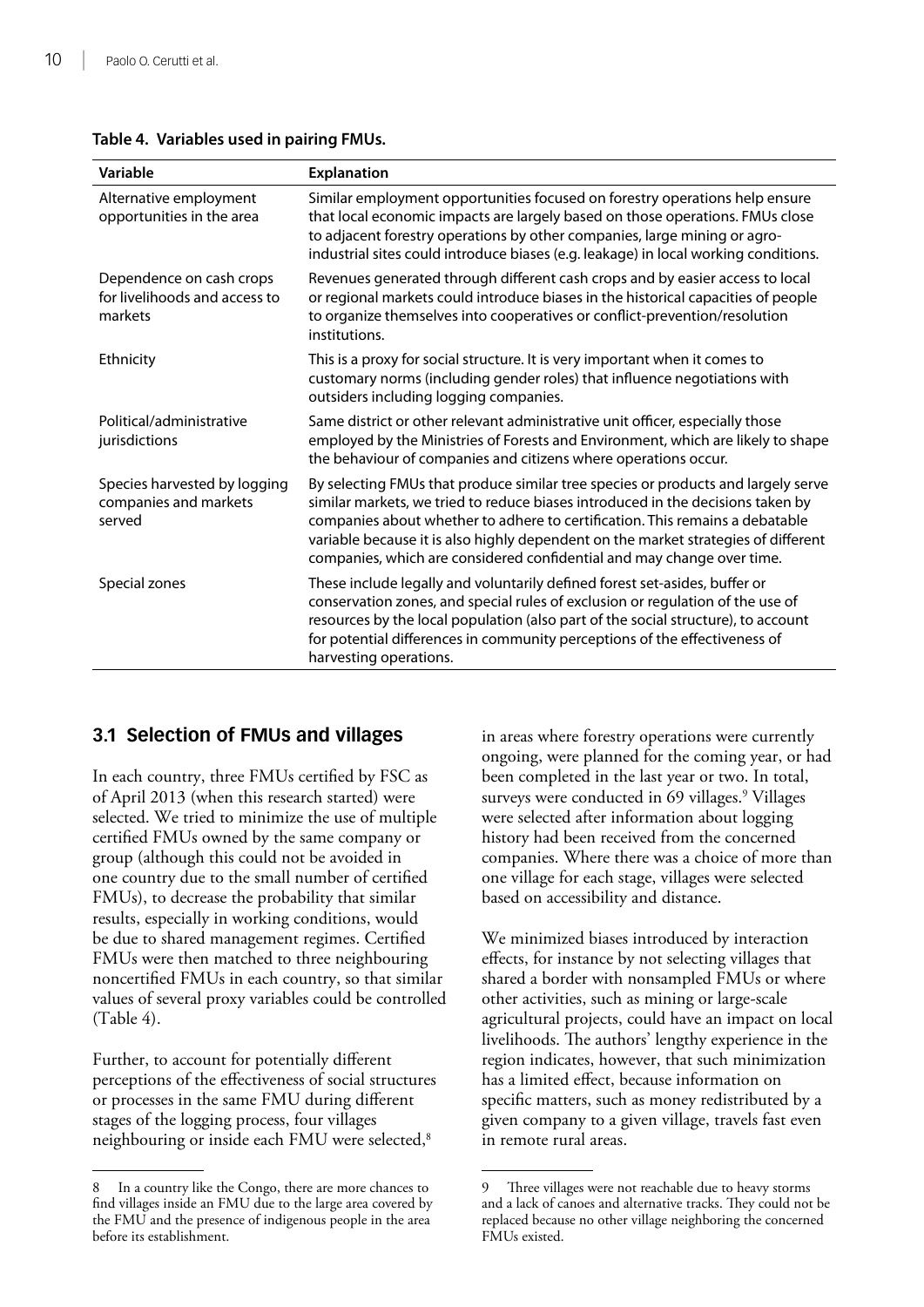<span id="page-24-0"></span>Finally, where no choice was possible (i.e., when relevant operations occurred far away from any village), surveys were duplicated in the remaining categories in which villages were available — e.g., if current operations were not linked to any village, two villages were selected in the completed (postharvest) category and two in the planned (preharvest) category. The resulting sample contained 20, 21 and 28 villages in the pre-harvest, current and post-harvest categories, respectively.

The only selection control we exerted on the management status of noncertified FMUs was that a management plan, whether in draft or approved form, had to exist. This was done to avoid overestimating the impacts of FSC certification, and was based on the assumption that, if a plan existed, even in draft form, social interactions with neighbouring villages would likely have already taken place, as mandated by the law. Overestimation of the impacts of FSC certification may still occur when comparing FMUs with approved and nonapproved plans. Yet in a context of weak governance, any differences between the two might also reflect the actual gap that exists between certified and noncertified FMUs, as having an approved plan is a fundamental requirement of certification.

After selection, companies and villages were contacted and asked whether they were willing to participate in the study. Companies' participation required willingness to share both public and (if needed) internal documents. Because of the risk of companies influencing workers and village residents (e.g. their statements during interviews), companies were asked to facilitate access to facilities only where absolutely needed in order for the study to proceed (e.g. where access to FMUs must be granted by the company management team). Regardless of whether a company agreed to participate, interviews in the villages connected to the company's FMU were conducted, if the villagers agreed to participate. This approach may have prevented some types of information, or indeed some categories of people (e.g. employees of nonparticipating companies), from being included in the study. But overall, sampled villages were accessed without need for authorization from company or state officials.

# **3.2 Surveys**

In selected FMUs, surveys were conducted in different settings to collect two types of data: on working and living conditions, and on institutions, benefit-sharing mechanisms and customary uses. First, we asked company managers and staff questions related to working conditions and living standards of staff and their families — both at the work site, i.e. sawmill or harvesting site, and in the *bases vie* or compounds where the company provides housing, services and facilities for workers and their families. Second, questions related to institutions and customary rights were asked in the villages neighbouring the FMUs.

For general and usually noncontentious information (e.g. background information on the village and the presence of infrastructure), focus-group discussions were organized. All extended families or lineages were asked to send representatives to the focus groups. This was done by asking the chief of the village and the potential focus-group attendees whether they agreed that all extended families were indeed represented, with special attention to including indigenous groups. This information was also cross-checked with social transects, discussed further below. Where the sociocultural environment did not favour good representation of women in focusgroup discussions, the interviewers tried to hold separate discussions with women.<sup>10</sup> After introduction of the study to the population represented in the focus group, participants were selected — randomly except for the attempt to maintain a gender balance — from those who expressed willingness to participate in one-to-one semistructured interviews.

After focus-group discussions and one-toone interviews were held, social transects were undertaken. These entailed a walk from one end of the village to the other, with the village chief or one or more delegates discussing and explaining a set of researched information (de Zeeuw and Wilbers 2004; NGO Programme Karnataka-Tamil Nadu 2005). The latter included the location and

<sup>10</sup> Interviews were conducted by seven people — two women (one Cameroonian and one Gabonese) and five men (two Cameroonians, two Congolese and one Gabonese) rotating through the three countries in teams of three in different periods from May to September 2013. Interviews were conducted in the local language where necessary, but more often in French.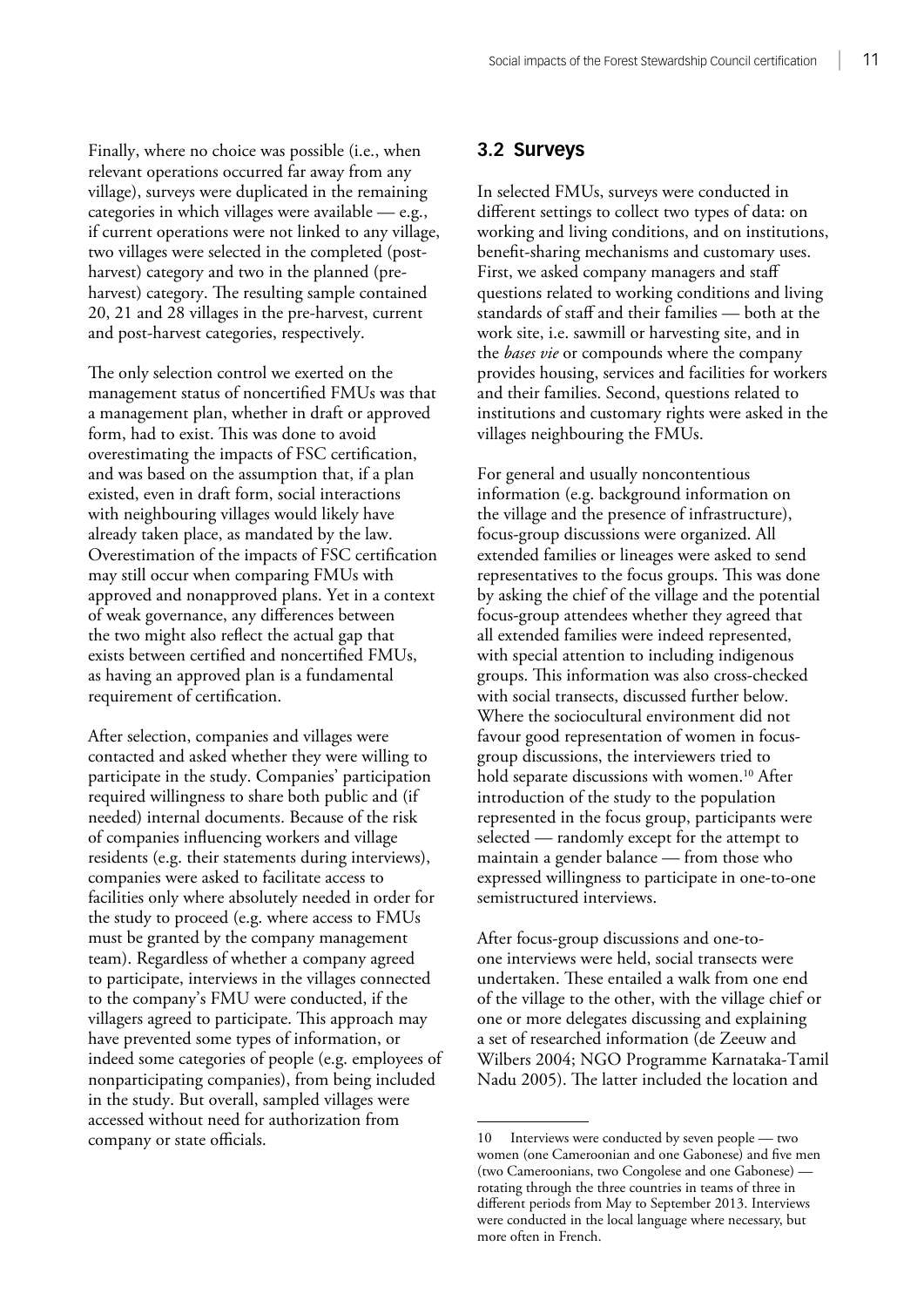<span id="page-25-0"></span>characteristics of each building and element of infrastructure encountered during the walk (mainly the date of construction or renovation and the funders). Transects were also used to triangulate information obtained in other one-to-one conversations with the chief, who is usually more free to speak in private. They were also used to check whether the lineages and indigenous groups listed during the focus-group discussion were the same as those encountered during the transect.

A total of 69 village focus-group discussions were held, along with 364 one-to-one semistructured interviews and 52 social transects ([Table 5\)](#page-15-0).

Assessed variables were organized under three themes as summarized in [Table 6.](#page-15-0) (Please refer to the Appendix for a detailed list.)

Data on customary rights were aggregated for each FMU through a two-step approach. First, several similar questions were asked in both focusgroup discussions and individual interviews with key people, in order to triangulate information on sensitive issues such as hunting or conflicts about use. For the most part, information from both sources was consistent. Second, results from each village were aggregated at the FMU level. When differing results were obtained from villages belonging to the same FMU but to different harvesting periods, we selected the most frequently mentioned impact and provided a qualitative discussion about the differences.

In addition to interviews, a literature review was conducted to assess the political economy of the forestry sector in the region and to try to explain why differences materialized (or did not materialize). Also, to complement the more quantitative variables collected during interviews, and to better qualify the strengths and possible constraints of institutions, both local communities and external actors (including elites and logging companies) were interviewed. In these interviews, we asked about their perceptions of institutions and their representatives, the most common types of conflict and their underlying interests. This step also aimed at complementing and verifying the accuracy of factual information collected in the villages (e.g. amounts of taxes paid and existence of new management rules and investments).

Two noncertified companies were unable to provide complete data on their workforce. In those cases, special efforts were made to contact the companies several times before and after data collection. After data collection, we visited, phoned or emailed companies to ask for data they had promised during the interview which were not readily available onsite or needed further clarification. In such instances, lack of data on company staff could thus be interpreted as an

| Survey                                                                                  | Format                        | Certified/noncertified (gender) |
|-----------------------------------------------------------------------------------------|-------------------------------|---------------------------------|
| Conditions of workers in forestry and sawmill<br>operations                             | One to one                    | 27/26 (all men)                 |
| Managers of logging companies                                                           | One to one                    | $7/7$ (3 women and 11 men)      |
| Active members of committees, associations or local<br>platforms                        | One to one                    | 12/8 (3 women and 17 men)       |
| External members of active committees (local officials,<br>mayors, NGO representatives) | One to one                    | 11/3 (4 women and 10 men)       |
| Population of villages neighbouring the FMUs                                            | Focus group                   | 34/35                           |
| Farmers, hunters and gatherers from villages<br>neighbouring the FMUs                   | One to one                    | 134/125 (107 women and 152 men) |
| Social transects (generally with village chief or<br>delegate)                          | One to one                    | 26/24 (all men)                 |
| Informal and unstructured interviews                                                    | One to one and<br>one to many | 58/53 (gender not recorded)     |

### **Table 5. Types of surveys.**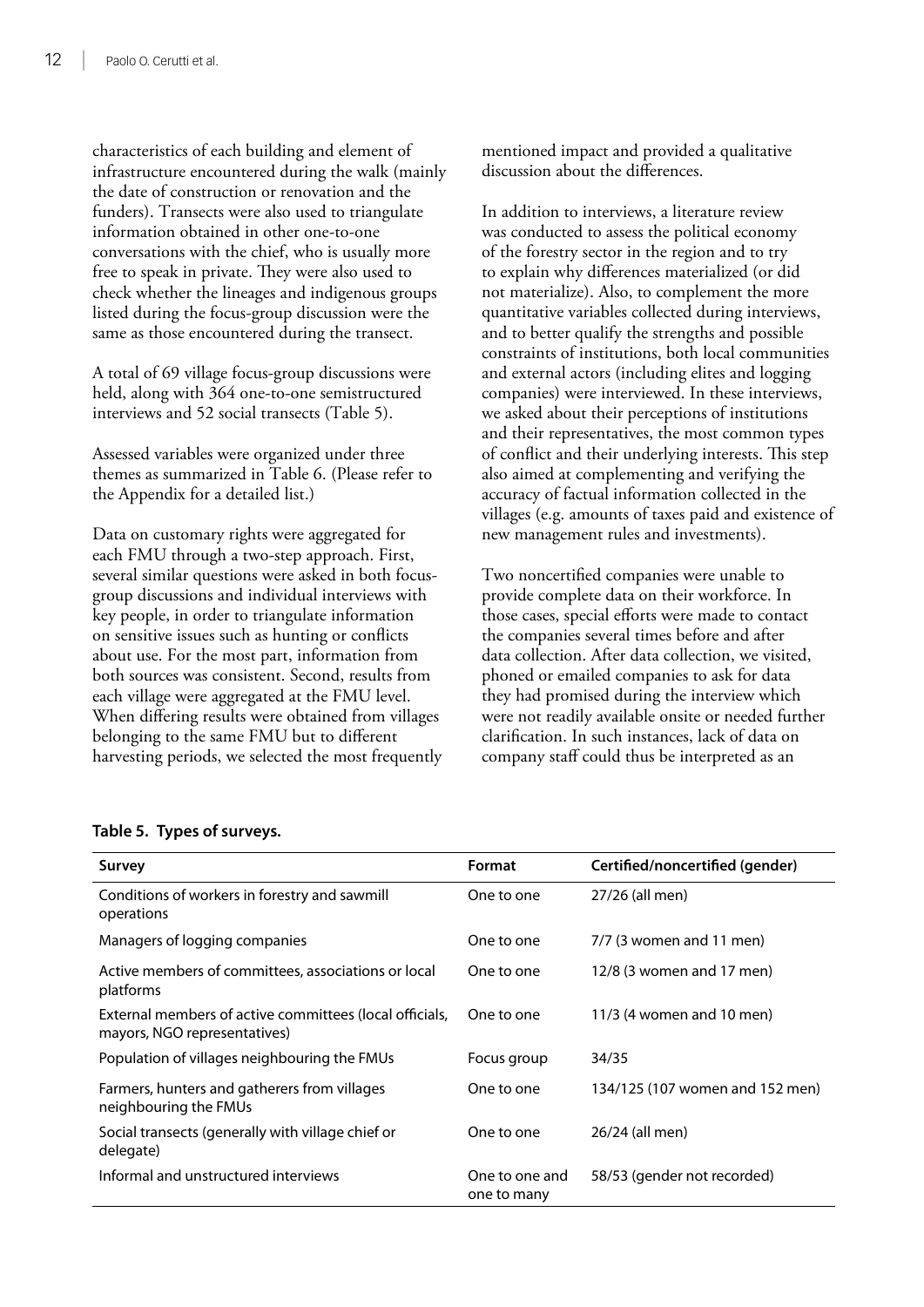| <b>Theme</b>     | Working conditions at logging<br>sites and in and around sawmills,<br>and living conditions in and<br>around the bases vie                                                                                                                                                                                                                                                                                                                   | Institutions, consultation, and<br>benefit-sharing mechanisms, and<br>living conditions in and around<br>neighbouring villages                                                                                                                                                                                                                                                                                                                                                                                                             | Customary rights to forest<br>resources                                                                                                                                                                                                                                                                                                                                  |
|------------------|----------------------------------------------------------------------------------------------------------------------------------------------------------------------------------------------------------------------------------------------------------------------------------------------------------------------------------------------------------------------------------------------------------------------------------------------|--------------------------------------------------------------------------------------------------------------------------------------------------------------------------------------------------------------------------------------------------------------------------------------------------------------------------------------------------------------------------------------------------------------------------------------------------------------------------------------------------------------------------------------------|--------------------------------------------------------------------------------------------------------------------------------------------------------------------------------------------------------------------------------------------------------------------------------------------------------------------------------------------------------------------------|
| <b>Variables</b> | • Existence and condition of<br>mini-markets (économats)<br>Availability and quality of<br>water<br>Safety conditions and quality<br>of mechanisms to address<br>injuries<br>Existence and<br>$\bullet$<br>implementation of rules<br>for employment of local<br>population<br>Salary ranges<br>Type of social insurance<br>provided by the company<br>and whether it is in line with<br>national requirements<br>Type of associative bodies | Institutions and their<br>governance<br>Evidence for existence and<br>quality of public consultation<br>Existence and types of<br>mechanisms for consultation,<br>sharing of outcomes and<br>follow-up consultation with<br>neighbouring villages<br>Quality and quantity of benefits<br>Quality of impacts<br>$\bullet$<br>• Availability and quality of<br>health services<br>Availability and quality of<br>$\bullet$<br>education opportunities<br>Types of infrastructure provided<br>Existence of cultural assets (e.g.<br>$\bullet$ | • Existence and quality<br>of mechanisms for<br>compensation of<br>damages to property,<br>resources and livelihoods<br>Quality, availability of,<br>and impacts on rights to<br>game, land, and NTFPs<br>Protection and<br>availability of cultural<br>sites<br>Existence and<br>enforcement of<br>negotiated rules and their<br>perceptions by the local<br>population |
|                  | Quality of housing                                                                                                                                                                                                                                                                                                                                                                                                                           | community halls and churches)                                                                                                                                                                                                                                                                                                                                                                                                                                                                                                              |                                                                                                                                                                                                                                                                                                                                                                          |

#### <span id="page-26-0"></span>**Table 6. Themes and variables.**

Note: "Workers" are understood as all people paid for work, directly by the company and indirectly through subcontractors.

honest incapacity to, within a reasonable amount of time, provide a clear answer about how many staff the company employs, from which countries, how many are insured, and so on. It is likely that with more time and effort (or more persuasion), such data could be collected.

Lastly, a critique often addressed to companies with both certified and noncertified FMUs, which is also relevant to this study, is that in countries with weak governance, the existence of an officially approved or audited plan (such as a forest management plan approved by the government or a waste disposal plan checked by a certifying body) does not per se mean that the plan will continue to be implemented after the evaluation period. To conduct research with the sole aim of checking such discrepancies would have required a different approach, such as longer and repeated visits in the locations where procedures are supposedly implemented. Nonetheless, the surveying teams spent several days researching each FMU, always residing in the villages where the procedures are supposed to take place and affect living conditions; an effort was made to triangulate information. In addition to the formal questions asked during official interviews, we crosschecked

answers through more than 100 informal questions on whether and how procedures were being implemented during the everyday lives of workers and their families.

## **3.3 Analysis of data**

Data from certified and noncertified FMUs across all countries were pooled and compared. Although a brief country background has been presented, grouping FMUs and companies working in different socio-political contexts in different countries might obscure important country-related trends and preclude lessons to be learnt on a country basis. Our decision was based on several reasons. First, all analyses were initially conducted on a per-country basis. Although the aggregate values of a few variables are influenced by one country more than another, overall results do not show significant differences among countries for most variables. This is also likely a consequence of all countries having very similar legal frameworks and coming under the same FSC regional standard. This makes us confident that no major trend has been overlooked by aggregating country-level data.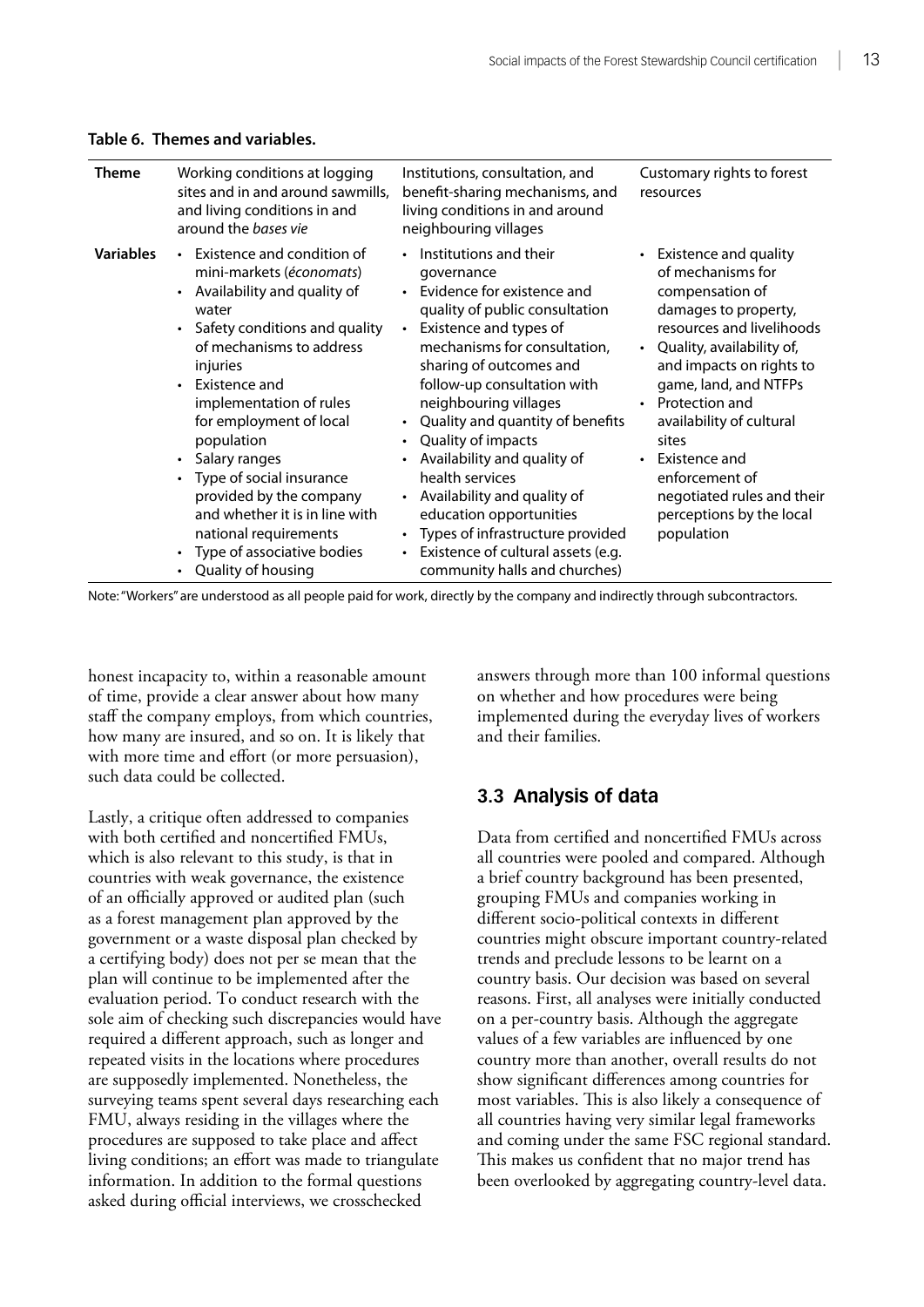Second, the study guaranteed anonymity and confidentiality to all participating companies and individuals. Indeed, most companies required us to sign confidentiality and anonymity agreements as a condition of their participation in the study. Country-level anonymity became an issue only later, when during interviews both state and company officials raised concerns about comparisons between certified and noncertified FMUs, and their parent companies, in different countries. For both, it was important that the study maintained a focus on comparing certified and noncertified FMUs, without entering into country-specific details. Their fear was that results could be interpreted in a way that ranked the countries rather than comparing certified and noncertified FMUs. For State officials, it was also important to respect the sensitivity of the issue because of its recent interactions with the EU's Action Plan on Forest Law Enforcement,

Governance, and Trade (FLEGT) in all the study countries. Interactions are meant here as decisions already taken by some producer countries to recognise FSC-certified timber as compliant with FLEGT requirements.

Given the small number of FMUs for which working and living conditions could be assessed through categorical data, the low expected frequencies, and the fact that most variables could be assessed through a 2 x 2 contingency table the two variables certified and noncertified, each with two options, e.g. presence or absence of safety equipment — we used Fischer's exact test (Fischer 1922) to assess whether significant associations existed between certified and noncertified FMUs. Where higher frequencies existed (e.g. when comparing villages' responses), the standard Pearson's chi-square test was used (Pearson 1900; Fischer 1922).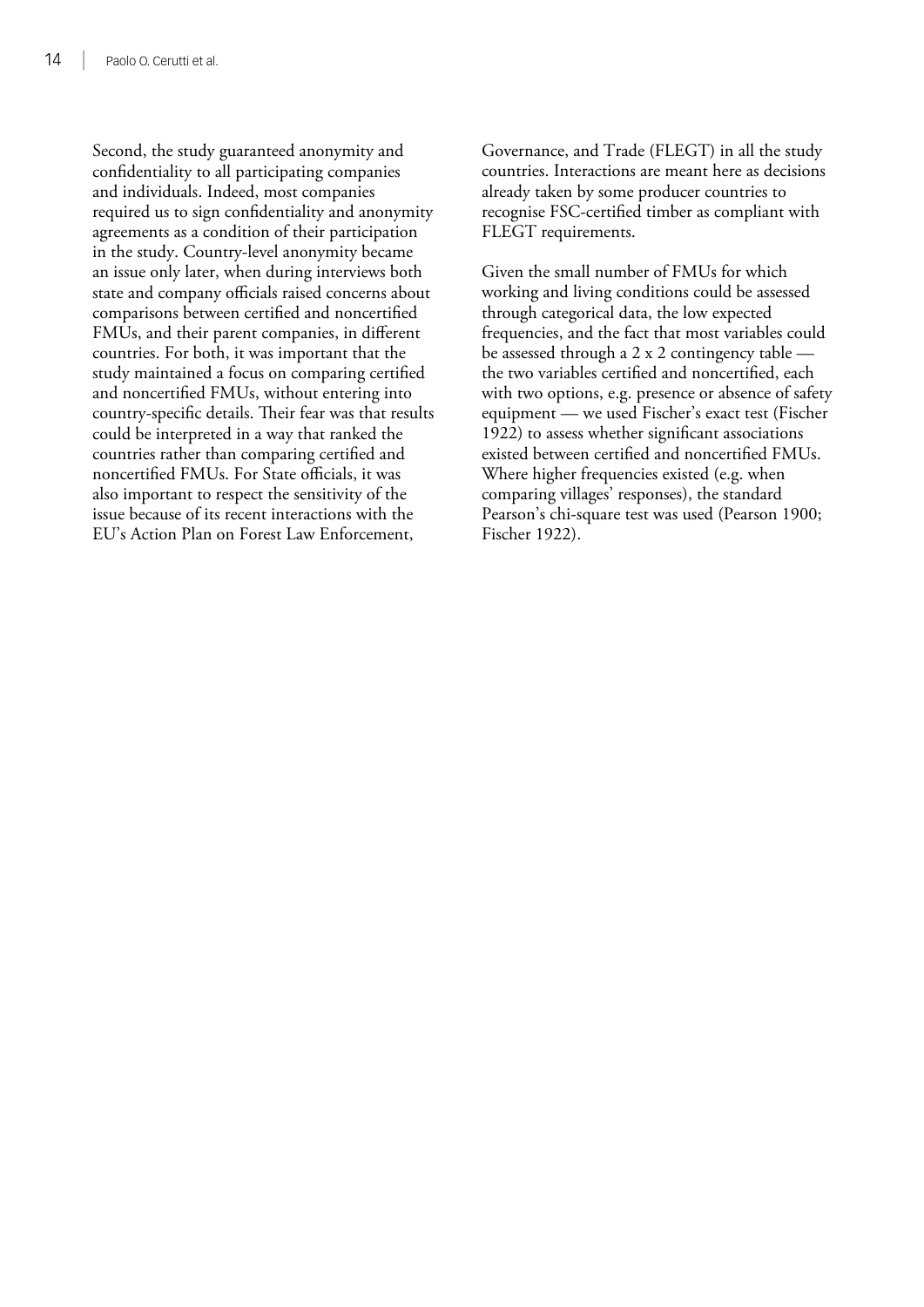# <span id="page-28-0"></span>**4 Results**

Results are described below for each measured variable or condition. Each FSC certificate for forest management is delivered to a FMU, and not to a company or a village. In this sense, references to a 'certified company' or a 'certified village' in the text below should be intended as a 'company with a certified FMU' or a 'village neighbouring or inside a certified FMU'.

# **4.1 Working and living conditions**

Conditions can broadly be divided into two categories: those that exist in the workplace (forest or the sawmill), such as the existence of clear written rules for the use of safety equipment, and those that exist at the *base vie* (company housing). The information in this section is derived from 53 one-to-one interviews with workers at their workplaces, 15 one-to-one interviews with FMU managers and the documentation they provided, focus-group discussions in the villages, and informal discussions with workers held outside of working hours, mainly to triangulate and better qualify data collected during formal interviews. Two companies, one certified and one noncertified, declined to participate in the study. Thus, access to company data and staff was not granted. Hence, results on working conditions compare 16 FMUs (eight certified and eight noncertified).

In several cases, companies with noncertified FMUs and without a third-party-audited chain of custody were unable to provide general data about working conditions, particularly regarding staff and their registration with national social security schemes. This lack of data reflects the limitations in organizational capacity in some of the companies with noncertified FMUs, which fail to follow even

weakly enforced national regulations. Conversely, in companies with certified FMUs, accessing available statistics went relatively quickly because most of the statistics were already collected for the companies' own internal functioning and because they have to be regularly provided to certifiers. This was also true for four noncertified FMUs whose owners agreed to participate in the study. In general, however, noncertified companies tended to have more difficulties in searching out data, which could indicate lower standards in their internal organization, with all the consequences that this deficiency entails for staff (e.g. in terms of national insurance registration).

## **4.1.1 Économat**

An *économat* (a kind of minimarket provided by the company where workers, their families, and often the general population can buy daily necessities) usually only exists where there is a *base vie*. In some cases, however, companies provide *économats* for workers even in the absence of a *base vie*. Two noncertified companies participating in this study had neither a *base vie* nor an *économat*. In both cases, companies rented houses in villages bordering the FMUs, and staff could buy provisions at the local markets in those villages.

All *économats* sell similar products with more or less variety in the items that can be purchased over the year. The most common products are bread, water, sardines, oil, vegetables and sources of protein alternative to bushmeat, such as smoked fish, chicken, turkey, pork and, to a lesser extent, beef. Workers in certified FMUs said they found the quality of the service provided by *économats* improved (especially in terms of more regular and better supply) since certification occurred. Staff in noncertified FMUs did not report any particular improvement in recent years.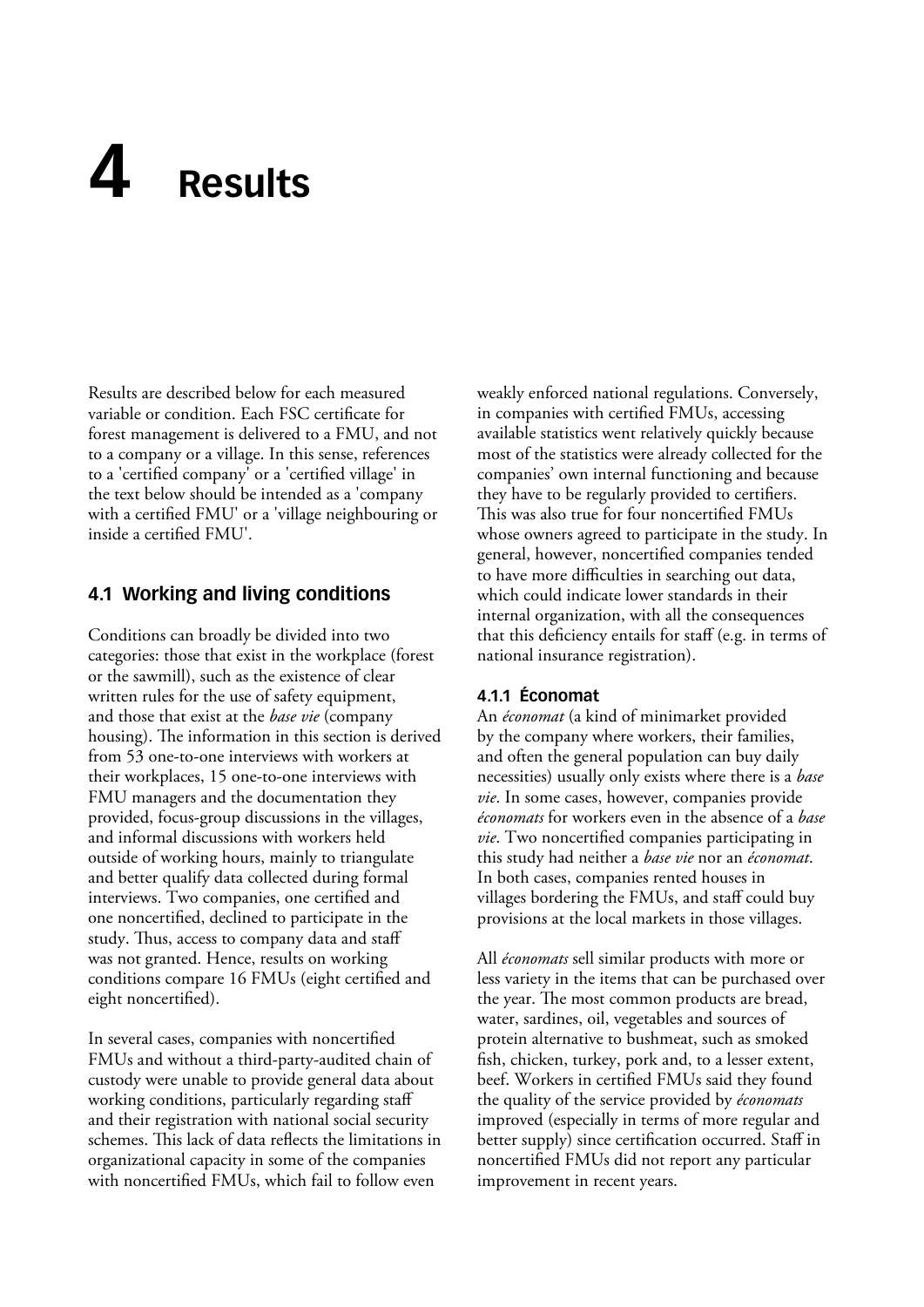To the question of whether prices equivalent to those in nearby villages or towns prevailed in company-managed *économats*, a higher proportion of respondents from certified FMUs (72%) than from noncertified ones (48%) indicated satisfaction with prices. Higher satisfaction in the certified group may be due to the fact that certified companies subsidize prices by refraining from charging for transportation from the closest markets.

## **4.1.2 Water, sanitation and electricity**

One certified and two noncertified FMUs did not have potable water at the time of the interviews. Reasons for this lack differed. In the certified case, several wells and water distribution networks had been built, but water was contaminated with heavy metals that at times rendered it undrinkable. Auditors have described the situation at length in public reports, and the company adopted several technical measures including a procedure to adopt when water becomes undrinkable. The noncertified companies had made no effort to provide safe drinking water.

Both the number of wells and the reach of the distribution system varied among *bases vie*. Although difficult to quantify, direct observations and reports by interviewed workers indicate that certified companies invest a lot more money and effort in providing and maintaining a permanent system for delivering both drinkable and nondrinkable water, able to reach all homes in the *base vie* and to support all basic water needs (drinking, washing and cooking). Noncertified companies tended to dig a single well, if any, with a reduced pipe system, which only in one case reached all workers' homes.

Differences were also evident in the distribution systems for nondrinkable water, with a significant association existing between FSC certification and the presence of home showers and WC systems in all homes in the *base vie* (100% of certified and 46% of noncertified; *p* < 0.001). The quality of such systems differed among FMUs in the certified group (e.g. showers inside vs. outside the main home, with the latter easier to maintain properly), but their quality is superior when compared to the nonexistent systems in about 80% of noncertified FMUs, where workers still have to rely on what is available. In one

noncertified case, workers had to rely on rivers to satisfy their needs.

Another service appreciated by the local population is the provision of electricity where a sawmill exists. In all certified and noncertified FMUs with a *base vie*, electricity was provided free of charge to all houses. In all certified sites and half of noncertified sites, it is provided 24 hours a day, 7 days a week. In the other noncertified sites, electricity is still free but is available for a reduced number of hours (18:00–22:00 or 16:00–06:00) Monday to Saturday and for 24 hours on Sundays.

## **4.1.3 Safety**

All companies with certified FMUs and 75% of those with noncertified FMUs provided safety gear to their workers, renewed twice a year, both in the forest and at the sawmill [\(Figure 1](#page-15-0)). In one noncertified FMU, employees stated that they did receive equipment a few years back, but that it was of very bad quality and was never renewed.

A significant difference was found both in the existence of procedures to control and verify the use of safety equipment and in the way such procedures were implemented [\(Figure 1](#page-15-0)). There was a significant association between certification and the existence of safety procedures (90% of certified and 25% of noncertified FMUs; *p* < 0.05). A designated staff person has the responsibility to monitor and verify, every day before operations start, that all relevant personnel wear functional and appropriate equipment. Personnel without the appropriate equipment are not authorized to enter the sawmill or take part in harvesting operations. This latter information was cross-validated with workers in both formal and informal interviews.

Another major difference between certified and noncertified companies that do apply safety measures is that the former also have a wellplanned schedule for training while the latter generally do not. In the best cases, certified companies charge one staff member (normally the chief of services) to conduct an annual evaluation of staff training needs and, based on the evaluation, to prepare and implement an annual training plan. Courses in security, fire prevention, directional felling, chain of custody (*tracabilité*) and several other topics, taught by specialists hired by the company, are offered regularly during working hours to relevant staff.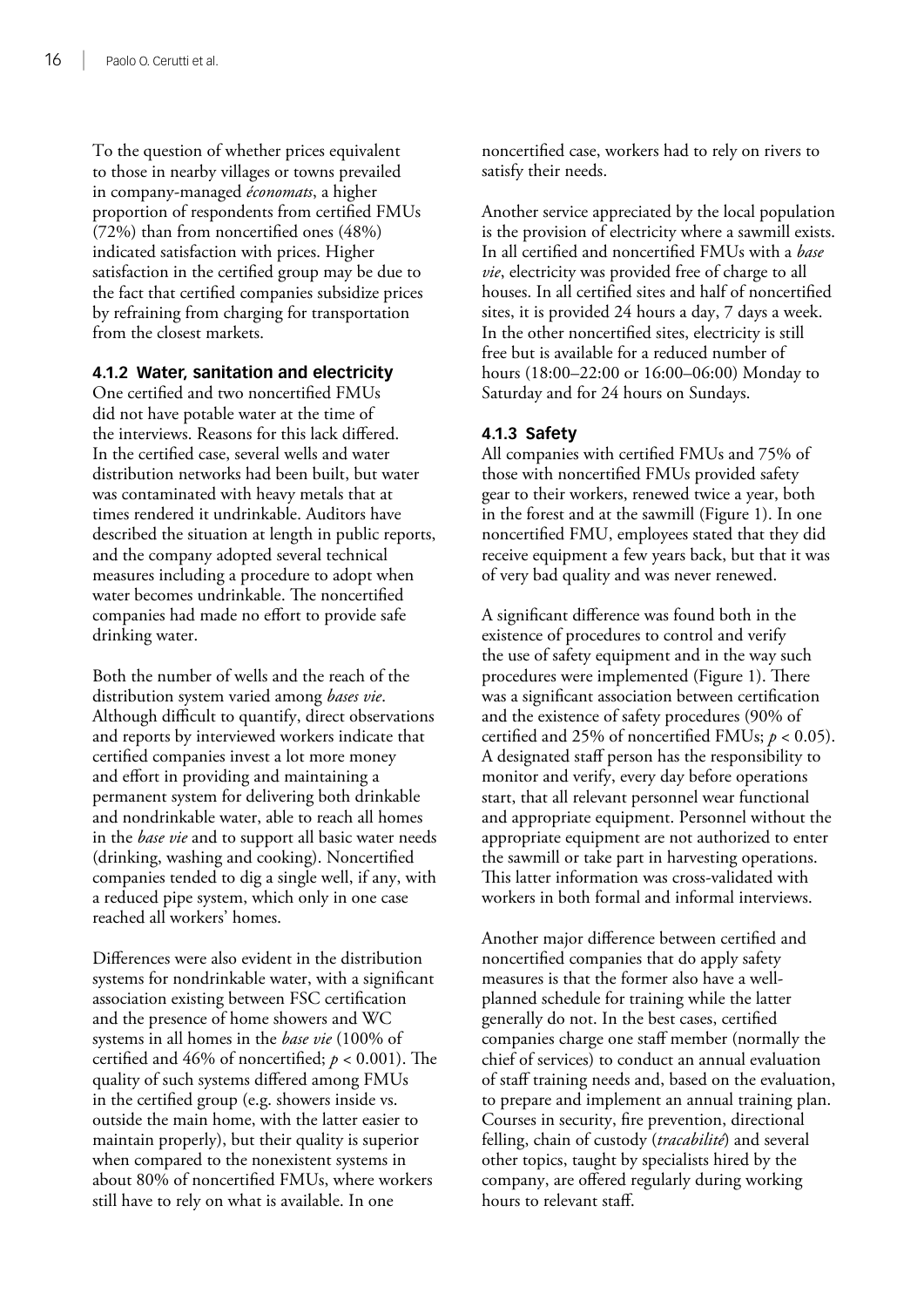<span id="page-30-0"></span>

**Figure 1 Safety equipment and procedures to verify its effective use.**

## **4.1.4 Injury-related procedures, medical facilities and life and health insurance coverage**

When asked, managers and workers of both certified and noncertified FMUs indicated that they know what to do in case of work-related injuries. Three differences, however, set certified and noncertified companies apart (Figure 2). First, a significant association exists between certification and whether companies had injuryrelated procedures in place (88% of certified and 12% of noncertified companies; *p* < 0.01). Such procedures, reportedly in preparation in the only noncompliant certified company, coupled with regular training on security matters, make staff aware of what to do and when and how to do it.

The presence of written procedures is not, in itself, a guarantee that when injury occurs, the procedures will be effectively applied. However, the answers provided by many staff to the casual question "what do you do in case of accident?" can be used as a proxy for effectiveness and provide a better understanding of why the existence of, and training on, written procedures are important. Taking the extremes of the continuum, from a worst- to a best-case scenario, staff at noncertified sites gave answers such as

There is always a camp around here where one can surely find something to heal or take care of an injury.

while staff at certified sites gave answers such as

Annual training is provided to all staff on evacuation procedures in their particular type of operations, with regular updates, and in case of injury in such or such location these are the steps previewed by the procedure. Also, especially for forestry operations, there is always a mobile infirmary located where operations are taking place.

Second, there was a significant difference in the existence of functional local medical facilities (100% of certified, 38% of noncertified;  $p < 0.05$ ). We found tangible differences between certified and noncertified FMUs in what can be accessed in case of injury, such as dedicated cars or trucks, mobile or satellite phones, and medicines available on site. Such means were by and large in better condition, more modern, and in larger quantity in the case of certified companies. The average number of staff served by medical personnel (doctors, nurses and other caregivers) was similar between certified and noncertified FMUs (80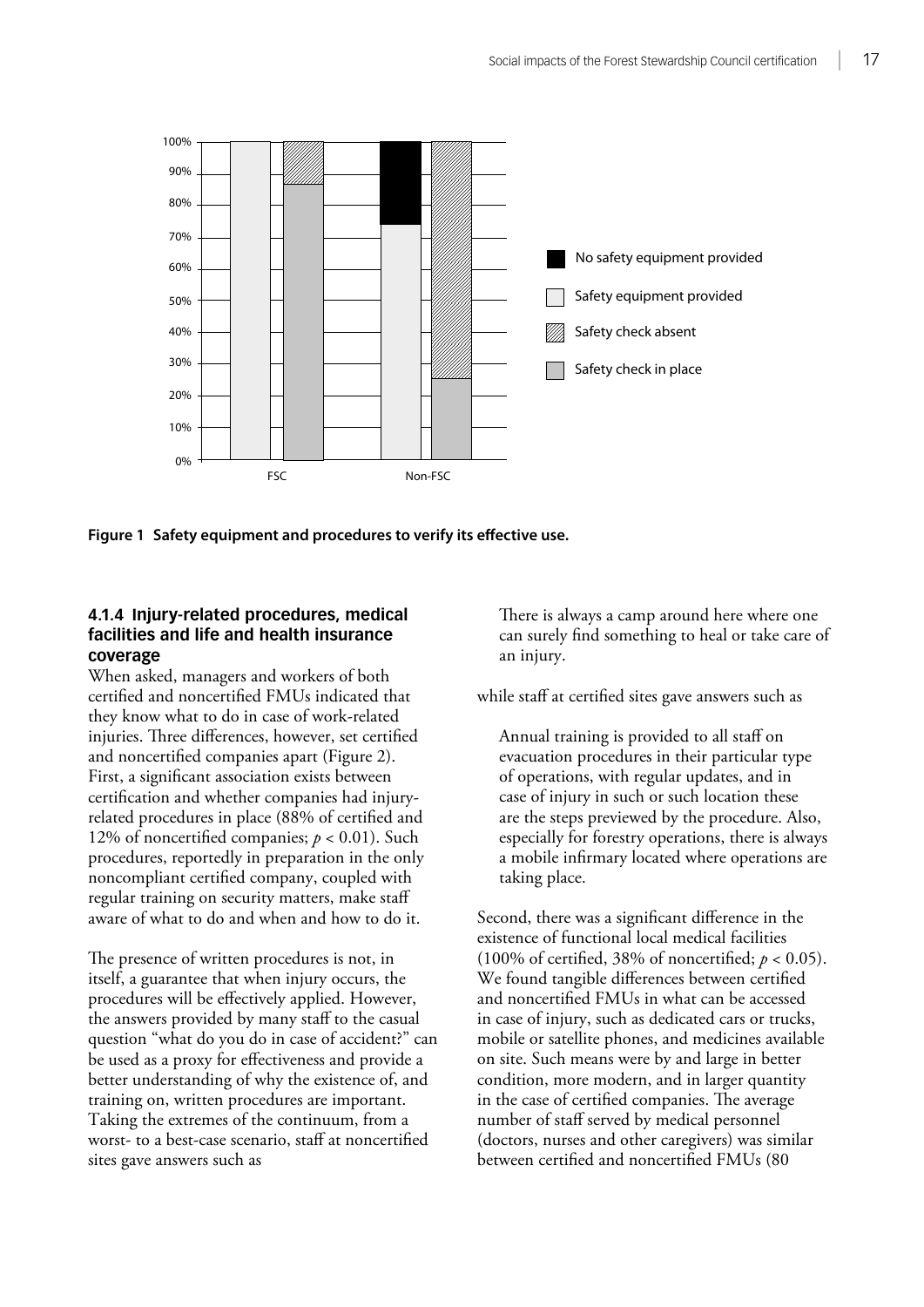<span id="page-31-0"></span>

**Figure 2. Health- and life-insurance coverage, health facilities, and injury-related procedures.**

and 88, respectively). However, companies in certified FMUs employed more professional and permanent staff, e.g. doctors and nurses with national certifications or diplomas who are regularly available onsite, compared to a larger number of less formally trained caregivers in noncertified FMUs.

Third, there is a significant association between certification and whether health- and life-insurance coverage is available to all staff (100% of certified, 25% of noncertified;  $p < 0.01$ ). Among companies with noncertified FMUs that do not cover all their workers (75%), the median percentage of covered workers is about 64%.<sup>11</sup> When all staff are covered, all associated costs are covered by companies in both groups. It is not uncommon for companies with certified FMUs to establish nondiscriminatory rules for the entire workforce, such as "100% coverage for an evacuation to X city with X means (car, train, airplane), with X costs covered to rent a hospital room, and X percentage of the salary paid for the period of recovery." Conversely, in noncertified FMUs where not all staff are covered, uninsured injured workers are treated on a caseby-case basis, especially in terms of the duration of coverage and of the consequences for the worker's eventual reintegration in the workforce.

During fieldwork, we did not directly experience such procedures being put into practice, but informal interviews with workers in certified FMUs suggested that they had been effectively implemented on several occasions.

Some inherent difficulties arise when companies operate close to an international border where migratory fluxes are common. At one noncertified site included in this study, many staff were unable to produce a national identification document, making it impossible for the company, despite its reported willingness, to enrol them in the national insurance schemes.

## **4.1.5 Workforce composition and contracting arrangements**

Apart from the two companies that declined to participate, it was possible to collect demographic data on staff working at all certified sites and all but one noncertified site (Figure 3). Certified and noncertified companies employed about 3,770 and 1,545 staff, respectively. About 87% of workers in certified companies and 72% of workers in noncertified companies held a permanent contract. Many companies reported initially employing staff on a temporary basis, such as a probationary period of three or six months, before offering a permanent contract. In a few cases, companies reportedly willing to hire workers on a permanent basis faced the problem that they did not have the official

<sup>11</sup> When the variance within groups was high, the median has been reported, to provide a better idea of the central tendency of the data.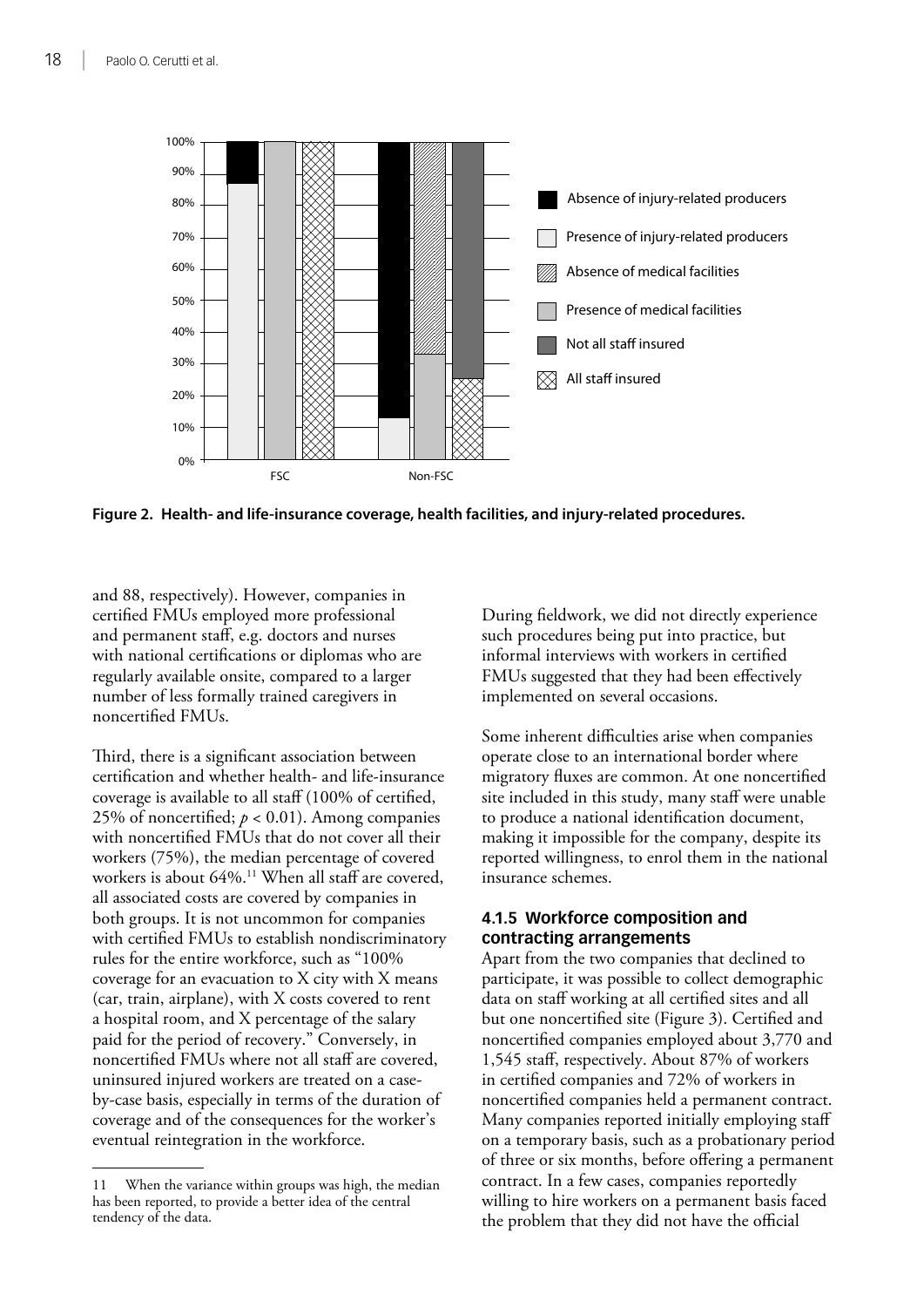<span id="page-32-0"></span>

**Figure 3. Composition of workforce.**

identification document needed to be officially registered. As in the case of health insurance, this is not atypical in regions where the workforce moves across a border easily, but it does create a problem of legality for companies willing to hire them.

Neither certified nor noncertified companies had special contracting conditions for hiring or retaining young employees (no longer legally minors but still lacking work experience).<sup>12</sup> All companies would reportedly prefer to hire, train and retain young people with the necessary skills, but they do not have special recruitment policies in place. Nor do they find them when they actively look to fill special positions, such as those in forest management or on social teams. Informal discussions with several young and skilled staff in the field (i.e. young managers) with a university degree in environmental, forest, biological or social sciences in both certified and noncertified companies, seemed to indicate that they were all ready to move on to other jobs at the first propitious occasion. The main reason they gave for disaffection with their jobs was the difficulty of living in the remote areas where concessions are generally located.

12 The three study countries have ratified ILO Convention 138 (Minimum Age Convention, 1973), but have not integrated it into their national laws. Currently, the legal minimum age for employment is 14 years in Cameroon and Congo and 15 years in Gabon.

Gender-disaggregated data showed a highly imbalanced workforce, with both certified and noncertified companies employing about 97% men. Most women employed by the study companies were cooks or housekeepers, but we did find (in certified companies) one sociologist and one chief of staff. As a comparison, recent data on gender ratios in forestry organizations in Europe report average employment of women at about 20% (Secco and Gatto 2012).

The percentage of workers from villages neighbouring the FMUs was about 58% in certified FMUs and about 45% in noncertified FMUs. Noncertified companies, however, kept less accurate data on the origins of their staff than certified companies. This means that, while most certified companies were able to provide details on origin at various scales (e.g. percentages from neighbouring villages or from the province, region or district), only a few noncertified companies were able to provide that level of detail, and in some cases they could only tell how many workers originated from the country in which they operated.

About 57% of certified and 25% of noncertified companies offered higher salary ranges than those indicated by the collective agreement for the forestry sector in each country. These differences are not statistically significant. Most companies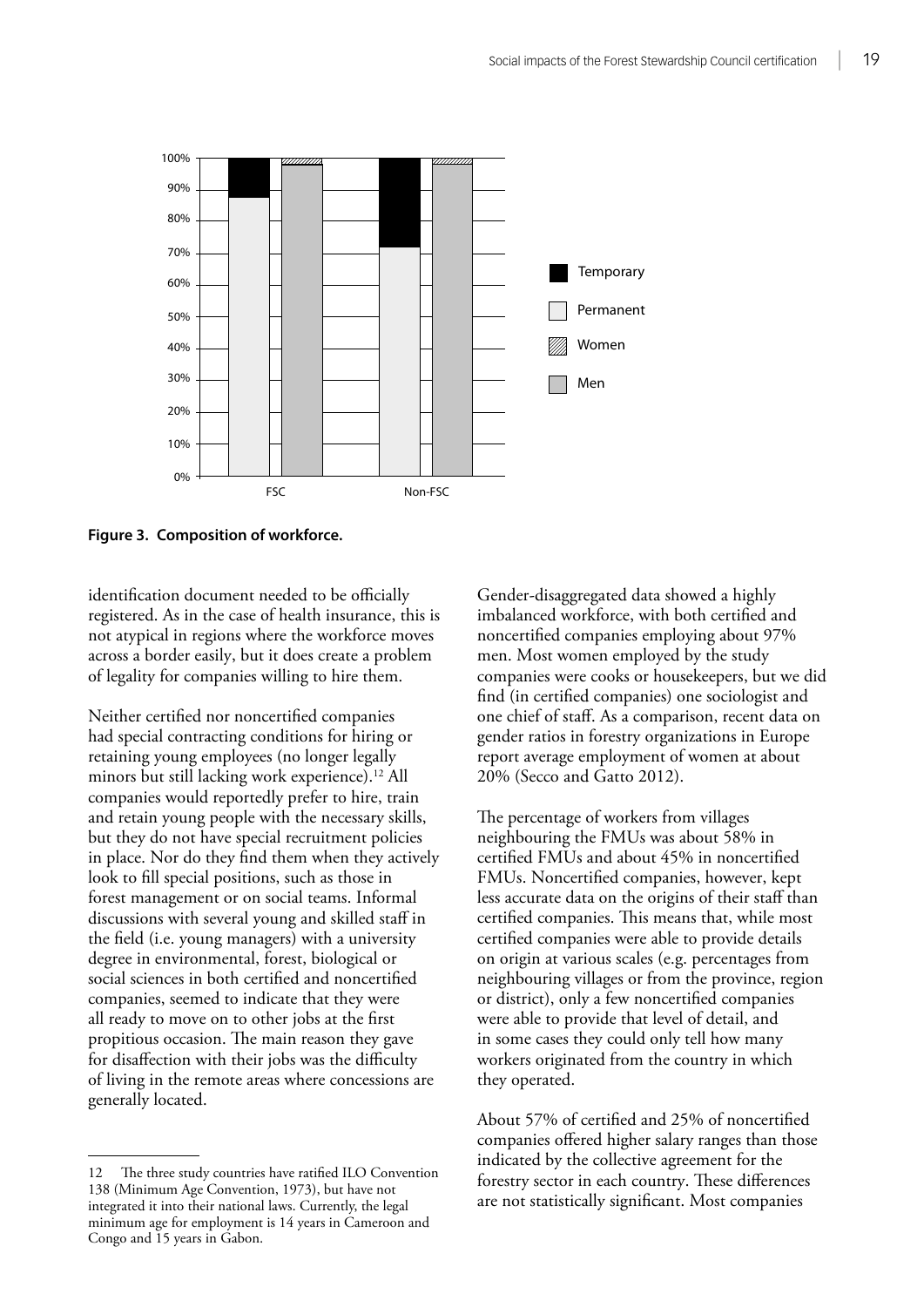<span id="page-33-0"></span>also have in place systems granting monetary premiums for production or for overtime. Informal discussions with staff of both groups indicated that the most frustrating trend in terms of rewards was not the salary per se, but the fact that incremental benefits, salary increases, promotions and so on are almost nonexistent, thus making it difficult even for the longest-serving workers to plan for a career path within the company. This could benefit from some attention from the FSC.

## **4.1.6 Housing and living conditions**

In all cases where a *base vie* existed, certified and noncertified companies provided housing for part of their staff. Housing facilities were not provided to temporarily recruited workers (e.g. seasonal workers living in villages near the FMU). In such cases, companies provided transportation means or allowances. Houses were either made of timber (or what are commonly considered temporary materials) or bricks or concrete (durable materials). In several cases, they were made of a mix of materials, either on the same house (e.g. a timber structure on a concrete foundation) or in the *base vie* (a mix of new brick or concrete houses and older houses made with timber).

Overall, about 87% of *bases vie* featured houses with mixed or durable materials, while the latter were present in the *bases vie* of about 40% of

noncertified FMUs. Such differences directly affect living conditions, because houses built of durable materials are also generally provided with toilets, running water and showers.

A significant association existed between certification and whether companies adopted and implemented written procedures for house occupancy (88% of certified and 29% of noncertified;  $p < 0.05$ ; Figure 4).

These rules were generally supervised by the human resources director; it is important to have transparent contracts with clear agreements about who has the right to occupy a house and the timeline for renting. Also important for living conditions, a significant association existed between certification and whether companies adopted and implemented clear written procedures for waste collection, treatment and disposal, and trained staff on such procedures (100% of certified companies, 20% of noncertified companies;  $p < 0.01$ ).

Implementation of procedures for waste management could often be triangulated — by asking people about their satisfaction with the system, checking for bins around homes and larger waste-disposal and treatment areas, or observing machines in operation). Several different procedures existed in certified and noncertified



**Figure 4. Rules for house occupancy and waste treatment.**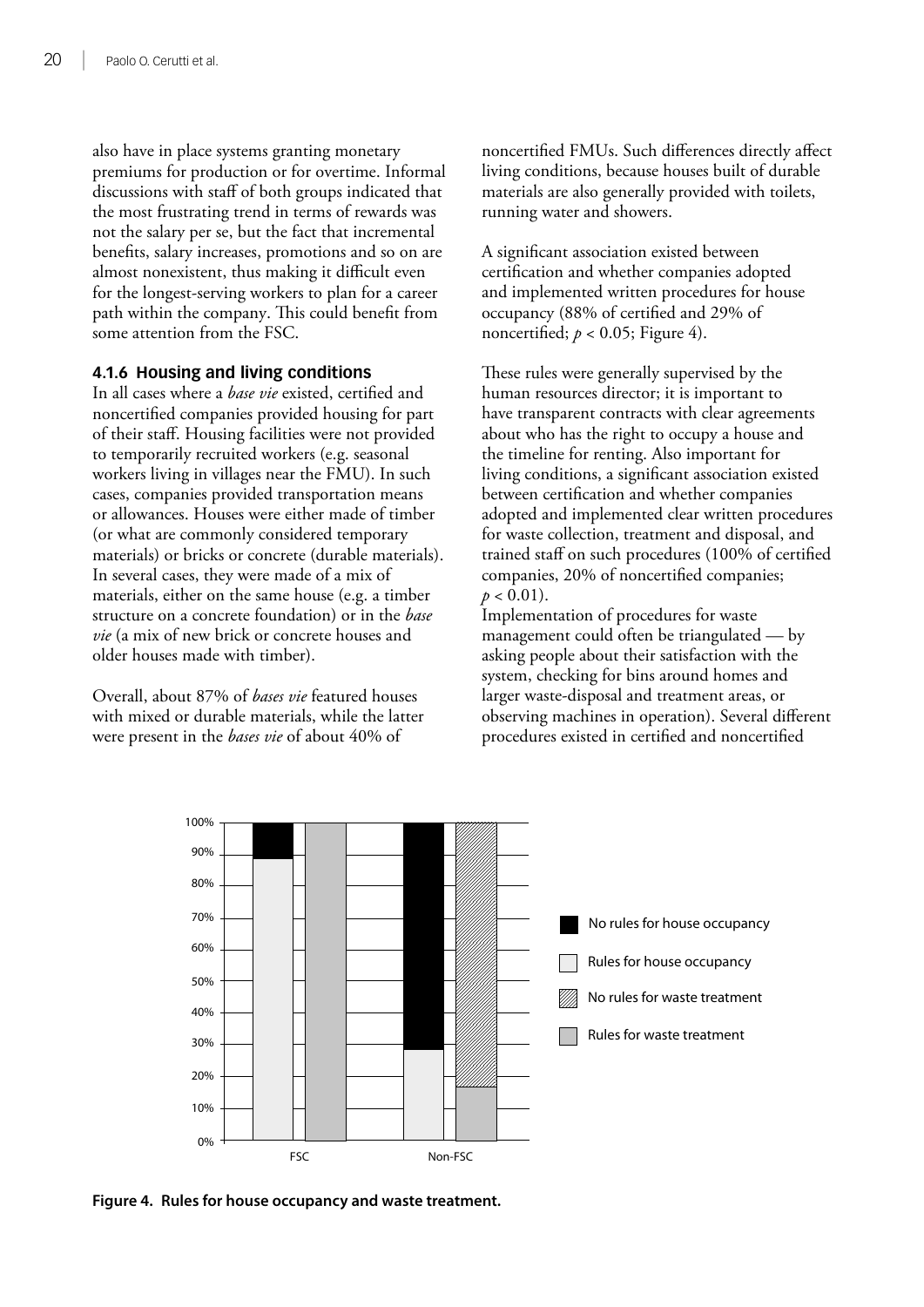<span id="page-34-0"></span>sites. Some certified companies went a long way in ensuring a healthy living environment for workers (for instance by establishing contracts with professional waste-management companies or by enforcing clear rules about biodegradable vs. nonbiodegradable waste collection), while others limited themselves to providing a basic, albeit still very useful, road cleaning and waste disposal service. For instance, one non-certified company put in place a system of bins with different colours for different types of waste.

The 80% of noncertified companies without formal procedures in place used different approaches to waste disposal. One sent a truck each Sunday to remove waste (and we found evidence of that). Another provided bins and recommended that workers put their waste in them, but did not enforce this, resulting in a somewhat dirty and littered habitat. Another company did nothing at all about waste, and people simply disposed of it wherever they could.

## **4.1.7 Work-related associative bodies and rules for conflict prevention**

Questions about the types of associative bodies (e.g. unions) within the company focused on their existence and methods. Overall, a significant association existed between certification and whether companies had one or more active and

officially recognized associative bodies with a mandate for collective bargaining with companies on issues including salaries and safety and health conditions (100% of certified and 25% of noncertified,  $p < 0.01$ ; Figure 5).

In all cases where such associations exist, they were acknowledged and integrated into the companies' internal working procedures. They were structured to include one elected representative per category of staff (e.g. one representative for workers at the sawmill and one for those in forestry operations). All representatives regularly registered complaints and entered them in a *cahier des doleances* (logbook of complaints). Logbooks were then regularly (usually weekly or monthly) exchanged with company representatives, who could decide, together with staff representatives, to hold further discussions on specific complaints, especially if they referred to many individuals (i.e. if they were not personal, in which case the issues were generally discussed directly with the interested person).

In the 75% of noncertified companies that did not have such associations in place, complaints and issues were generally managed on a case-by-case basis, with great differences among companies. In one case, staff were not only employed by subcontracting companies (i.e. no direct link existed between the owner and operator of the



**Figure 5. Active associative bodies and rules for workplace conflict resolution.**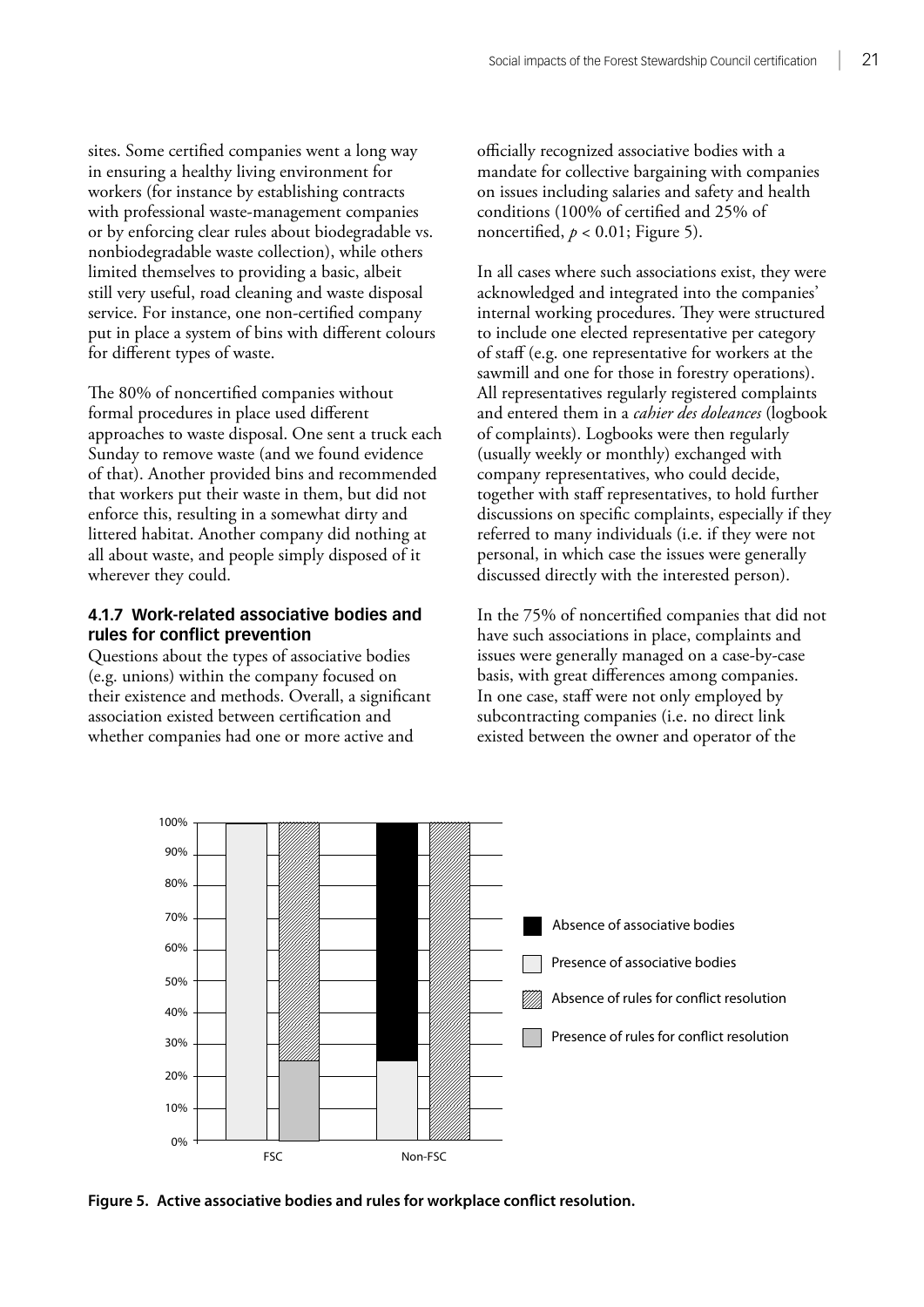<span id="page-35-0"></span>FMU and the people working in or around it), but were also prevented from establishing direct discussion with the company. This made for a striking difference from other noncertified FMUs where official associations did not exist but the companies had a long history of open and constructive discussions with staff. In two cases, the company and staff had already started negotiations for such associations to be created and registered.

Staff associations, when they existed, were integrated in the companies' internal procedures. Such procedures, negotiated with staff, clearly indicated how and when complaints should be submitted, the time of response by the company (varying with the nature of the conflict), and the responsibilities at each of those stages. Despite this consideration given to staff associations, only 25% of certified companies and no noncertified company had clear written procedures for resolution of conflicts between the staff association and the company.

We found no indication, in either certified or noncertified companies with active staff associations, of conflicts or complaints that could not be resolved with the use of the complaint logbooks. Staff in companies with no written conflict-resolution procedures did not seem to be less satisfied with the current system of conflict resolution than staff in companies with such procedures.

# **4.2 Institutions and benefit-sharing mechanisms**

There is a major geographical shift between the previous section and this one. The previous section described working conditions in sawmills and in the forest, and living conditions in and around *bases vie,* which are often close to sawmills. This section focuses on villages inside or near FMUs, where we interviewed inhabitants about their interactions with companies.

Data discussed in this section were collected through 69 focus-group discussions (with villagers near 34 certified and 35 noncertified FMUs), 36 one-to-one interviews with various organizations' internal (e.g. the president) and external (e.g. state officials) members, and 50 social transects. As was true for the previous section, information collected through many informal and unstructured interviews was used to triangulate data collected through formal interviews.

Overall, the total population of the 69 sampled villages was 44,200, about equally split between certified and noncertified FMUs. Median population per village was 280 in certified FMUs and 200 in noncertified FMUs. The number of villages in or around FMUs was similar for certified (average 26, minimum 4, maximum 85) and noncertified FMUs (average 24, minimum 4, maximum 57), as was the average number of local non-forest-related institutions (about 2 per village in both categories), overwhelmingly represented by agriculture-related groups dating back a few decades. Many ethnic groups were identified during interviews, including Baka and Benzele indigenous groups.

In theory, institutions and benefit-sharing mechanisms could be seen as two separate issues, as both the law and certification suggest the creation of institutions to prevent and resolve conflicts, and the implementation of benefit-sharing mechanisms to improve livelihoods. In practice, however, since a major source of tension in rural areas is the money redistributed by the state and the companies, many institutions originally created to prevent and resolve conflicts have also been used to manage benefit-sharing mechanisms. Hence, they are treated together.

Given the relatively short time since many such institutions and mechanisms were set up (both in certified FMUs through certification and in noncertified FMUs through the legal framework), it is still premature to gauge whether longterm positive impacts on the local economy have materialized or will materialize. Also, the attribution issue will not be easy to disentangle, given the array of interventions in and around FMUs. Nonetheless, we argue that solid institutions, initial experiences of implementation, and preliminary impacts are worth assessing. These may not only clarify current differences between certified and noncertified FMUs but also provide useful advice on how both processes (legal and voluntary) could be steered for better impacts.

Hence, this section focuses on the existence, functioning and preliminary impacts of benefitsharing mechanisms and the institutions created to manage them. These are intended as one of the possible enabling conditions for local economic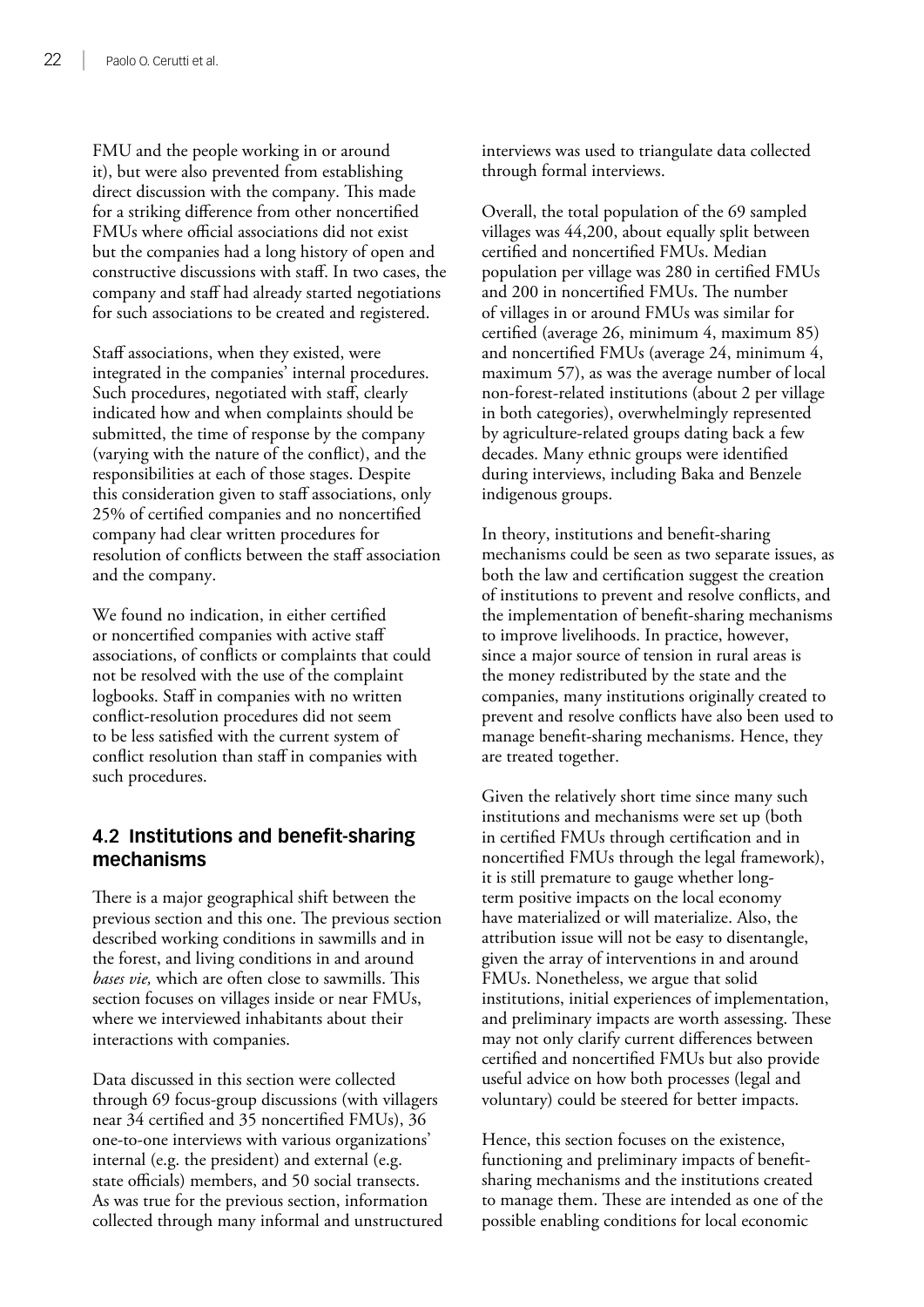development. A first set of conditions or variables focuses on the institutions and their governance, while a second focuses on existing benefitsharing mechanisms.

#### **4.2.1 Local awareness**

Histories of social interactions that may lead to the creation and maintenance of inclusive local institutions or benefit-sharing mechanisms take time to be clarified. One necessary step to understanding those histories was to assess people's level of knowledge about the status of the FMUs near their villages, i.e. whether they knew that the FMU was being harvested by the company according to an official document or procedure that gave people rights (e.g. redistribution of tax funds) and obligations (e.g. restrictions on land use).

In all certified and 56% of noncertified FMUs, focus group participants said they were aware that forestry operations in their surroundings were regulated by official documents (e.g. an annual logging permit or management plan). In 44% of noncertified FMUs, people said they were unaware of the status of the FMU and the legal basis for the company's operations. Although there were contacts between these companies and the population, the contacts were not usually in the form of a company-sponsored information and awareness campaign on the setting up of institutions or benefit-sharing schemes.

In the case of certified FMUs, about 80% of the interviewees also said they knew about the certification of the FMU. When asked how relations between the village and the logging company had changed since certification, about 54% declared the situation improved, while the rest said relations were unchanged and were equally split between describing them as satisfactory and as unsatisfactory as before certification. Those who said relations had improved attributed the improvement largely to clearer rules, more consideration, more meetings, more consultation and better and more regular information on the company's activities. Dissatisfaction with current and past relations occurred in part because of unfulfilled expectations (i.e. village requests to the company that had not yet been fulfilled), and in part because people would prefer to go back to a system in which the company directly provided monetary or in-kind benefits to them, which some

certified companies in fact did, through private schemes, which are discussed in more detail below.

#### **4.2.2 Institutions**

None of the social criteria assessed by this study, and particularly those assessed in this section, can be considered in a historical vacuum. They must be situated along a continuum from indigenous institutions, to the initial contact between companies and neighbouring villages to explain their presence there, to a formal introduction to the customary users of the land, to negotiations on various written and unwritten agreements. In more recent times, this continuum has come to include the setting up of institutions for the implementation of negotiated agreements. In some cases, more modern institutions may have superseded pre-existing indigenous ones. An indepth assessment of this issue was outside the scope of this study. We did, however, ask what types of institutions existed before the logging-induced ones were established. In most cases, answers indicated that agricultural institutions had been present in many villages before the logging-related ones.

The median period of contact between study villages and the first (not necessarily the current) industrial company was about 20 years in certified FMUs and about 27 years in noncertified FMUs (Figure 6). The median number of years of contact with the current company is about 18 years in certified FMUs and seven years in noncertified FMUs, with no significant differences among villages sampled during pre-harvesting, harvesting or post-harvesting phases. In general, certified companies had a longer history of contact with neighbouring villages than noncertified companies.

When all sampled villages were considered  $(N = 69)$ , a significant association was found between certification and whether an institution was in place (69% of certified villages, 31% of noncertified villages; *p* < 0.005;  $\chi^2$  [1] = 9.66). When an institution was in place, it was also active (i.e. was registered and had held regular meetings in recent years) in 96% of villages in certified FMUs and 73% of villages in noncertified FMUs.

When only villages with active institutions were considered, results indicated similar median periods of contact. All noncertified FMUs with active institutions had an approved management plan and third-party-audited chain of custody in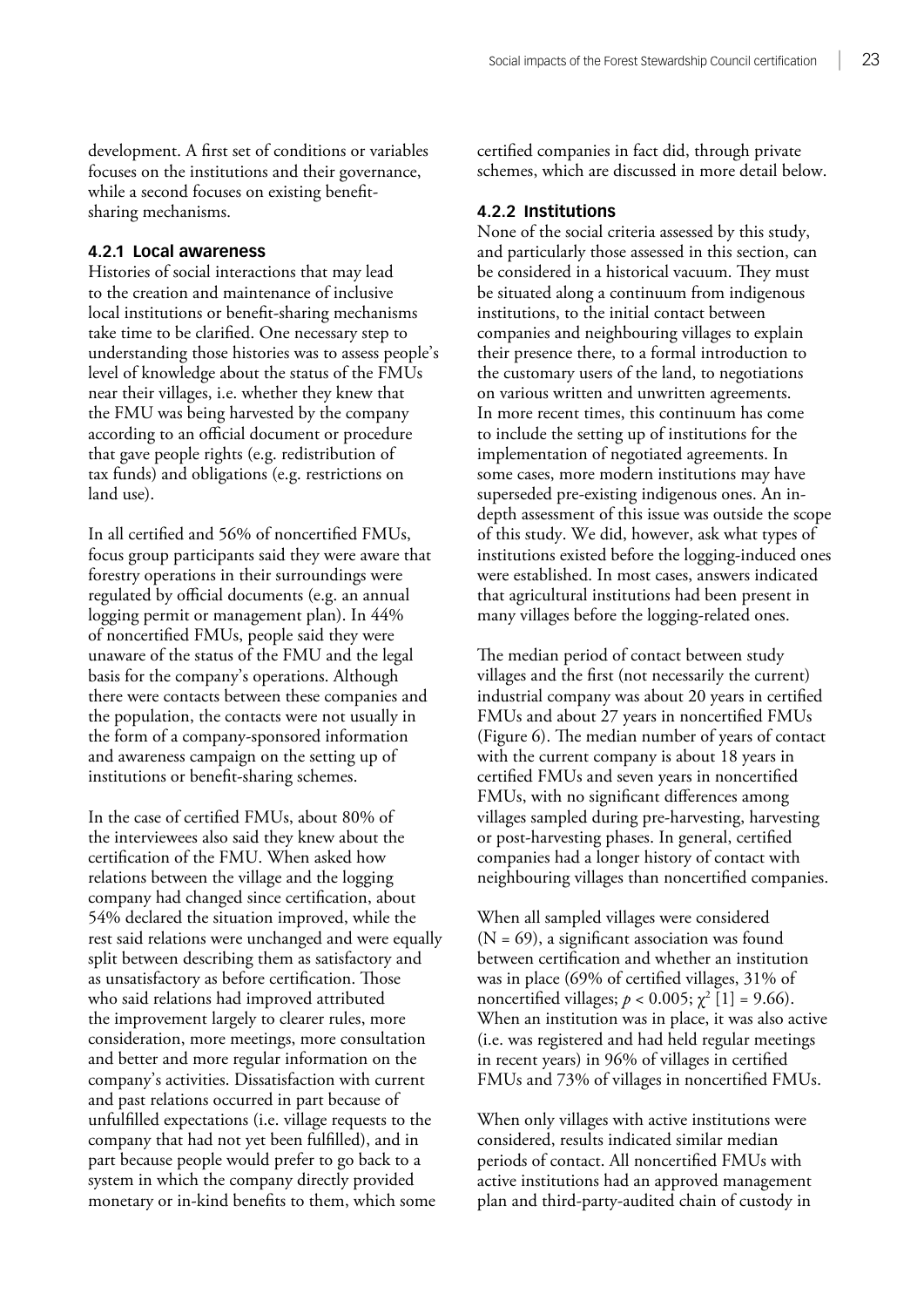

**Figure 6. Length of contact between villages and companies.**

place. In other words, social capital built through long and regular exchanges over the years and engagement with the principles of sustainable forest management might explain the presence of an active and functioning institution, more than the presence or absence of certification does.

A significant association also exists between certification and whether active institutions were established by the current company (63% of active institutions in certified vs. 20% in noncertified FMUs;  $p < 0.05$ ;  $\chi^2$  [1] = 5.10). So, social capital and engagement in sustainable management might explain the presence of an active institution, but the efforts required to get certified (including preliminary steps made by companies toward certification, such as adopting a chain of custody) might also make companies more proactive in pushing for the establishment and maintenance of those institutions. Indeed, active institutions in certified FMUs were established on average 1.5–2 years before the granting of the certificate, while in noncertified FMUs they were voluntarily established on average 6 months to 1 year before the first validation of their third-party-audited chain of custody.

When not established by, or with the help of, logging companies, institutions in both certified and noncertified villages were set up by the national or local representatives of the Ministry of Forests or, in a few cases, by the population itself. In the latter cases, current institutions are the newly created "forest branch" of existing institutions established for other purposes, generally with a long history (up to two decades) of local social actions, notably in the agricultural sector.

Institutions that were not established by logging companies in certified FMUs (37%) were more active, more effective and better managed than those in noncertified FMUs (80%). This may be because certified companies supported the institution whether or not they helped establish it (the reported target was smooth, long-term social appeasement over the entire FMU), while in noncertified FMUs, most logging companies were more interested in institutions established by them, normally in areas where forestry operations were ongoing (the reported target was smooth, shortterm social appeasement in annual cutting areas).

# **4.2.3 Governance of active institutions**

Several variables were assessed to check how actively institutions were governed (Figure 7). First, we checked whether the institution was governed through written and officially approved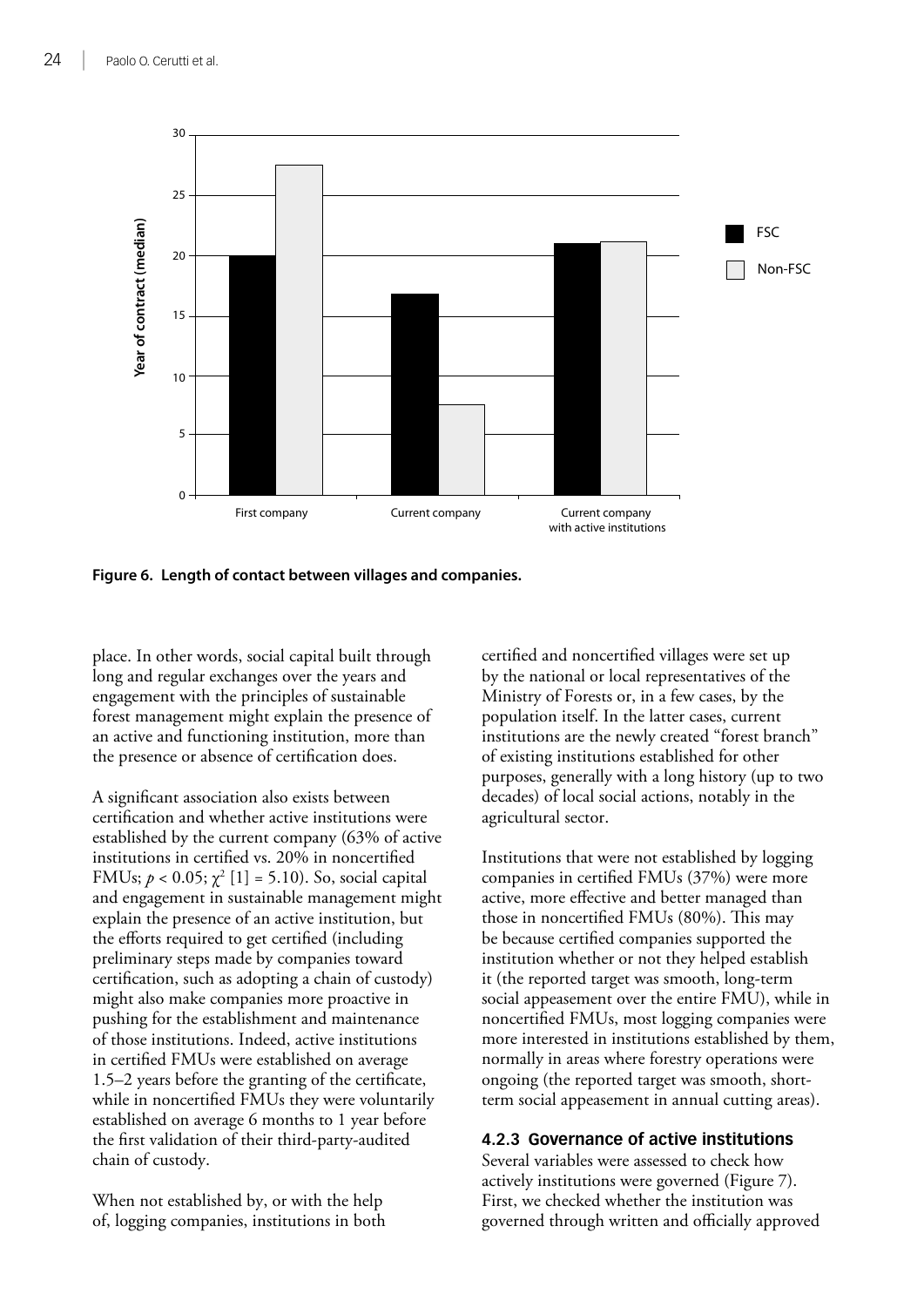

**Figure 7. Governance of active institutions.**

procedures (e.g. a statute). Results indicated a significant association between certification and the existence of written procedures (85% in certified, 53% in noncertified FMUs; *p* < 0.05;  $\chi^2$  [1] = 4.21).

Second, we checked how members of the institution (both the president and rank-and-file members) were chosen (elected or appointed) and whether external members were allowed to participate in consultations and deliberations. The rationale for the assessment of these variables was that (1) elected members were more likely to represent different lineages and (2) the participation of external members (such as national or international NGOs) could encourage more transparent and technically sound decisions in the adoption and implementation of projects. Both variables showed significant differences between certified and noncertified FMUs (for election, 86% in certified vs. 53% in noncertified FMUs; *p*  $< 0.05; \chi^2 [1] = 5.29;$  for external members 63% in certified vs. 7% in noncertified FMUs; p <  $0.001$ ;  $\chi^2$  [1] = 10.59), with elections and openness to external members occurring in the majority of certified FMUs. External members were in general decentralized state officials, mayors, nonforest-related administrators, and members of local NGOs.

Lastly, we checked whether several written rules were indeed implemented in the daily operations of the institution. Periodic renewal of memberships — which could better guarantee that all lineages and members of the population are represented in the committees — was a common rule in both certified and noncertified FMUs. There was, however, a significant association between certification and whether the rule was enforced (89% in certified vs.  $60\%$  in noncertified, p < 0.01;  $\chi^2$  [1] = 6.63).

In general, prior to making a final decision, all members were consulted in 88% of the institutions in certified FMUs vs. 67% in noncertified FMUs. Minutes of the meetings that occurred in 2012 and 2013 were provided in all cases in certified FMUs and in 67% of noncertified FMUs. The presence of minutes is important because 75% of institutions in certified FMUs also had mechanisms in place to record and address complaints raised by members and nonmembers, vs. about 33% in noncertified contexts. (Complaints raised through institutions are different from those discussed above in the case of working relations between staff and companies.) When minutes are lacking, people cannot refer to officially recorded points of discussion to check the status of their complaint (e.g. actions taken by the company).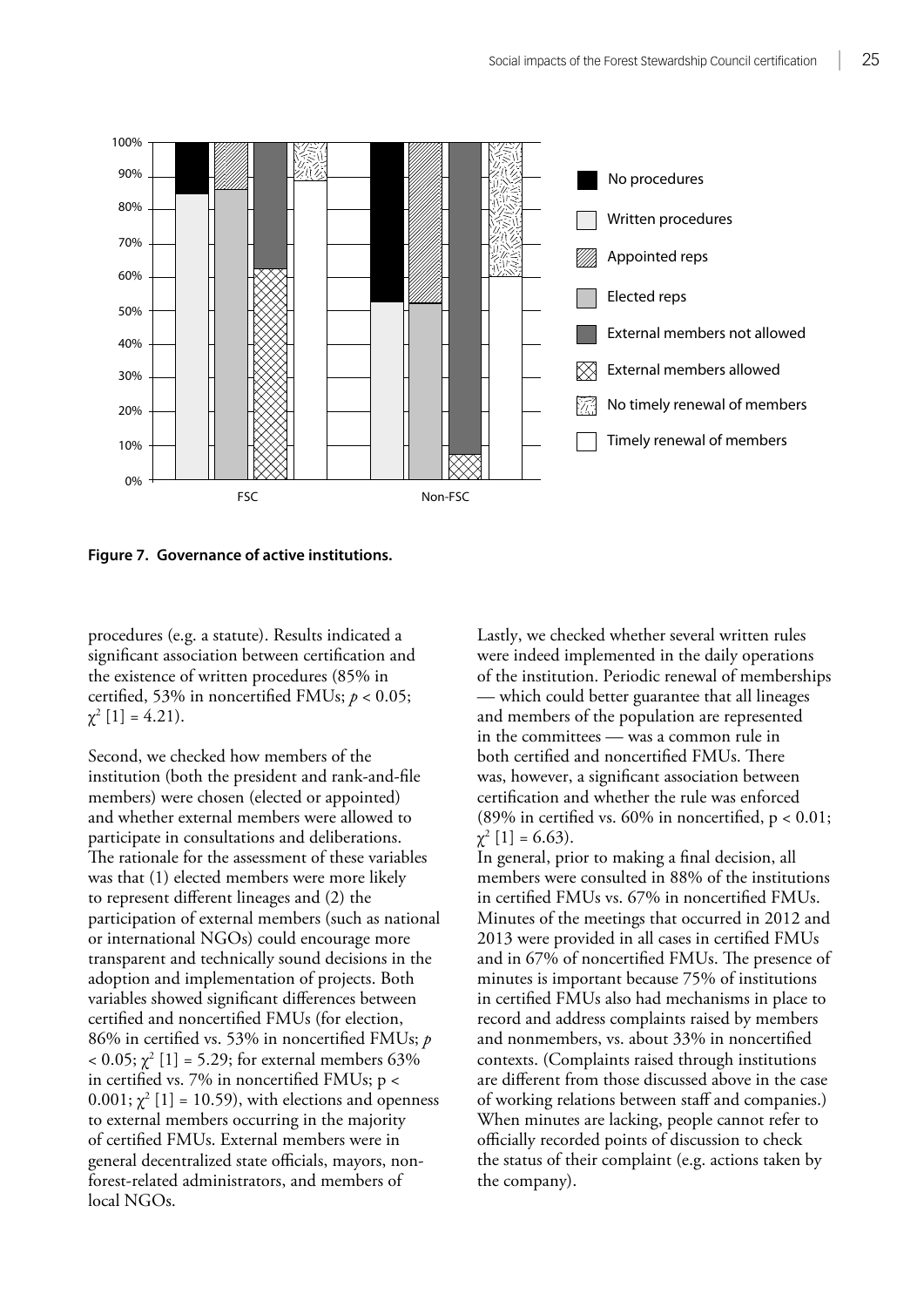# **4.2.4 Mechanisms for compensation**

In the event of loss or damage affecting the property, resources, health or livelihoods of local populations neighbouring FMUs, companies are held responsible and complaints are addressed to them. Situations differ considerably on the ground, and depend on factors such as the following:

- the history of the FMU (e.g. a company may have only recently acquired a concession that was previously harvested by other companies that had tense relations with the local population), and the colonial legacy (notably in Cameroon with both British and French influences)
- location (some FMUs are so remote that the only villages concerned are those created by the company itself, which produce fewer occasions for conflict
- the structure of the company (e.g. several companies are very centralized and decisions about compensation may take a long time, creating further local tensions).

Overall, a significant association existed between certification and whether companies adopted and implemented mechanisms for the compensation of damages (100% of certified and 25% of noncertified FMUs;  $p < 0.01$ ). In most cases, the institutions set up to bridge relations between the local population and the company comprised a key mechanism (see below). Damage-related conflicts were either discussed and mediated within such institutions or reported directly to the state administration. Most often, it was a combination of the two, with state officials intervening in the discussions and mediating sessions between the local population and the company. A typical case would include the establishment of an ad hoc commission, chaired by the closest representative of the state administration (e.g. *chef de brigade* or *sous-préfet*). The commission evaluated the losses or damages, and then it discussed the matter with the company until an agreement was reached. However, cases also existed in which bilateral negotiations were preferred, notably between farmers and logging companies when agricultural fields were inside the FMUs.

In all certified and noncertified cases reviewed for this study, compensation was monetary, generally with the company disbursing the agreed amounts to the commission in the presence of state officials. The importance of existing procedures

was highlighted by several complaints raised by interviewees about cases in which disbursements occurred in opaque ways (e.g. people complained because they thought state officials negotiated the amounts of compensation directly with the company, allegedly accepting bribes in the process, so that the final compensation to the population was lower than it could have been). Also, procedures with agreed (and written) values for compensation are important because official compensations (legally applied by state officials) are generally based on very old regulations, and thus much lower than the current values of the resources that incurred damage.

# **4.2.5 Benefit-sharing mechanisms**

In addition to managing daily relations among companies, citizens, and state officials, interviewees said the most important task of existing institutions was to regulate and manage funds that logging companies provided to neighbouring villages to improve local livelihoods and foster local development. In the common language established by the current legal frameworks, these funds and their management constituted benefit-sharing mechanisms (Figure 8). As explained above, we will refer here only to private mechanisms and not to public schemes such as the *redevances*  keeping in mind the caveats discussed earlier about the blurred boundaries between public and private schemes.

A significant association existed between certification and whether companies would adopt private benefit-sharing schemes in addition to those legally mandated by the regulatory framework (100% of certified and 44% of noncertified,  $p < 0.05$ ).

The existence of such schemes was acknowledged in interviews with institutional representatives and the local population, who expressed various degrees of satisfaction with their effectiveness and the equity of disbursement.

In general, the objectives of institutions and people representing them in certified vs. noncertified FMUs reflected a long- vs. short-term vision. This difference also led to different institutional settings for benefit-sharing mechanisms. Companies with certified FMUs tended to group villages to create joint or embedded (Ostrom 1990) institutions, irrespective of the harvesting stage. This was for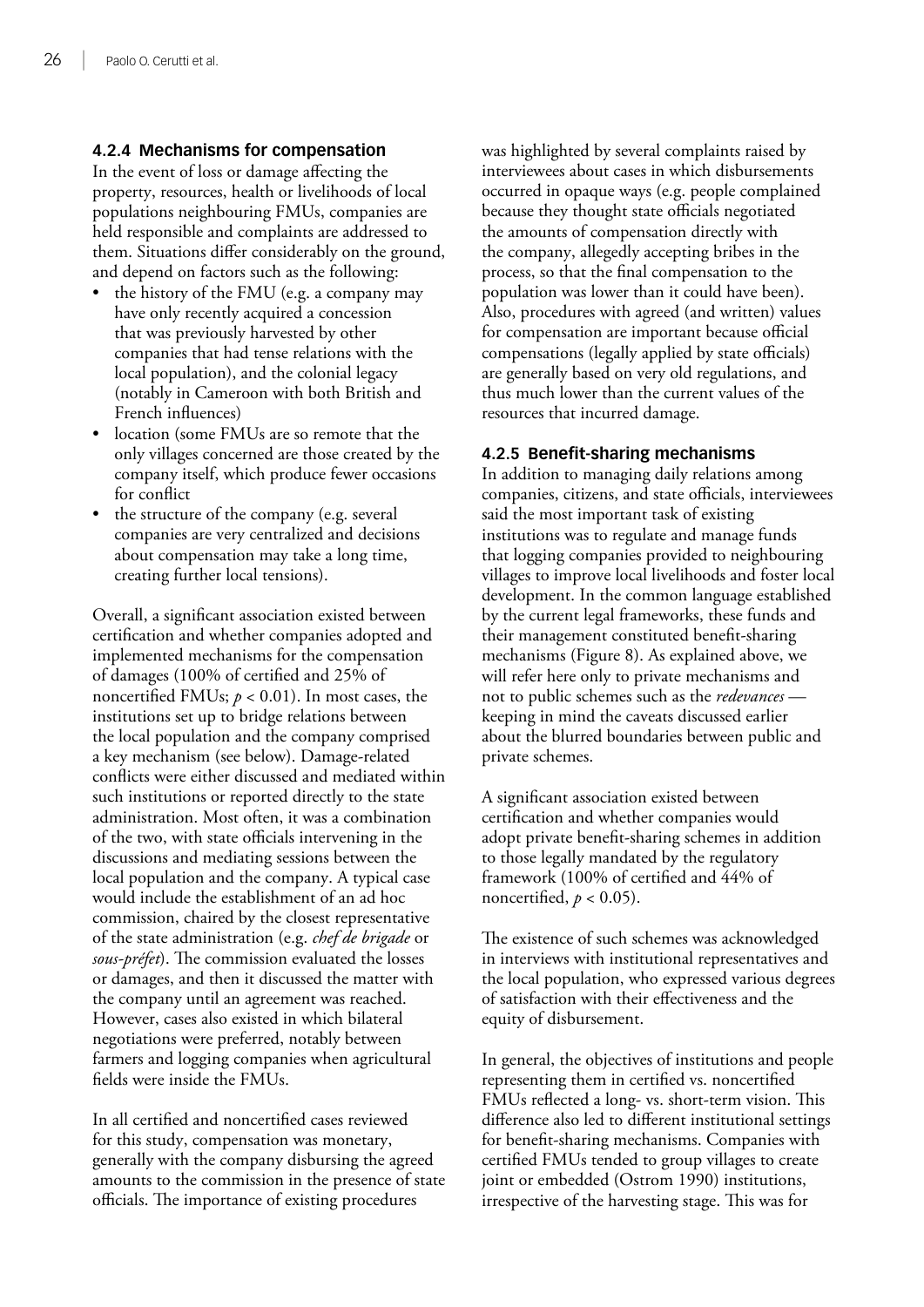

**Figure 8. Private benefit-sharing and redistribution schemes.**

financial reasons, mainly to minimize transaction costs, because companies generally sustained the costs of keeping a regular communication channel open with all villages, not only those neighbouring annual allowable cuts. Grouping was also done under the assumption that the problems were relatively homogeneous for neighbouring villages. Also, groups of villages received larger amounts of money that could fund bigger projects.

So, for instance, an average certified FMU with 30 villages would theoretically have 30 permanent smaller institutions (one per village, four or five members only per institution), which would meet and deliberate (on needs, complaints and projects to propose annually to the company for funding). Deliberations would then be further discussed by one or two members per village in a larger joint institution (with members from, say, 10 villages). Both types of institutions would normally receive annual funds from logging companies that cover the costs of meetings, elections and similar expenses. In addition, joint institutions would be allocated funds to pay for the implementation of selected development projects.

In the same theoretical scenario, an average noncertified FMU would rather set up institutions in one or more of the 30 villages, where operations are ongoing, and provide funds to pay for projects in those villages. Once operations move to another area, the institution and the projects would receive much less attention and no further funds.

Quantitatively, such differences were exemplified by a significant association between certification and companies adopting benefit-sharing schemes inclusive of all neighbouring villages, instead of including only the villages where current operations were underway (89% in certified and 33% in noncertified;  $p < 0.05$ ).

In other words, noncertified companies tended to maintain relations and adopt redistributive schemes only on an ad hoc and temporary basis, while certified companies disbursed money on a regular basis to all managing institutions. The disbursement schedule varied. While joint institutions tended to receive larger amounts every two to three years, single-village institutions tended to receive smaller amounts each year. Yet in both cases, members could plan ahead for the preparation and implementation of development projects because amounts were known and regularly disbursed.

Overall, benefit-sharing schemes were well perceived by the population. There had, however, been several complaints about insufficient funding, or favouritism in projects' selection (e.g. the mayor's village receiving more money than other villages), or failure to maintain agreements,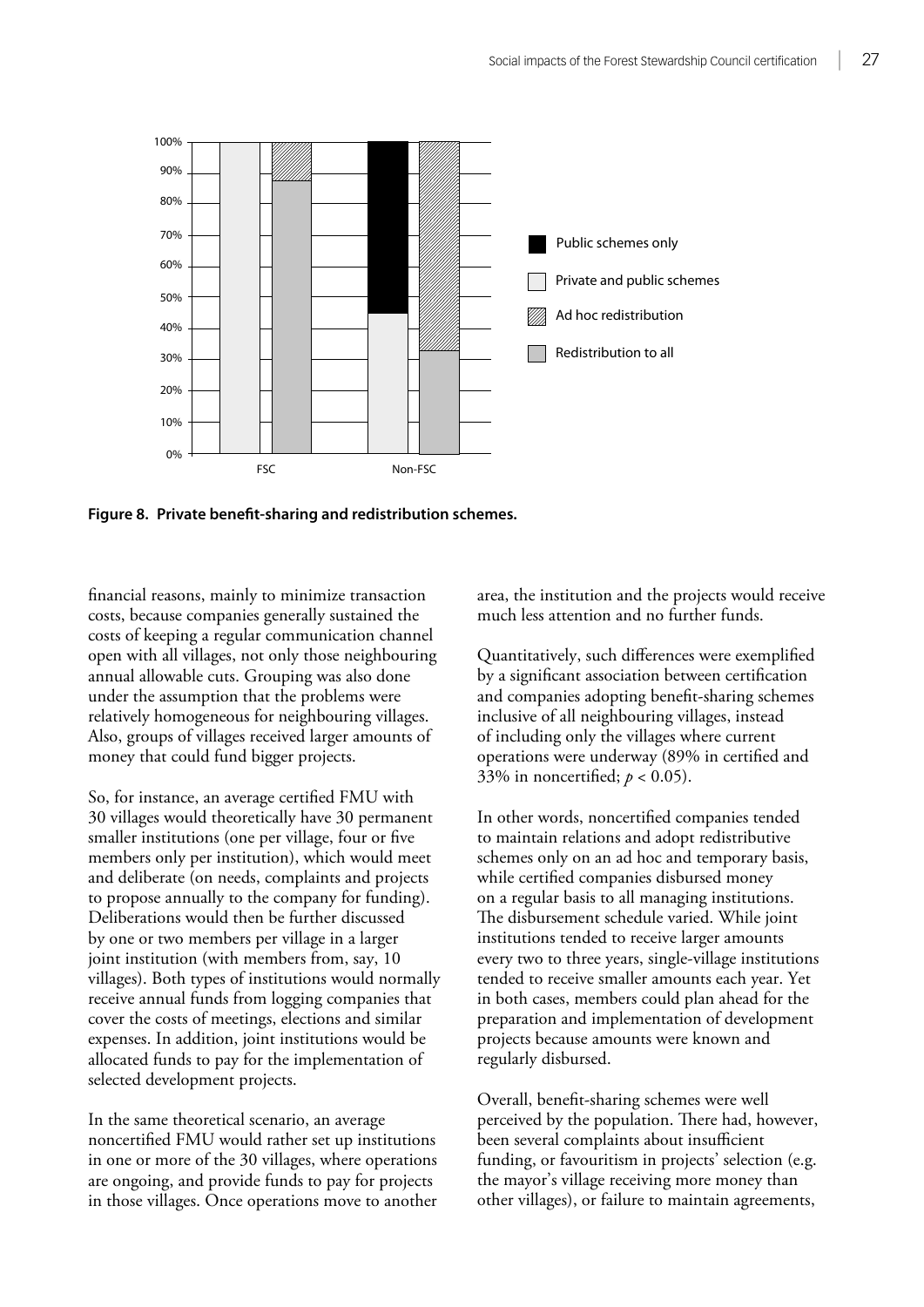especially regarding promises made in contracts (*cahiers des charges*). In general, active institutions were perceived as a fair venue for such complaints to be aired and resolved. However, in some cases, we recorded complaints that elites or individuals within the institutions had diverted projects to their personal advantage (e.g. a plantation on their customary land). This may be considered a negative impact of benefit-sharing schemes, although it is not peculiar to private schemes or to loggingrelated institutions.

Another possible negative impact of private schemes is a kind of regression to the past in which local people, given the ineffectiveness of public schemes, look to the local logging company for all their daily needs, thus rendering the role of the state superfluous. Such issues were not aired during interviews, but they will nonetheless receive further attention in the Discussion section below.

# **4.2.6 Redistributed amounts**

Redistributed amounts varied and were either calculated on a fixed rate multiplied each year by the number of cubic meters produced by the company, or, more often, based on lump sums agreed upon with representative institutions. In the case of one company with a certified FMU, the amount is estimated on the basis of the size of the customary area of each village included into the FMU. Although it was relatively easy to discuss with companies the types of redistributive schemes adopted, the collection of reliable data on redistributed amounts was far more difficult.

This is partly because some companies had more than one scheme in place (e.g. *cahier des charges*, money from cubic meters harvested, lump sums or in-kind agreements), and partly because financial data remain a very sensitive issue not easily shared outside or even within the company. Data received from four companies with certified FMUs in two countries indicated an average amount distributed of about €55,000 per company per annum. These amounts are of course in addition to those paid into public schemes. On a per capita basis, this would be an average of €56 per person per year (median  $\epsilon$ 43), a significant amount in countries such as Cameroon, where about half the rural population lives on about €350 per annum (INS 2002).

The money for private schemes comes from the companies' coffers. Some certified and noncertified groups with active schemes were able to provide documents showing that they sold timber scraps or sawdust to the local population, and the money collected through those sales was then reinvested into the annual budget for local institutions to cover the implementation of projects. Companies with noncertified FMUs, however, were unable or unwilling to provide details on the annual amounts redistributed.

In addition to funding projects, certified companies also sometimes funded meetings and other official procedures such as elections of members and consultations with state officials. Meetings may be regular or exceptional — called by either the company or the local institution, for instance to resolve an unexpected conflict. One of the most recurrent complaints raised by members was that they were not paid for all the time they spend managing the institution.

Apart from the direct benefits derived from redistributed money, few other types of economic benefits other than employment seemed to exist. Some benefits may have stemmed from the activities that people living in neighbouring villages could carry out with the equipment bought through funded development projects, such as sugar-cane presses, manioc grinders or brick makers. Such equipment was put to use by providing a service to the village, and in some cases that service generated money that was then reinvested in development activities.

We did not find any relevant difference between certified and noncertified FMUs in terms of number or types of machines bought with redistributed money. Over the long term, however, institutions receiving regular funds (i.e. those in FSC-certified FMUs) could plan to invest in the maintenance of those machines, if they so wished. In most noncertified locales, this was less likely to happen because funds were not disbursed on a regular basis. Indeed, the most frequent complaint about machines in noncertified FMUs was the lack of funds for maintenance.

# **4.2.7 Other benefits**

Education opportunities in villages neighbouring FMUs were provided in addition to services normally provided by schools run by the state and/ or religious orders. It was difficult to compare education opportunities in the FMUs of different companies because the history of a certain village,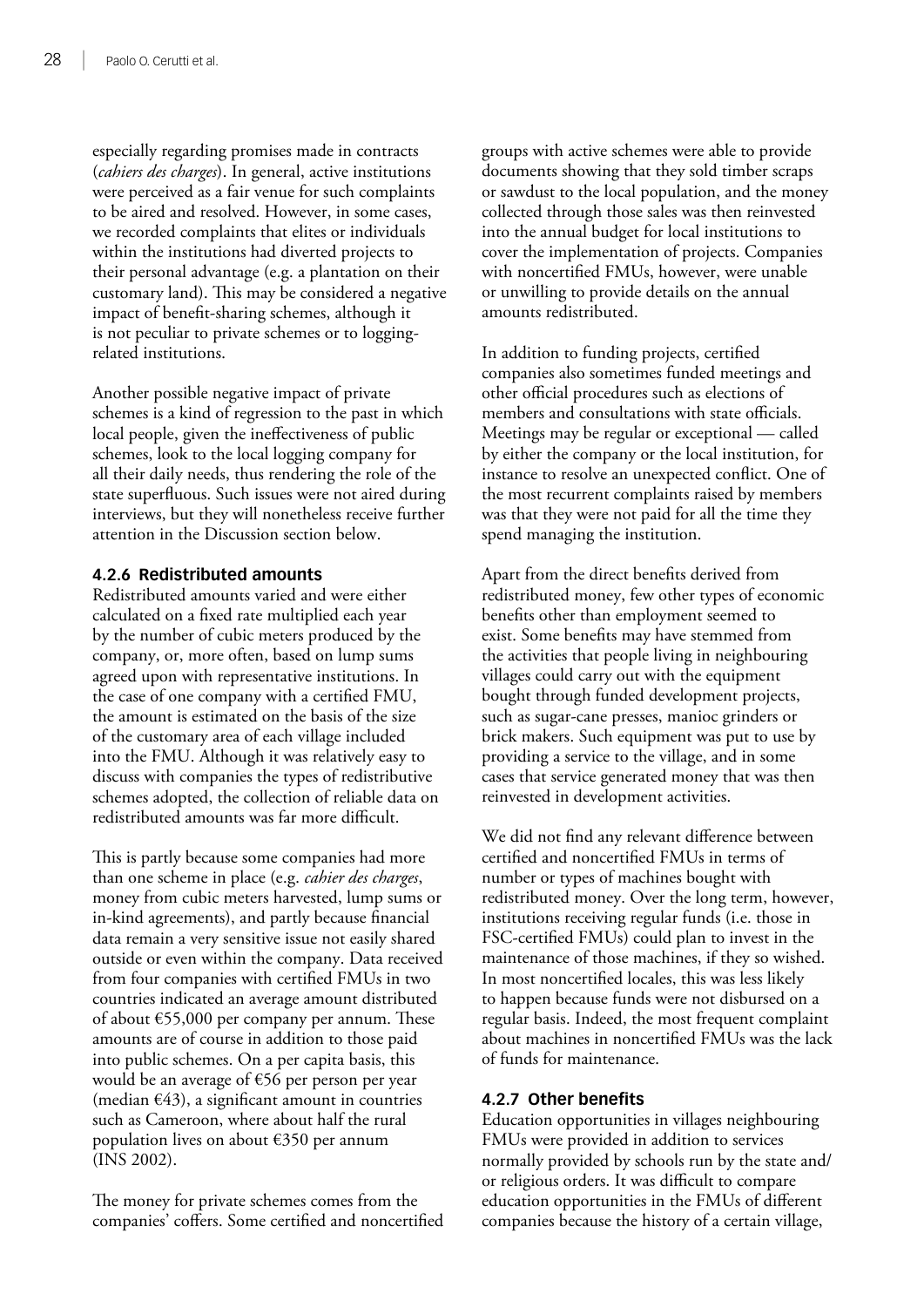as well as its location (distance from a city where state-run services normally exist) and national differences (e.g. in the availability of scholarships) had a strong influence on the educational demands that might be placed on a company.

When assessed one by one, the above variables did not result in a statistically significant difference between certified and noncertified FMUs. However, when a composite index was created that measured the presence of any one type of opportunity vs. the absence of all opportunities, data indicated that 78% of certified and 33% of noncertified companies provided some educational incentives. These included infrastructure (e.g. schools, classrooms and benches) built or renovated with money provided by the company to local institutions. Another common form of support, the least expensive for any company, was annual cash advances to staff for the costs incurred at the beginning of the year to enrol children and buy educational materials (*credit scolaire*). All staff interviewed confirmed the existence of this support, but we could not check whether money had been used to that goal. About 38% of certified and 13% of noncertified companies covered all school fees for the children of staff, while 29% of certified and 33% of noncertified companies covered the salary of teachers in local schools. These latter data were corroborated by interviewed staff.

Another benefit provided by logging companies is infrastructural improvements that can range from short- to long-term. Both certified and noncertified companies provided road construction and maintenance, which included opening or rehabilitation of lower-quality access paths.

We did not find significant differences between companies with both certified and noncertified FMUs on road construction. The length and the quality of the roads built by each company were more a function of the concession's position than of the presence or absence of certification. Ultimately, companies need to reach and safely transport timber, and they need to have roads that last at least for the entire harvesting season under the weight of heavy vehicles. Road quality is also of the utmost importance to the local population (Tiani et al. 2005), and indeed several logging companies rented out their machines to local councils or governments for annual road maintenance. In no case, however, were such roads permanent, and respiratory diseases caused by dust remained common, as the majority of villages are placed along those roads.

Also, several villages (similar percentages for certified and noncertified FMUs) either received power generators from logging companies or bought them with funds from a development project.13 In those cases, the trend was for noncertified companies to provide monthly supplies of fuel for the generator (although interviewees reported that these were often insufficient). Certified companies, on the other hand, prefer institutions to fuel and maintain the generators using the money they pay them annually. Planning of fuel consumption did not seem to be effective in either case, and generators were often unusable for long periods.

#### **4.2.8 Cultural assets**

Cultural assets provided by the logging companies were largely limited to community halls (*foyers*) equipped with satellite television, speakers, a generator and chairs and tables. Many of these were in *bases vie*. Others were built in the villages with money from private and public benefitsharing mechanisms and could be used by the entire population. Benefit-sharing funds were also spent in these communities on new material (e.g. generators) and maintenance.

A significant association existed between certification and the presence of equipped and well maintained *foyers* (85% of certified villages vs. 36% of noncertified villages; p < 0.001;  $\chi^2$  [1] = 12.64). Around one certified FMU, the company had also contributed to the construction and maintenance of a place of worship.

# **4.3 Customary uses**

Data presented in this section were collected during 69 focus-group discussions and 259 one-to-one interviews with people identified in focus groups as resources on issues concerning agriculture, hunting and NTFP gathering.

<sup>13</sup> Some populations have received both project funds and a generator from the logging company, but we were unable to disentangle the two sources during interviews. Some people referred to a logging company as a donor even when there were clear indications that the equipment in question was bought through a project.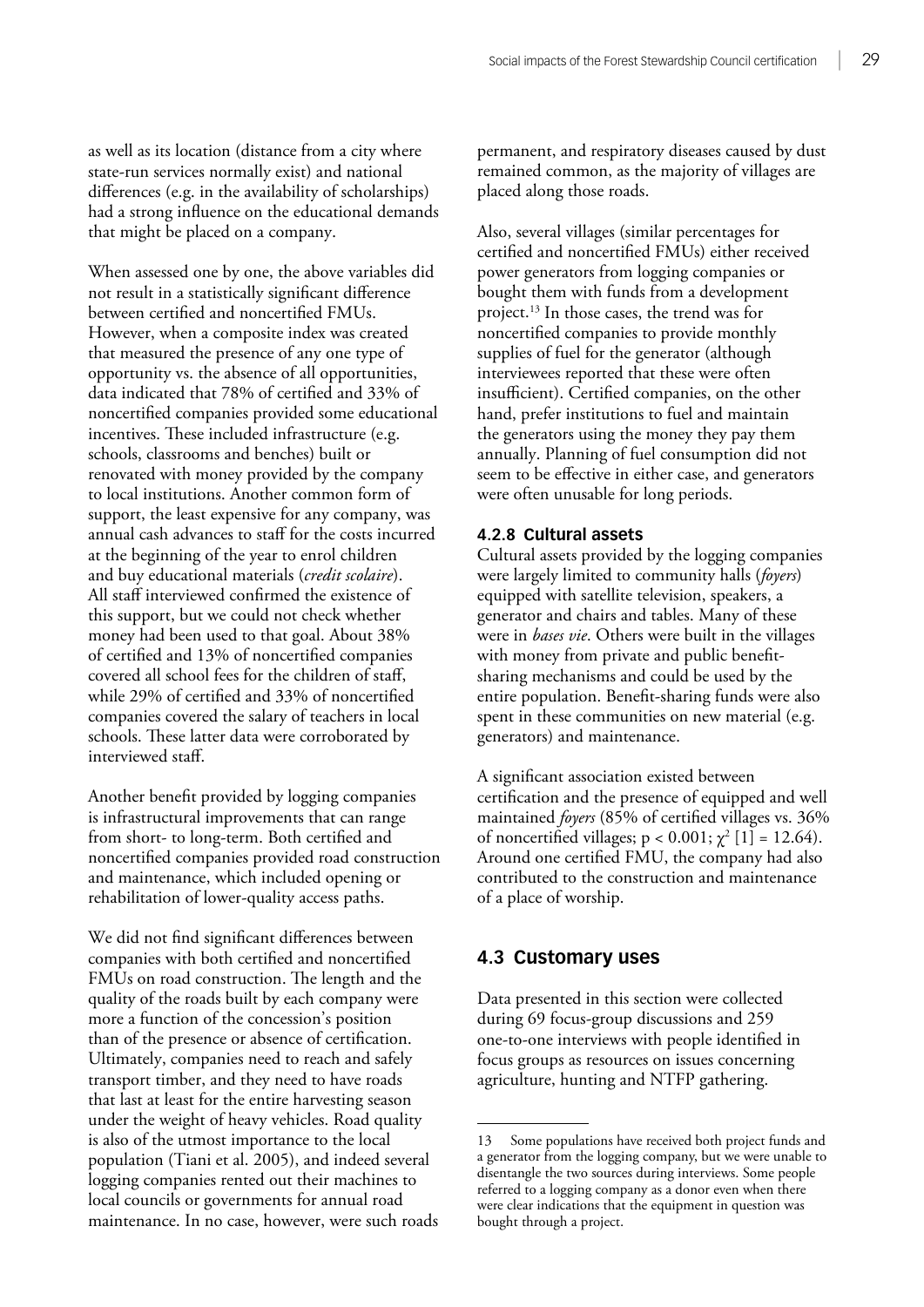Questions were asked about each activity and its interactions with the practices of the local logging company. We also asked whether procedures existed to protect sacred sites, and if so, whether they were effectively implemented.

In the three study countries, local uses of forest resources in FMUs are officially recognized, but this recognition has limitations. First, the forest is the property of the state, and customary rules and ownership have no legal recognition. When an FMU is granted by the state to a private company for logging, the company must accommodate local uses as long as they do not oppose existing laws. Except for fields predating the establishment of the FMU, agriculture is prohibited inside the FMU (except in Congo, where a company can create a Community Development Area). NTFPs and bushmeat may be collected, but only for subsistence purposes. Logging companies are expected to both enforce national regulations and propose formal or informal compensation when local people lose some or all of their use rights inside the FMU. In Cameroon (Lescuyer 2007), FMU boundaries were delineated by the state with very little regard to customary uses. Since changing an FMU boundary is a legally complex process, managing conflicting forest uses is mainly incumbent on logging companies.

# **4.3.1 Agriculture**

No significant association existed between certification and whether or not farmers practiced shifting cultivation on customary land inside the FMUs (44% of certified and 33% of noncertified FMUs; Figure 9). The penetration of shifting cultivation into the FMU mainly depends on (1) the distance between the village and the FMU's boundaries, (2) the population density and (3) the existence of trails or roads entering the FMU. In other words, the presence of shifting cultivation inside certified FMUs did not seem to prevent FSC certification from being granted. Similarly, the presence of shifting cultivation in noncertified FMUs did not seem to be challenged by the government. In both cases, however, such use is prohibited by law.

The presence of agricultural fields inside a certified FMU is frequently discussed in local committee meetings. It is especially relevant in FMUs with high population density or with a relatively

large urban centre nearby. We found no case of concession boundaries having been modified in response to people's perceptions that the FMU infringed on their land. In some cases, however, companies with certified FMUs had initiated a legal procedure to return part of the land to state control so that people can practice shifting cultivation on it. This approach was, however, negatively perceived and often resisted by both state officials and the local population. A reduction in FMU area means a reduction of the annual area fee that a company has to pay and thus a reduction in payments through public benefitsharing schemes. As a result, state officials preferred to tolerate the practice of shifting cultivation inside FMUs, even though it is against the law.

There was no significant association between certification and whether people perceived the presence of the FMU as a constraint to shifting cultivation (43% of certified and 14% of noncertified FMUs). The higher values registered in certified FMUs might indicate that certified companies more effectively enforce the legal prohibition of shifting cultivation inside FMUs than noncertified companies do. About 83% of the villages in certified FMUs complained of having to deal with new rules since certification. In comparison, people living in villages neighbouring a noncertified FMU who were aware of the FMU's status said they had not had to deal with any new rules in recent years. In such cases, logging companies tolerated shifting cultivation inside the FMU probably because of the financial and social costs of tackling the issue, as well as the possibility that there may not be many valuable trees in such areas.

Interviewees said that in several cases new rules in certified FMUs (mostly limits on access and practice) were not negatively perceived by the local population, possibly because of prior consultations. While limiting shifting cultivation in the FMUs was considered by local people as an attack on customary land use rules, companies with certified FMUs had developed several compensatory measures that palliated such feelings and addressed local needs. In some cases, for instance, companies made funds and technical support available, notably through private benefitsharing mechanisms, for intensive agriculture (e.g. agroforestry initiatives) outside FMU boundaries.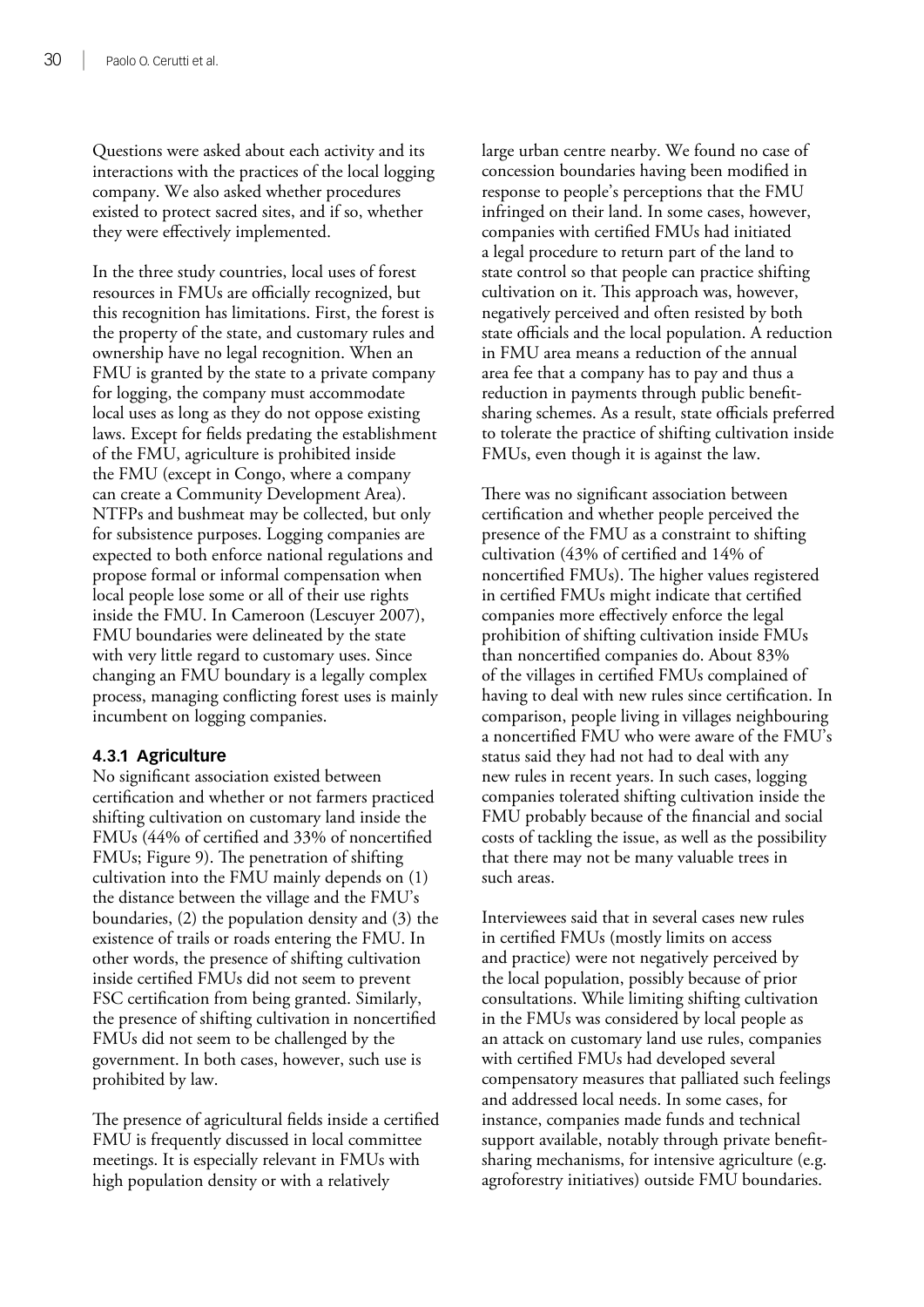

**Figure 9. FMUs and shifting cultivation.**

Results indicate that new rules were respected in 75% of villages around certified FMUs. This might be related to the better knowledge that people around certified FMUs had about the FMU's status. Study participants indicated that company staff in certified FMUs often held lengthy discussions with neighbouring villages during the pre-harvest inventory. During such discussions, boundaries were defined for the next annual allowable cut and for pre-existing (and thus legally still authorized) agricultural areas. Consensus reached during such discussions might help increase respect for the rules, as long as no major issues remain about the agricultural space needed by the community. Study participants from some villages neighbouring certified FMUs said that such discussions had been held with the company but that a negotiated solution had not yet been reached, and they were unwilling to respect the current boundaries.

When consensus is reached, maps are normally drawn, agreed upon and signed by representatives of the company, the villages and the state. In those cases, encroachments are more easily detected.

# **4.3.2 Hunting**

No significant association existed between certification and whether or not hunting was practiced inside the FMUs (89% of certified and 100% of noncertified FMUs, Figure 10). Hunting was practiced in almost all FMUs, irrespective of certification or approved management plans or any other regulation — for example, regulations prohibiting hunting with noncustomary means or limiting it to subsistence consumption.

Differences existed in hunting related to the period of harvesting. While all study villages, near both certified and noncertified FMUs, practiced hunting while harvesting was ongoing, only 60% of villages had active hunting operations during pre- and post-harvest periods. Also, while people in all villages with harvesting ongoing perceived logging as an opportunity for hunting, it was considered an opportunity by only 40% of villages in the pre-harvest period and 25% of villages in the post-harvest period. These numbers might reflect the fact that logging creates new access to the forest and gives more people the means to buy bushmeat, making hunting more profitable. When logging ends and roads are closed, as required by the law and certification, local people no longer perceive logging as an opportunity.

There was no significant association between certification and whether or not people perceived the presence of the FMU as a constraint to hunting as they practiced it pre-FMU, although this held true for more people near certified FMUs (83%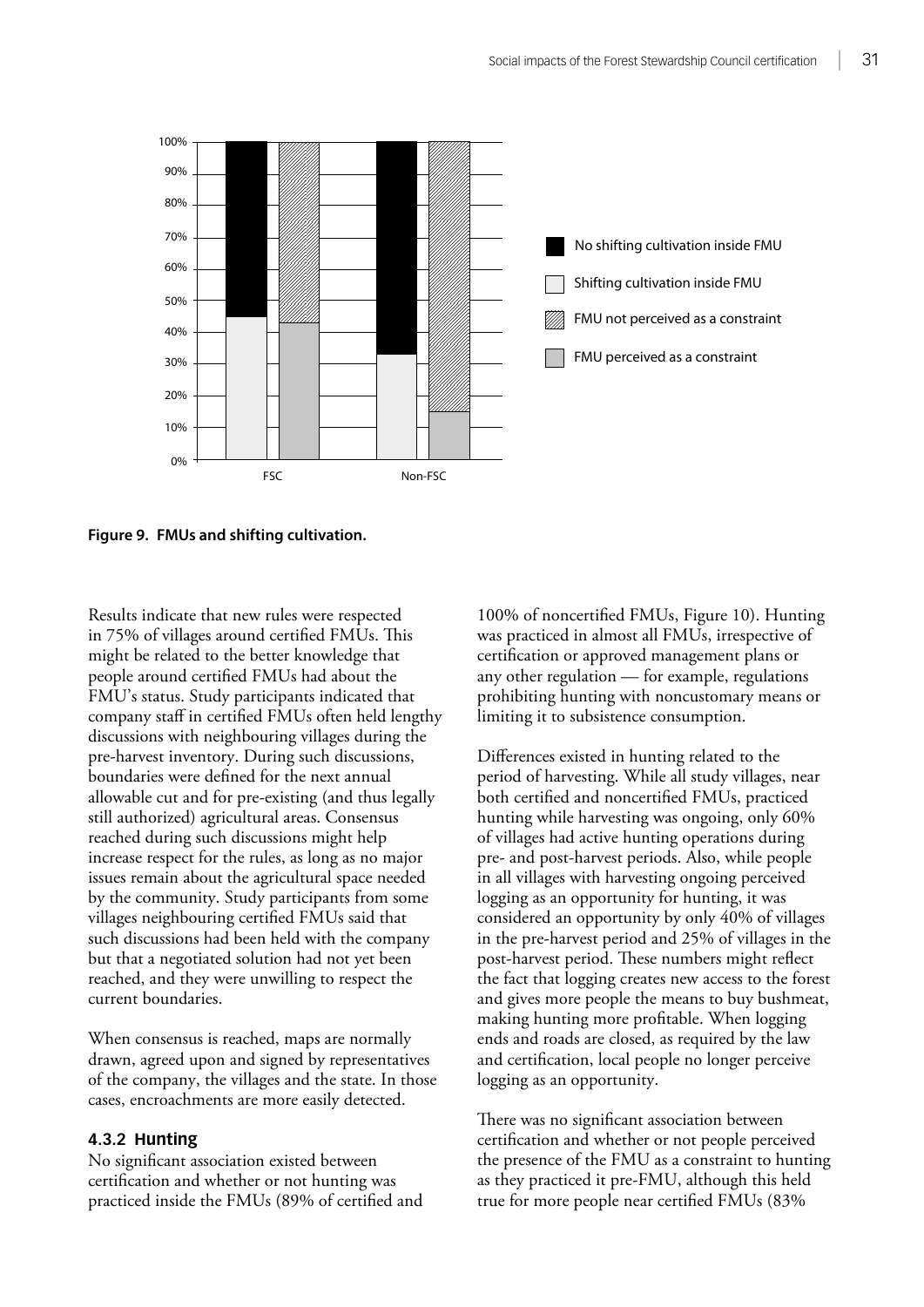

**Figure 10. FMUs and hunting.**

of certified and 50% of noncertified FMUs). As in the case of agriculture, the higher numbers for certified FMUs might indicate more enforcement there; about 75% of participants from villages near certified FMUs reported having to deal with new rules since certification.

Local people's perception of unfairness in new rules might stem from the fact that logging companies are often unable to distinguish between customary and noncustomary hunting practices, especially before they are carried out. Hence, companies, especially those with certified FMUs, tend to apply the same rules to all hunting; this often infringes on legal rights to customary and subsistence hunting (e.g. Tiani et al. 2005). However, unlike in the case of agricultural practices, neither certified nor noncertified companies had been able to propose and implement satisfactory measures to compensate local hunters for the perceived loss of rights or increased pressure. Similarly, no logging company in the sample relies on customary hunting to supply workers and their families with bushmeat, in order to avoid any incentive to increase hunting pressure.

All in all, hunting rules were perceived as ineffective; local people considered them unfair, law enforcement was weak and logging companies were not equipped to take on the enforcement role. The severity of the problem

differed between FMUs because of variables such as distance from roads, remoteness, distance to towns where bushmeat can be easily sold, and presence of the most-hunted species. But where the hunting pressure was severe, certification did not seem to make a difference. Companies were overwhelmed by the number of hunters entering the FMUs, night and day, often for days in a row with sophisticated tactics such as engaging the companies' control teams in one area while other members of the hunting team enter the FMU from other locations.

# **4.3.3 Gathering of non-timber forest products**

No significant association existed between certification and whether or not NTFP gathering was practiced inside the FMUs, although less NTFP gathering was found in certified FMUs (67% of certified and 100% of noncertified FMUs; Figure 11).

Very few villages near certified FMUs (17%) and none of those near noncertified FMUs perceived the presence of the FMU as a constraint (Figure 11). The perceived constraint in some villages related to potential conflicts of use for certain timber species, like moabi (*Baillonella toxisperma*) and sapelli (*Entandrophragma cylindricum*), which are harvested by companies but also provide important dietary and cultural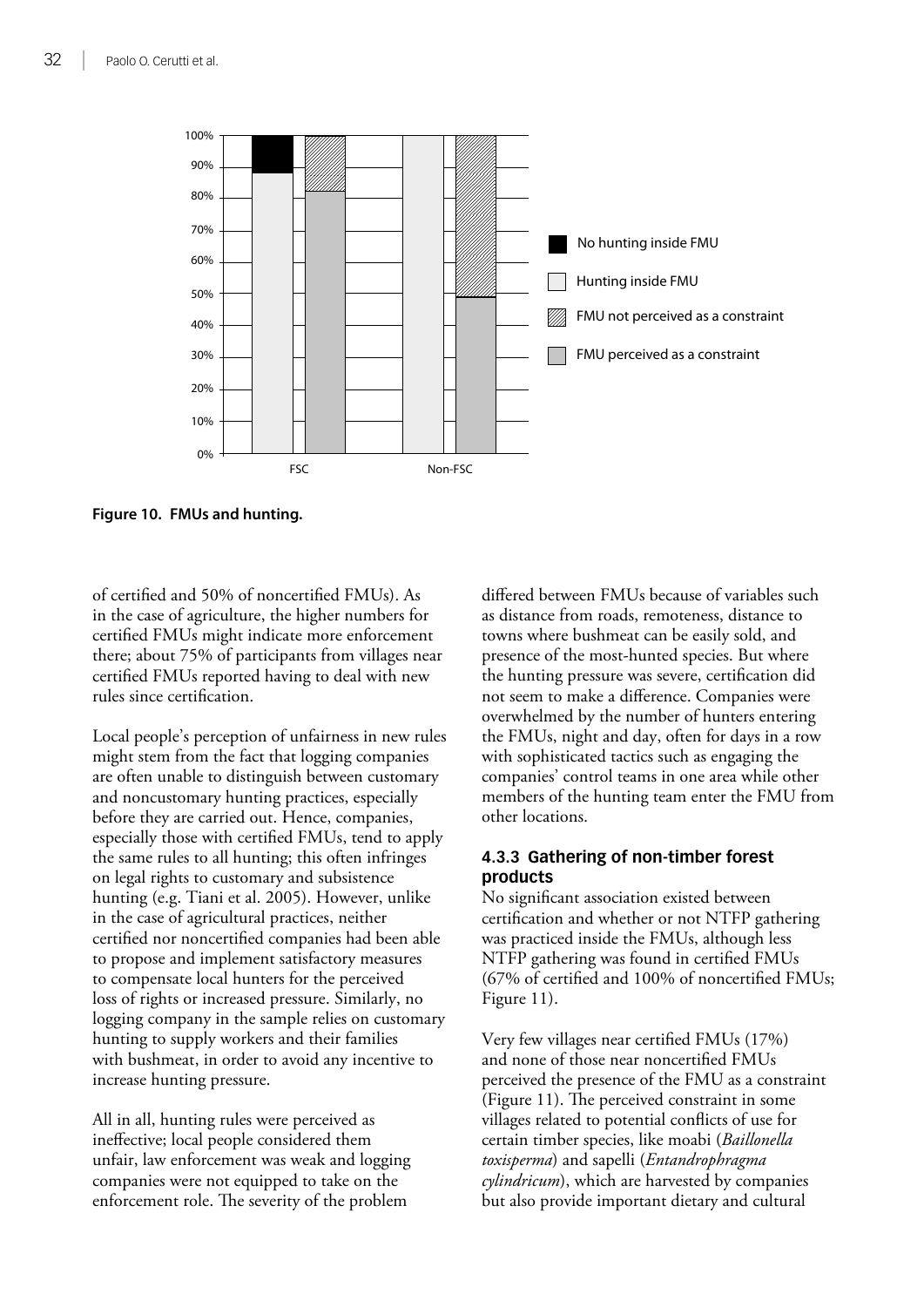NTFPs. About 38% of villages around certified FMUs were dealing with new rules that applied to this activity. New rules aimed at facilitating NTFP processing and trade by local people and were much less focused on regulating access rights; access to NTFPs was governed by customary rules both in and outside the FMUs and was almost never controlled by the logging companies. No effort to promote NTFPs was found around noncertified FMUs.

However, the promotion of initiatives supporting NTFP harvesting, transformation and trade by companies with certified FMUs, although well intentioned, is generally done with little regard on the impact on customary rules, which sometimes creates internal conflicts within communities, especially when this activity generates substantial incomes (Lescuyer 1996). Yet, it is infrequent that these conflicts are debated in the official local institutions: they are usually solved at the village or family level through informal customary negotiations. Similarly, potential conflicts on a few timber species of interest for both the logging company and local population are often underestimated when rules are adopted, and would require more efforts on the part of the companies to try and better understand the situation before adopting new rules.

Nonetheless, new rules are generally accepted and positively perceived in most villages around certified FMUs, probably because they do not really infringe on local and customary practices and because they support the development of the sector.

# **4.3.4 Sacred sites**

Residents of communities near both certified and noncertified FMUs reported that they had never seen official documents such as management plans, maps or high-conservation value reports listing their sacred sites. However, in villages neighbouring certified FMUs, some individuals were hired at the beginning of each year to locate and visit the village's sacred sites in the presence of a few company employees. Those sites were then reported on a map that was used to exploit the annual harvesting area.

In 50% of the villages around certified FMUs, people said they were satisfied with the companies' efforts to protect such sites, while villagers near noncertified FMUs said they were completely dissatisfied. Reportedly, the latter made no efforts to respect such sites. The difficulty on this issue may stem from the fact that, when asked during interviews, local residents did not all have the same understanding of what a sacred site was or where



**Figure 11. FMUs and gathering of non-timber forest products.**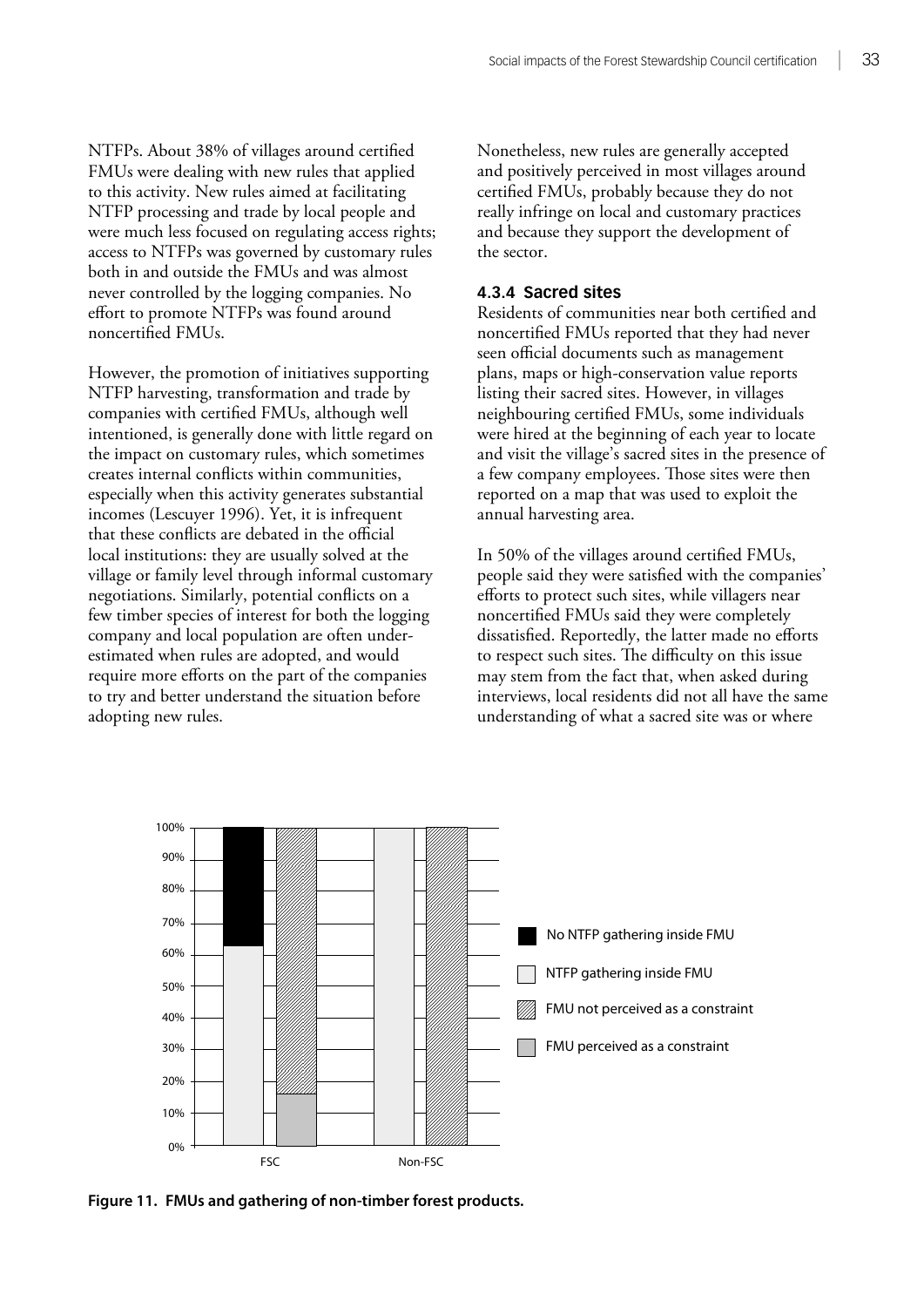local sacred sites were located, as such sites could belong or be relevant only to particular lineages or groups. Because of this, conflicts could arise when a company started logging. This was sometimes true even when, as in the case of cultivated fields, maps were drawn with the local population during pre-harvesting inventories. Managers of certified FMUs complained that many conflicts on this

issue arose because, as one interviewee stated, "people make up sacred sites as soon as they hear the chainsaws . . . because they know that there is a compensation to negotiate." Interviewees from the villages, on the other hand, made comments such as "the companies are often in a rush and have no time to stay long enough to record all the sacred sites."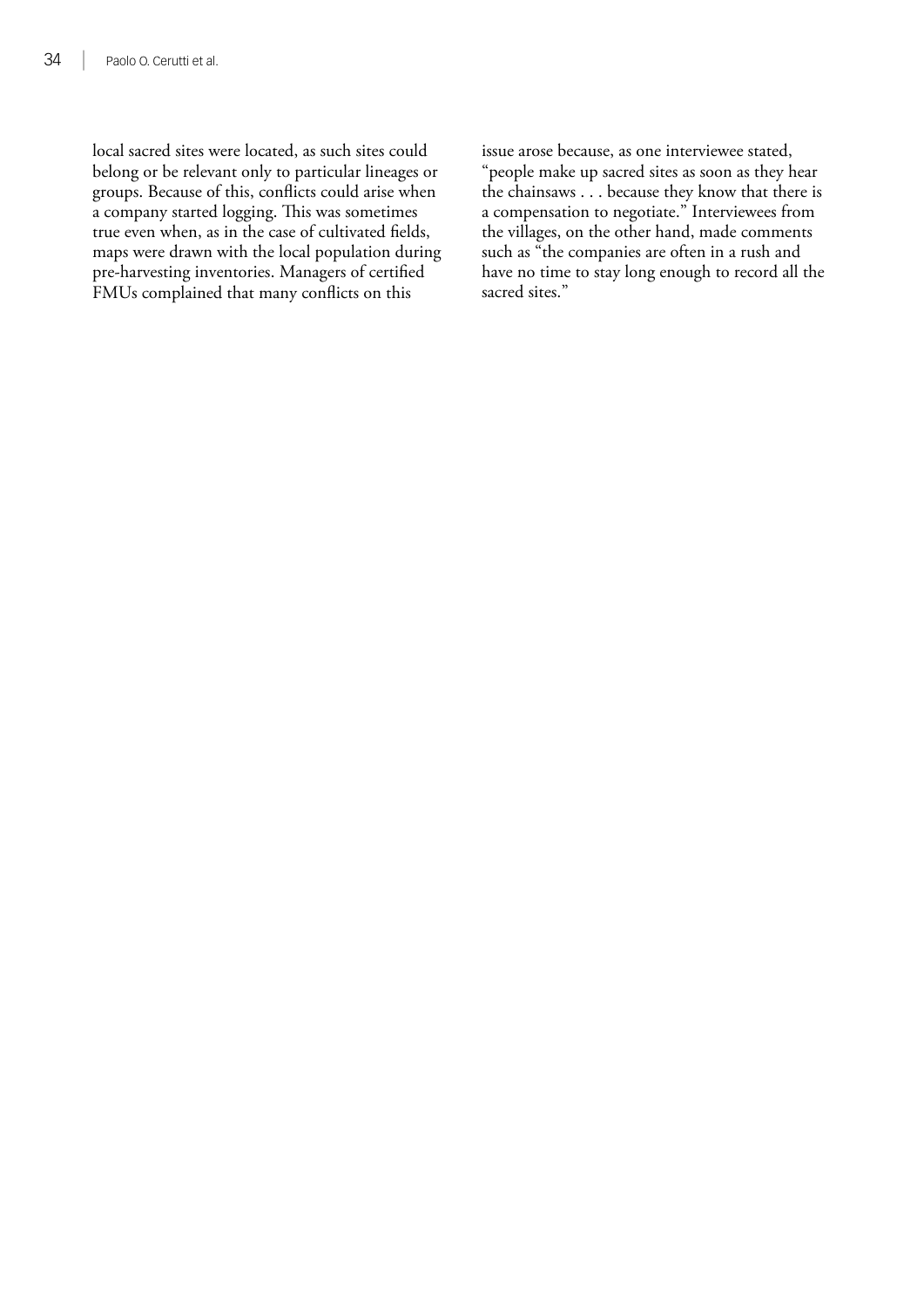# **5 Discussion and recommendations**

Both quantitatively and qualitatively, major differences were found between the certified and noncertified FMUs in the study — as well as within the groups, in some variables more than in others, often with large spans between the best and the worst performers in noncertified FMUs. This is due to the fact that, in the non-certified group, there are companies which have already declared their willingness to become certified, for instance by already implementing a third-party audited chain-of-custody, and companies which do not yet have an officially approved management plan. Such differences in basic standards are not possible in the certified group.

On average, between the two groups, differences were relevant on many variables measured as proxies for the quality of working and living conditions in *bases vie* (hypothesis 1), and for the quality, legitimacy and effectiveness of institutions and benefit-sharing mechanisms (hypothesis 2). Differences were more nuanced in the carrying out of customary practices, such as shifting cultivation, hunting and NTFP gathering (hypothesis 3). People were more aware that new rules applied in certified FMUs, but overall, daily activities were not much more affected than they were among people living near noncertified FMUs (Table 7).

Before discussing the broader picture that such results may suggest, let us discuss the three major sets of outcomes assessed — working and living conditions, institutions and benefit-sharing, and customary rights.

# **5.1 Working and living conditions**

The presence of a certified FMU was consistently associated with better results on the 17 variables

assessed by the study that relate to working and living conditions (Figure 12).

Major differences were found in the existence and effective implementation of clear written procedures that regulate working and living conditions in the sawmills, during forestry operations, and in the *bases vie*. In *bases vie* near certified FMUs, study results indicated that the quality of life had improved since certification was granted. Essential services such as water supply and medical facilities were guaranteed; housing, electricity and waste management contributed to improved living conditions; and workers were more satisfied with prices and products available at the local minimarkets near certified FMUs.

Some variables, like health and life insurance and contractual agreements, are largely regulated by national laws. Although the timber company's respect for the law is surely one of the final buyers' basic expectations from certified timber, it is not to be taken for granted in countries were governance, notably in the forestry sector, is weak, and where existing laws are often inequitable, with the least powerful losing the most. The presence of capable and effective decentralised State officials, very much appreciated by companies' managers in both certified and non-certified FMUs, might surely influence results on such variables irrespective of certification. However, such occurrences have been listed by companies' managers, staff and the local populations as "exceptional" and normally "short-lived", as State officials reportedly tend to change function and location quite often in all sampled countries.

Thus, such results provide evidence that, in some cases, certification serves as an incentive to comply with the law or even to help enforce the law. Yet it also raises questions about companies with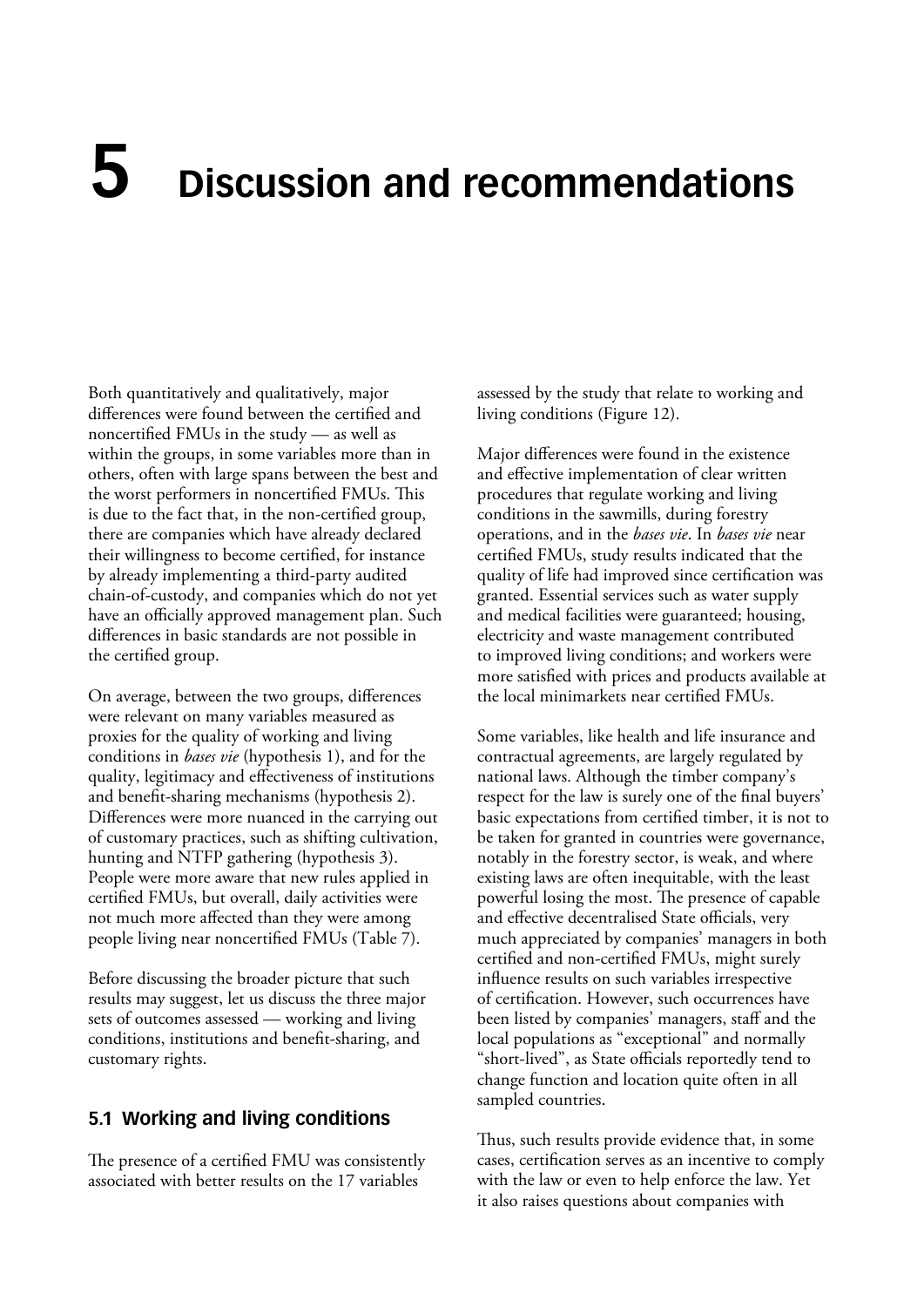# **Table 7. Results of the study.**

|                                                                                         | Certified | <b>Noncertified</b> | Significance |  |  |
|-----------------------------------------------------------------------------------------|-----------|---------------------|--------------|--|--|
| Working and living conditions in sampled FMUs (N=8 per treatment, total 16)             |           |                     |              |  |  |
| Presence of an économat                                                                 | 100%      | 100%                |              |  |  |
| Satisfaction with prices in économats                                                   | 72%       | 48%                 |              |  |  |
| Potable water                                                                           | 86%       | 67%                 |              |  |  |
| Individual home showers and WC systems                                                  | 100%      | 46%                 | p<0.001      |  |  |
| Provision of safety equipment                                                           | 100%      | 75%                 |              |  |  |
| Procedures to control and verify use of safety equipment                                | 90%       | 25%                 | p< 0.05      |  |  |
| Health and life insurance provided to all staff                                         | 100%      | 25%                 | p<0.01       |  |  |
| Local medical facilities                                                                | 100%      | 38%                 | p< 0.05      |  |  |
| Injury-related procedures                                                               | 88%       | 12%                 | p < 0.01     |  |  |
| Staff with permanent contracts                                                          | 87%       | 72%                 |              |  |  |
| Women as a percentage of total staff                                                    | 3%        | 3%                  |              |  |  |
| Salary range higher than national collective agreements                                 | 57%       | 25%                 |              |  |  |
| Houses with durable materials in bases vie                                              | 87%       | 40%                 |              |  |  |
| Written procedures for house occupancy                                                  | 88%       | 29%                 | p< 0.05      |  |  |
| Written procedures for waste collection and treatment                                   | 100%      | 20%                 | p < 0.01     |  |  |
| Active associative bodies (e.g. unions)                                                 | 100%      | 25%                 | p< 0.01      |  |  |
| Written procedures for conflict resolution                                              | 25%       | 0%                  |              |  |  |
| Institutions in sampled villages (N=34 in FSC, N=35 in non-FSC, total 69)               |           |                     |              |  |  |
| Knowledge of FMU status                                                                 | 100%      | 56%                 |              |  |  |
| <b>Existing institutions</b>                                                            | 69%       | 31%                 | p<0.005      |  |  |
| Active institutions as a percentage of existing ones                                    | 96%       | 73%                 |              |  |  |
| Active institutions established by current company                                      | 63%       | 20%                 | p< 0.05      |  |  |
| Written procedures for managing institutions                                            | 85%       | 53%                 | p< 0.05      |  |  |
| Election of members (vs. appointment)                                                   | 86%       | 53%                 | p< 0.05      |  |  |
| External membership authorized                                                          | 63%       | 7%                  | p < 0.001    |  |  |
| Periodic renewal of membership                                                          | 89%       | 60%                 | p< 0.01      |  |  |
| Mechanisms for damage compensation to rural population                                  | 100%      | 25%                 | p<0.01       |  |  |
| Benefit-sharing mechanisms in sampled villages (N=34 in FSC, N=35 in non-FSC, total 69) |           |                     |              |  |  |
| Private benefit-sharing mechanisms                                                      | 100%      | 44%                 | p< 0.05      |  |  |
| Annual redistribution to all villages                                                   | 89%       | 33%                 | p< 0.05      |  |  |
| Education opportunities on addition to state-run services                               | 78%       | 33%                 |              |  |  |
| Electricity available 24/7 in bases vie                                                 | 100%      | 50%                 |              |  |  |
| Equipped foyers                                                                         | 85%       | 36%                 | p < 0.001    |  |  |
| Customary uses (N=34 in FSC, N=35 in non-FSC, total 69)                                 |           |                     |              |  |  |
| Shifting cultivation inside FMU                                                         | 44%       | 33%                 |              |  |  |
| FMU perceived as a constraint to shifting cultivation                                   | 43%       | 14%                 |              |  |  |
| Hunting inside FMU                                                                      | 89%       | 100%                |              |  |  |
| FMU perceived as a constraint to hunting                                                | 83%       | 50%                 |              |  |  |
| NTFP gathering inside FMU                                                               | 67%       | 100%                |              |  |  |
| FMU perceived as a constraint to NTFP gathering                                         | 17%       | 0%                  |              |  |  |
| Satisfaction with protection of sacred sites                                            | 50%       | 0%                  |              |  |  |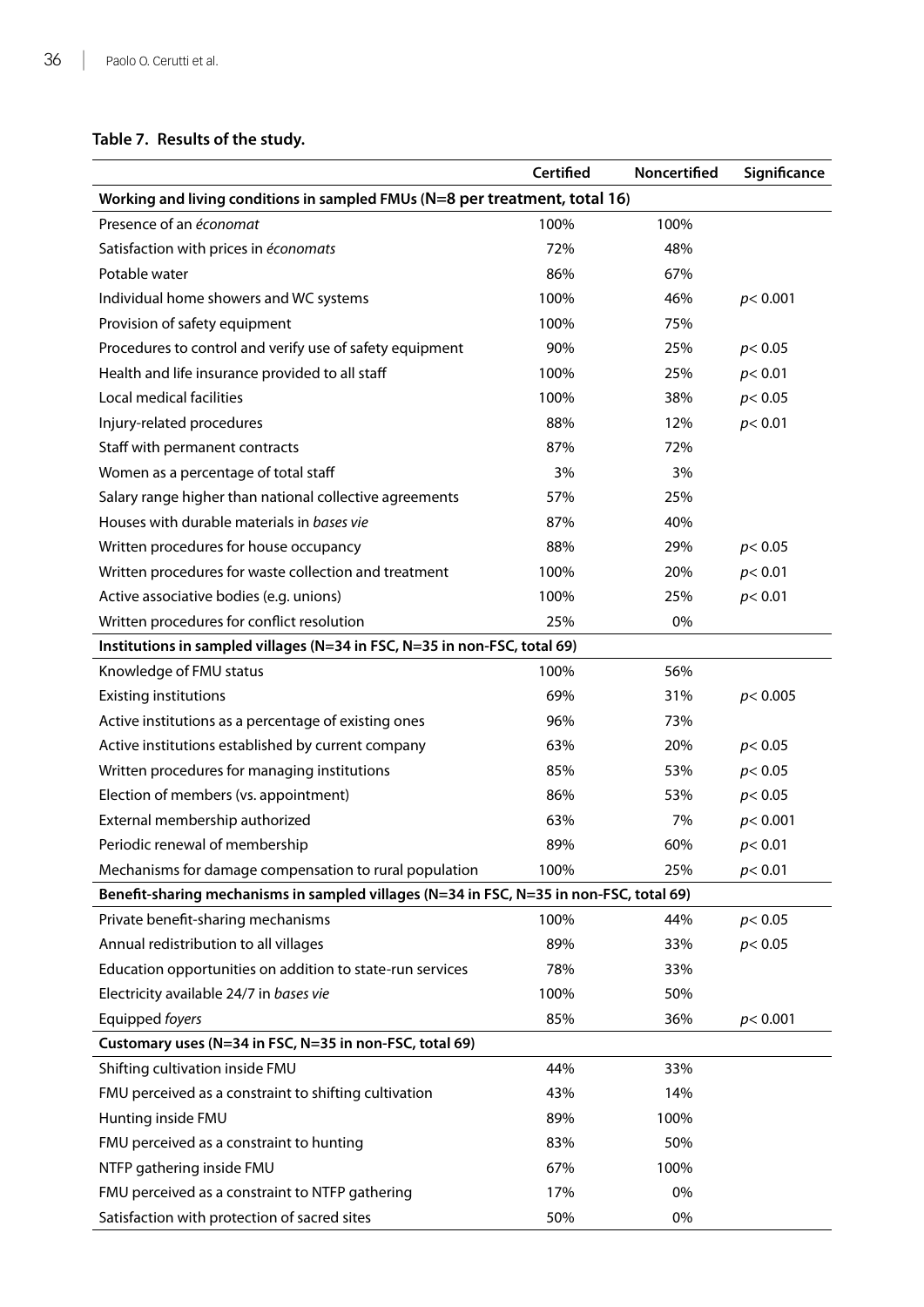

**Figure 12. Variables related to working and living conditions (see Table 8).** Note: Numbers with an asterisk indicate variables with statistically significant differences

# **Table 8. Working and living conditions in sampled FMUs.**

- 1 Presence of an *économat*
- 2 Satisfaction with prices in *économats*
- 3 Potable water
- 4 Individual home showers and WC systems
- 5 Provision of safety equipment
- 6 Procedures to control and verify use of safety equipment
- 7 Health and life insurance provided to all staff
- 8 Local medical facilities
- 9 Injury-related procedures
- 10 Staff with permanent contracts
- 11 Women as a proportion of total staff
- 12 Salary range higher than national collective agreements
- 13 Houses in *bases vie* built of durable materials
- 14 Written procedures for house occupancy
- 15 Written procedures for waste collection and treatment
- 16 Active associative bodies (e.g. unions)
- 17 Written procedures for conflict resolution

noncertified FMUs that are allowed to conduct operations without respecting national regulations. Many interviewed workers were well aware of their irregular situation, but the lack of legal recourse and alternative employment options, and the asymmetrical power relations with both company and state officials, left them few means to improve their condition. This was especially true where local associations did not exist or were not empowered to enter into collective bargaining with companies.

Results on variables that are not mandated by national law might indicate that certification is an incentive to companies to raise their standards. Some assessed facilities, procedures and social behaviours were already in place before certification was granted. This was also the case for several variables related to working and living conditions in FMUs without FSC certification but with a third-party-audited chain of custody. Yet we found improved conditions since certification in all cases. All assessed companies had put documented efforts and means in place to achieve such results. Also, although some complaints were recorded, interviewed workers overwhelmingly agreed that working and living conditions improved since the company announced that it was preparing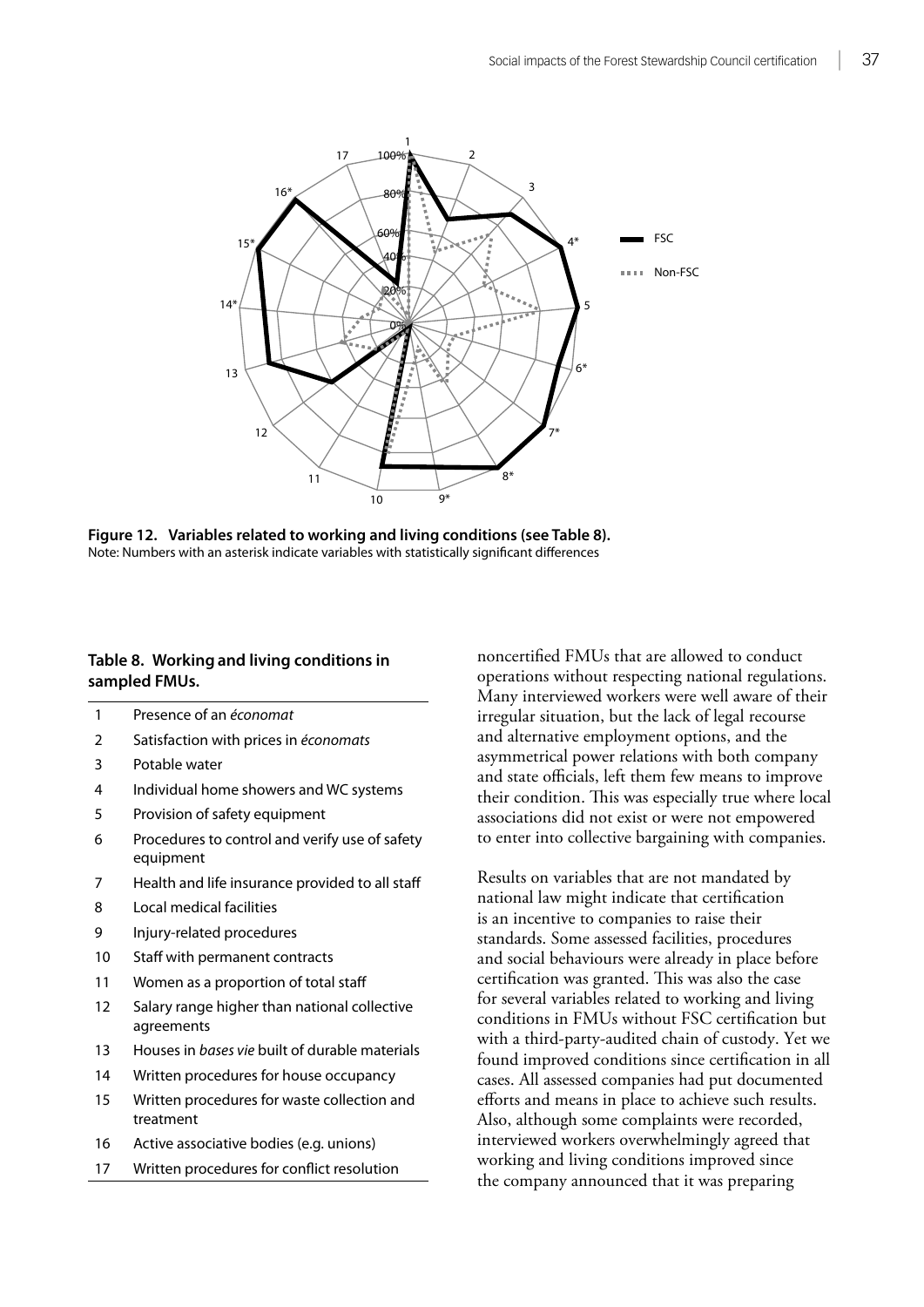for certification. The provision of local medical facilities was arguably the most representative example of such improvements. In many cases, existing facilities had become the point of reference on health issues for entire administrative units (e.g. councils or departments). They provided better services, with more qualified personnel, and a larger and more regularly restocked pharmacy than local alternatives.

Nonetheless, improvements in implementation are also still needed within the certified FMUs. Indeed, there will always be a 'best' and a 'worst' case even among companies with certified FMUs. Companies have different backgrounds and operate in different settings with different logistical, social and business challenges. Yet there is only one FSC logo vis-à-vis the market or the final buyer. Some companies with certified FMUs are currently making more effort and obtaining better results than others. On some variables — such as medical facilities, housing conditions and waste collection — one wonders whether those FMUs should be put into the same category. In terms of reducing such gap within certified FMUs, the approval of a regional standard is surely welcomed, but the recommendation is also to provide more common training of auditors from different certifying bodies across the different standards they currently use in each country, while waiting for official national standards to be approved.

#### **Recommendation:**

More common training of auditors from different certifying bodies should be provided across the different standards they currently use in each country.

One high priority for companies with both certified and noncertified FMUs is the establishment of clear, written procedures for resolution (including third-party arbitration) of professional and workplace conflicts. Given that all companies with certified FMUs already authorize associative bodies and include them in their internal procedures, this should not be difficult to implement. Those procedures should include clear rules for reducing subjectivity in managing complaints and requests. For instance, rules should indicate when a request can be forwarded directly to the managerial team and when it must pass

through staff representatives. Several times during interviews with company managers, especially in late afternoons when workers ended their shift, a line formed outside the manager's office with people waiting to express personal requests. Effective complaints procedures could avoid the risk of managers being swayed in their responses to such requests by their daily mood and level of fatigue.

#### **Recommendation:**

Logging companies should establish clear, written procedures for resolution (including third-party arbitration) of professional and workplace conflicts.

Overall, the impression conveyed by interviewees (both managers and workers) was that differences in working and living conditions between certified and noncertified FMUs were due to the existence of the FSC Standard. Not only is the FSC Standard stricter and more detailed than national laws, but it is regularly updated, controlled and verified. National laws do not uphold as high a standard and are weakly implemented and verified.

#### **5.1.1 Staff recruitment**

One problem reported by all companies was the lack of motivated and skilled workers. Workers with the necessary skills are hard to find locally, and once a staff member has been trained for many months, the risk of losing him or her is high. This problem seems more acute in companies with certified FMUs or with a third-party-audited chain of custody, which have greater needs for skilled and trained people. A possible short-term negative consequence of staffing shortage could be decreased social performance. For example, we met managers in companies with certified FMUs that had recently lost their sociologist (the person in charge of dealing with communities, platforms of negotiations, and various social complaints by the local population) and had encountered many difficulties in finding a new one.

This situation has particularly negative impacts on social relations and interactions through existing institutions that need constant nurturing. In several cases, companies were quick to sign a contract with local or national NGOs who could fill the interaction gap for some time. However,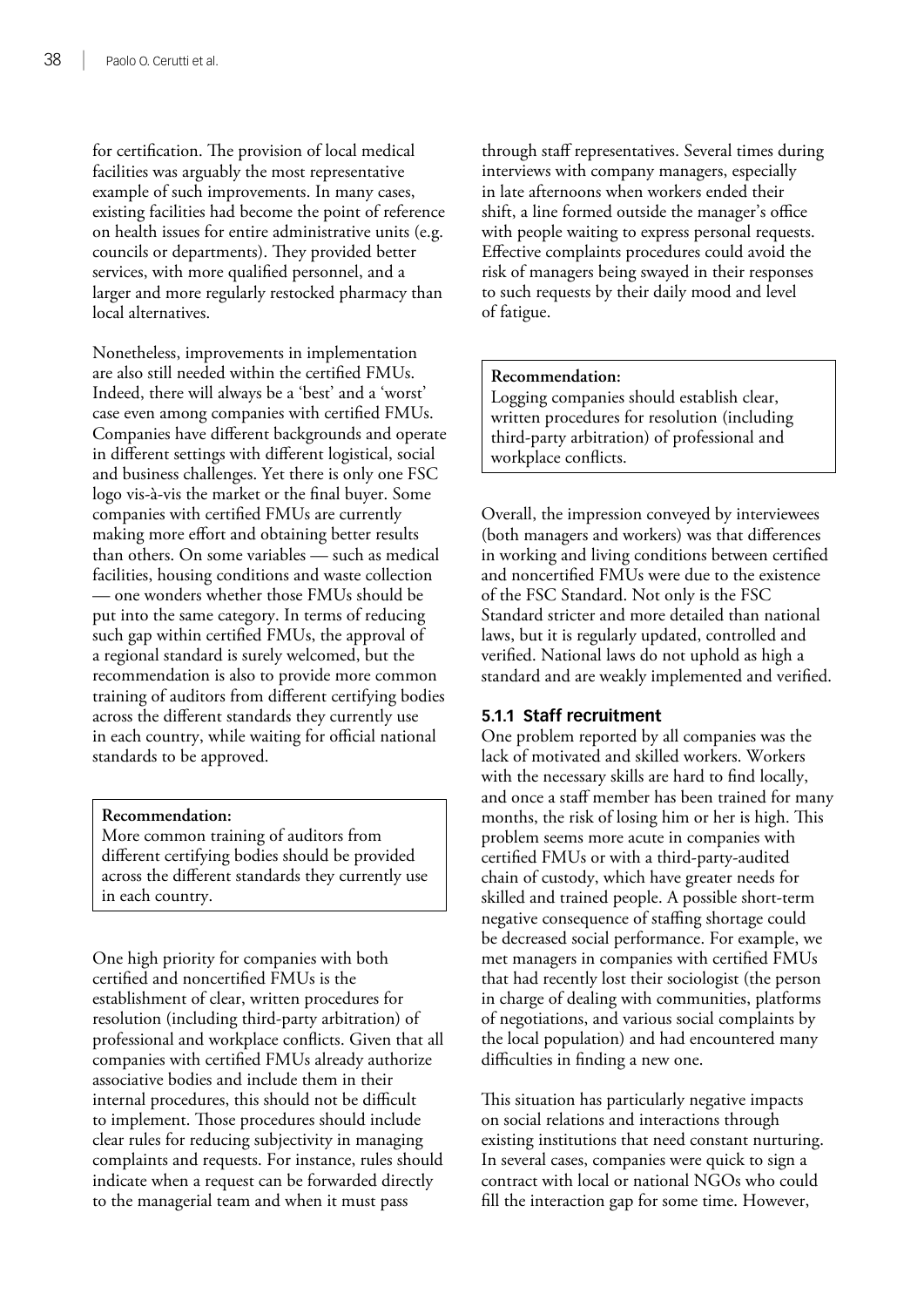NGOs or short-term consultants are external to the company and do not generally follow a company-approved long-term plan. Hence, they may send a wrong signal of disengagement by the company to the local population. We believe the best way to avoid this problem is to form integrated social teams within the company, made up of at least four or five members. This might of course have cost implications, but members do not necessarily have to be hired specifically for such a task (they could easily be part of the more general forest management group) as long as they receive training in working with communities, hold regular team meetings and are knowledgeable about the company's social agenda, so to be able to palliate the temporary absence of one or another member and to maintain relationships with neighbouring villages.

#### **Recommendation:**

Logging companies should form integrated social teams. Members should receive training in working with communities, hold regular team meetings and be knowledgeable about the company's social agenda.

Certified and noncertified FMUs had an equally low score (their lowest) in the percentage of women on staff (3%). Neither the lack of skilled personnel nor the lack of women in the workforce result in major corrective actions required by certifying bodies, as these are outside the scope of their audits. We believe a few indicators should be added to the FSC Standard to try to improve the current ratios — notably by pushing logging companies to adopt more proactive strategies to hire women and train young managers (especially from national universities). The same holds true in the case of noncertified FMUs, of course, but in this case it is the legal framework that could

**Recommendation:** 

Logging companies should adopt and implement more proactive strategies to hire women and train young managers. A few indicators should be added to the FSC Standard to monitor the adoption and implementation of such strategies.

be adapted through financial or other incentives and disincentives.

Companies also often have problems in recruiting unskilled staff because of rural–urban migration. In many villages visited by the team, the population had decreased (sometimes significantly) during the last decade because of this; young people especially had moved to the cities or abroad in search of better job options. This phenomenon was only partially balanced by the number of retired people coming back to their village, who cannot fill the needs of logging companies. Suggestions in this case are more difficult to make, but in the case of FSC, the presence and effectiveness of clearly written career paths, including opportunities for skills upgrading and further training, could help retain staff. This suggestion could be enforced by inserting a few relevant indicators in the Standard.

#### **Recommendation:**

Logging companies should adopt and implement clearly written career paths, including opportunities for skills upgrading and further training. A few indicators should be added to the FSC Standard to monitor the adoption and implementation of career paths.

# **5.2 Institutions**

Active institutions through which local people and the company can regularly discuss issues are arguably the most distinctive feature of certified FMUs. All measured variables showed higher positive values than in noncertified FMUs (Figure 13). Institutions also existed in noncertified FMUs that are committed to certification, albeit with lower standards. Their legitimacy and effectiveness and people's degree of satisfaction with them are testimony to one clear positive change that certification can bring about, corroborating results in other parts of the world (e.g. Ulybina and Fennell 2013).

Many interviewees in rural areas with active institutions talked about a 'new way' in which forestry operations can be conducted. Such new way also included logging companies suggesting the inclusion of women and minority groups as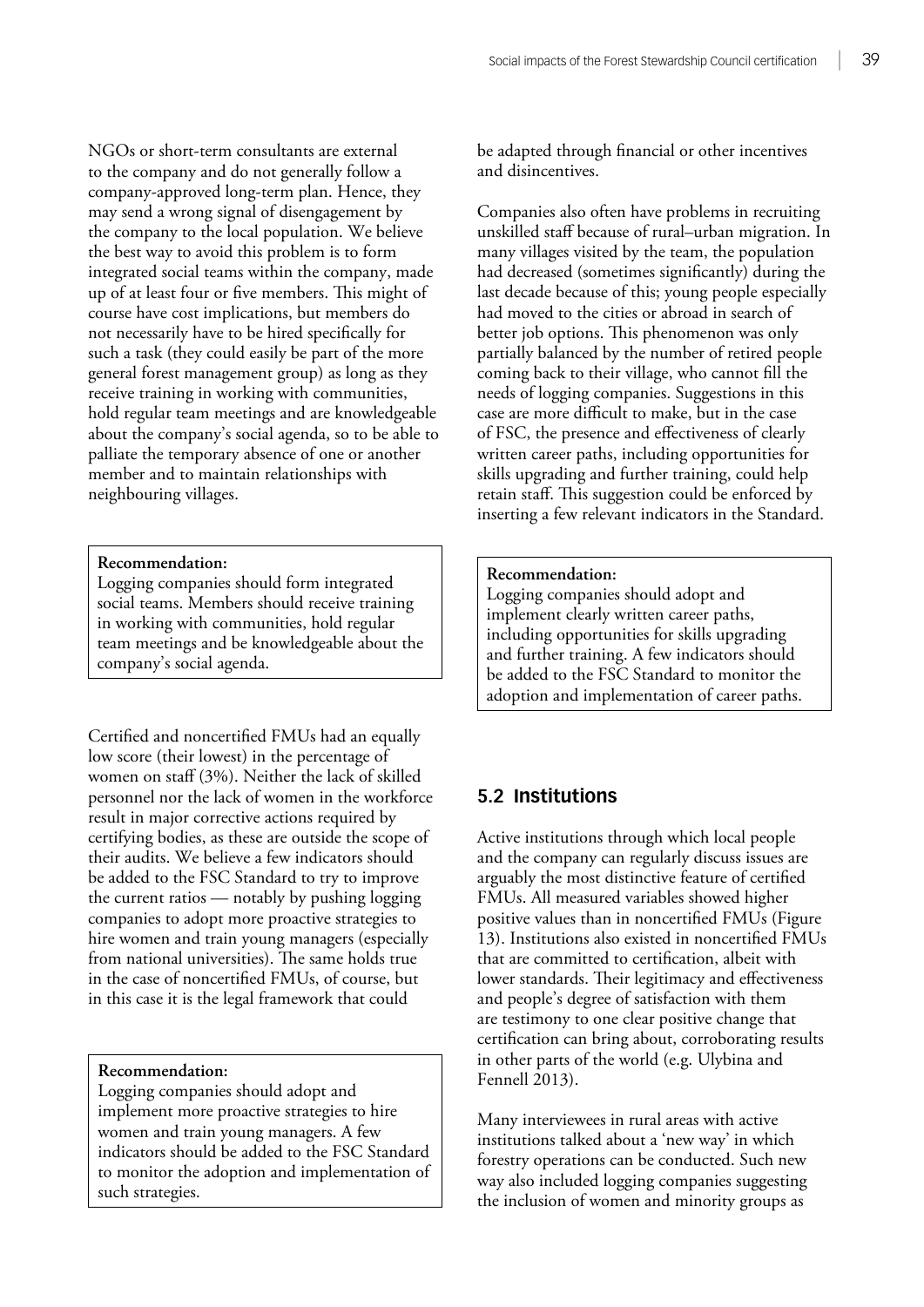

**Figure 13. Variables related to institutions (see Table 9).** Note: Numbers with an asterisk indicate variables with statistically significant differences

# **Table 9. Institutions in sampled villages.**

| 1 | Knowledge of FMU status                               |
|---|-------------------------------------------------------|
| 2 | <b>Existing institutions</b>                          |
| 3 | Proportion of existing institutions that are active   |
| 4 | Active institutions established by current<br>company |
|   |                                                       |
| 5 | Written procedures to manage institutions             |
| 6 | Election of members (vs. appointment)                 |
| 7 | External membership authorized                        |
| 8 | Periodic renewal of memberships                       |

members of the institutions.<sup>14</sup> Some interviewees stated that "this is not in our customs," but overall results showed that current institutions do include them. Further research is however needed to assess to what degree the voices of such groups are accounted for in the institutions' final deliberations.

This dynamic is unlikely to quickly or easily resolve past problems. For example, we argue that the long-term sustainability of existing institutions is not yet guaranteed by the presence of certified FMUs. Until now, companies with certified FMUs have been more prone to directly provide funding or technical support to institutions than companies with noncertified FMUs. However, managers interviewed for this study raised doubts about whether the current model could be sustained in the long term. Such feelings might be heavily influenced by the recent financial crisis, which has had negative impacts on the global timber market, but they also indicate that alternative models might be needed in the long term.

Nonetheless, both internal and external members of institutions related to certified FMUs, including local state officials, said that existing institutions provided more and better space for them to express their complaints and to have them recorded and in many cases resolved. Because of such overall positive feedback, we believe it is of the utmost importance that the same type of institutional

<sup>14</sup> The presence of women in such institutions is not related to the presence of women in the workforce. Institutions are external to the company and membership does not depend on the companies' hiring policies.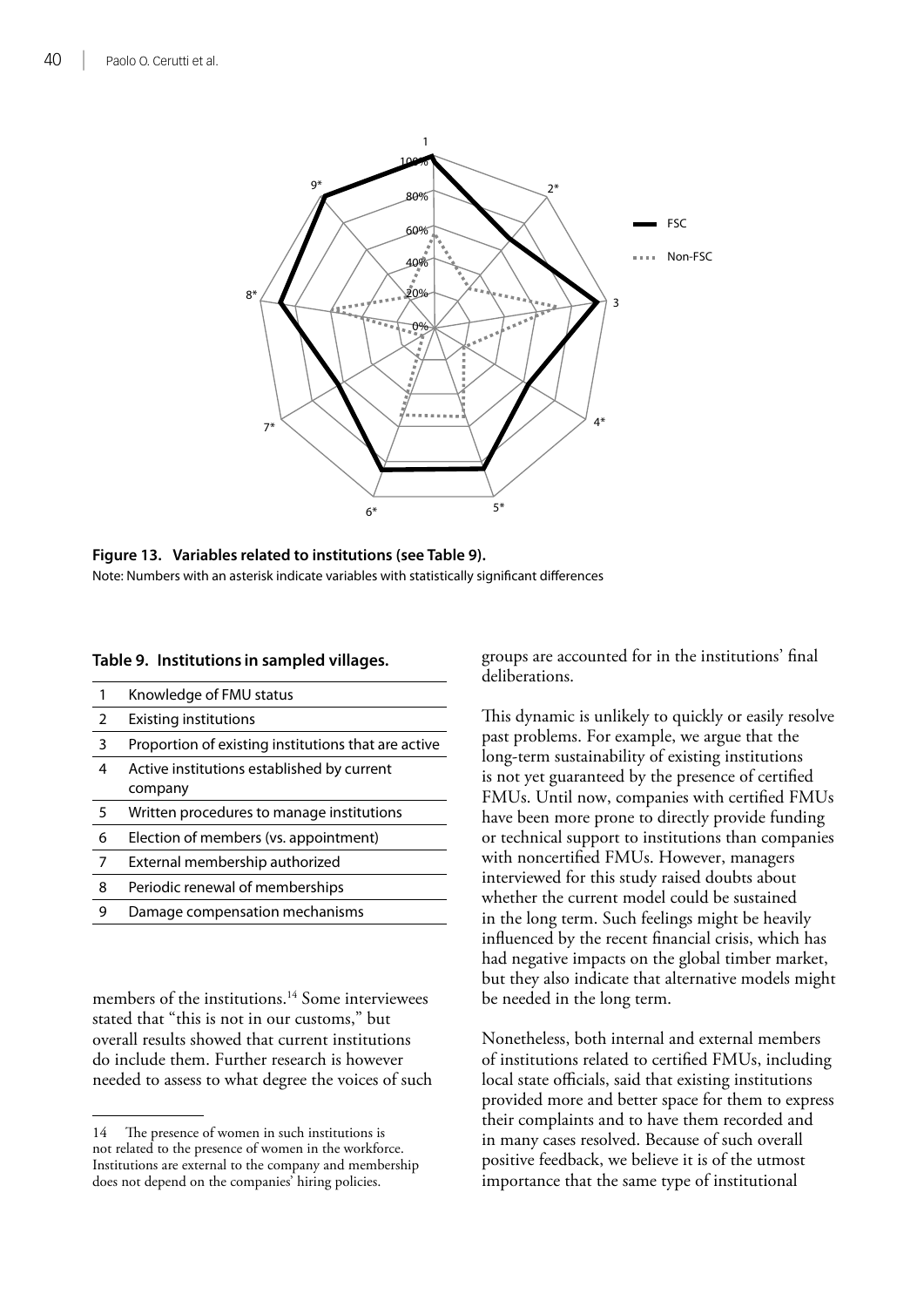space be provided for all villages in and around certified FMUs. This might mean either that all villages have at least some representation in existing institutions, or that new institutions are created in villages still lacking them. The current average rate (66% of villages), although significantly higher than in noncertified FMUs, hides low values in some certified FMUs. Managers were generally aware of this, and indeed shared their concerns about why and where institutions had not yet been set up. For instance, in one case, an entire village did not want to hold discussions with the company because of an ongoing conflict about a broken bridge. For such stalled situations, as well as for other villages where institutions are lacking, certifying bodies should push companies to draw a clear roadmap for their creation, with milestones to be checked in subsequent audits.

#### **Recommendation:**

Logging companies should adopt and implement a clear roadmap for all villages to be represented in active institutions.

Institutional settings need not be equal in all FMUs. Clearly, a large number of villages and a large population close to urban centres might have different needs than smaller villages or those in more remote locations. It is, however, important to guarantee legitimacy and representativeness, so that people do not feel as "excluded as in the past" (before certification), as one interviewee put it. Certifying bodies should also regularly verify that major legitimacy problems are not left unaddressed, possibly with an increased number of random visits and casual questions to villages and institutions. To the maximum extent possible, this should be done without company managers taking part in the exercise, so as to maximize freedom of expression.

#### **Recommendation:**

Certifying bodies should increase the number of random visits to villages and institutions, and casual questions to the populations, to check whether legitimacy problems are left unaddressed. Visits should occur without companies' representatives.

The suggestion of more visits to villages or institutions also holds true for state officials in charge of implementing the law in both certified and noncertified FMUs. However, results indicated that means and capacities were very weak in this regard. Also, the impression from interviews with state forestry officials is that they are much more at ease managing trees than people. This is because of their mandate and experience, and it will require a concerted effort by governments to modernize the curricula of forestry schools and the composition of verification teams. For instance, officials from ministries other than the Ministry of Forests (e.g. Territorial Administration, Health or Women) could join the teams.

Given the weak role played so far by State officials in setting up and sustain local institutions, albeit such role is oftentimes mandated by the law, one could argue that, through the current model, non-state actors such as FSC might compound the problems of creating institutions that only serve the purpose of obtaining and maintaining certification, irrespective of the existing local context or previously established institutions. Hence, it is important for certifying bodies to also check that institutions supported by companies are sufficiently related to the local context (e.g. existing institutions), in order to avoid the proliferation of local institutions that only serve one limited purpose and might engender negative impacts on overall local legitimacy and effectiveness.

#### **Recommendation:**

Certifying bodies should check that institutions supported by companies are sufficiently related to the local context (e.g. existing institutions), in order to avoid the proliferation of local institutions.

#### **5.2.1 Better institutions?**

The study results point to a significant association between certification and better institutions and governance. Positive changes in all variables in certified FMUs (and best-performing noncertified ones) occurred when companies decided to certify, irrespective of the law. Such changes have occurred several years after (e.g. Cameroon) as well as before (e.g. Gabon) the law required companies to do so.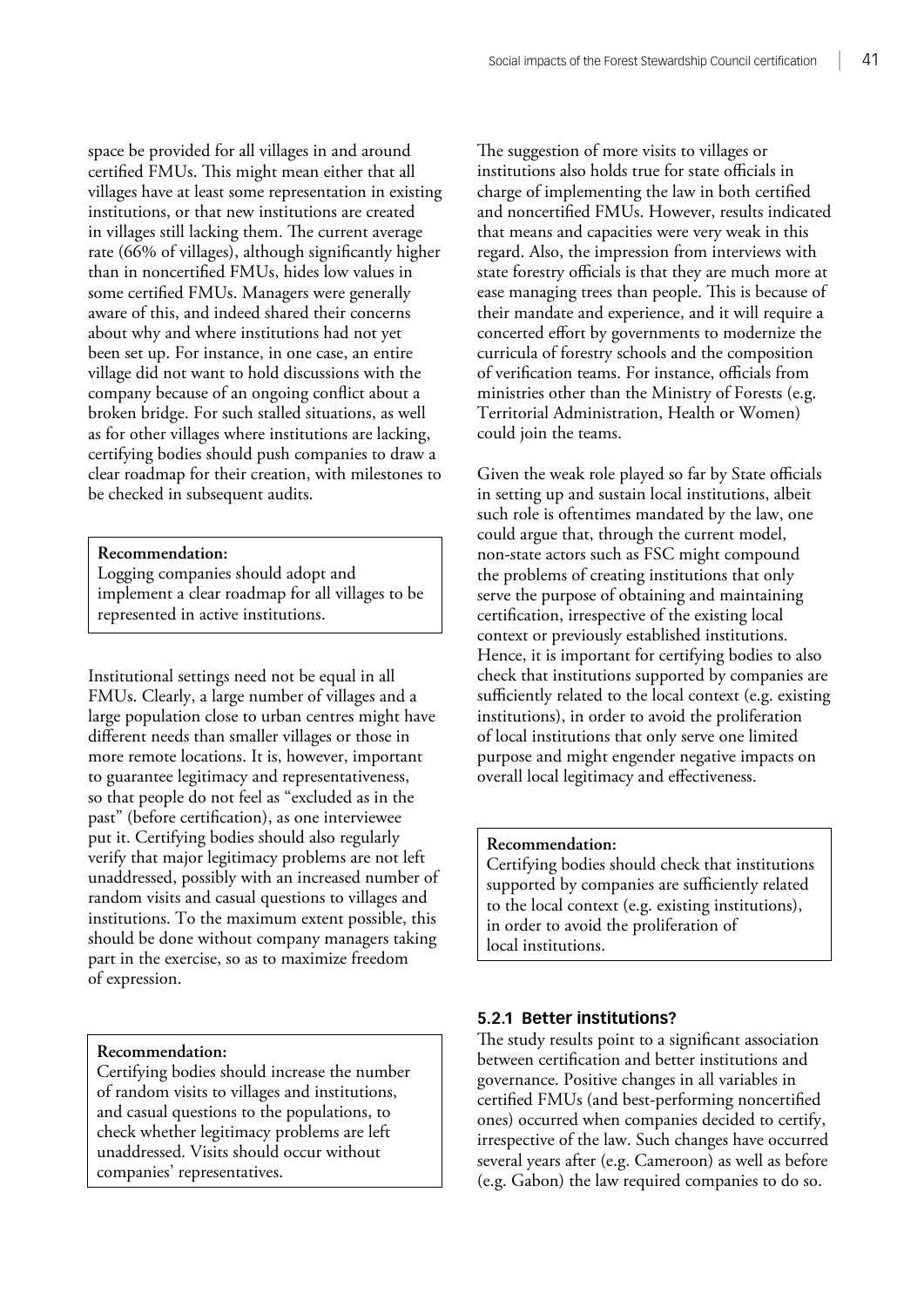With the caveats discussed in the previous section, this indicates that certification could be one of the most important factors explaining the creation of more legitimate and effective local institutions.

In some cases, plausible alternative explanations for the presence of better institutions exist. For instance, around one certified FMU we found a very strong associative history, dating back to the 1970s when agricultural-oriented local associations were formed. In this case, current certificationrelated institutions were rather created as the forestry branches of pre-existing institutions than new, independent and possibly overlapping ones. In another case, a history of logging-related conflicts pre-dating certification was found in several villages around one certified FMU. In this case, the company had been "forced", as one manager put it, to come to terms with a situation that was causing the company "great financial and reputational damage." Concurrently, some members of the local population, as explained by a member of a local NGO that supported them at the time, "acquired negotiating skills that proved very useful" when the company later initiated discussions about the setting up of certificationrelated institutions.

As in the case for working and living conditions, differences between certified and noncertified FMUs seem to have materialized because, once companies agreed to stick to the rules established by the FSC Standard, they were taken in hand by the auditors who took a carrot-and-stick approach. Such rewards and penalties, notably on social issues, are altogether missing in the implementation of the legal frameworks in the three countries. Some rightly argue that, particularly in the case of penalties in certified FMUs, too much power is still left in the hands of (subjective) auditors (e.g. Maletz and Tysiachniouk 2009). This allows companies with certified FMUs to set up or promote institutions that operate and perform very differently. The adoption of better indicators aimed at decreasing the subjectivity of auditors remains a valuable target for the FSC, albeit not an easy one to reach, especially considering the flexibility that such indicators should maintain with regards to local and ethnic variations in interests and capabilities. Perhaps, considering the growing number of certified FMUs, a more short-term suggestion to the FSC could be to create and populate comparative

tables with a list of the various carrot-and-stick approaches used in different FMUs for several different problematic situations. The more data and background knowledge inserted into the tables, the easier should be to build typologies of situations for which similar decisions could be taken by auditors.

#### **Recommendation:**

The FSC and certifying bodies should create and populate national or regional comparative tables with a list of the various carrot-and-stick approaches used in different FMUs for several different problematic situations. Updated tables should be provided to all auditors.

For the time being, however, substantial differences exist in managers' perceptions and the effectiveness of institutions within companies with certified FMUs. In some cases, managers seem fully convinced of the benefits of the new dynamic fostered by the FSC. In others, they still seem uncertain about whether to embrace or resist change. For instance, two or three years are the most common intervals for mandated elections in institutions. Interviewees revealed a tendency in some companies to prefer the maintenance of already qualified and trained representatives, rather than dealing with new members after short time intervals, corroborating the results obtained for Cameroon by Tsanga et al. (2014). This could create tensions among people, notably incumbent members and their fellow villagers. There is of course no one right amount of time for members to hold positions, but if companies feel the need to lengthen currently agreed mandates, that should be debated within the institution itself.

The inverse problem also exists, when members of the population would like to bypass the institution. One counterintuitive finding among active institutions in certified FMUs is that, in several cases, people reported dissatisfaction with the procedure of reporting complaints. This seemed to stem from asymmetric power relations between the members of the extended community and the institution's official members. At times, the latter may act as compulsory filters through which complaints must pass, while some people would prefer to deal directly and informally with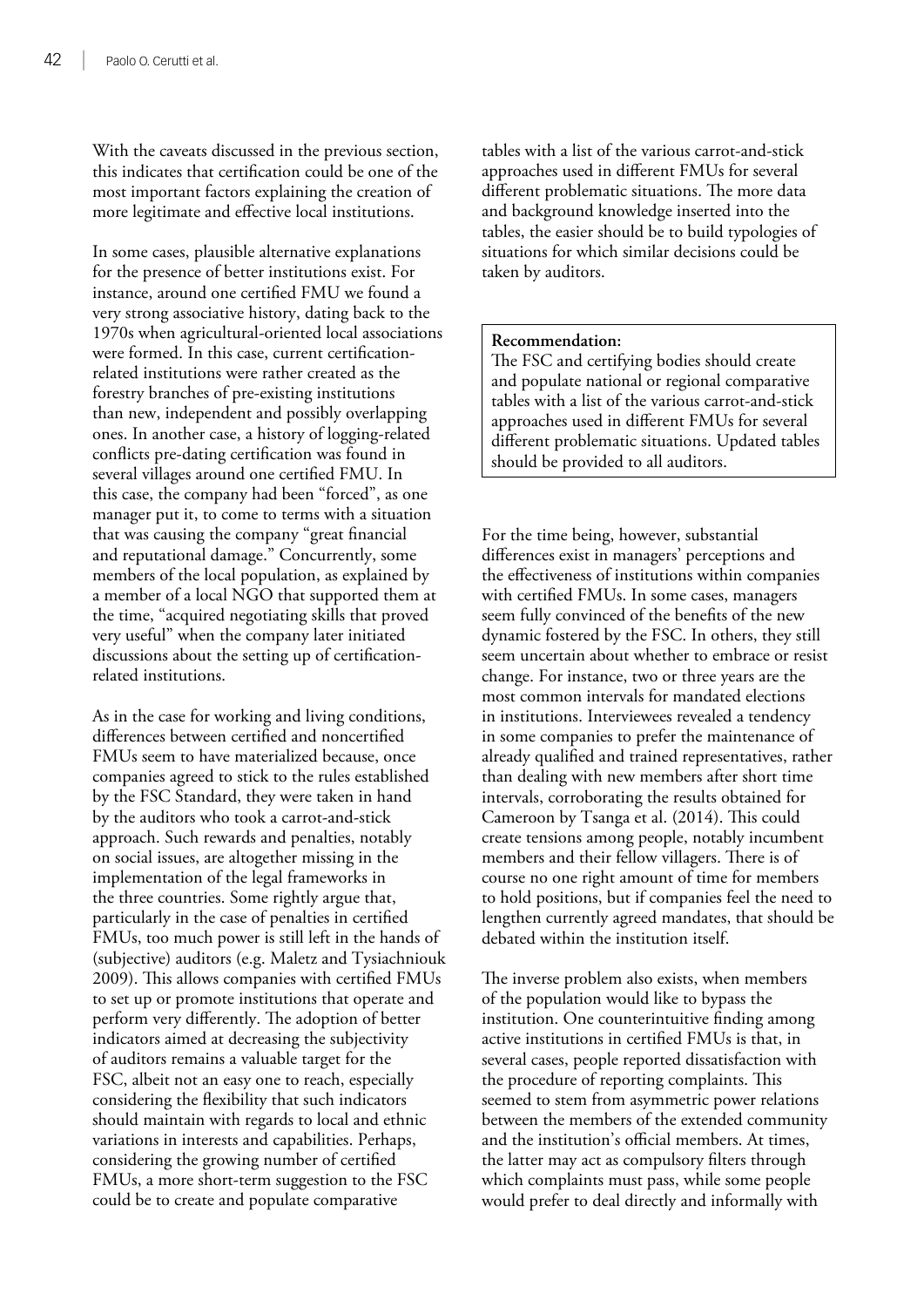the logging company. We recorded a few cases in which that issue arose but was resolved because both the institution and the company played by the rules (ensured that the problem was discussed during official meetings). We recommend that written procedures be established that include clear rules on the reporting of complaints, possibly with examples of cases where one-to-one agreements with the company are acceptable and when they are not.

#### **Recommendation:**

Local institutions should adopt clear written procedures that include rules on the reporting of complaints, possibly with examples of cases where one-to-one agreements with the company are acceptable and when they are not.

# **5.3 Benefit-sharing mechanisms**

There was a consistent association between certification and the existence of benefit-sharing mechanisms in addition to, and with a more equitable redistribution than, those mandated by law (Figure 14).

Because of their dual (public/private) nature, however, benefit-sharing mechanisms were the most difficult theme to research. This was especially the case for certified FMUs, where all companies had at least one private scheme in addition to the public one (the RFA in Cameroon and the *redevances* in Congo and Gabon). Most people tended to consider payments from both schemes as money they are entitled to "because [their] forest is being taken away," as one interviewee put it. In its essence, this interpretation is correct. But the confusion makes roles and responsibilities difficult to establish and assess. For instance, people in most villages expressed dissatisfaction with the current impacts of public mechanisms, but also held logging companies, not the government, accountable for failures and poor performance.

This might occur for several reasons. First, the legal framework could be incomplete; people complain to companies about the amounts they receive, but the government has not yet issued the necessary implementing decrees to fix those amounts. For instance, in Gabon, an implementing decree establishing the amounts to be paid by companies is still awaited more than a decade after the adoption of the law. Meanwhile, the certified and noncertified FMUs in this study paid very different



**Figure 14. Variables related to benefit sharing (see Table 10).** Note: Numbers with an asterisk indicate variables with statistically significant differences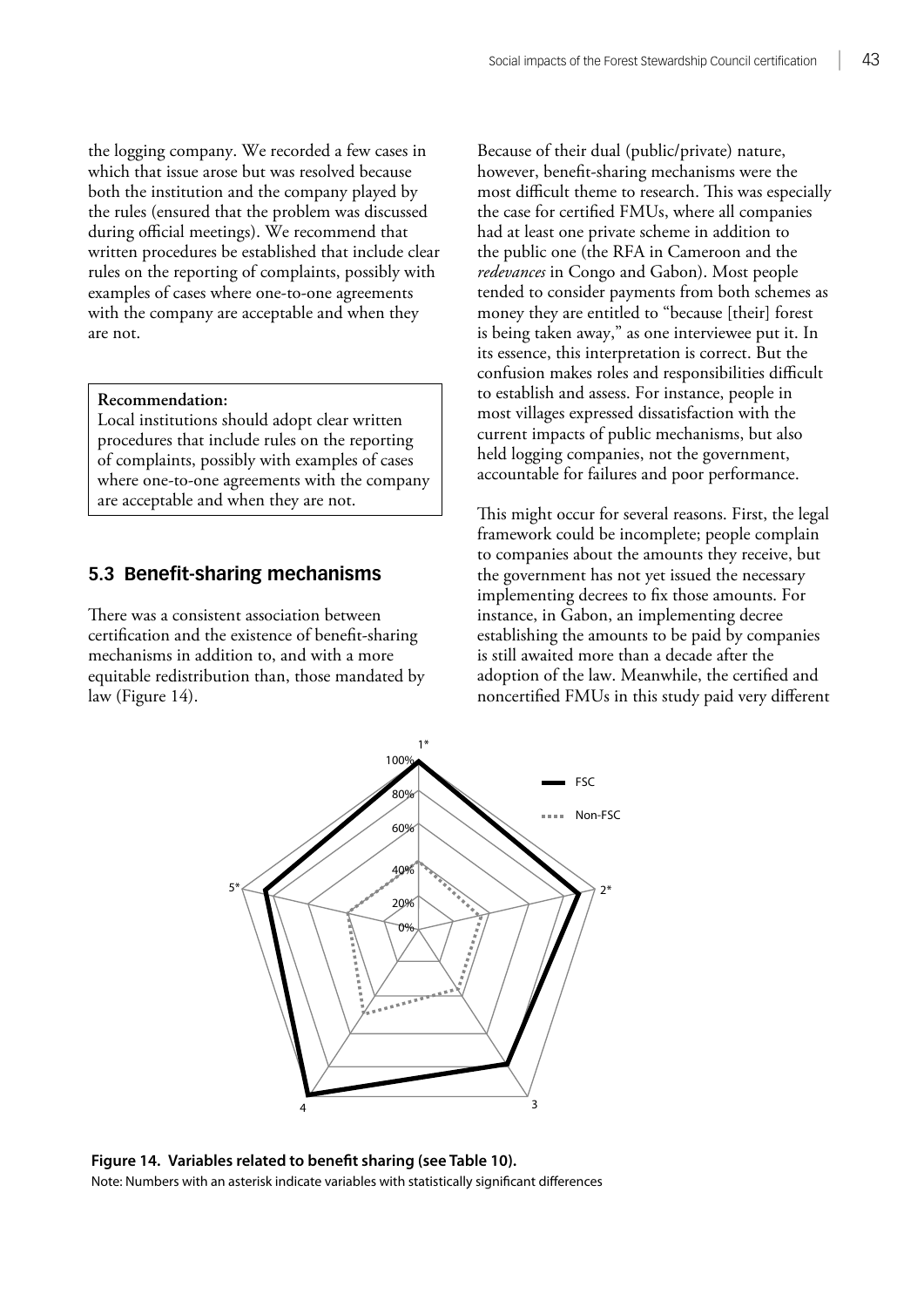# **Table 10. Benefit-sharing mechanisms in sampled villages.**

| 1 | Private benefit-sharing mechanisms                                   |
|---|----------------------------------------------------------------------|
|   | Annual redistribution to all villages                                |
| 3 | Education opportunities in addition to those<br>offered by the state |
|   | Electricity in bases vie (24 hours a day/7 days a<br>week)           |
|   | Equipped foyers                                                      |

amounts: an average *redevance* of about €1.4 per cubic meter harvested in certified FMUs, vs. about  $€0.4$  in noncertified FMUs.

Second, there could be frustration about unmet expectations: most villages have experienced contact with logging operations for decades, and they do not have much to show for it except for the *bases vie*. The adoption of the most recent legal frameworks created high hopes, as state officials, civil society and international organizations spread a message about the forests benefiting the people. In particular, such benefits should have come from new concepts such as community forestry, community development, and benefit-sharing mechanisms. But words have yet to be translated into deeds. In Cameroon, for instance, after more than a decade of implementation and about  $£100$ million redistributed around FMUs, the RFA can show no evidence of positive impacts on rural livelihoods. In fact, money has had a tendency to disappear before reaching the local populations, with very few corrective actions taken by the government (Ndjanyou and Majerowicz 2004; Cerutti et al. 2010).

A third potential reason is proximity: companies are nearby, while the government is distant and seems immaterial. Companies — especially those with certified FMUs, with their more effective institutions — maintain regular interactions throughout the entire territory, not just the part where annual operations occur. This is not the case in most noncertified FMUs.

For all these reasons, and in order to avoid disruptions that could negatively affect both their business and the positive national and international image gained through certification, companies with certified FMUs thus tend to fund social peace with private contributions. Study results suggested that private schemes conducted by companies with certified FMUs were more numerous and better organized and managed than similar schemes adopted by companies with noncertified FMUs. As in the case of institutions, the historical social conditions under which each company has been operating in one specific area might partially explain findings. For instance, the time of contact with the local populations might be an important explanatory variable to consider, as well as previously discussed and settled conflicts and strong organisational capacities built on other sectors' experiences, such as agriculture.

By and large, interviewees reported that private schemes were very welcome in villages around certified FMUs. However, as the next section discusses, they can also have unintended consequences.

# **5.3.1 Private or public schemes?**

Private schemes are one of the most difficult aspects of the social impacts of certification to assess. We argue that the reduction in responsibilities of logging companies (compared to the past when they functioned almost as a state within the state) was one of the targets that could be reached with the adoption of the current laws. This was to be achieved not only through the integration of local communities in forest management, but also through the introduction of stronger fiscal schemes, coupled with public redistributive mechanisms.

In other words, what companies had previously provided (both in cash and in kind) to local communities, prior to the adoption of the current laws, was converted into a fee managed by the state, which in turn took responsibility for poverty reduction and development in local communities, through the equitable redistribution of those fees. The expected impacts have not yet materialized. Hence, people continue to turn to the companies for financial and in-kind support rather than working through the new legal frameworks.

We do not, of course, argue against the improvements that certification should offer to people's livelihoods. The results described above, and their regular improvement, are indeed what we believe the final buyers of FSC timber should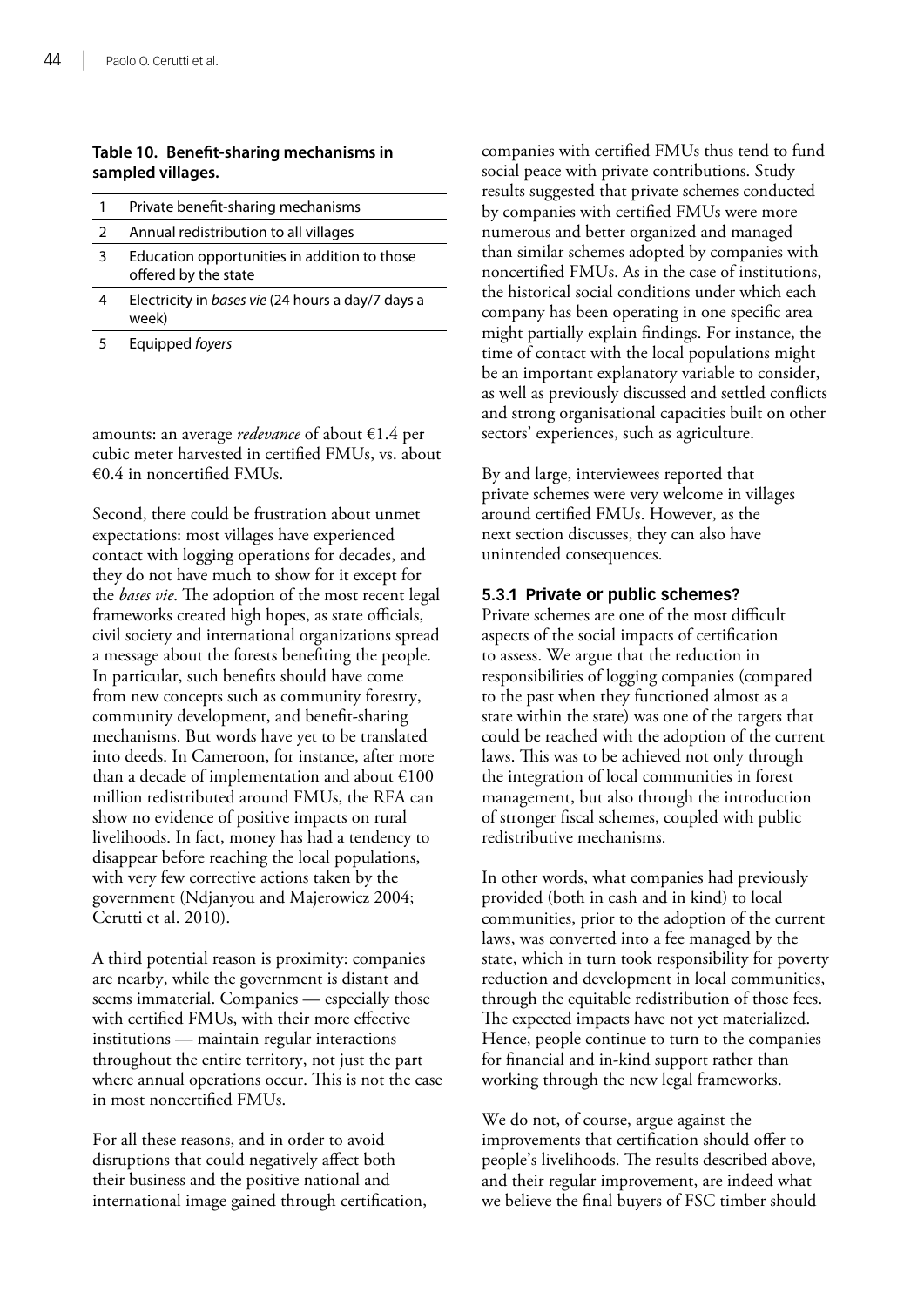expect from the products they are buying. But we also believe that existing trends could foster a regression to or perpetuation of the 'state within the state' model. Interviewees indicated that such a trend is more passively accepted than actively promoted by managers of certified FMUs. In fact, they complained about the uneven playing field in which they must conduct operations. For instance, they contended that private schemes are tantamount to double taxation. The problem does not seem to be increased costs, as companies have been paying for such schemes for many years already, including during the recent financial crisis that negatively affected the timber market. And if double taxation means more money and better outcomes for the local population, as study results indicate, it could be argued that this is a benefit of certification.

Yet such trends put certification in the awkward position of sending a potentially wrong signal to both citizens and the state: citizens perceive that, despite failed public schemes, certification forces companies to maintain the flow of money toward them, maintaining or even increasing their dependence, while state officials take for granted that companies with certified FMUs will keep paying to maintain social peace, which benefits the state as well as the companies in spite of the government's poor performance in managing public schemes. This trend could provide a disincentive for the state to fulfil its responsibilities to citizens by allowing it to take advantage of the way private schemes make up for state shortcomings.

It is difficult to provide simple solutions to this conundrum. It involves long-term political issues of state and civil-society formation as well as practical, short-term issues related to economic sustainability and how to spread certification further in the Congo basin. On the one hand, any further contribution to local economies must surely be welcomed by FSC proponents and final buyers. After all, if companies pay, as they do under current schemes, it might mean that they are able to remain profitable despite these payments. On the other hand, if production costs for certified FMUs become so much higher than those for noncertified FMUs that they threaten financial sustainability, the former might decide to abandon their certificates.

One possibility is for national legislators to consider using incentives, especially financial incentives (e.g. Karsenty 2010), to encourage socially responsible behaviour in general and certification in particular. Public regulations and certification schemes could and should work together to encourage better management of the forest and improved livelihoods for its inhabitants. In that regard, recent efforts by the FSC to deploy permanent personnel to the region may increase chances for mutual learning and better future performances in the sector.

# **5.3.2 Benefit sharing and community development**

All national legislation considers benefit-sharing mechanisms and community development as a single concept, so it is difficult for companies, local administrations, state officials and institutions to adopt or propose projects that target individuals or specific groups of people. For instance, one financial benefit yet to be established is the provision of micro-credit schemes. The reasons are complex and remain largely outside the scope of this report. For instance, roads, schools, health clinics and other communal social infrastructure ensure buy-ins by a large part of the rural community and generally do not result in further social differentiation. Conversely, specific production-related investment might foster differentiation, with particular groups being favoured over others. Nonetheless, hundreds of exchanges with people living in those areas deserve at least a comment.

Individual targeting does occur with currently funded projects. In several FMUs, both certified and noncertified, we documented privileged access to development funds by some members of the community. But privileged people still have to provide a communal reason for using the money received. For instance, they may call for a community project to invest in a plantation or in some agricultural practices, which then occur on their own customary land.

Instead of a forced communal objective, we suggest individual or small-scale investments should be made possible with the money received through redistributive schemes, both public and private. This would require numerous safeguards, including clear criteria as to what can and cannot be funded and rigorous independent management of the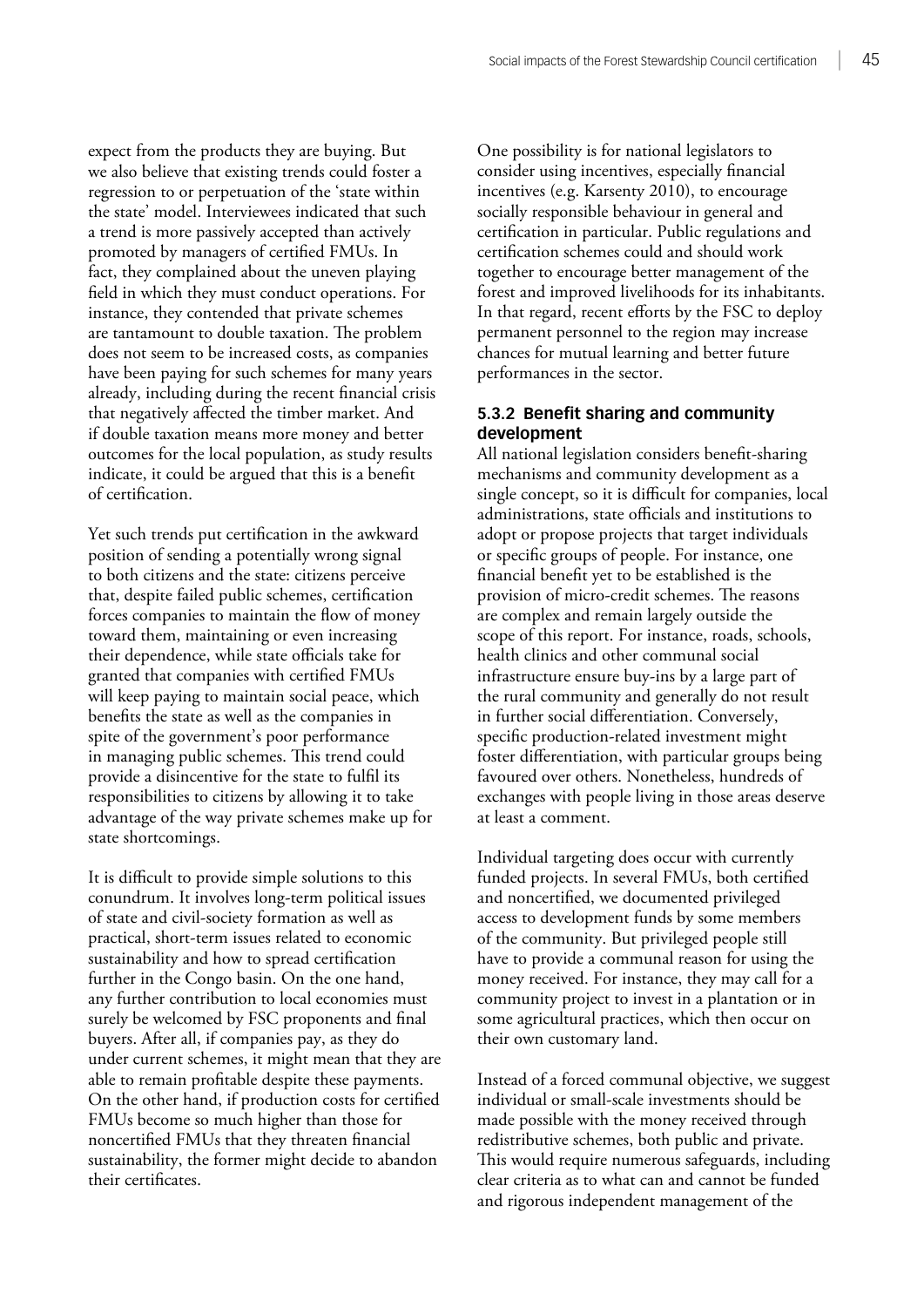funds, possibly by a micro-credit institution. This could result in innovative forms of local economic development, albeit not necessarily communal. Certification may be able to promote such change faster and better than public schemes, because the latter would require modification of current laws and policies. For instance, private schemes could be used to set up annual calls for proposals managed by a micro-credit institution for local investment in institutions or individuals. Safeguards would be needed to avoid the fate of money already disbursed through public schemes. For instance, the complex issues of how to channel credit to beneficiaries and avoid the problem of funds disappearing would still need to be addressed with clear and strict management criteria. Funds could be set aside for marginalized groups (e.g. women and hunter-gatherers). We believe this approach could at least be proposed by companies to certifying bodies; if based on solid arguments, it could have a better chance of contributing to local development than the current approach.

# **Recommendation:**

Individual or small-scale investments should be made possible with the money received through redistributive schemes, both public and private. Funds should be managed by micro-credit institutions. Safeguards and strict management criteria should be adopted.

# **5.3.3 Other benefits**

The perceived benefits obtained by people both through redistributive schemes and through companies' daily operations indicate that people near certified FMUs are more satisfied than those near noncertified FMUs. For instance, infrastructure, the supply of electricity, and education and cultural opportunities occur more often and with better quality in certified FMUs.

One service that was the focus of strong opinions among interviewees was transportation. In areas where the only available transportation is in the local logging companies' lorries or cars, it was difficult for people to understand why, after certification, transportation was no longer available. (Although the FSC Standard does not explicitly forbid such a service, it does require companies to have "mechanisms in place to control illegal activities" [Principles 1,

6 and 8]. As a result, companies prefer to forbid transportation outright rather than risk supporting the trade of illegally harvested products such as bushmeat.)

Many interviewees complained about the sudden change in company transportation policy; one interviewee said that since certification, "the company is thinking too much about applying rules." Some certified companies continue to provide transportation to the local population, especially when they need to transport their agricultural produce. However, in all certified FMUs we found regulations prohibiting drivers to transport the local population, or incur professional sanctions. In most noncertified FMUs, on the other hand, transportation is regularly provided to, and much appreciated by, the local population.

After several years of implementation, we believe that the rules affecting transportation in company vehicles should be elaborated further between companies and auditors. Their impact on local livelihoods should be monitored by the company, as well as their impact on the practices they are supposed to stop. Only in cases where deterrence is working should the rule be maintained.

# **5.4 Customary rights**

Study results indicated that the presence of an FMU, certified or not, is not associated with a significant change in local agriculture, hunting or NTFP collection practices. Some of these practices are, however, illegal. In particular, shifting cultivation in fields that did not already exist when an FMU was established, and hunting and NTFP collection with nontraditional means and for commercial purposes are banned in all three study countries.

While the level of reported activities inside the FMU is similar for certified and noncertified FMUs, people living around certified FMUs perceive the pressure of new regulations more than people living around noncertified FMUs. This is because companies with certified FMUs establish procedures and rules to enforce the law and hire personnel to enforce them. Communities perceive those efforts as a new constraint that goes against their customary rights.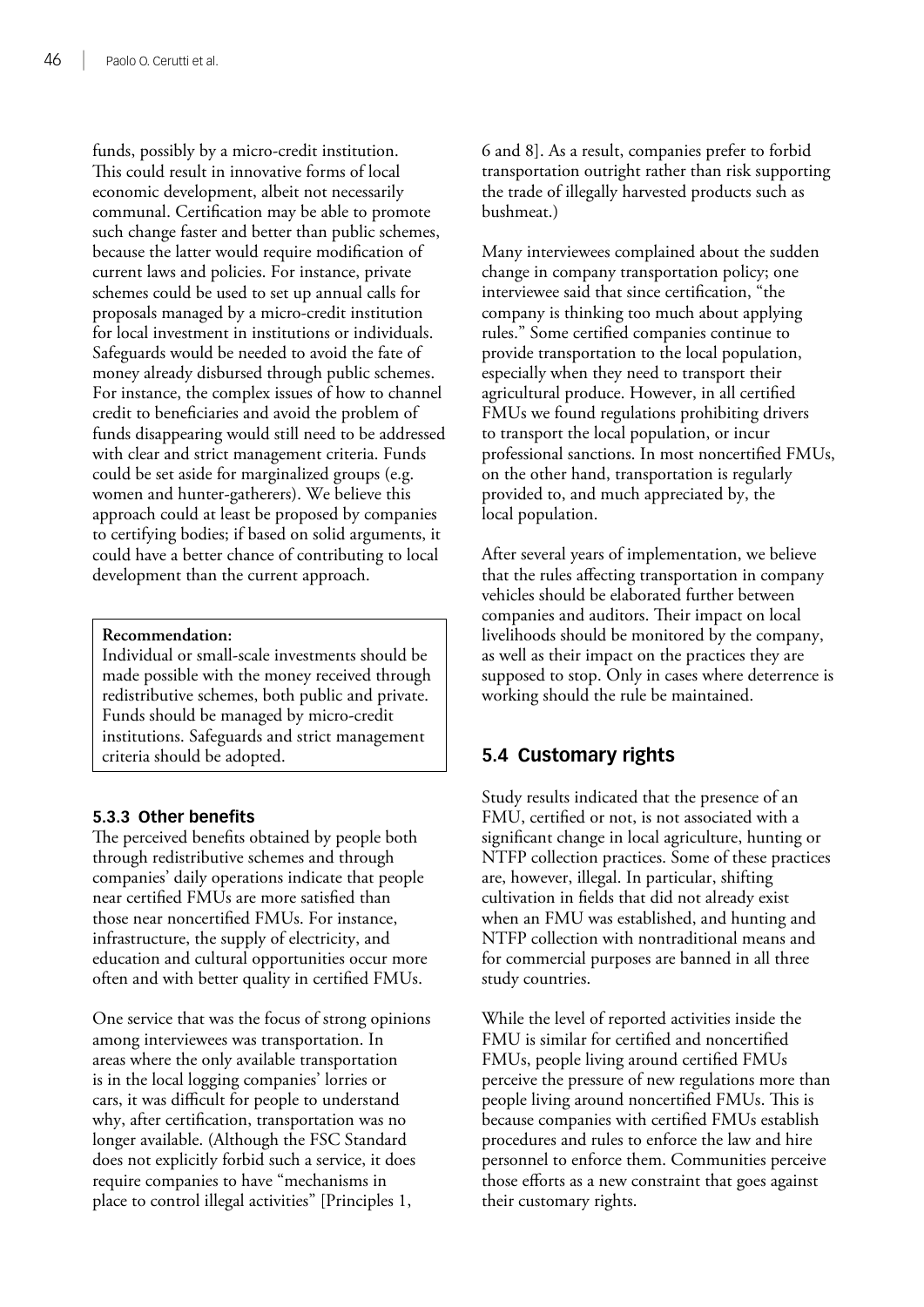Given weak law enforcement in the study countries, companies with noncertified FMUs are under much less pressure to implement the law, especially on matters not directly related to timber harvesting. They can thus adopt a position of greater tolerance of local customs, even when they break the law. Paradoxically, in this regard, social peace is more likely to be maintained in noncertified FMUs than certified ones. We did, however, observe several cases in which companies with certified FMUs had put in place measures to palliate their enforcement efforts, for instance by promoting better NTFP processing techniques or more intensive forms of agriculture in existing fields.

In general, however, all companies face an ethical dilemma when responding to customary rights and practices. Customary practices are almost always the primary source of income for rural people; agriculture, hunting and NTFP gathering have been practiced for centuries under rules that have great social legitimacy, even when made "illegal" by modern laws. Thus, for both economic and cultural reasons, any company action that puts them at risk would incite intense local opposition. The resources consumed by people exercising their customary rights are only rarely the same as those harvested by the logging companies. For instance, there are few examples of conflicting uses between selective harvesting of timber and customary hunting or NTFP gathering. Thus, there is little economic incentive for companies to oppose these customary practices, and doing so could be very expensive.

Even when the will and the financial resources exist, it can be difficult for companies to oppose customary practices. For example, around each FMU, hunting and gathering are practiced by thousands of people who cannot easily be controlled. Companies may have an obligation to control customary practices, but only the state has the power to sanction. Yet state officials have neither the means nor the time to enforce the law in the vast territories in question. Hence, such state efforts should be funded by companies (e.g. through the provisions of carburant and vehicles), which are not positively inclined to provide this funding. As a consequence, companies tend to organize occasional enforcement operations but are not able to conduct them permanently or even frequently.

Compensation is one alternative to enforcement; more effective mechanisms of compensation have been developed in certified FMUs than in noncertified ones. For instance, cultivated areas are usually much better identified and their destruction or abandonment is officially compensated by the operator. Agroforestry has been promoted in several certified FMUs, and processing and marketing of NTFPs are technically supported. Also, in half of the study villages in certified FMUs, sacred sites are identified and respected during logging operations.

All these interactions and negotiations in certified FMUs also contribute greatly to the improvement and activities of the existing institutions, as they occur during official gatherings and are often integrated in the annual plan of operations discussed and approved there. Often, activities are planned and funded through private funds.

# **5.5 Is certification making a difference?**

Results indicate that certification can be significantly associated with better social performance. Because of the large number of variables that could influence the decisions of logging companies and their social impacts, it remains difficult to assert that certified FMUs would not have performed equally better in the absence of certification. However, such results and the fact that most of today's certified companies were not reputed for their social and legal performances in the 1990s (e.g. Durrieu de Madron and Ngaha 2000; Forests Monitor 2001), suggest that causality may be plausible.

There are many similarities between the social situation reflected in the initial audits of many certified FMUs in the study countries and that found today in some noncertified FMUs. For instance, many sawmill and forest activities were not regulated by clear and written procedures; functional and effective institutions were missing; benefit-sharing mechanisms were largely dysfunctional; and no effort was made to find compromises on customary uses of the resource that may conflict with national laws. Yet today's working and living conditions, institutions, benefit-sharing and consideration of customary rights, in and around those same FMUs, have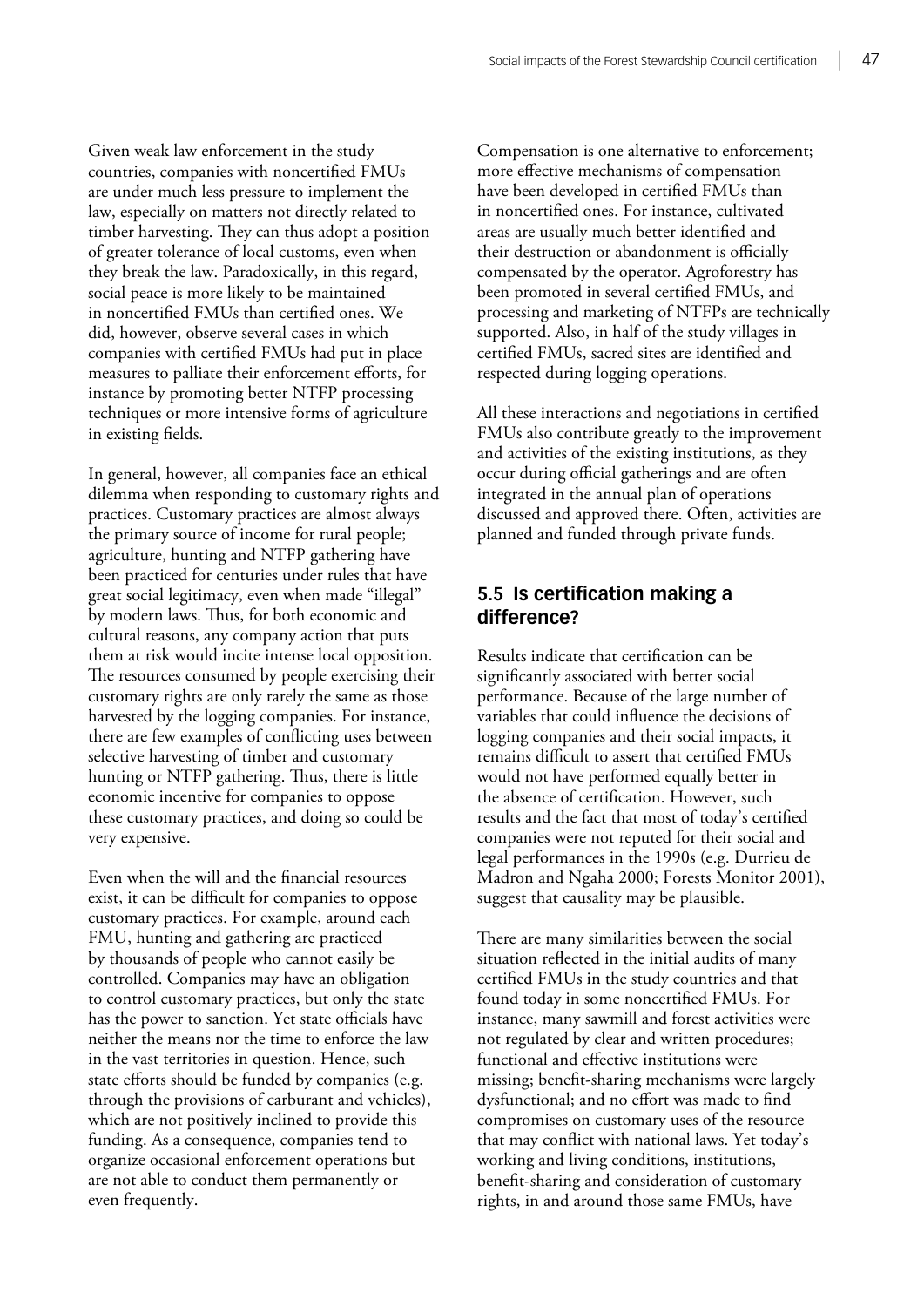improved. Such improvements in certified FMUs can be clearly traced back to the period when the companies' management team decided to opt for certification.

Certification being a process, improvements did not occur at the same time or pace, or even with the same results, in all companies. But on average, in companies that took the decision to engage with the FSC — and implicitly with a more demanding market, improvements occurred at a much faster pace and with better results than in noncertified FMUs. Apart from managers' specific preferences or market-dependent decisions that were not assessed for this study, the most evident triggers that cause companies to improve their social performance seem to be (1) the need to maintain a permanent channel of communication with the local population, in order to avoid unexpected disruptions or social conflicts that might interfere with operations; (2) the periodic, regular and effective controls embedded in certification; and (3) improved reputational risk management.

Measured positive changes do not yet mean positive long-term impacts on the livelihoods of all people living in and around certified FMUs. Yet if any step in the direction of implementing the philosophy of sustainable forest management has been made on social issues in the Congo basin, that step has been encouraged by certification. Sometimes change simply meant correcting negative governance externalities, such as lack of law enforcement. Sometimes, as in the case of some working and living conditions, it meant making the additional efforts expected from the FSC. In still other cases, as with private benefitsharing mechanisms, it meant redressing a negative situation created by the lack of a state presence to fulfil the FSC mandate.

Findings indicate that the average social performance of companies with certified FMUs is more legitimate and effective and bears more positive outcomes than that of companies with noncertified FMUs. However, they also indicate that there are differences *within* groups. Historical and cultural conditions might indeed make social outcomes more difficult in some areas or countries than others. Also, certification being a process, the time variable is important, especially on social performances that need long-term engagement, nurturing of relations, and almost daily consensusbuilding discussions. This is a condition for auditors to assess before making their final judgments. Indeed, many such examples already fill the annual public reports of certified FMUs. Yet results also convey the feeling that auditors work on a case-by-case basis that does not allow several objective conditions (e.g. the time, money or effort companies spent on a social issue) to be compared between one company and another, in the same or different countries. This is probably natural given the presence of multiple auditors, certifying bodies and generic standards used by the latter until recently.

Nonetheless, we believe there remains an urgent need for a reduction of such differences among certified FMUs. In this respect, we suggest the establishment of social baselines against which certifying bodies, companies and consumers could monitor changes in social conditions towards a commonly agreed improved situation. Local conditions will always need to be considered, but both auditors and companies should also be able to learn from an increasing number of national and regional 'best case scenarios,' with improved and documented social performances. The FSC logo would thereby guarantee customers and consumers that existing differences in social performance would be continuously reduced against a common social baseline, and that logging companies would be held responsible for achieving clear and relevant social impacts on the ground.

#### **Recommendation:**

Logging companies should establish social baselines against which certifying bodies, other companies and consumers could monitor changes in social performances.

The gap between the best and worst performing FMUs is even greater *within* the group of noncertified FMUs. Among the best cases, we found many social improvements in FMUs that are managed through an approved plan and have already publicly declared their interest to move towards certification, for instance by adopting a third-party-audited chain-of-custody. Among the worst cases, none or very few improvements are found in noncertified FMUs that are still lacking an officially approved management plan, albeit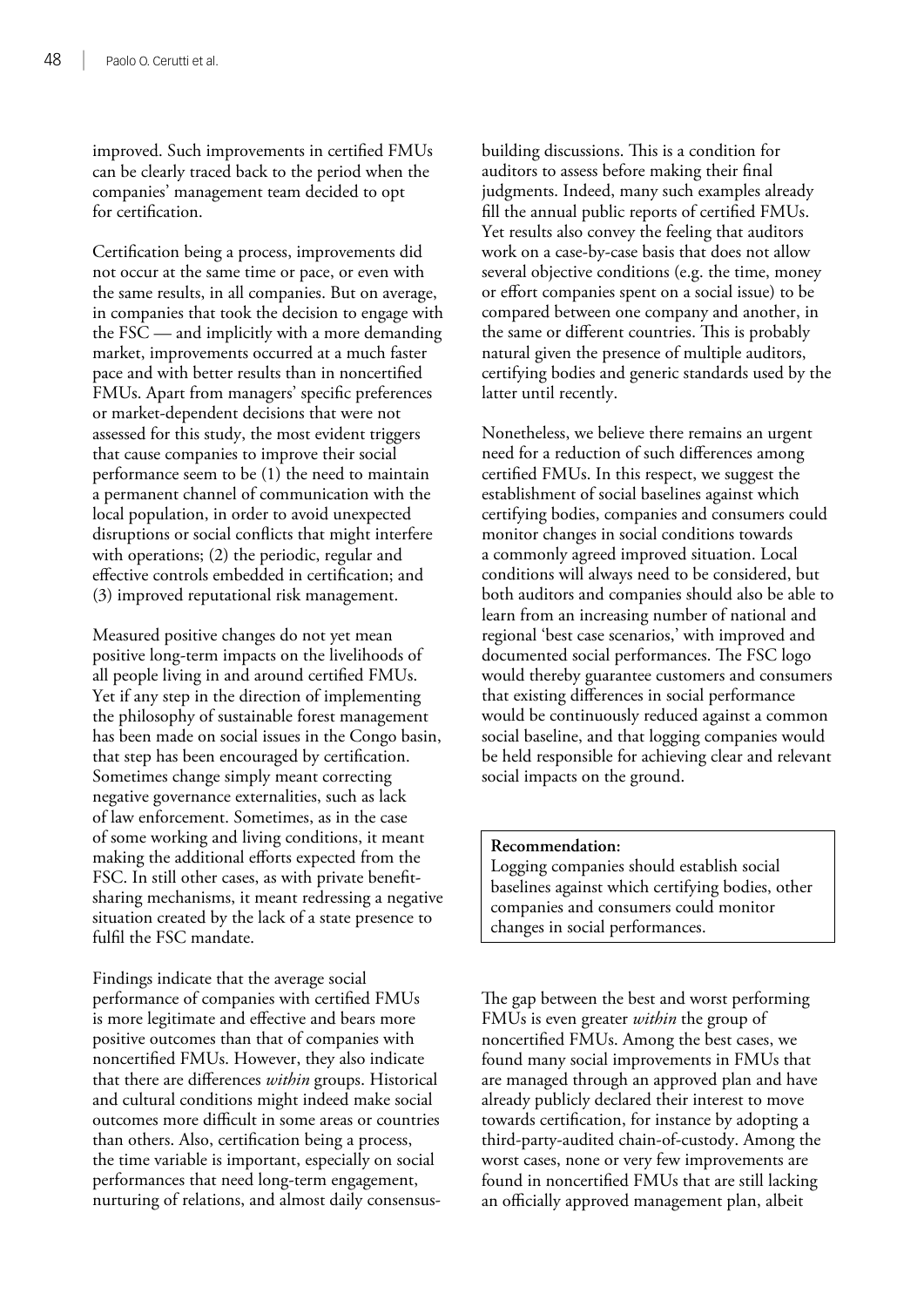one has been submitted to the relevant Ministries for approval. In those cases, operations are largely focussed on harvesting the annual quota of timber, while considerations about improved social performances remain a distant thought.

In this respect, it is worth noting that, among the sample countries, only Cameroon currently has a majority of its FMUs (about 65%) managed through approved plans. The Republic of the Congo and Gabon have much lower ratios (about 13% and 31%, respectively). Before certification is given the 'chance' to lift the performances of those FMUs, it is thus also relevant to highlight the role that governments still have in fostering the implementation of the basic principles of sustainably forest management, notably by pushing all companies to prepare and submit forest management plans in all attributed FMUs.

#### **5.5.1 Certification and the law**

One might argue that it is easy to obtain positive average results with market-driven instruments when the state-driven baseline is very low. By pushing such reasoning further, one might even argue that the current state-driven baseline, in the Congo basin, is so low that there exists no possible point of contact with certification. In other words, certification could fulfil its true mission — and should only start to be granted — in countries where minimum internationally agreed standards of governance are applied. We would find it difficult to suggest who should set such minimum standards, but this is indeed an argument worth considering. For instance, an interesting result of the many informal interviews conducted for this study was that certification engendered a perverse incentive in some state officials (in two countries): Bribes asked of companies with certified FMUs could increase with respect to past operations, "otherwise I will send a message to Greenpeace," as one interviewee was reportedly told. We could not verify such allegations, but they convey an idea of the baseline governance situation and the new opportunities that have emerged with the advent of certification.

That said, one should also consider that all legal frameworks in the region have a weak record of implementation, notably on social issues. Hence, given the improvements that certification has been able to bring about in a relatively short time, waiting for improvements of the governance

baseline before considering certification might prove risky. We argue that it is less risky to fully support certification with its current weaknesses, while of course pushing for improvements. Also, maintaining certification in the current array of options aiming at implementing sustainable forest management could foster a process of shared learning, whereby legislators would pick the positive impacts of certification and embed them into improved legal frameworks.

For example, we positively assess the recent decision of Cameroon to recognize FSC-certified timber as compliant with EU's FLEGT Action Plan requirements. Within the nonexhaustive list of social variables assessed for this study, we believe such legal timber will be more likely to have been produced with respect for mandated social criteria. Conversely, the current social situation in the average noncertified FMU is a bit worrying in terms of the legal timber that will be sourced there. In fact, the "pragmatic focus on legality" embedded in the Action Plan agenda (European Commission 2004, p.1), as compared to a larger focus on sustainability, will only bear generalized positive results on social issues insofar as the state is willing to enforce social regulations. Our sense from the fieldwork conducted for this study is that social implementation outside certified FMUs risks remaining negligible in the short to medium term, for two reasons. First, state officials in charge of controlling daily forestry operations lack the capacity to monitor social implementation and impacts, because this is not part of their training, experience or terms of reference. Second, while social issues do feature in the laws' general objectives, they carry low political and financial significance in forest policies. Unless targeted social measures are adopted, implemented and verified by the states, the legal timber that will be produced from noncertified FMUs risks hiding even wider differences than those reported in this paper for certified timber.

This does not mean that social issues are never treated in noncertified FMUs. For instance, some social issues are addressed in noncertified FMUs by companies that have shown an intention to seek certification, both in deeds (e.g. by adopting a third-party-audited chain-of-custody) and in words (e.g. through their communication efforts and during interviews held for this study). Yet, for the rest of the noncertified FMUs, and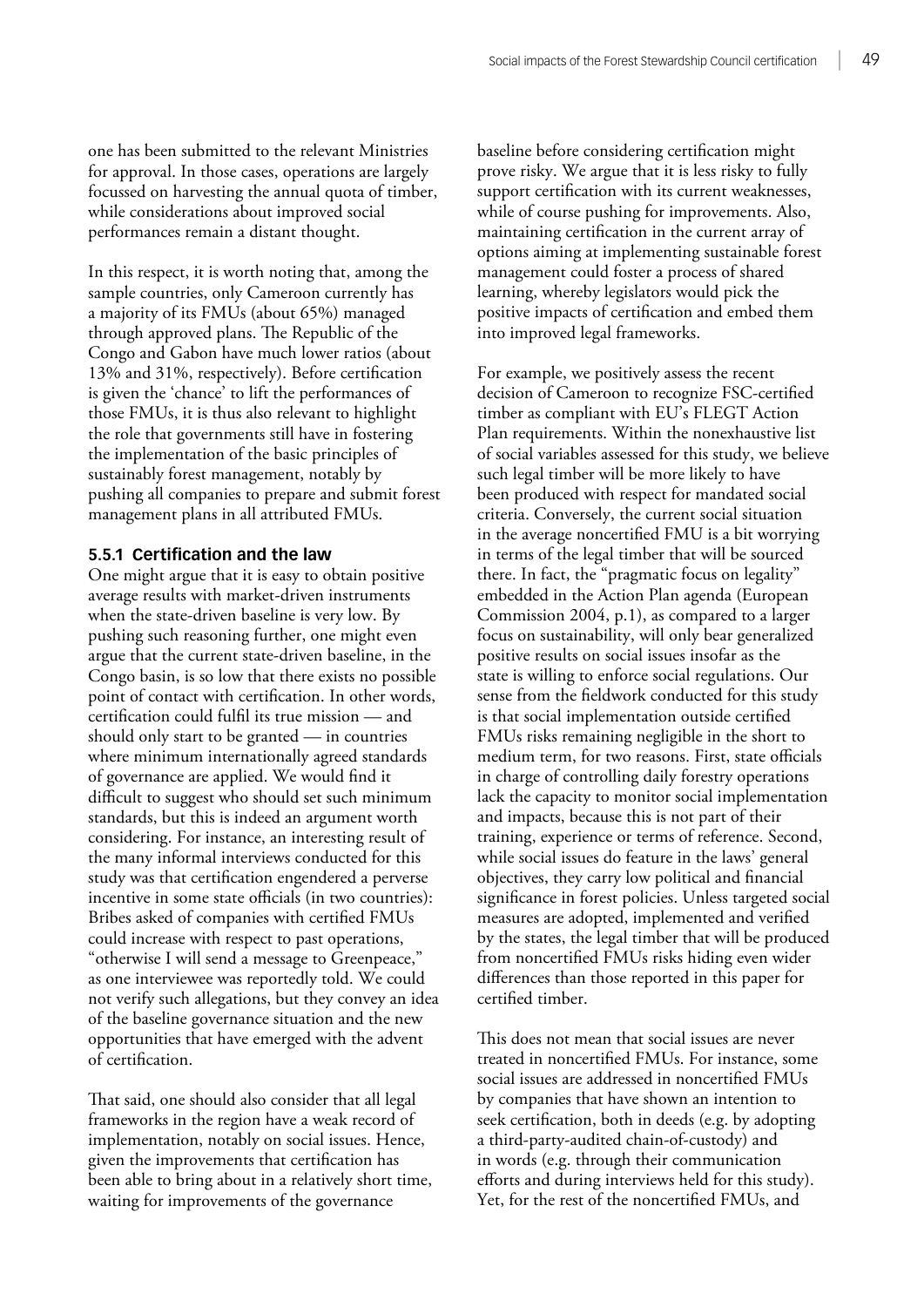particularly for the large number among them still lacking a management plan, there exists to date no independent means to periodically assess their social performance. From the final buyers' perspective, this is a point worth stressing. The impression we received from this study is that by "weeding out the bottom" (Steering Committee 2012, Appendix F, A-103), legality verification might be able to clean timber supply chains from

the worst ecological performers. This is because some ecological impacts (e.g. harvesting and regeneration rates) can be checked by local state officials through the monitoring of approved management plans. Yet verification strategies will need improved and innovative ways of implementing legality if the worst social performers are also to be sanctioned, by the state or the legal market.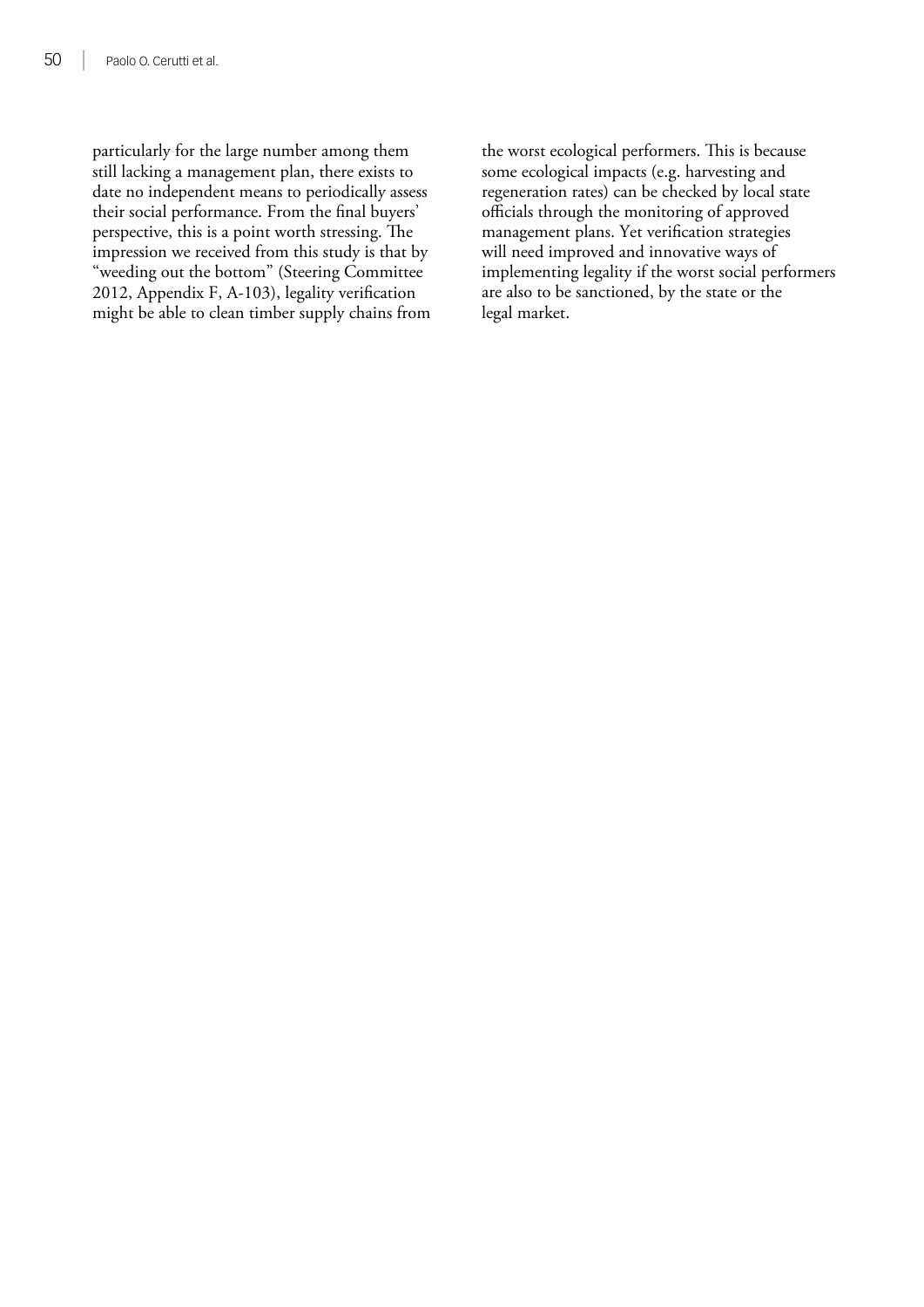# **6 Conclusion**

This study assessed the social performance of a set of FSC-certified FMUs and compared it with the performance of similar noncertified FMUs in Cameroon, the Republic of the Congo and Gabon (the only three countries in the Congo basin that have FSC-certified FMUs). Results showed that the longer one company remained in one place, the deeper social relations with the neighbouring population became. This in itself is conducive to an environment in which there is less conflict between the local population and logging companies. However, it is usually only after companies decided to pursue certification that several practical social improvements occurred. In particular, in certified FMUs, this study found better working and living conditions for workers and their families; more inclusive and better governed institutions for negotiations between the local population and logging companies, except with regard to conflictresolution mechanisms; better managed and more effective benefit-sharing mechanisms; and innovative ways of dealing with problems related to infringement of customary uses.

Sometimes improvements meant correcting negative governance externalities, such as absent or weak law enforcement. Sometimes they meant going the extra mile that consumers in demanding markets would expect logging companies to go. And at still other times, improvements meant that companies with certified FMUs had to take over the role of an absent state to avoid potentially conflicting situations that would harm their certified status. In this latter case, we argue that the resulting positive social impacts risk maintaining logging companies' historic role of a state within the state, which they should be abandoning.

We suggest that positive social outcomes materialized in certified FMUs, more than in noncertified ones, because companies were required by certification to set and respect a calendar of implementation of multiple criteria, which were then checked during annual evaluations. Opinions vary on the recent events that led to the suspension of one FSC certificate in the Republic of the Congo, but such action is a further illustration that FSC certification has some 'teeth.' Such regularity of evaluations that push companies to constantly improve and the possibility of sanctions are still lacking in the national legal frameworks of the three study countries. Hence, in noncertified FMUs that are only constrained by the law there is a more lax implementation agenda, almost no verification of social standards, and more conflict with local populations. However, if a gradient in social performance could be established, companies that are not certified but have publicly declared their intention to become certified (e.g. by adopting a third-party-audited chain-of-custody) would appear between the other two groups. This indicates that some positive changes may be induced by the pursuit of certification even before it is achieved.

Measured differences draw a clear picture of the social performance of companies with certified FMUs vs. companies with noncertified FMUs. We believe that this picture is the most relevant contribution of this study to the current discussions about the impacts of certification on the world's forests and people living in and from them. The complex historical and politicaleconomic reality in which certification has developed in the Congo basin might well make issues of attribution and causality difficult to clarify. Yet results help establish a clear boundary that currently exists between certified and noncertified timber: The former is sourced in FMUs that implement not only legally mandated social standards but also voluntarily adopted ones that are superior and more effective.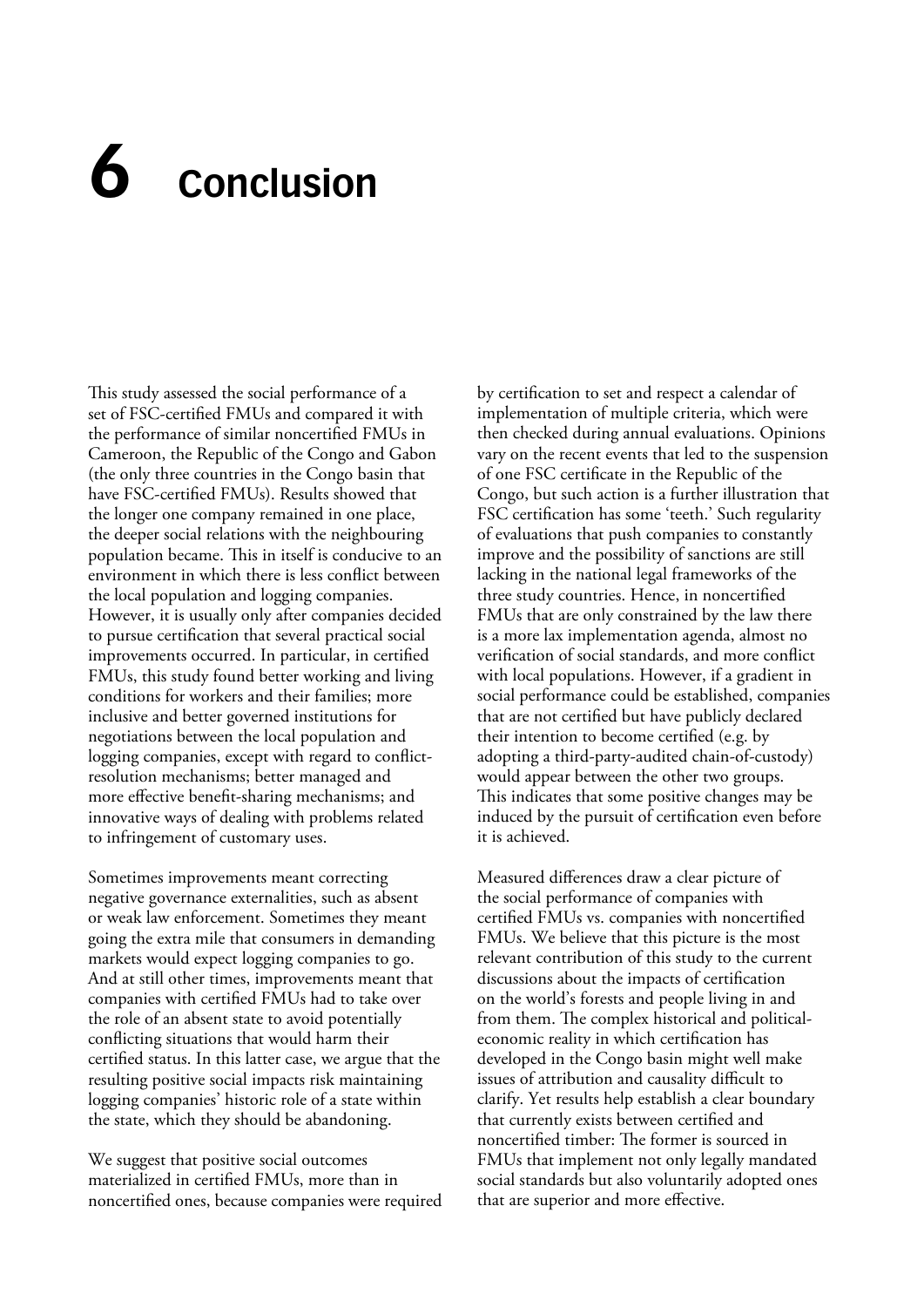There should of course be no complacency from the FSC or logging companies with certified FMUs in comparing themselves with the 'bottom,' as the logic of the FSC is to reward more responsible forest managers who are assessed against everevolving standards, irrespective of the quality of national legislation. But one should also not forget that companies with certified FMUs in the study countries are competing less against a theoretical global logging company than against their

neighbours, who daily produce the same species and sell on similar markets, albeit with much lower investments, especially those targeted to improve social performance. In this very competitive and uneven playing field, and with the scarce price premiums obtained so far (Picquenot et al. 2012; Steering Committee 2012), the evidence presented indicates that certification in the Congo basin has been able to push companies toward remarkable social progress.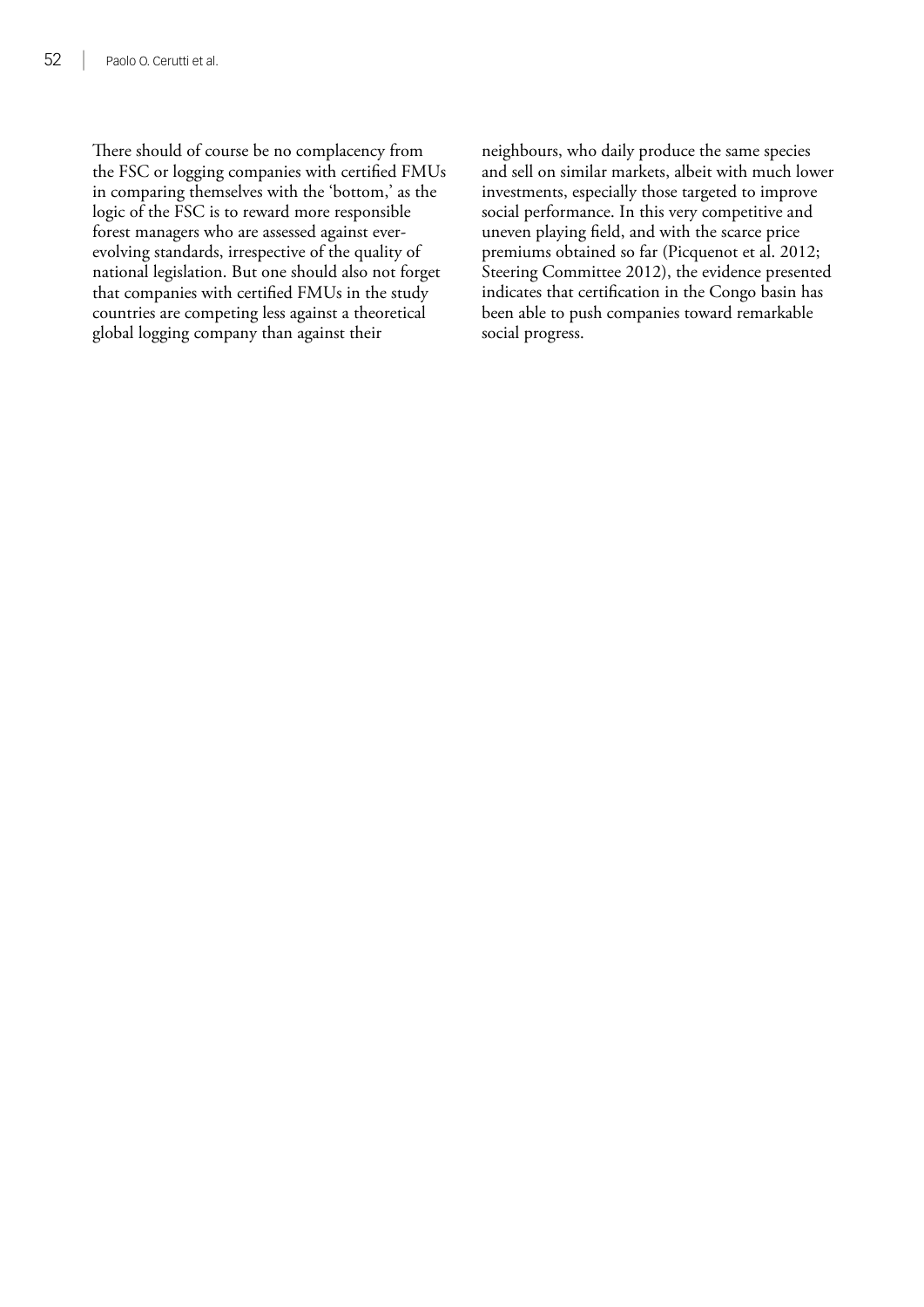# **7 References**

- Agrawal A, Chhatre A and Hardin R. 2008. *Changing governance of the world's forests*. Working Paper No. W08I-4. Ann Arbor, MI: International Forestry Resources & Institutions Programme, University of Michigan.
- Assembe Mvondo S. 2005. Décentralisation des ressources forestières et justice environnementale: analyse des évidences empiriques du Sud-Cameroun. *Law Environment and Development Journal* 1(1):35–49.
- Auld G, Gulbrandsen LH and McDermott CL. 2008. Certification schemes and the impacts on forests and forestry. *Annual Review of Environment and Resources* 33(1):187–211. doi:10.1146/annurev. energy.33.013007.103754
- Bass S, Thornber K, Markopoulos M, Roberts S and Grieg-Gran M. 2001. *Certification's impacts on forests, stakeholders and supply chains. Instruments for sustainable private sector forestry series*. London: IIED .
- Blackman A and Rivera J. 2011. Producerlevel benefits of sustainability certification. *Conservation Biology* 25(6):1176–85.
- Caliendo M and Kopeinig S. 2008. Some practical guidance for the implementation of propensity score matching. *Journal of Economic Surveys* 22(1):31–72.
- Cashore B, Auld G and Newsom D. 2004. *Governing through markets. Forest certification and the emergence of non-state authority*. New Haven & London: Yale University Press.
- Cashore B, van Kooten GC, Vertinsky I, Auld G and Affolderbach J. 2005. Private or selfregulation? A comparative study of forest certification choices in Canada, the United States and Germany. *Forest Policy and Economics* 7(2005):53–69.
- Cerutti PO and Lescuyer G. 2011. *Le marché domestique du sciage artisanal au Cameroun: état des lieux, opportunités et défis*. Occasional Paper 59. Bogor, Indonesia: Center for International Forestry Research.
- Cerutti PO, Lescuyer G, Assembe Mvondo S and Tacconi L. 2010. The challenges of redistributing forest-related monetary benefits: A decade of logging area fees in Cameroon. *International Forestry Review* 12(2):130–38.
- Cerutti PO, Tacconi L and Nasi R. 2008. Sustainable forest management in Cameroon needs more than approved forest management plans. *Ecology and Society* 13(2):36.
- Cerutti PO, Tacconi L, Nasi R and Lescuyer G. 2011. Legal vs. certified forest management: Preliminary impacts of forest certification in Cameroon. *Forest Policy and Economics* 13(3):184–90.
- Chan M and Pound B. 2009. *Literature review of sustainability standards and their poverty impact*. London: DFID .
- Chen J, Innes JL and Tikina A. 2010. Private cost-benefits of voluntary forest product certification. *International Forestry Review*  $12(1):1-12.$
- [CIFOR] Center for International Forestry Research and [MINFOF] Ministère des Forêts et de la Faune. 2013. *Etude de l'importance économique et sociale du sous-secteur forêt-faune au Cameroun*. Yaoundé, Cameroun: CIFOR and MINFOF.
- Colfer CJ, Pierce. 2011. Marginalized forest peoples' perceptions of the legitimacy of governance: An exploration. *World Development* 39(12):2147–64.
- Damette O and Delacote P. 2011. Unsustainable timber harvesting, deforestation and the role of certification. *Ecological Economics* 70(6):1211–19.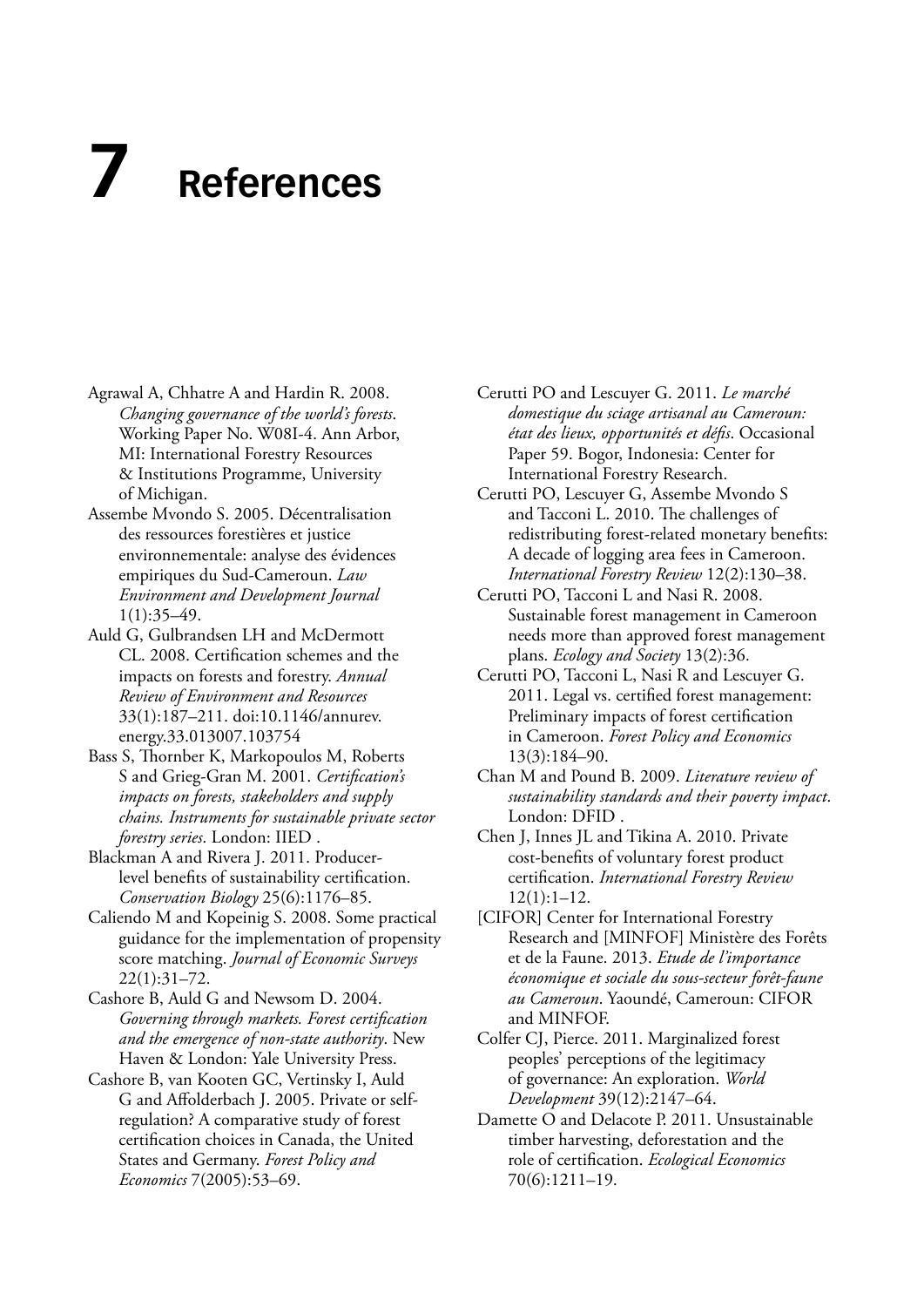- De Lima ACB, Keppe ALN, Alves MC, Maule FR and Sparovek G. 2008. *Impact of FSC forest certification on agroextractive communities of the state of Acre, Brazil*. Instituto de Manejo e Certificação Florestal e Agrícola.
- de Wasseige C, Devers D, de Marcken P, Eba'a Atyi R, Nasi R and Mayaux P, eds. 2009. *Les forêts du bassin du Congo—etat des forêts 2008*. Kinshasa, Democratic Republic of Congo: Office des Publications de l'Union Européenne.
- de Zeeuw H and Wilbers J. 2004. *PRA tools for studying urban agriculture and gender*. Leusden: Resource Center on Urban Agriculture and Forestry.
- Durrieu de Madron L and Ngaha J. 2000. *Revue technique des concessions forestieres*. Yaoundé, Cameroon .
- Durst PB, McKenzie PJ, Brown CL and Appanah S. 2006. Challenges facing certification and eco-labelling of forest products in developing countries. *International Forestry Review* 8(2):193–200.
- Espach R. 2006. When is sustainable forestry sustainable? The Forest Stewardship Council in Argentina and Brazil. *Global Environmental Politics* 6(2):55–84.
- European Commission. 2004. *Why the focus on legality, not sustainability?* Forest Law Enforcement, Governance and TradeBriefing Notes No. 04. Brussels: European Commission.
- Fischer RA. 1922. On the interpretation of chi square from contingency tables, and the calculation of P. *Journal of the Royal Statistical Society* 85:87–94.
- Forests Monitor. 2001. *Sold down the river the need to control transnational forestry corporations: A European case study*. Cambridge, UK: Forests Monitor.
- Forest Stewardship Council. 2012. *FSC forest stewardship standard for the Congo basin region—Norme FSC pour la certification des forêts du Bassin du Congo. Forest Stewardship Council (FSC). FSC-STD-CB-01-2012-EN Congo Basin Regional Standard EN* .
- Gertler PJ, Martinez S, Premand P, Rawlings LB and Vermeersch CMJ. 2011. *Impact evaluation in practice*. Washington, DC: International Bank for Reconstruction and Development/ World Bank.
- Glew L, Mascia MB and Pakiding F. 2012. *Solving the mystery of MPA performance: Monitoring*

*social impacts. Field manual version 1.0*. Washington, DC and Manokwari, Indonesia: World Wildlife Fund and Universitas Negeri Papua.

- Global Forest Watch and [MINFOF] Ministry of Forests and Wildlife. 2012. *Interactive forestry atlas of Cameroon—version 3.0—overview report*. Washington, DC, and Yaoundé, Cameroon: World Resources Institute and Ministry of Forests and Wildlife.
- [INS] Institut National de la Statistique. 2002. *Deuxieme enquête Camerounaise aupres des menages—profil de pauvreté en milieu rural au Cameroun en 2001*. Yaoundé, Cameroun: Institut National de la Statistique.
- Karsenty A. 1997. Certification et gestion durable: entre commerce et recherche. *Bois et forêts des tropiques* 251(1):76–77.
- Karsenty A. 2010. Forest taxation regime for tropical forests: Lessons from central Africa. *International Forestry Review* 12(2):121–29.
- Larson AM and Ribot JC. 2005. Democratic decentralisation through a natural resource lens: An introduction. *In* Ribot JC and Larson AM, eds., *Democratic decentralisation through a natural resource lens*. London: Routledge .
- Lescuyer G. 1996. Monetary valuation of the non timber forest products: Does it contribute to determine a sustainable management of those resources? *Voices from the commons. 6th annual conference of the International Association for the Study of Common Property (IASCP)*. Berkeley, CA.
- Lescuyer G. 2007. Livelihoods and the adaptive application of the law in the forests of Cameroon. *In* Tacconi L, ed., *Illegal logging: Law enforcement, livelihoods and the timber trade*. London: Earthscan. 167–90.
- Lescuyer G, Assembe Mvondo S, Essoungou JN, Toison V, Trébuchon J-F and Fauvet N. 2012. Logging concessions and local livelihoods in Cameroon: From indifference to alliance? *Ecology and Society* 17(1):7.
- Lescuyer G, Cerutti PO, Ndotit Manguiengha S and Bilogo bi Ndong L. 2011a. *Le marché domestique du sciage artisanal a Libreville: état des lieux, opportunités et défis*. Occasional Paper . Bogor, Indonesia: Center for International Forestry Research.
- Lescuyer G, Yembe-Yembe RI and Cerutti PO. 2011b. *Le marché domestique du sciage artisanal en République du Congo: état des lieux, opportunités et défis*. Occasional Paper.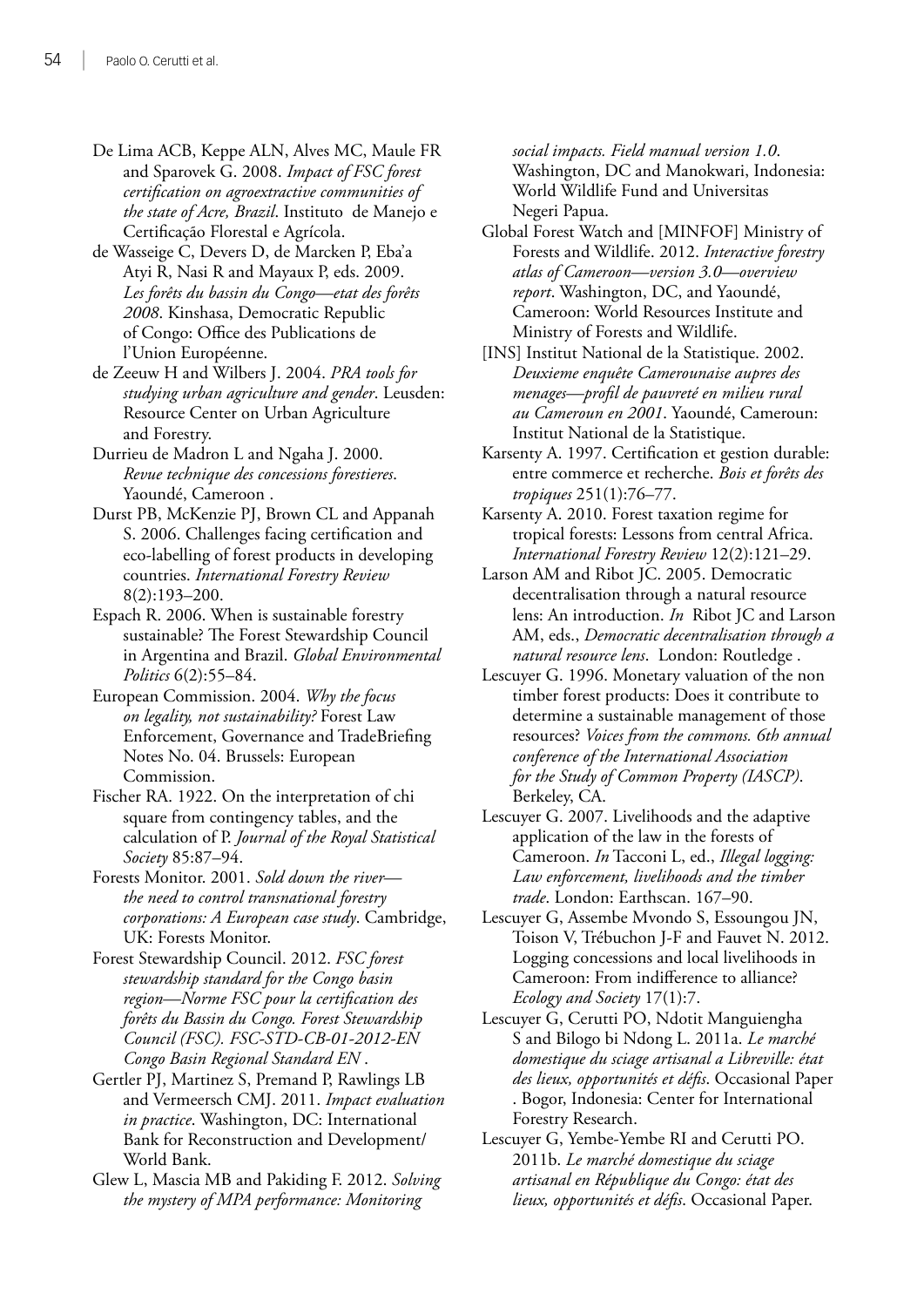Bogor, Indonesia: Center for International Forestry Research.

- Lewis J, Freeman L and Borreill S. 2010. Free, prior and informed consent: Implications for sustainable forests management in the Congo Basin. *In* German LA, Karsenty A and Tiani A-M, eds., *Governing Africa's forests in a globalized world*. London: Earthscan.
- Maletz O and Tysiachniouk M. 2009. The effect of expertise on the quality of forest standards implementation: The case of FSC forest certification in Russia. *Forest Policy and Economics* 11(5–6):422–28.
- Martinet M. 2008. *Principes, critères et indicateurs de la certification Forest Stewardship Council: Evaluation de la mise en œuvre des aspects sociaux dans le cas des aménagements forestiers au Cameroun*. [Mémoire de fin d'études]. Montpellier, France: Ecole Nationale du Génie Rural des Eaux et Forêts.
- Marx A and Cuypers D. 2010. Forest certification as a global environmental governance tool: What is the macro-effectiveness of the Forest Stewardship Council? *Regulation & Governance*  4:408–34.
- Mollinga PP. 2010. Boundary work and the complexity of natural resources management. *Crop Science* 50(March–April 2010): S1–S9.
- Nasi R, Billand A and Vanvliet N. 2012. Managing for timber and biodiversity in the Congo Basin. *Forest Ecology and Management* (268):103–11.
- Ndjanyou L and Majerowicz CH. 2004. *Actualisation de l'audit de la fiscalité décentralisée du secteur forestier camerounais*. Boulogne, France: Institutions et Développement.
- Newsom D and Hewitt D. 2005. *The global impacts of SmartWood certification*. New York: TREES Program, Rainforest Alliance.
- NGO Programme Karnataka-Tamil Nadu. 2005. *Participatory monitoring and evaluation: Field experiences*. Hyderabad, India: Intercooperation Delegation.
- Ostrom E. 1990. *Governing the commons: The evolution of institutions for collective action*. Cambridge, UK: Cambridge University Press.
- Overdevest C and Zeitlin J. 2012. Assembling an experimentalist regime: Transnational governance interactions in the forest sector. *Regulation & Governance* 8(1):22–48. doi: 10.1111/j.1748-5991.2012.01133.x
- Oyono PR and Efoua S. 2006. Qui représente qui? Choix organisationnels, identités sociales et

formation d'une élite forestière au Cameroun. *Afrique et développement* 31(2):147–82.

- Pearson K. 1900. On the criterion that a given system of deviations from the probable in the case of a correlated system of variables is such that it can be reasonably supposed to have arisen from random sampling. *Philosophical Magazine* 50(5):157–75.
- Picquenot K, Anquetil F, Wanders T, Durieu De Madron L, Segalen D and Langevin C. 2012. Etude de marché des debouches des bois tropicaux certifiés sur le marché européen. Paris: TEREA, AfBois and FORM International.
- Rainforest Alliance. 2012. *Protecting our planet: Redesigning land-use and business practices—25 years of impacts*. New York: Rainforest Alliance.
- Rickenbach M and Overdevest C. 2006. More than markets: Assessing Forest Stewardship Council (FSC) certification as a policy tool. *Journal of Forestry* 104(3):143–47.
- Romero C, Putz FE, Guariguata MR, Sills EO, Cerutti PO and Lescuyer G. 2013. *An overview of current knowledge about the impacts of forest management certification: A proposed framework for its evaluation*. Occasional Paper No. 91. Bogor, Indonesia: CIFOR.
- Rosenbaum PR. 2010. *Design of observational studies.* Springer .
- Schulte-Herbrüggen B and Davies G. 2006. *Wildlife conservation and tropical timber certification*. Conservation Report No. 6. London: Zoological Society of London.
- Secco L and Gatto P. 2012. Gender structures in forestry organizations in Italy and future perspectives in Mediterranean countries. *EFIMED Scientific Seminar 2012—women making a difference,* Tunis, 14 June 2012.
- Sekhon JS. 2009. Opiates for the matches: Matching methods for causal inference. *Annual Review of Political Science* 12:487–508.
- Simula M, Astana S, Ishmael R, Eliezer J, Santana JE and Schmidt ML. 2004. *Report on financial cost-benefit analysis of forest certification and implementation of phased approaches*. Yokohama, Japan: International Tropical Timber Organisation.
- Steering Committee of the State-of-Knowledge Assessment of Standards and Certification. 2012. *Toward sustainability: The roles and limitations of certification*. Washington, DC: RESOLVE and Steering Committee of the State-of-Knowledge Assessment of Standards and Certification.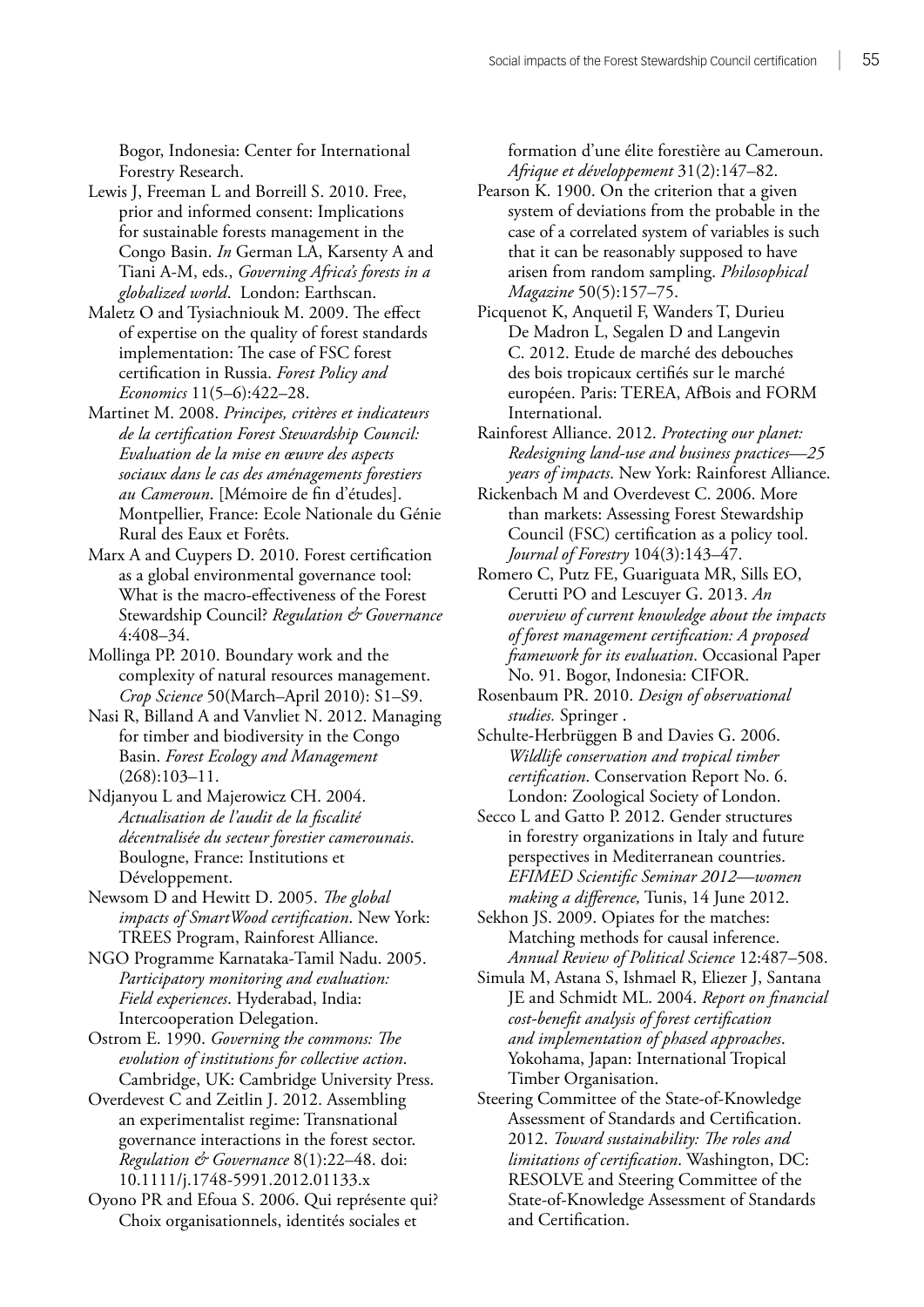- Tiani AM, Akwah G and Nguiébouri J. 2005. The fate of women in communities neighboring Campo-Máan National Park: Uncertainties and adaptations. A case study of Bifa and Ebianemeyong. *In* Pierce Colfer CJ, ed., *The Equitable Forest: Diversity, Community and Resource Management*. Washington, DC: Resources for the Future and Center for International Forestry Research.
- Tsanga R, Cerutti PO and Lescuyer G. 2014. What role for forest certification in improving relationships between logging companies and communities? Lessons from FSC in Cameroon. *International Forestry Review* .
- Ulybina O and Fennell S. 2013. Forest certification in Russia: Challenges of institutional development. *Ecological Economics* 95 (November 2013):178–87.
- Vandenhaute M and Doucet J-L. 2006. *Etude comparative de 20 plans d'aménagement approuvés au Cameroun*. Yaoundé, Cameroon: German Technical Cooperation.
- van Kuijk M, Putz FE and Zagt R. 2009. *Effects of forest certification on biodiversity*. Wageningen, Holland: Tropenbos International.
- Visseren-Hamakers IJ and Pattberg P. 2013. We can't see the forest for the trees—the environmental impact of global forest certification is unknown. *GAIA* 22(1):25–28.
- WWF. 2010. Certification and roundtables: Do they work? WWF review of multi-stakeholder sustainability initiatives. *WWF Review*, September 2010. Gland, Switzerland: WWF.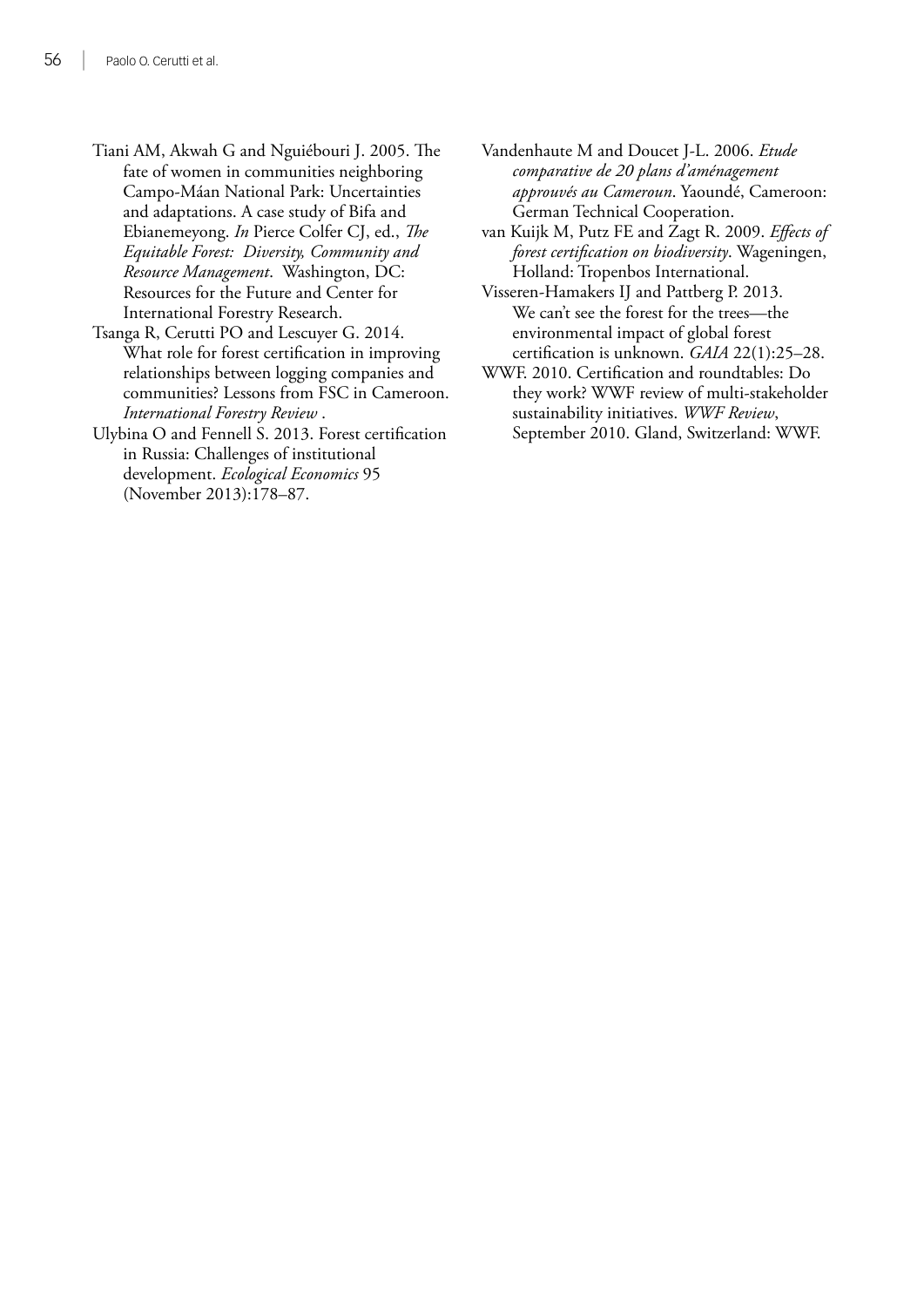# **Appendix: Detailed list of measured variables 8**

Where relevant, questions were asked about when a condition or process was initiated and for what reason, in order to differentiate between those that took place before and after certification. For a condition or process that was already in place for reasons unrelated to Forest Stewardship Council certification, further questions probed whether the interviewee thought it had improved, and if so, how.

# **Working and living conditions, including at the**  *bases-vie* **(employee housing)**

- Does an *économat* (mini-market) exist? When was it set up and/or improved? What is its main function?
- [Indicator 4.2.2] Is potable water available? Was a well built and/or improved? By whom? When did water availability or quality (potability) last change/improve?
- [Indicator 4.2.1] What safety provisions (training and equipment) are in place? How does the company check that recommended equipment is used all along the production chain (harvesting, transport and processing)?
- What type of social insurance is available?
- [Indicator 4.1.6] Are health services available? If so, in what form?
- [Indicators 4.2.8 and 4.2.9] Are there mechanisms in place to address work-related injuries? If so, what are they? Do they cover all workers?
- [Indicator 4.1.1] How many people from neighboring villages are employed, and what proportion are they of the total workforce? In what categories are they employed (e.g. temporary vs. permanent, managers vs. other)?
- [Indicator 4.6.3] What salary ranges exist (as a proportion of the minimum legal wage or collective agreement in each country)?
- What type of housing is provided (mud, timber or concrete, metal or other roofing

material)? Are there written procedures for house occupancy?

- [Indicator 4.1.2L] How does the company interpret the term "young workers" (is it based on a legal, ILO, or other definition)? Do special contracting conditions exist for such workers?15
- Is there a union, or other type of associative body, in the company?

**Institutions and benefit-sharing mechanisms adopted by logging companies (those covered by indicator 4.1.7L — "The forest manager shall contribute to the development of the local economy" — but excluding salaries and wages paid to local workers, which are considered in the previous section)**

- What is the level of knowledge about the status of the forest management unit (e.g. whether it is certified or has a management plan approved, or any other discussion held with the local population regarding possible constraints and advantages derived from such status)?
- When did the first contact between a logging company and the village occur? When did the first contact with the current company occur?
- Are there institutions (e.g. platforms or associations) in which regular interactions and discussions occur between the company and the local population? Are they active or dormant? Were they established or have they been improved by the current company?
- How are institutions governed? Are there written procedures (e.g. statutes)? Are members elected or appointed? Are external parties admitted to the institution? How often are members changed?

<sup>15</sup> These questions are intended to check not only the avoidance of child labor but also whether policies are in place to facilitate employment for young people.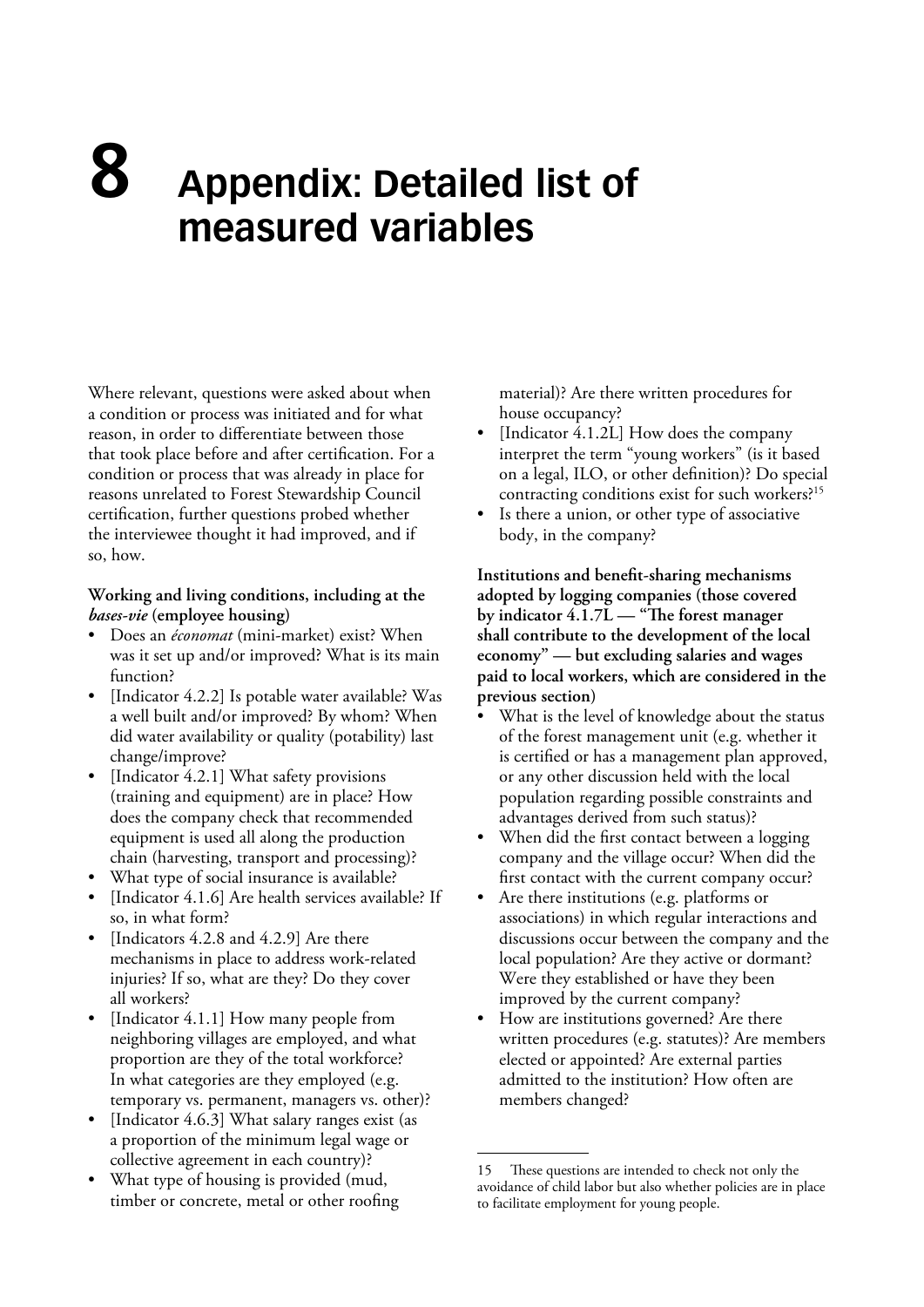- What type of benefit-sharing mechanism is in place (if any and if considered as such by the company)?
- What types of redistribution are carried out? What amounts of money and/or types of inkind contributions do they involve? How are they distributed, and how often?
- About how many people benefit from the redistribution scheme, directly and/or indirectly (e.g. households of the direct recipients)?
- Is there any evidence (acquired through interviews or documented during fieldwork) of positive or negative impacts of redistribution?
- [Indicator 4.1.5] Are there education opportunities in addition to those normally provided by state-run schools?
- What type of infrastructure is provided (e.g. electricity, roads or transportation) in addition to that provided by the state? Is the cost of building and/or maintenance covered by the company? Is this infrastructure currently operational? Who is in charge of maintenance?
- [Indicator 4.1.10] Apart from direct financial benefits, are there specific schemes in place for other types of financial benefits (e.g. microcredits or subcontracting opportunities)?
- Is any cultural asset provided or maintained by the logging company (e.g. a library or place of worship)?

# **Mechanisms in place that affect customary rights to forest resources**

- Have rights been clarified and/or strengthened after the granting of the logging concession to the current company? For certified concessions: What changes after certification?
- [Indicator 4.5.1] What mechanisms exist to compensate local populations for loss of or damage to property, resources, health and livelihoods?
- How are rights to conduct agricultural activities affected by the presence of certified and noncertified FMUs?
- How are rights to game affected by the presence of certified and noncertified FMUs?
- How are rights to non-timber forest products affected by the presence of certified and noncertified FMUs?
- Protection of and access to cultural sites?
- For all of the above, is there enforcement of exclusion of local people from set-asides and buffer zones (if any), or are there special rules for the management of such zones (if any)? How are any such rules negotiated with, and perceived by, the local population?